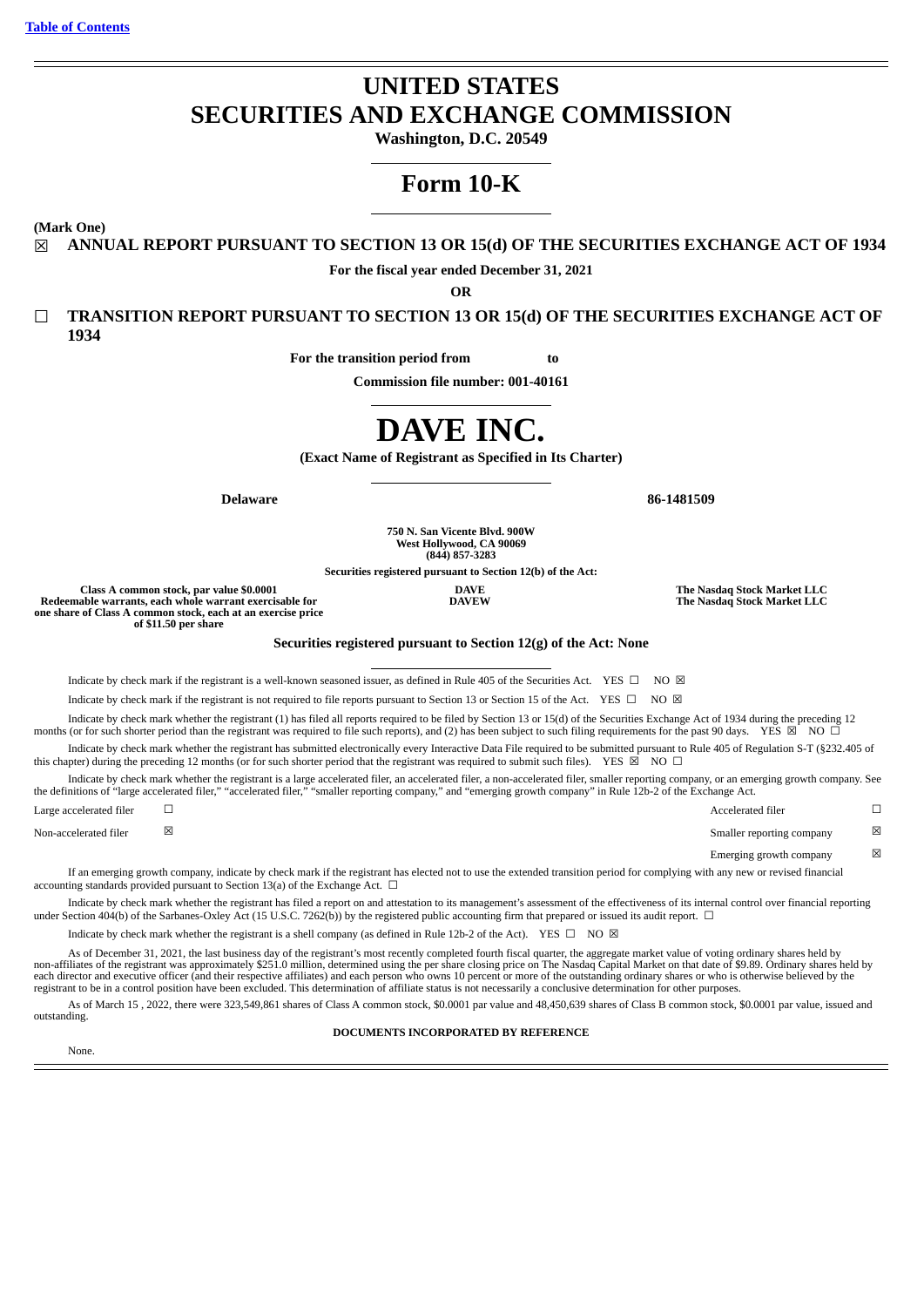# **DAVE INC.**

# **ANNUAL REPORT ON FORM 10-K FOR THE FISCAL YEAR ENDED DECEMBER 31, 2021**

# **TABLE OF CONTENTS**

<span id="page-1-0"></span>Cautionary Note Regarding Forward-Looking Statements **Page** Risk Factors Summary

# **PART I**

| ITEM 1.             | <b>Business</b>                                                                                                  | 4  |
|---------------------|------------------------------------------------------------------------------------------------------------------|----|
| ITEM 1A.            | <b>Risk Factors</b>                                                                                              | 18 |
| ITEM 1B.            | <b>Unresolved Staff Comments</b>                                                                                 | 46 |
| ITEM 2.             | <b>Properties</b>                                                                                                | 46 |
| ITEM 3.             | <b>Legal Proceedings</b>                                                                                         | 46 |
| ITEM 4.             | <b>Mine Safety Disclosures</b>                                                                                   | 47 |
|                     | <b>PART II</b>                                                                                                   |    |
| ITEM 5.             | Market for the Registrant's Common Equity, Related Stockholder Matters and Issuer Purchases of Equity Securities | 48 |
| ITEM <sub>6</sub> . | <b>Selected Financial Data</b>                                                                                   | 49 |
| ITEM 7.             | <b>Management's Discussion and Analysis of Financial Condition and Results of Operations</b>                     | 49 |
| ITEM 7A.            | <b>Quantitative and Qualitative Disclosures About Market Risk</b>                                                | 51 |
| ITEM 8.             | <b>Financial Statements and Supplementary Data</b>                                                               | 51 |
| ITEM 9.             | <b>Changes in and Disagreements with Accountants on Accounting and Financial Disclosure</b>                      | 75 |
| ITEM 9A.            | <b>Controls and Procedures</b>                                                                                   | 75 |
| ITEM 9B.            | <b>Other Information</b>                                                                                         | 75 |
|                     | <b>PART III</b>                                                                                                  |    |
| ITEM 10.            | <b>Directors, Executive Officers and Corporate Governance</b>                                                    | 76 |
| ITEM 11.            | <b>Executive Compensation</b>                                                                                    | 82 |
| <b>ITEM 12.</b>     | Security Ownership of Certain Beneficial Owners and Management and Related Stockholder Matters                   | 88 |
| ITEM 13.            | Certain Relationships and Related Transactions, and Director Independence                                        | 89 |
| <b>ITEM 14.</b>     | <b>Principal Accountant Fees and Services</b>                                                                    | 93 |
|                     | <b>PART IV</b>                                                                                                   |    |
| <b>ITEM 15.</b>     | <b>Exhibits and Financial Statement Schedules</b>                                                                | 95 |
| ITEM 16.            | Form 10-K Summary                                                                                                | 96 |
| Exhibit Index       |                                                                                                                  | 96 |

<u>[Signatures](#page-99-0)</u> 2008 and 2008 and 2008 and 2008 and 2008 and 2008 and 2008 and 2008 and 2008 and 2008 and 2008 and 2008 and 2008 and 2008 and 2008 and 2008 and 2008 and 2008 and 2008 and 2008 and 2008 and 2008 and 2008 and 20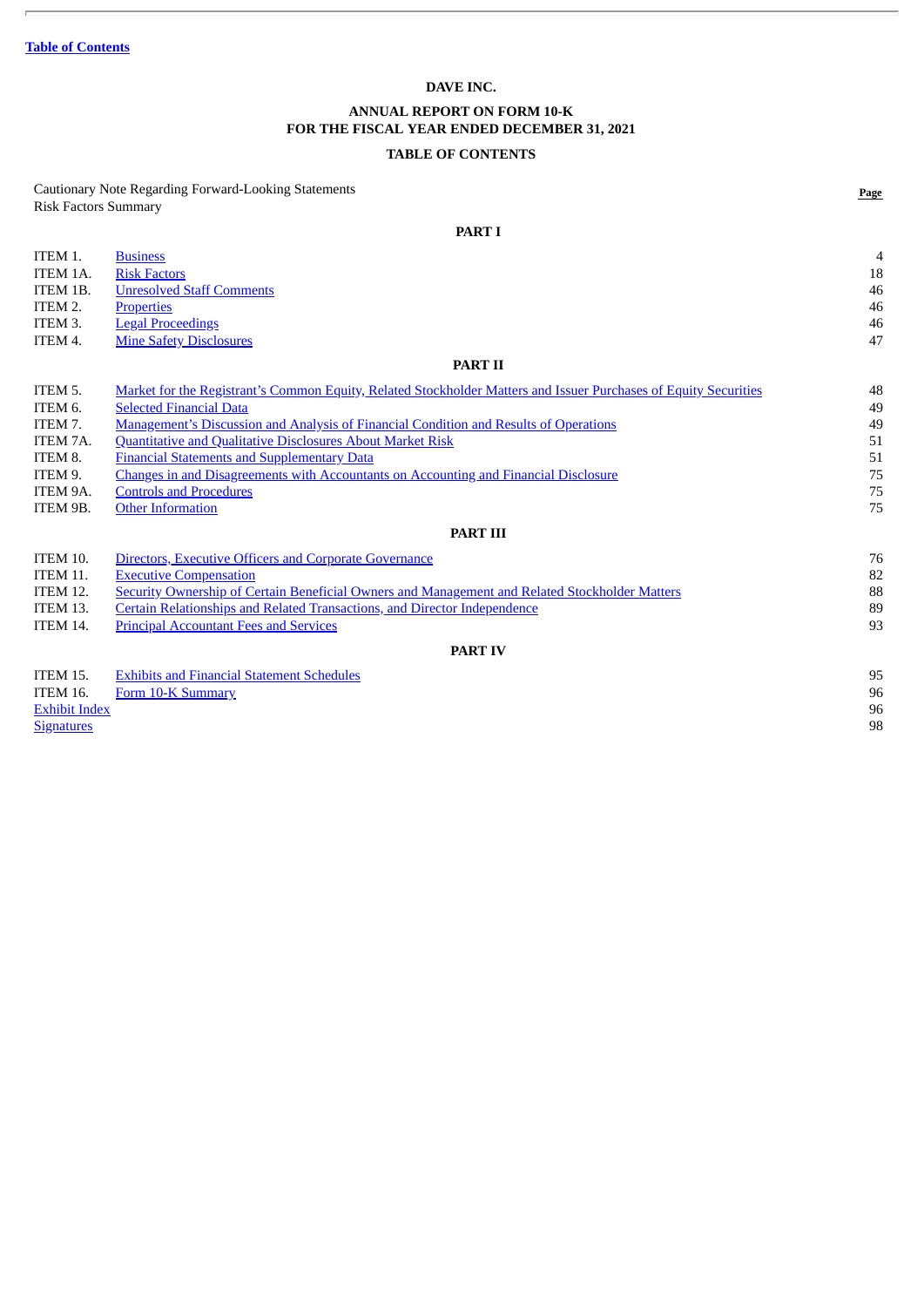#### **CAUTIONARY NOTE REGARDING FORWARD-LOOKING STATEMENTS**

This Annual Report on Form 10-K (this "report" or this "Annual Report on Form 10-K") contains forward-looking statements within the meaning of Section 27A of the Securities Act of 1933, as amended (the "Securities Act"), and Section 21E of the Securities Exchange Act of 1934, as amended (the "Exchange Act"). All statements contained in this report other than statements of historical fact, including statements regarding our future results of operations, financial position, market size and opportunity, our business strategy and plans, the factors affecting our performance and our objectives for future operations, are forward-looking statements. The words "believe," "may," "will," "estimate," "continue," "anticipate," "intend," "could," "should," "would," "can," "expect," "project," "outlook," "forecast," "objective," "plan," "potential," "seek," "grow," "target," "if" and similar expressions are intended to identify forward-looking statements. We have based these forward-looking statements largely on our current expectations and projections about future events and trends that we believe may affect our financial condition, results of operations, business strategy, short-term and long-term business operations and objectives and financial needs. These forward-looking statements are subject to a number of risks, uncertainties and assumptions, including those described in the section titled "Risk Factors" set forth in Part I, Item 1A of this report and in our other filings with the Securities and Exchange Commission (the "SEC"). Moreover, we operate in a very competitive and rapidly changing environment. New risks emerge from time to time. It is not possible for our management to predict all risks, nor can we assess the impact of all factors on our business or the extent to which any factor, or combination of factors, may cause actual results to differ materially from those contained in any forward-looking statements we may make. In light of these risks, uncertainties and assumptions, the future events and trends discussed in this report may not occur, and actual results could differ materially and adversely from those anticipated or implied in the forward-looking statements. Forward-looking statements contained in this report involve a number of judgments, risks and uncertainties, including, without limitation, risks related to:

- the ability of Dave to compete in its highly competitive industry.
- the ability of Dave to keep pace with the rapid technological developments in its industry and the larger financial services industry
- the ability of Dave to manage its growth as a public company;
- the ability of Dave to protect intellectual property and trade secrets;
- changes in applicable laws or regulations and extensive and evolving government regulations that impact operations and business;
- the ability to attract or maintain a qualified workforce;
- level of product service failures that could lead Dave members ("Members") to use competitors' services;
- investigations, claims, disputes, enforcement actions, litigation and/or other regulatory or legal proceedings;
- the ability to maintain the listing of Dave Class A Common Stock on Nasdaq;
- the effects of the COVID-19 pandemic on Dave's business;
- the possibility that Dave may be adversely affected by other economic, business, and/or competitive factors; and
- other risks and uncertainties described under Item 1A., "Risk Factors" of this Annual Report on Form 10-K.

We caution you that the foregoing list of judgments, risks and uncertainties that may cause actual results to differ materially from those in the forwardlooking statements may not be complete. You should not rely upon forward-looking statements as predictions of future events. The events and circumstances reflected in the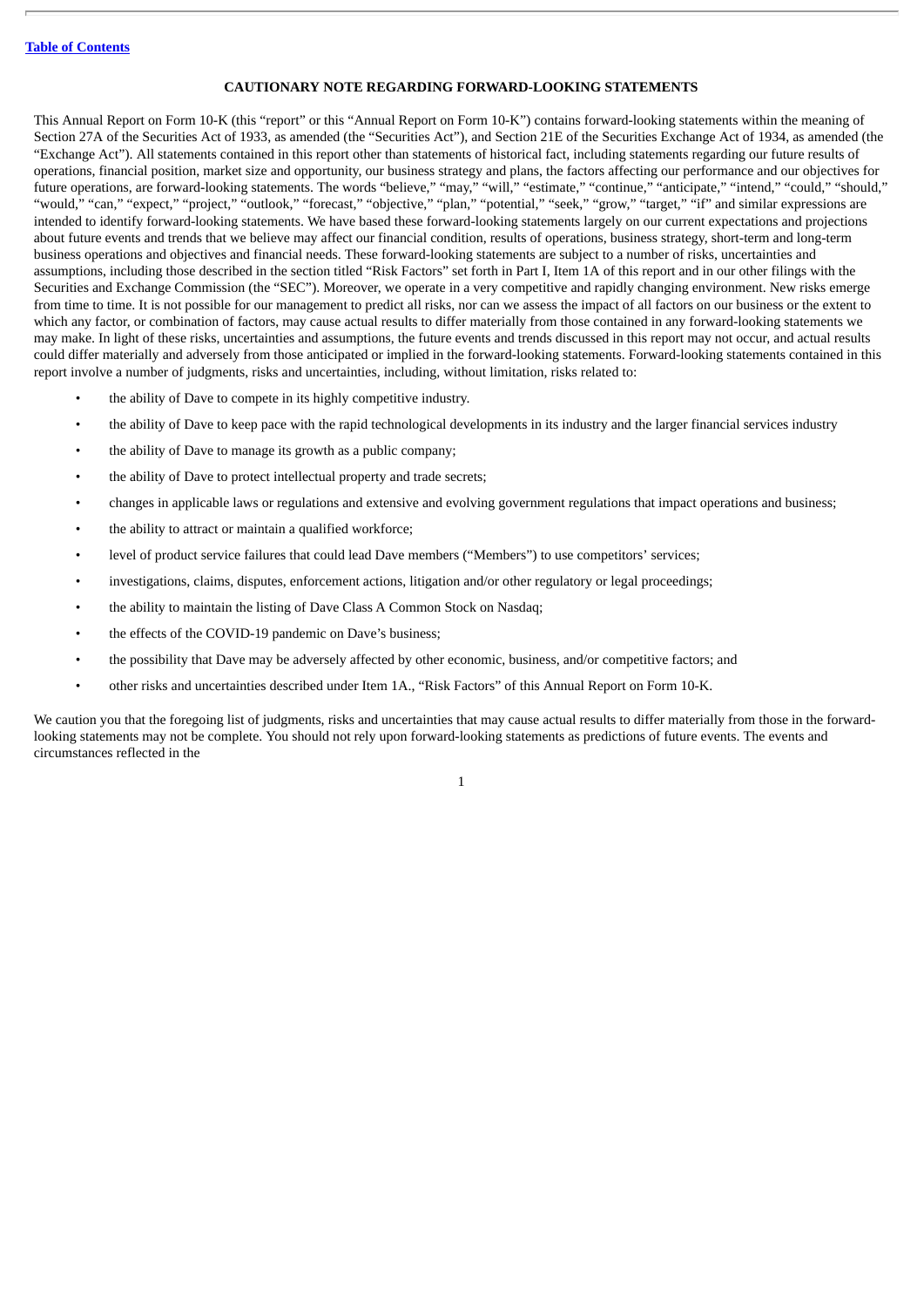forward-looking statements may not be achieved or occur. Although we believe that the expectations reflected in the forward-looking statements are reasonable, we cannot guarantee future results, levels of activity, performance or achievements. Except as required by law, we do not intend to update any of these forward-looking statements after the date of this report or to conform these statements to actual results or revised expectations.

You should read this report with the understanding that our actual future results, levels of activity, performance and events and circumstances may be materially different from what we expect.

This report contains estimates, projections and other information concerning our industry, our business and the markets for our products. We obtained the industry, market and similar data set forth in this report from our own internal estimates and research and from industry research, publications, surveys and studies conducted by third parties, including governmental agencies. Information that is based on estimates, forecasts, projections, market research or similar methodologies is inherently subject to uncertainties, and actual events or circumstances may differ materially from events and circumstances that are assumed in this information. While we believe that the data we use from third parties are reliable, we have not separately verified these data. You are cautioned not to give undue weight to any such information, projections and estimates.

As a result of a number of known and unknown risks and uncertainties, including without limitation, the important factors described in Part I. Item 1A "Risk Factors" in this Annual Report on Form 10-K, our actual results or performance may be materially different from those expressed or implied by these forward-looking statements.

As used in this report, the "Company," "Dave," "we," "us," "our" and similar terms refer Dave Inc. (f/k/a VPC Impact Acquisition Holdings III, Inc.) *and its consolidated subsidiaries, unless otherwise noted or the context otherwise requires.*

 $\overline{2}$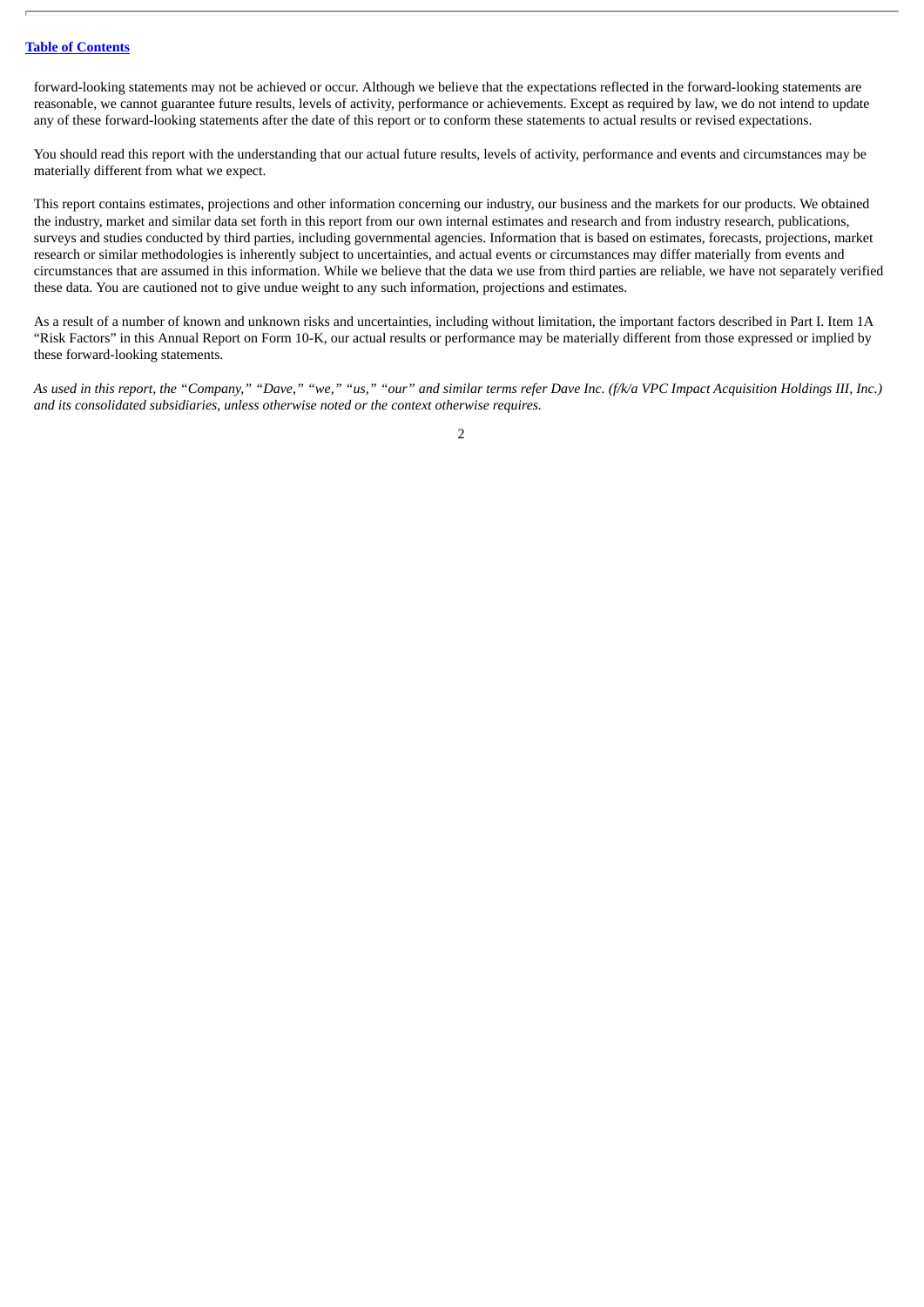# **BASIS OF PRESENTATION**

On January 5, 2022, we consummated the transactions contemplated by that certain Agreement and Plan of Merger, dated as of June 7, 2021 (the "Merger Agreement"), by and among VPCC, Dave Inc., a Delaware corporation ("Legacy Dave"), Bear Merger Company I Inc., a Delaware corporation and a direct, wholly owned subsidiary of VPCC ("First Merger Sub"), and Bear Merger Company II LLC, a Delaware limited liability company and a direct, wholly owned subsidiary of VPCC ("Second Merger Sub" and together with the First Merger Sub, the "Merger Subs"). Pursuant to the Merger Agreement, First Merger Sub merged with and into Legacy Dave (the "First Merger"), with Legacy Dave being the surviving corporation of the First Merger (the "Surviving Corporation"), and immediately following the First Merger, the Surviving Corporation merged with and into Second Merger Sub (the "Second Merger," together with the First Merger, the "Mergers" and the Mergers together with the other transactions contemplated by the Merger Agreement, the "Business Combination"), with Second Merger Sub being the surviving company of the Second Merger as a wholly owned subsidiary of VPCC. In connection with the closing of the Business Combination, we changed our name from "VPC Impact Acquisition Holdings III, Inc." to "Dave Inc.," and the Surviving Entity operates under the name "Dave Operating LLC".

The Company's Class A Common Stock is now listed on the Nasdaq Global Select Market under the symbol "DAVE", and warrants to purchase the Class A Common Stock at an exercise price of \$11.50 per share are listed on Nasdaq under the symbol "DAVEW". The audited financial statements included herein are those of VPCC prior to the consummation of the Business Combination and the name change. Prior to the Business Combination, VPCC neither engaged in any operations nor generated any revenue. Until the Business Combination, based on VPCC's business activities, VPCC was a "shell company" as defined under the Securities Exchange Act of 1934, as amended (the "Exchange Act").

The audited consolidated financial statements of Dave and its consolidated subsidiaries prior to the close of the Business Combination, which is considered the Company's accounting predecessor, are included in the Amendment No. 1 to the Form 8-K that is anticipated to be filed with the SEC on or about March 25, 2022.

As used in this Annual Report on Form 10-K, unless otherwise noted or the context otherwise requires:

- references to the "Company," "Dave," "we," "us," "our" and similar terms refer to Dave Inc. (f/k/a VPC Impact Acquisition Holdings III, Inc.) and its consolidated subsidiaries;
- references to "VPCC" are to VPC Impact Acquisition Holdings III, Inc. and its consolidated subsidiaries prior to the close of the Business Combination; and
- references to "Sponsor" are to VPC Impact Acquisition Holdings Sponsor III, LLC.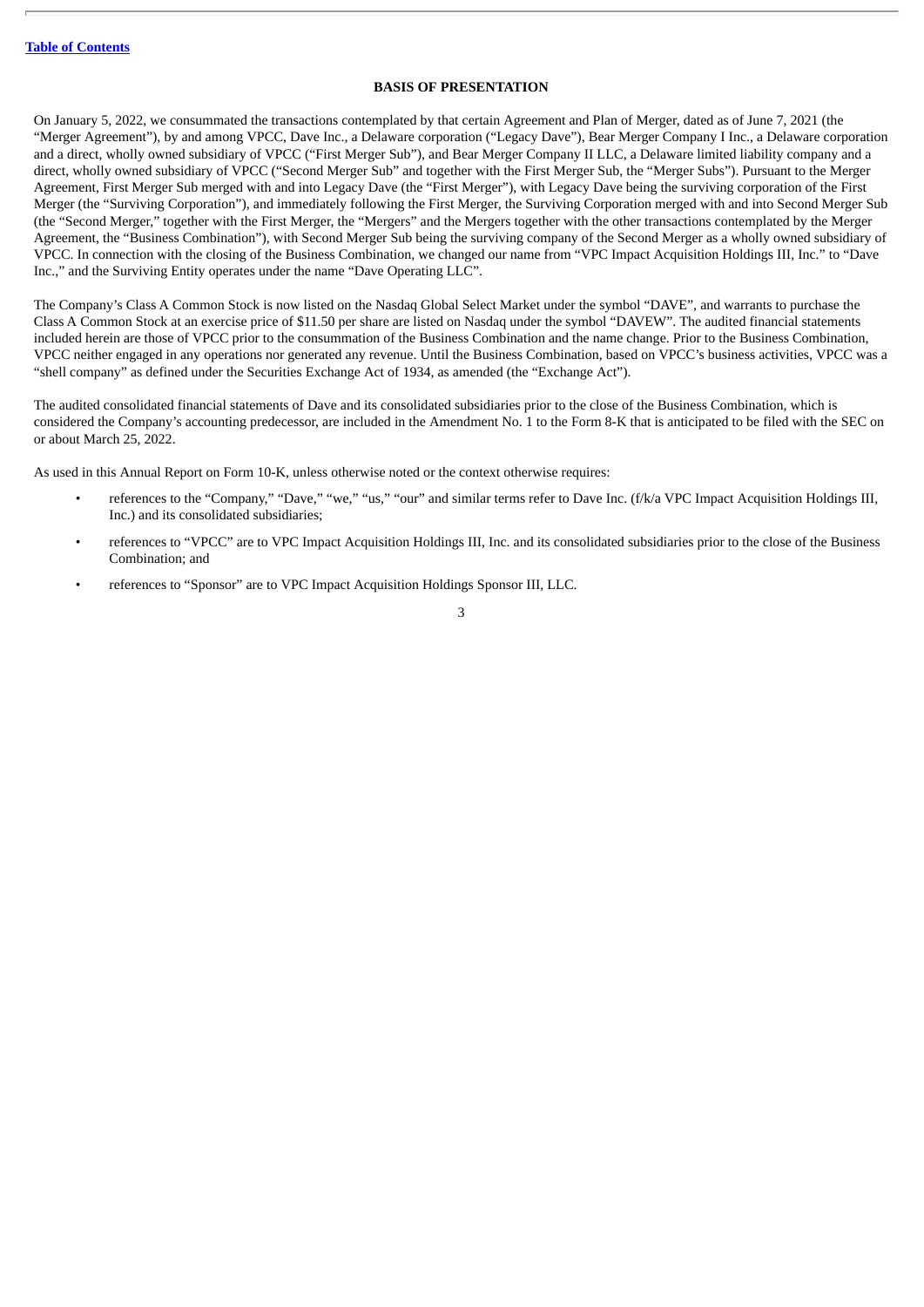#### **PART I**

#### <span id="page-5-0"></span>**ITEM 1. BUSINESS**

Unless otherwise noted or the context otherwise requires, the disclosures in this Item 1 refer to Dave Inc. and its consolidated subsidiaries following the *consummation of the Business Combination*.

#### **Overview**

In the story of David vs. Goliath, the small underdog is able to outsmart and defeat his larger adversary. This is the spirit behind the name "Dave." We have built an integrated financial services online platform that provides millions of Americans with seamless access to a variety of intuitive financial products at a fraction of the cost and with much higher speed to value than that of the legacy financial services incumbents, such as traditional banks and other financial institutions. Our mission is to build products that level the financial playing field. Our near-term strategy is focused on delivering a superior banking experience for anyone living paycheck to paycheck.

Based on our observation and analysis of Member data, legacy financial institutions charge high fees for consumer banking and other financial services products, which disproportionately burdens tens of millions of Americans who can least afford them. We see this dynamic playing out with our Members who we believe are on average paying between \$300-\$400 in overdraft, maintenance and other fees to their existing bank for basic checking services.

Further, we see a significant opportunity to address the broader short-term credit market. According to a report by the Center for Financial Services Innovation ("CFSI"), legacy financial institutions charge approximately \$30 billion in fees annually. The Financial Health Network estimates that financially "coping" and "vulnerable" populations pay approximately \$120 billion a year in fees and interest for access to short-term credit.

Our prospective Member opportunity is also significant. According to the Financial Health Network, by 2023 approximately 45 million Americans will be "financially vulnerable," 65 million Americans will be unbanked or underbanked and 185 million Americans will fall into the low or volatile income and credit-challenged category. Given these dynamics, we estimate that our total addressable market consists of between 150 million to 180 million Americans who are in need of financial stability and are either not served or underserved by legacy financial institutions.

Dave offers a suite of innovative financial products aimed at helping our Members improve their financial health. Our budgeting tool helps Members manage their upcoming bills to avoid overspending. To help Members avoid punitive overdraft fees and access short-term liquidity, Dave offers cash advances through its flagship 0% interest ExtraCash product. We also help Members generate extra income for spending or emergencies through our Side Hustle product, where we present Members with supplemental work opportunities. Through Dave Banking, we provide a modern checking account experience with valuable tools for building long-term financial health.

Market research conducted by Dave found that legacy financial institutions commonly require a more extensive banking relationship and days or even weeks of wait times to access their features and services, which can potentially be more onerous in order to obtain premium features (e.g., access to increased interest rates requires direct deposit or higher minimum daily balances). Even new challenger banks often take multiple days or even weeks before allowing members to access certain premium features, according to the same research. In contrast, Members are able to utilize all of Dave's products individually and instantly, whether or not their banking relationship is with us. As an example, our ExtraCash product allows new Members to access up to \$250 to cover an overdraft at their existing bank. We are able to do this by leveraging our proprietary machine learning engine that analyzes a Member's prior transaction history at their existing bank. This flexible approach to Member choice and speed to value has been a key driver of our growth and best-in-Class brand favorability. According to market research conducted by Dave in June 2021 through a third-party using a quantitative online survey of 2,021 respondents across the United States 73% of respondents rated Dave in the two highest favorable categories (42% very favorable and 30% somewhat favorable) compared to other bank innovators.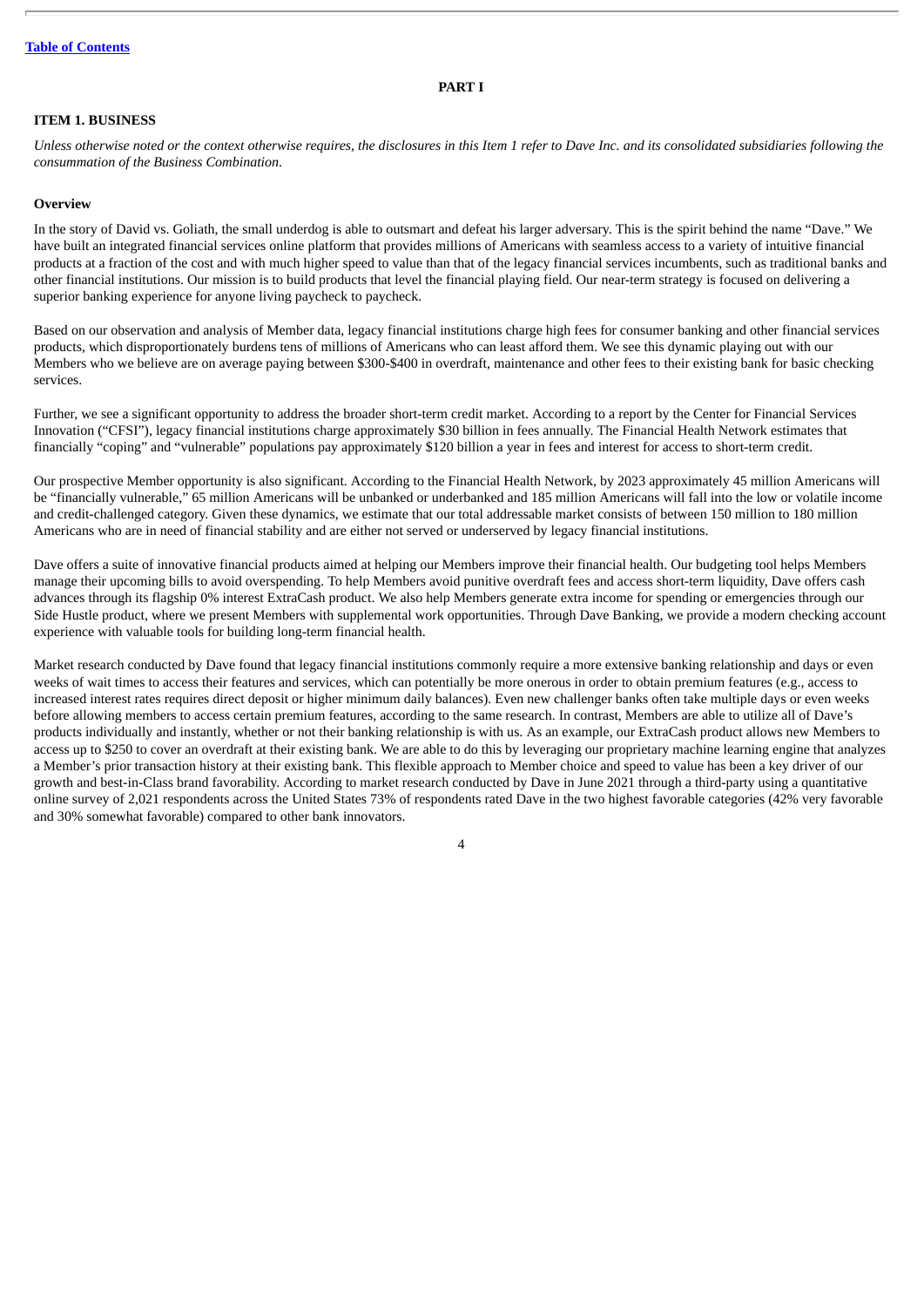We have only begun to address the many inequities in financial services, but our progress to date demonstrates the demand for Dave to rewire the financial system for the everyday person. Since inception and through the date of this Annual Report on Form 10-K, over 10 million Members have registered on the Dave app, over six million of them have used at least one of our current products and we believe that we have a substantial opportunity to continue growing our Member base going forward. We strongly believe that the value proposition of our platform approach will continue to accelerate as a result of our data-driven perspective of our Members, allowing us to introduce products and services that address their changing life circumstances.

#### **Recent Developments**

On March 21, 2022, the Company, entered into a Convertible Note Purchase Agreement ("Purchase Agreement") with FTX Ventures Ltd., (the "Purchaser") owner and operator of FTX US ("FTX"), providing for the purchase and sale of a Convertible Note in the initial principal amount of \$100.0 million (the "Note"). The Note bears interest at a rate of 3.00% per year (compounded semiannually), payable semi-annually in arrears on June 30th and December 31th of each year. Interest may be paid in-kind or in cash, at the Company's option. Forty-eight months (the "Maturity Date") after the date of the initial issuance of the Note (the "Issuance Date"), the Company will pay the Purchaser the sum of (i) the outstanding principal amount of the Note, plus (ii) all accrued but unpaid interest thereon, plus (iii) all expenses incurred by the Purchaser (the "Redemption Price"). Payment of the Redemption Price on the Maturity Date will constitute a redemption of the Note in whole.

During the term of the Note, the Note will be convertible into shares of the Company's Class A Common Stock, at the option of the Purchaser, upon delivery on one or more occasions of a written notice to the Company electing to convert the Note or all of any portion of the outstanding principal amount of the Note. The initial conversion price of the Note is \$10.00 per share of Common Stock (the "Conversion Price"). The conversion price of the Note is subject to adjustment for stock splits, dividends or distributions, recapitalizations, spinoffs or similar transactions. The Note and the shares of Common Stock issuable upon conversion of the Note have not been registered under the Securities Act and may not be offered or sold absent registration or an applicable exemption from registration requirements.

Beginning on the twenty-four-month anniversary of the Issuance Date continuing until the Maturity Date, if the closing price of the Common Stock equals or exceeds 175% of the Conversion Price for 20 out of the 30 consecutive trading days ending immediately preceding the delivery of the notice of the Company's election to convert the Note, the Note will be convertible into shares of Common Stock at the option of the Company, upon delivery of a written notice to the Purchaser electing to convert the Note or all or any portion of the outstanding principal amount of the Note.

At any time prior to the Maturity Date, the Company may, in its sole discretion and upon delivery of a written notice to the Purchaser electing to prepay the Note, prepay the Note without penalty by paying the Purchaser 100% of the Redemption Price. Once the Redemption Price has been delivered to the Purchaser, the Note will be cancelled and retired.

On March 21, 2022, the Company also entered into a White Label Services Agreement (the "Services Agreement") with West Realm Shire Services, Inc. d/b/a FTX US. The Services Agreement allows the Company's customers to establish accounts with the Purchaser to place orders for eligible cryptocurrencies and for the settlement of such orders. During the four year term of the Services Agreement, FTX will be the Company's exclusive provider of such cryptocurrency services.

# **Our Strategy**

Americans have been underserved by existing financial products. We take a unique approach to serving our large addressable market with the following strategy:

- Offering a suite of products that help solve critical Member pain points, driving low acquisition costs.
- Creating frictionless access to a suite of financial products.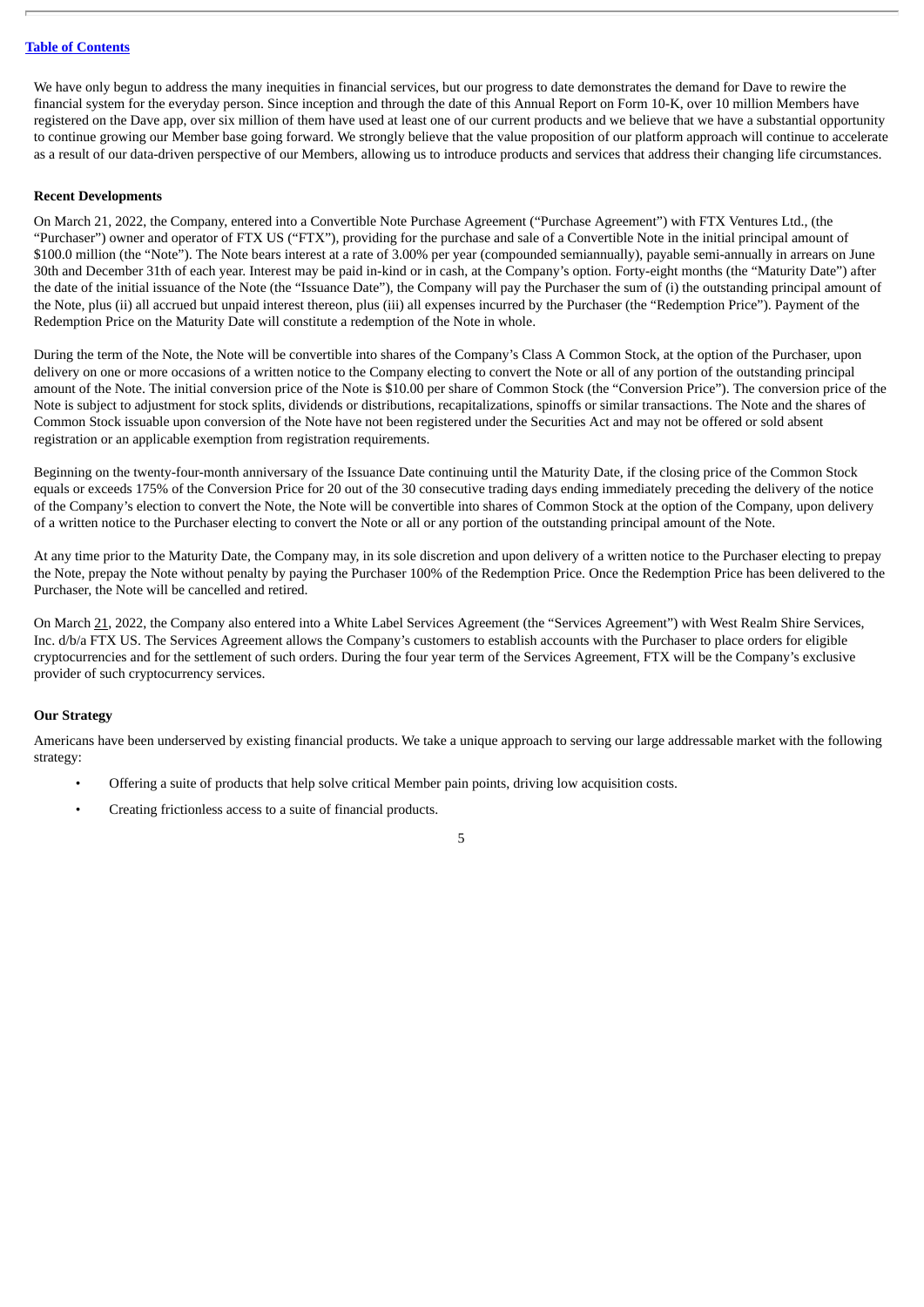- Leveraging data to offer ExtraCash at unbeatable prices and speed to value.
- Focusing on community building with our Member base.
- Generating a "flywheel" by cross-selling existing Members to new products at no additional Member acquisition costs, resulting in lower consumer pricing.

**Offering products to solve critical Member pain points**: One in five Americans are either unbanked (no checking account) or underbanked (access to a checking account, but pay significant fees or have limited access to credit). Household financial insecurity is even more pervasive. Today, more than 150 million Americans are financially vulnerable, with 40% unable to afford a one-time \$400 emergency expense and nearly 69% of full-time workers are living paycheck-to-paycheck, according to results from the 2020 "Getting Paid in America" survey conducted by the American Payroll Association (APA).

Retail banks—large-scale depository institutions, regional banks, credit unions and other traditional financial institutions—are largely set up to serve Americans who are financially stable. For these Americans, existing financial services offerings largely address their needs; they offer mortgages, savings accounts, credit cards, wealth management and more. To the contrary, low-income or low-balance consumers are discouraged from participating through overdraft fees, minimum account balance fees, minimum credit score requirements and other requirements. Historically, Members have incurred an average of \$300-400 per year in fees from their legacy banks.

At Dave, we have built an online platform that offers the following financial products to directly address the financial instability that these Americans face:

*Insights:* As spending and earning dynamics have become more complex over time, we offer a personal financial management tool to support Members with budgeting, wherever someone banks. These insights help people to manage their income and expenses between paychecks, helping them to spend and save in a smarter way and avoid liquidity jams that may cause them to overdraft.

*ExtraCash:* Many Americans are often unable to maintain a positive balance between paychecks, driving a reliance on overdraft, payday loans, auto title loans and other forms of expensive credit to put food on the table, gas in their car or pay for unexpected emergencies. For example, traditional banks charge up to \$34 for access to as little as \$5 of overdraft, whereas many others in the financial services sector don't allow for overdraft at all. Dave invented a free overdraft and short-term credit alternative called ExtraCash, which allows Members to advance funds to their account and avoid a fee altogether. Members may receive an advance of up to \$250.

*Side Hustle:* Dave seeks to help Members improve their financial health by presenting new job opportunities to them. Through our partnership with leading employers—including Doordash, Airbnb, Lyft, Rover and more—Members can quickly submit applications and improve their income with flexible employment. Members have generated more than \$157 million of new income through applications submitted using Dave's Side Hustle product since it was launched in 2018.

*Dave Banking:* Dave offers a full-service digital checking account through our partnership with Evolve Bank and Trust. ("Evolve"), an Arkansas-based, nationally chartered bank owned by Evolve Bancorp Inc. We do not have overdraft and minimum balance fees, we allow for early paycheck payment and help our Members build credit with their rent and utility payments. Dave Banking Members also have access to Insights and higher ExtraCash limits.

**Creating frictionless access to high-impact products:** In order to access the financial tools many retail banks offer, consumers are often first required to establish a checking account with that bank. Banks may also require a direct deposit relationship, creating friction to discourage switching banks. Innovators in the consumer banking space have largely retained this model, requiring a primary banking relationship in order to access their tools around financial health.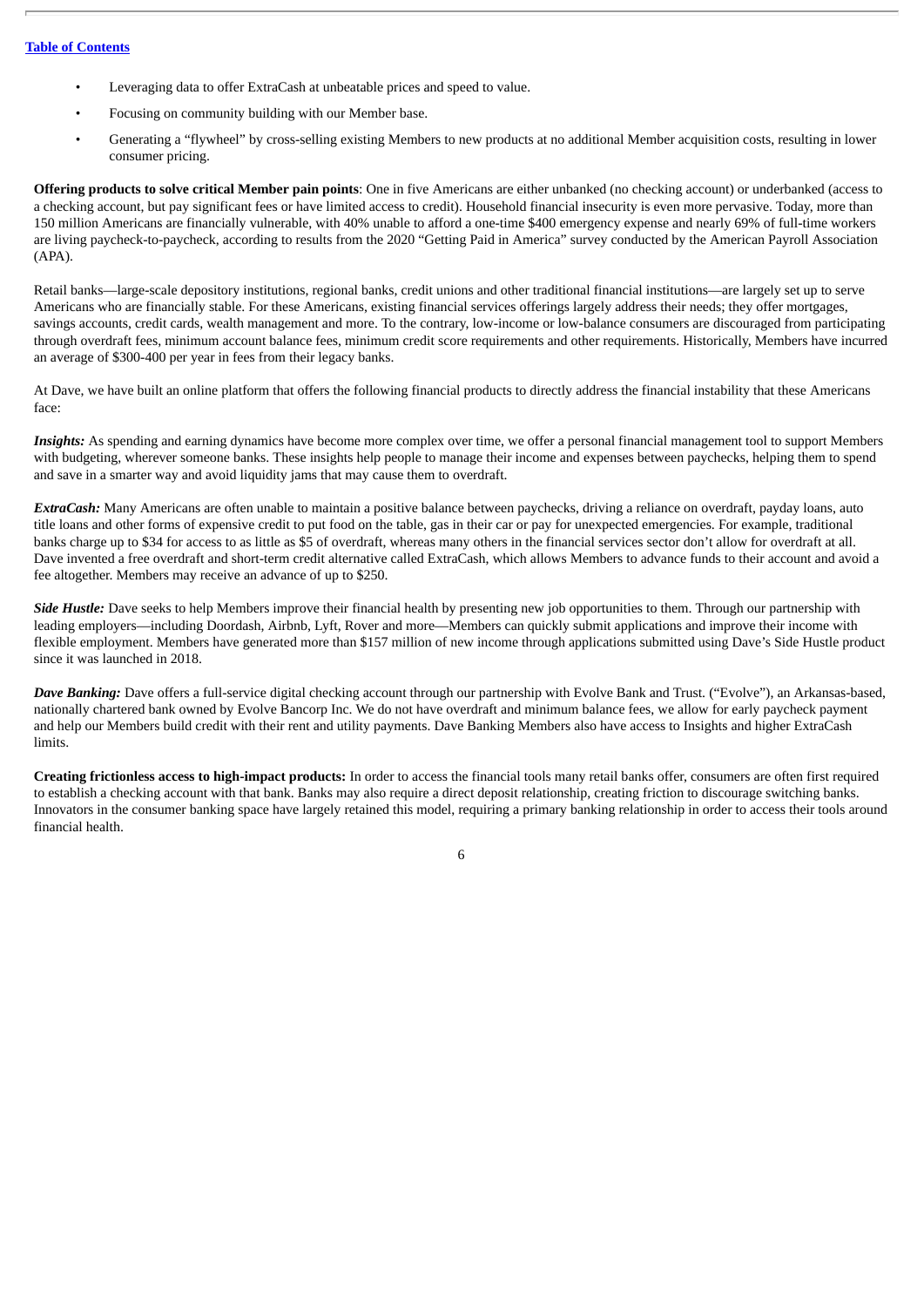At Dave, we have seen that this approach is exclusionary and discourages participation in the banking system for tens of millions of Americans. As part of our philosophy of solving critical financial pain points for consumers, we intentionally offer each of our products on a standalone basis, meeting Members where they are and allowing them to engage with Dave on their own terms. Members do not need to have a Dave Banking account to access our Insights, ExtraCash or Side Hustle products. We believe that smart, high-impact products that are easy to access will engender Member loyalty and engagement across multiple products.

Leveraging data to offer high impact products quickly and at advantageous pricing: We offer our high impact ExtraCash and Insights products to Members in a matter of minutes. When a Member connects their existing bank account to Dave, we analyze up to several years of historical spending and income data using our proprietary machine-learning algorithms. To date, we have analyzed more than 30 billion Member transactions. This allows us to offer immediate budgeting insights such as an upcoming utility bill and rapidly approve Members for up to \$250 of ExtraCash. While early wage access and cash advance products have become increasingly common across banking innovators, these products typically depend on multiple direct deposits into a new bank account—often requiring multiple weeks and pay cycles. At Dave, a Member can receive budgeting advice and much-needed cash in a matter of minutes, without signing up for a new bank account.

This wealth of data, combined with our machine-learning capabilities and underwriting excellence are competitive advantages that will increase with Member scale. We expect to continue to develop these technologies and use them for product expansion in the future.

**Focusing on community building with our Members:** We take our mission to advance America's collective potential seriously. That's why we have developed financial products that address the needs of more than 150 million Americans.

To date, we have helped our Members avoid approximately \$1 billion in overdraft fees from their legacy bank relationships through our ExtraCash product. Through our charity program, we have delivered 13 million meals and pledged approximately \$7 million to Feeding America and other causes. Members have submitted one million job applications through our Side Hustle product and generated \$157 million in income to supplement their income. Dave is consistently recognized as one of the best startup employers in Los Angeles, and was voted #1 in 2020 by Forbes.

**Generating a virtual "flywheel":** Our aim is to create the most trusted, integrated financial services platform that will generate a cycle whereby positive Member experiences will lead to more products adopted per Member and enhanced profitability for each additional product at no additional acquisition cost. We refer to this cycle as our "Dave Flywheel". Ten million Americans have downloaded and registered accounts on the Dave app, and more than six million Americans have connected their existing bank accounts to Dave.

Our Member acquisition efficiency is a testament to Dave's product-market fit and trusted brand. Dave enjoys the highest user impression among competing brands—73% in the two highest favorable categories—with other bank innovators at 45-50% based on Dave's market research. Our unique ability to offer an immediate short-term solution to near-term financial instability, without requiring a bank account, has proven highly compelling to a broad range of Members. Further, our digitally-native interface and the community impact of our products creates a compelling Member experience that paves the way to offer additional products within our ecosystem.

#### **Our Product Platform**

Our intuitive and Member-friendly app provides a fast, seamless experience across all of our products. We are committed to delivering a delightful Member experience; we continuously listen to our Members' feedback and implement improvements on a rapid release cycle. As of December 31, 2021, we had received nearly one million ratings across all app stores, with a 4.8 average on Apple and a 4.5 average on Android.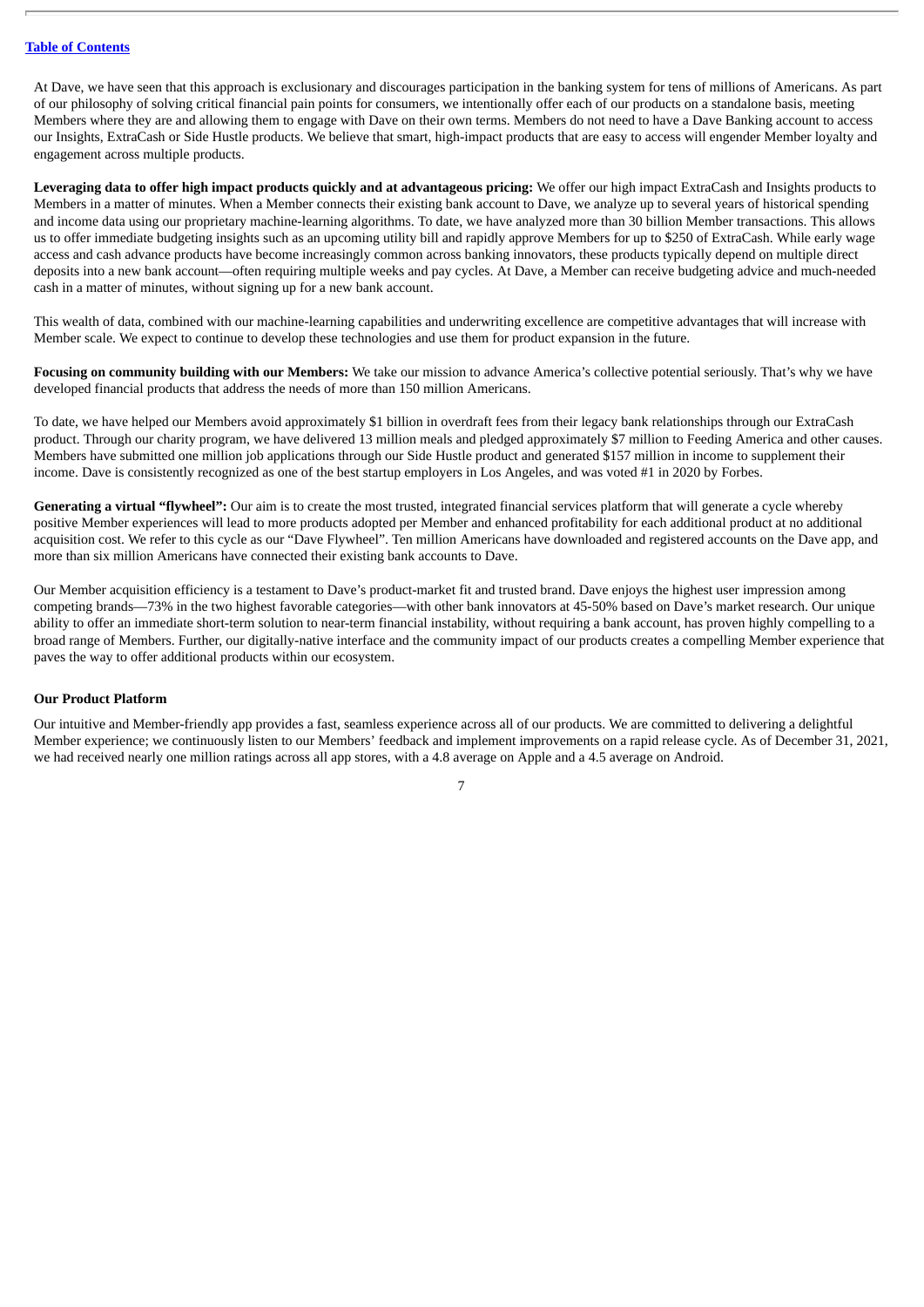Dave's current product platform includes:

#### *Advice and Financial Wellness: "Insights"*

We believe that understanding and visibility are core to a Member's financial health. That's why we began our product offering with Insights, a tool that helps Members understand their spending and savings habits and learn better financial management.

This automated financial management tool leverages historical bank account data to help Members understand both recurring and commonly occurring charges, helping Members create forward looking budgets and understand potential upcoming pain points. Insights notifies Members when there is a chance of an overdraft, and allows Members to opt into Dave's ExtraCash feature for up to \$250 of additional liquidity. We charge a \$1 monthly subscription for access to the Insights product.

# *Overdraft Protection: "ExtraCash"*

ExtraCash is our 0% APR advance product that gives Members access to much-needed liquidity to avoid overdraft fees or bridge themselves to their next paycheck. Members do not need a bank account with Dave to access ExtraCash but they do need to have a checking account with another financial institution. No credit check is required and eligibility for ExtraCash is based on the verification of the Member's checking account and the Member's identity. Once a Member connects his or her bank account to the Dave app, data regarding the Member's account is gathered and analyzed. The amount of the advance available to a Member is a function of a proprietary machine-learning algorithm that analyzes historical spending, savings and earnings patterns based on data gathered from the Member's bank account, among other data points. This process is fully automated unless there are any issues flagged via our Member identification processes. Timing of the repayment of the advance is determined when the advance is made and is based on the estimated date that the Member will receive his or her next paycheck, which typically ranges from seven to 10 days from when they apply for an advance. A Member is limited to one ExtraCash advance per pay period and may only have one advance outstanding at any given time. The maximum term for an ExtraCash advance is 14 days. Dave develops and manages the entire risk management and decisioning process associated with issuing and servicing ExtraCash advances. Since the payback date is an estimate of the Member's next paycheck date, we primarily manage repayment performance in the 4 weeks following the estimated repayment date. Specifically, we assess dollars repaid relative to dollars owed over this period. The table below summarizes repayment performance over the historical period.

|                                         |       | <b>For Years Ended December 31.</b> |  |
|-----------------------------------------|-------|-------------------------------------|--|
|                                         | 2020  | 2021                                |  |
| <b>Average 28-Day Delinguency Rates</b> | 4.34% | 3.93%                               |  |

There are no fees associated with the delivery of ExtraCash funds to a checking account (typically delivered within two to five business days) via ACH. Should a Member wish to receive their funds on an expedited basis (guaranteed within eight hours, though often significantly faster), there is an optional instant transfer fee. The instant transfer fee ranges from \$1.99 to \$5.99, depending on the size of the advance taken. Use of this expedited transfer feature is entirely optional. Further, we give Members the option to leave a tip based on what they think is fair when they use ExtraCash if they feel we have provided substantial value to them.

On the agreed upon repayment date, we trigger an automated withdrawal from the Member's account for the ExtraCash advance amount plus the optional instant transfer fee and optional tip, if a Member opted for those services. We take a consumer-friendly approach to the withdrawal process by attempting to check Member balances before initiating all withdrawals. In the event there are insufficient funds to cover the repayment amount, we do not attempt the withdrawal and will wait until the Member has a sufficient balance before initiating the transaction. In select circumstances where Member balance information is unavailable, we may elect to initiate a withdrawal. Consistent with our reserve methodology, we deem a Member advance that has been outstanding for more than 120 days to be uncollectible and is therefore written off.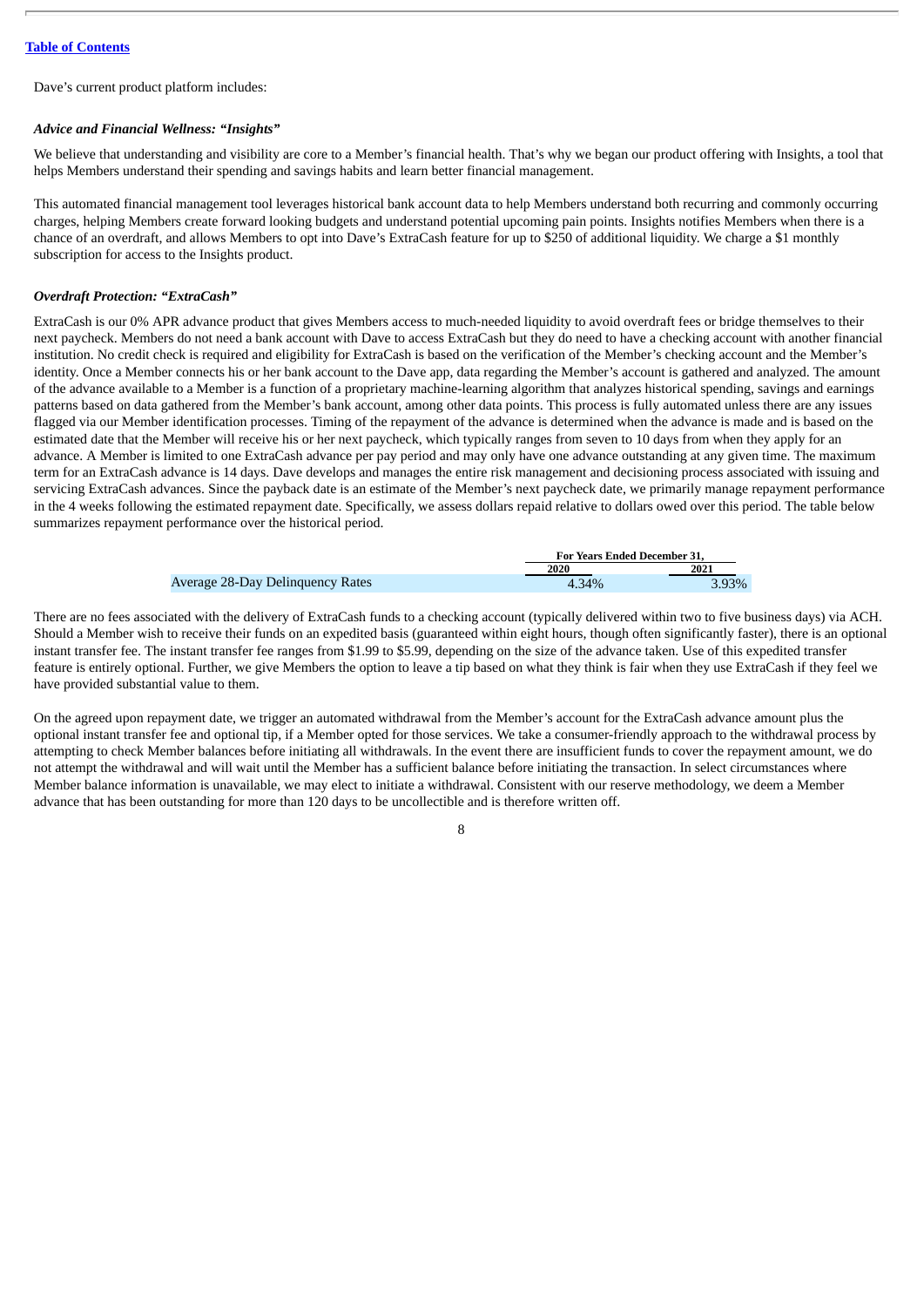#### *Job Application Portal: "Side Hustle"*

Side Hustle is our streamlined job application portal for Dave Members to find supplemental or temporary work. We focus on "gig economy," part-time, seasonal, remote and other flexible types of employment opportunities. Members can apply to dozens of jobs in-app using saved information and credentials. A side hustle can be an important part of a Member's long-term financial health, as it allows Members to quickly address unexpected expenses or cash needs with incremental income.

#### *Demand Deposit Account: "Dave Banking"*

Dave Banking is our FDIC-insured digital demand deposit account with zero minimums, premium features, and rewards. Our Dave Banking demand deposit accounts are currently issued by Evolve.

Members can open a Dave Banking account in minutes through the Dave mobile application, add funds to their account and begin spending using a Dave Banking virtual debit card. Dave Banking accounts also include a physical Dave Debit MasterCard that can be used at any of the 37,000 MoneyPass ATM network locations to make no-fee withdrawals at these in-network ATMs.

Dave Banking accounts can be funded with a direct deposit, an external debit card, an external bank account, or mobile check capture. There are no fees for a Dave Banking account, making it accessible for people of all financial situations.

Our Dave Banking account includes some of the best features and rewards in banking, including:

- Zero account minimums:
- 37,000 MoneyPass ATM network locations to make no-fee withdrawals;
- Paychecks delivered up to two days earlier than the scheduled payment date with direct deposit into the Dave Banking account, a feature accessible with no additional mandatory fees;
- Access to mobile wallets such as Apple Pay and Google Pay;
- Access to a free credit-building membership, where Members can build credit based on rent and utility payments made from their account; and
- Up to \$250 in ExtraCash capacity for short-term emergencies.

Dave Banking offers robust security controls such as multi-factor authentication, contactless payment, instant card lock and robust protection against unauthorized purchases if cards are lost or stolen.

Our Dave Banking demand deposit accounts are currently issued by Evolve. Evolve is also the issuer of all Dave Banking debit cards and sponsors access to debit networks for payment transactions, funding transactions and associated settlement of funds under a sponsorship agreement with Dave. Evolve also provides sponsorship and support for ACH and associated funds settlement. Under the agreement between Dave Banking and Evolve, Evolve receives all of the program revenue and transaction fees, and passes them on to Dave, minus any obligations owed to Evolve. Dave pays all payment network fees and other program-specific expenses associated with Dave Banking. These payment network fees are set directly by the various payment networks and based on the transactions processed on their respective network. See "Our Business Model" below for additional information.

#### **Our Business Model**

We offer a range of financial products and services through a single platform delivered via a mobile application.

 $\overline{Q}$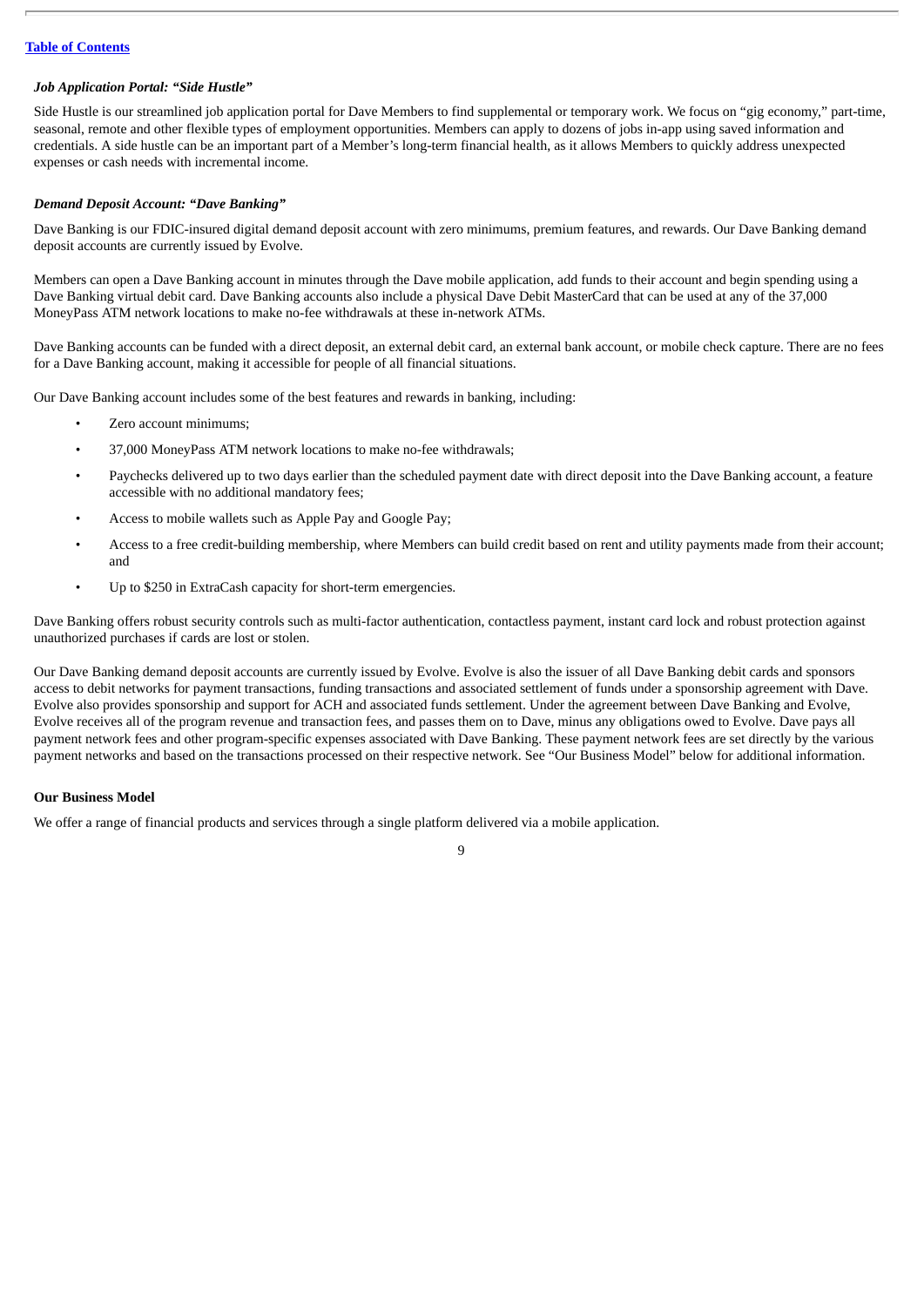Our revenue is primarily broken into the following categories:

- **Service Revenue**: in 2021, 93% of revenue, approximately \$142.2 million in revenue
	- Insights (subscription fee)
	- ExtraCash (optional instant transfer convenience fees and optional tips)
	- Other (Side Hustle lead)
- **Transaction Revenue**: in 2021, 7% of revenue, approximately \$10.8 million in revenue
	- Dave Banking (interchange fees, out-of-network ATM fees)

We originate ExtraCash advances directly pursuant to applicable exemptions across various states in the U.S., and we service all the advances that we originate.

ExtraCash advances have historically been funded through balance sheet cash. Beginning in January 2021, subsequent to the formation of Dave OD Funding, a subsidiary of Dave which is consolidated in Dave's financial statements, ExtraCash advances have been funded through a combination of balance sheet cash and funding available under Dave OD Funding's credit facility with Victory Park Capital, an affiliate of VPCC. Advances are originated at Dave and transferred to Dave OD Funding for servicing. Cash is transferred back from Dave OD Funding to Dave through the acquisition of newly originated advance receivables and by distributions following the repayment of advances by Members. Proceeds of borrowings under the credit facility are used by Dave OD Funding to purchase advance receivables. The Company, through Dave OD Funding, continues to service all advances that it originates.

In addition, we depend on certain key third-party partners to provide certain of our products and services. Our Dave Banking demand deposit accounts and associated debit cards are currently issued by Evolve. We are party to a Bank Services Agreement with Evolve, which has an initial two-year term ending on July 13, 2022, which automatically renews for successive one-year periods unless either party provides written notice of non-renewal, which may be provided without cause to the other party at least 180 days prior to the end of any such term. In addition, upon the occurrence of certain early termination events, either we or Evolve may terminate the agreement immediately upon written notice to the other party. The Bank Services Agreement does not prohibit Evolve from working with our competitors or from offering competing services, nor does it prevent us from working with other banks to provide similar services. Our partnership with Evolve allows us to provide deposit accounts and debit cards while complying with various federal, state, and other laws. Evolve also sponsors access to debit networks and ACH for payment transactions, funding transactions and associated settlement of funds.

In connection with our arrangements with Evolve, we have also entered into a multi-year service agreement with Galileo Financial Technologies, LLC (f/k/a Galileo Financial Technologies, Inc.) ("Galileo"), a payment processing platform, in which Galileo has agreed to process all of our transactions for our Dave Banking accounts and debit cards, and to handle corresponding payments and adjustments. Galileo also maintains cardholder information, implements certain fraud control processes and procedures, and provides related services in connection with the Dave Banking accounts and debit cards. We pay the greater of actual fees or the minimum monthly fee for these services. Following the initial four-year term, the service agreement renews for successive one-year periods unless either party provides written notice of non-renewal, which may be provided without cause, to the other party at least four months prior to the end of any such term. The occurrence of certain events would provide each party with an early termination right under the agreement.

# **Our Growth Strategy**

We believe we are in the early stages of realizing the full value of our existing platform. We seek to capitalize on the structural advantages inherent in being a digitally native, customer-centric, and built-to-scale platform as we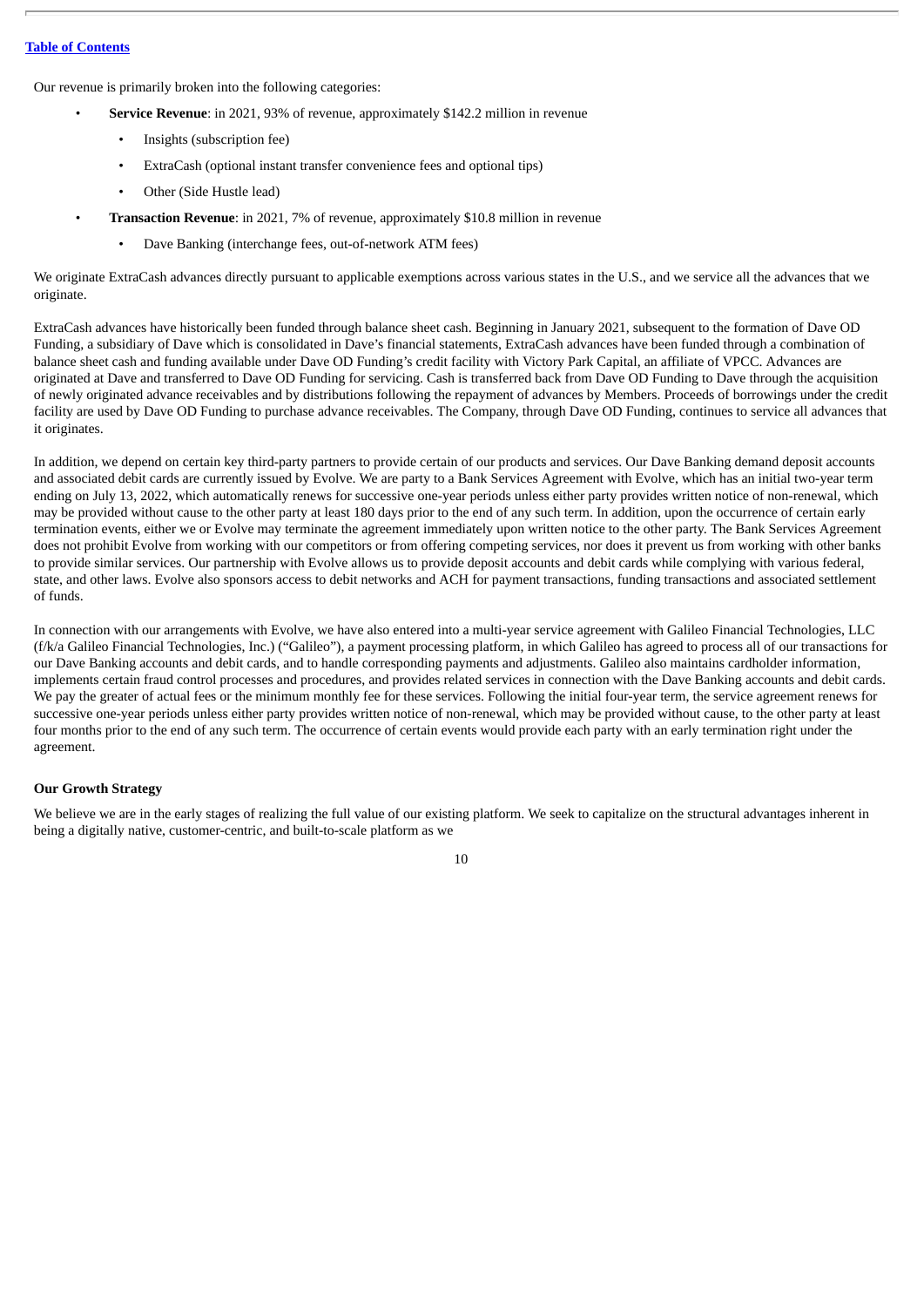continue capturing market share and economic gains. Our multi-pronged growth strategy is designed to continue building upon the momentum we have generated to date to create even greater value for consumers:

- Continue penetrating our large addressable market;
- Accelerate cross-sell into Dave Banking;
- Scale new Dave Banking Members;
- Deliver new products and features to cross-sell to Members; and
- Evaluate additional strategic acquisitions.

**Continue penetrating our large addressable market:** More than 150 million Americans are in need of more financial stability. Approximately 10-15 million Americans are "unbanked"—without access to a checking account. Approximately 20 million of the most vulnerable Americans have access to a checking account, but overdraft their accounts 10-20 times each year. Another 20-25 million incur multiple overdraft fees per year, and are underserved by existing bank relationships. Beyond these populations, another 100 million people or more are living paycheck-to-paycheck, have significant debt or need more from their banking relationship. Framed differently, 40% of Americans are unable to afford a one-time \$400 emergency and more than 75% of full-time workers are living paycheck-to-paycheck. Therefore, while we have achieved significant user scale, there remains significant runway for growth in our core product markets.

**Accelerate cross-sell into Dave Banking:** We're focused on continuing to expand the relationships we have with our Members into Dave Banking customers who engage in recurring funding and spending on our platform. Our goal is to become the primary banking service of our Members.

**Deliver and market new products and features:** Our product development teams, inclusive of Product Management, Engineering, Design and Data Science, are constantly innovating. We are continually optimizing our current products, while also developing new features and solutions. We build products for our Members that we believe not only impact their daily financial lives, but are also intuitive and easy to use. While at the same time, we design our products to drive value for our business and be technically scalable.

Leveraging both quantitative and qualitative Member data, we seek to solve Member financial challenges and drive greater engagement. We begin by listening to our Members and then flowing through our phases of product development—research and development, prototyping and design, Member validation and Member testing, development and launch—and then ongoing learning and iterating.

**Evaluate Additional Strategic Acquisitions:** We believe acquisitions will be an important tool to accelerate realization of our strategic roadmap going forward. We plan to be intentional in evaluating opportunities to serve larger populations with our leading products, to enhance value-add and engagement with our current Members and to enter new product spaces.

# **Marketing**

Member acquisition relies primarily on paid and organic online advertising and social media. Dave also relies on television (streaming and linear), paid search, organic web traffic and e-mail marketing. Referrals and spend incentives drive incremental acquisition and engagement. Marketing creative content and online ads feature Member-generated content produced and edited by a lean, experienced, in-house team, well-versed in tailoring messages for our target segments.

Product marketing efforts are aimed at increasing Member engagement, through-funnel conversion and, retention at a very low cost.

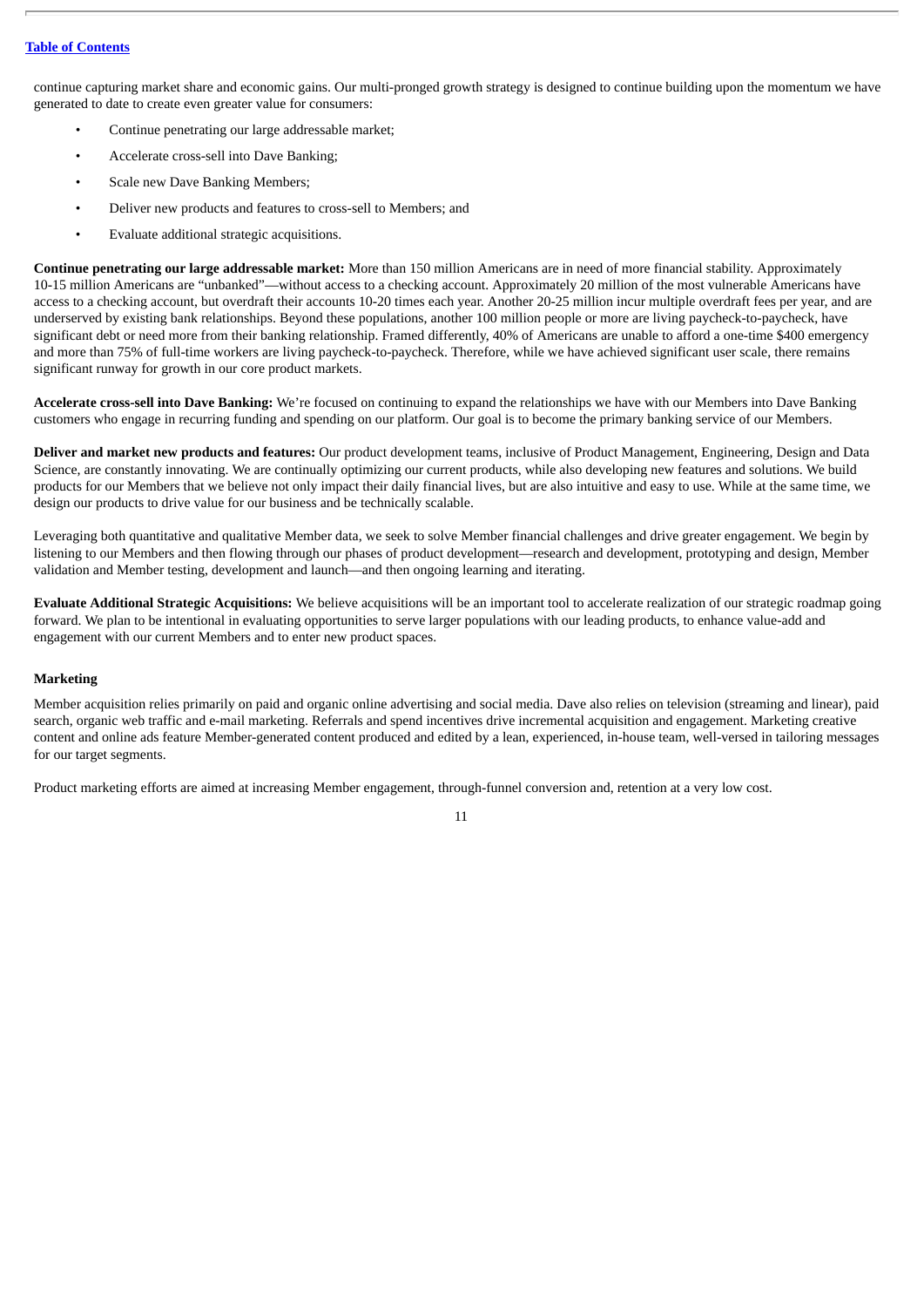#### **Competitive Landscape**

Consumer financial services is a large, fragmented, and competitive market, and we compete in varying degrees with a range of existing providers of consumer-focused banking, lending, commerce and other financial products. Our competitors are generally large, well-capitalized financial services companies. Some of our current and potential competitors have longer operating histories, particularly with respect to financial products similar to what we offer, significantly greater financial, technical, marketing and other resources, and a larger Member base. These competitors include:

- **Banking Competitors**: Traditional banks and credit unions (e.g., Bank of America, Chase, Wells Fargo), new entrants obtaining banking licenses (e.g., Varo Money), and other non-bank digital providers that white-label regulated products, offering banking-related services (e.g., Chime).
- **Lending and Earned Income Advance Competitors**: Traditional banks and credit unions, specialty finance and other non-bank providers, offering consumer lending-related or advance products (e.g., Upstart, MoneyLion).
- **Innovators in Consumer Finance**: Consumer-oriented commerce enablement platforms (e.g., Affirm, Afterpay), finance-oriented social networks (e.g., CashApp, Venmo), and lending platforms (e.g., OpenLending, LendingClub).

We believe other market participants do not adequately meet the needs of an estimated 150 to 180 million Americans who make up our target market. We believe our ease of access, speed-to-value, data-driven approach and powerful flywheel will allow us to continue to efficiently scale and generate strong returns.

#### **Management**

Leadership talent and vision are core priorities at Dave. We have carefully built our team to include experts who will help develop our unique and innovative solutions. Our founding team includes serial entrepreneurs, experienced designers and technology experts. Sourcing from some of the largest and most successful companies in consumer and financial technology, we have hired leaders in People, Product and Marketing. Our Legal and Regulatory functions are led by veterans from high-growth financial services firms. We will continue to focus on building our leadership team as we grow and diversify our business.

# **Customer Service**

Our mission is to deliver a "center of excellence" utilizing the voice of our Members to ensure they have successful interactions with our platform. We are customer centric and devoted to providing transformational experiences. We offer omni channel support guided by Member data and artificial intelligence to augment all of our responses via chatbot, chatting with an agent, contacting us by phone, emailing with us or reaching out via social media. We use seamless tools to give us a 360-degree view of our Members' journeys with the goal of offering the right resolutions to the right problems. Our 24/7 knowledge center provides best practices to empower Members to employ our tools and services effectively. We also review feedback from Members via Member satisfaction surveys, net promoter score tracking and app ratings to guide process updates and optimize our products. Our approach enables us to resolve a large variety of inquiries with ease, customization and efficiency.

#### **Employees and Culture**

Every day, our small but mighty team works together to level the financial playing field. It's this mission and the opportunity to impact the lives of millions of current and future Members that gets us out of bed each day. But, being mission driven alone is not enough to attract great talent. We've made significant strides towards setting the foundation to becoming a great place to work.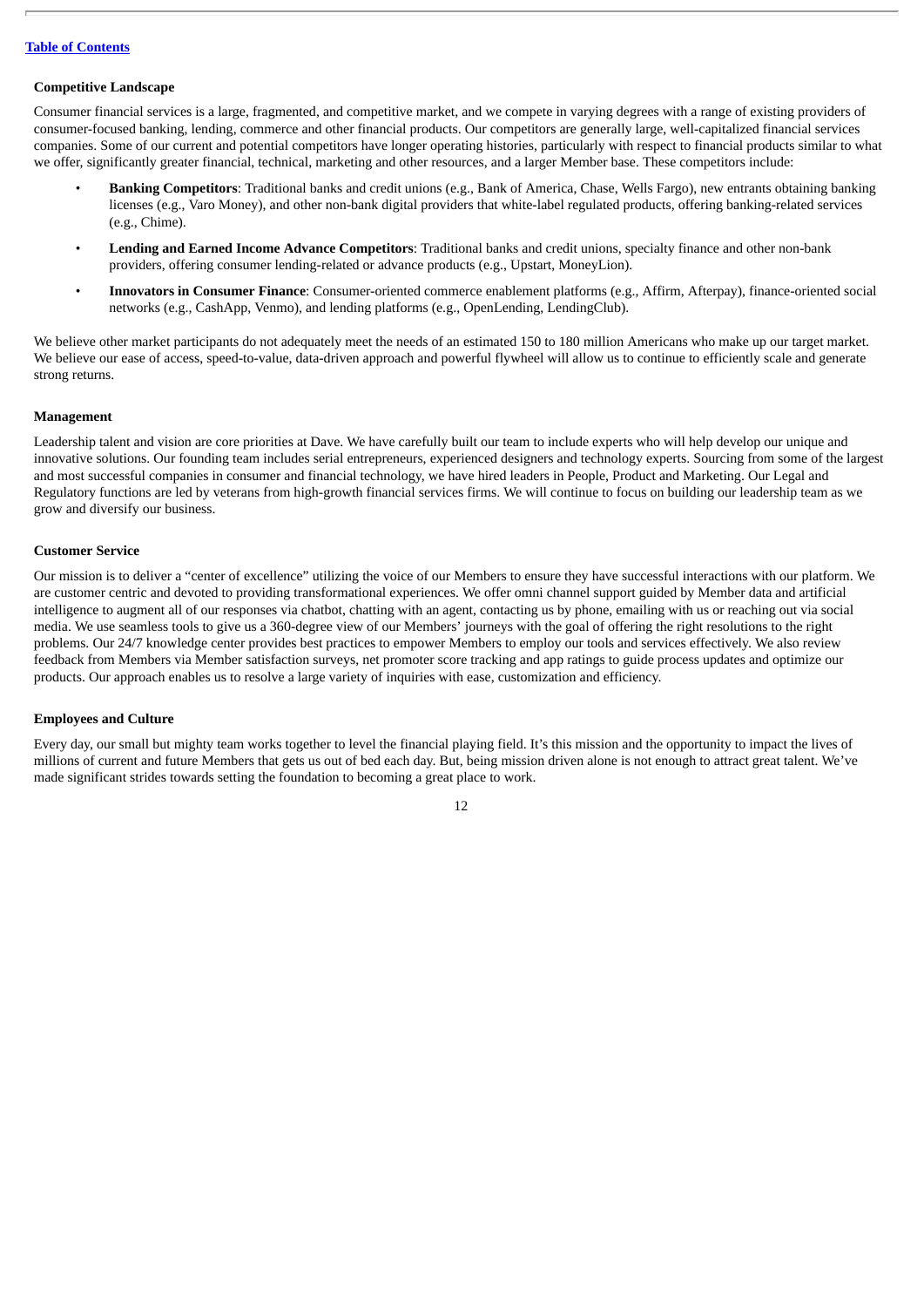We know that great people leaders have a multiplying effect on what a business is able to achieve. This insight has led us to invest very early in defining what it means to be a great leader at Dave. Our leaders aspire to create purpose, foster growth, lead through change, communicate with clarity and consistency and prioritize Dave-wide success. We are embedding this definition of leadership into all aspects of the employee experience at Dave to ensure that over time, we're building the cadre of high performing leaders that inspire their teams to deliver our mission and business results.

Because of our mission, we've also invested early on in social impact. At Dave, we define social impact as removing the tension between profit vs. purpose and creating positive business outcomes through positive social outcomes. In support of and closely aligned to Dave's social impact work, we work to ensure diversity, equity, inclusion and belonging are a way of doing business through diagnostics, strategy and goal setting and program development.

Over the last year, we've made significant updates to our compensation, benefits and wellness programs. When we decided to go Virtual First, meaning Dave employees can live and work anywhere in the United States (including U.S. territories), excluding Hawaii for the time being, we also decided to have one pay scale that we will apply nationally and will be based on the California labor market. This decision recognizes that regardless of where Dave employees choose to live, their time and effort is of equal value to Dave. Given our mission, we also invested early on in supporting the financial wellness of our own team by not only ensuring we're paying market competitive compensation but also providing a 401k match and implementing a benefits offering that allows all Dave employees to access to a personal financial advisor.

Finally, as a fintech company working to reinvent so many aspects of our legacy financial system, we're no strangers to the unknown. We acknowledge that building a company and culture that employees can be proud of and recommend to their closest friends is not always linear. As such, we have mechanisms in place, including quarterly engagement pulse surveys, to track how we're doing so that we can listen, learn and course correct.

As of December 31, 2021, we had approximately 254 employees across all locations. None of our employees are represented by a labor union or covered by a collective bargaining agreement.

#### **Regulatory Environment**

We operate in a complex regulatory environment consisting of U.S. federal and state laws that is rapidly evolving. These laws cover most aspects of our business and include laws, regulations, rules and guidance relating to, among other things, consumer finance and protection, privacy and data protection, banking, and payments. For example, with respect to our non-recourse cash advance product, certain state laws may, if applicable, regulate the charges or fees we can assess and how we may obtain repayment from our Members. In addition, other federal and state laws, public policy, and general principles of equity, such as laws prohibiting unfair and deceptive acts or practices, may apply to our activities in banking, non-recourse cash advances, payments, and other areas. These laws and regulations impact our business both directly and indirectly, including by way of our partnership with Evolve, which provides deposit accounts and debit cards to our Members. Ensuring ongoing compliance with these laws and regulations imposes significant burdens on our business operations. See "Risk Factors—We operate in an uncertain regulatory environment and may from time to time be subject to governmental investigations or other inquiries by state, federal and local governmental authorities" and "—Our business is subject to extensive regulation and oversight in a variety of areas, including registration and licensing reguirements under federal, state and local laws and regulations."

In addition, we may become subject to additional legal or regulatory requirements we are not subject to today if laws or regulations change in the jurisdictions in which we operate, or if we were to release new products or services. In addition, the regulatory framework for our products and services is evolving and uncertain and specifically the framework that applies to our non-recourse cash advance business, as federal and state governments and regulators consider the application of existing laws and potential adoption of new laws. The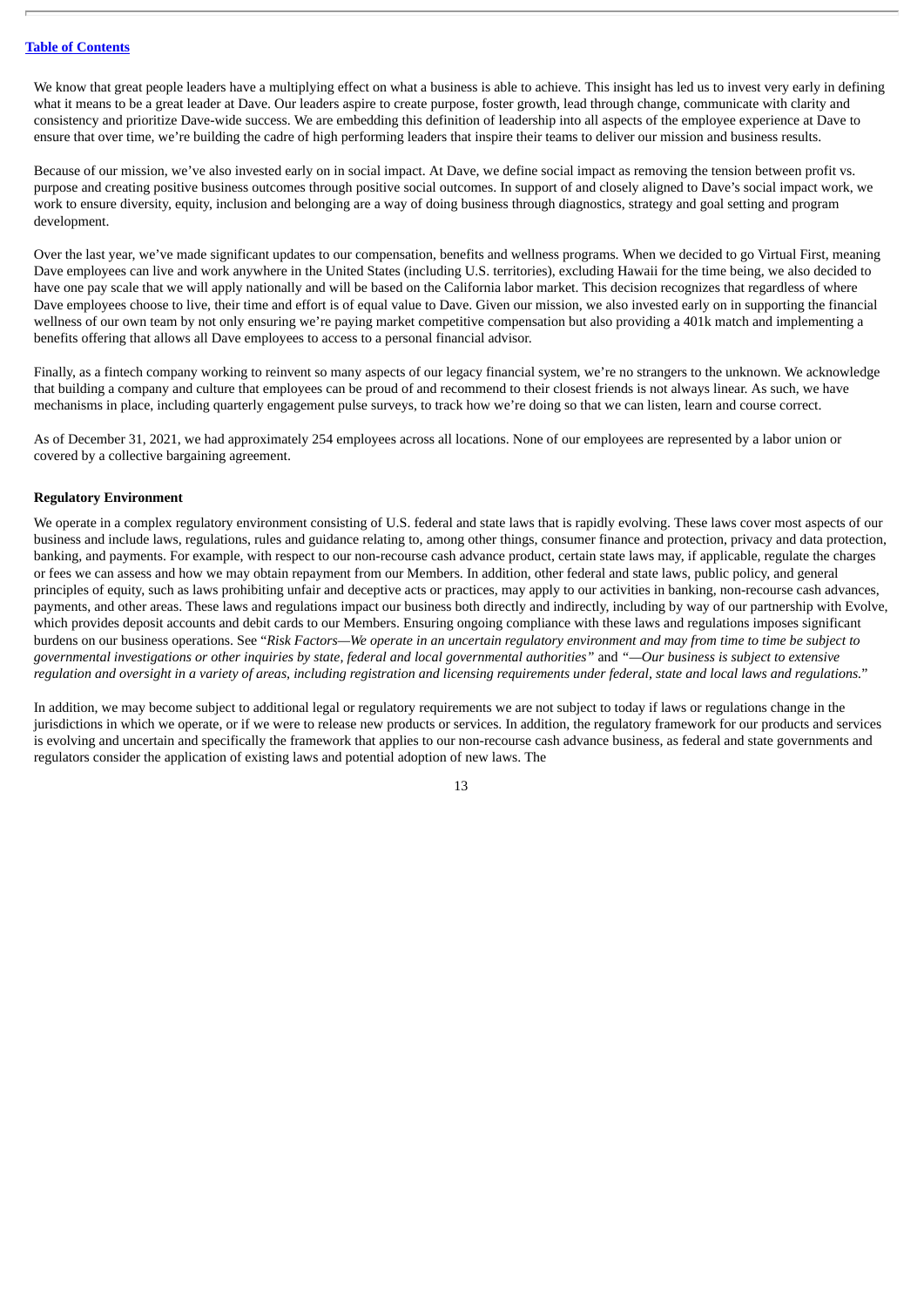potential for new laws and regulations, as well as ongoing uncertainty regarding the application of existing laws and regulations to our current products and services, may negatively affect our business. This could include the need to modify the way in which we generate revenue from certain business lines, obtain new licenses, or comply with additional laws and regulations in order to conduct our business.

#### *State licensing requirements and regulation*

We believe that none of our current business lines require us to obtain any state licenses. However, the application of state licensing requirements (including those applicable to consumer lenders) to our business model is not always clear and state regulators may request or require that we obtain licenses or otherwise comply with additional requirements in the future, which may result in changes to our business practices. In addition, if we are found to have engaged in activities subject to state licensure for which we lack the requisite license, or in activities that are otherwise deemed to be in violation of state lending laws, the relevant state authority may impose fines, impose restrictions on our operations in the relevant state, or seek other remedies for activities conducted in the state.

#### *U.S. federal consumer protection requirements*

Here we summarize several of the material federal consumer protection and other laws applicable to our business. Many states have laws and regulations that are similar to the federal laws described, but the degree and nature of such laws and regulations vary from state to state. We must comply with various federal consumer protection regimes, both pursuant to the financial products and services we provide directly and as a service provider to Evolve.

We are subject to regulation by the CFPB, which oversees compliance with and enforces federal consumer financial protection laws. The CFPB directly and significantly influences the regulation of consumer financial products and services, including the products and services we provide. The CFPB has substantial power to regulate such products and services and the banks and non-bank entities that provide them, as well as their respective third-party service providers. This power includes rulemaking authority in enumerated areas of federal law such as truth in lending, credit discrimination, electronic fund transfers and truth in savings. Under Title X of the Dodd-Frank Act, the CFPB also has the authority to pursue enforcement actions against companies that offer or provide consumer financial products or services that engage in unfair, deceptive or abusive acts or practices, commonly referred to as "UDAAPs." The CFPB may also seek a range of other remedies, including restitution, refunds of money, disgorgement of profits or compensation for unjust enrichment, civil money penalties, rescission of contracts, public notification of the violation, and restrictions on the target's conduct, activities and functions. Moreover, where a company has violated Title X of the Dodd-Frank Act or CFPB regulations under Title X, the Dodd-Frank Act empowers state attorneys general and state regulators to bring civil actions to enforce such laws and regulations.

Our business activities, either directly or indirectly through our partnership with Evolve, are also subject to applicable requirements under other federal statutes and regulations, including but not limited to:

- *Federal Trade Commission Act*. The Federal Trade Commission Act prohibits unfair and deceptive acts and practices in business or commerce and grants the FTC and bank regulators enforcement authority to prevent and redress violations of this prohibition. Whether a particular act or practice violates these laws or the prohibition against UDAAPs enforced by the CFPB frequently involves a highly subjective and/or fact-specific judgment.
- **Truth in Savings Act.** The federal Truth in Savings Act ("TISA") and Regulation DD which implements it require that consumers be provided various disclosures concerning terms and conditions of deposit accounts. They also impose disclosure requirements and restrictions on advertising regarding deposit accounts. TISA and Regulation DD apply to the demand deposit accounts opened by our Members at Evolve*.*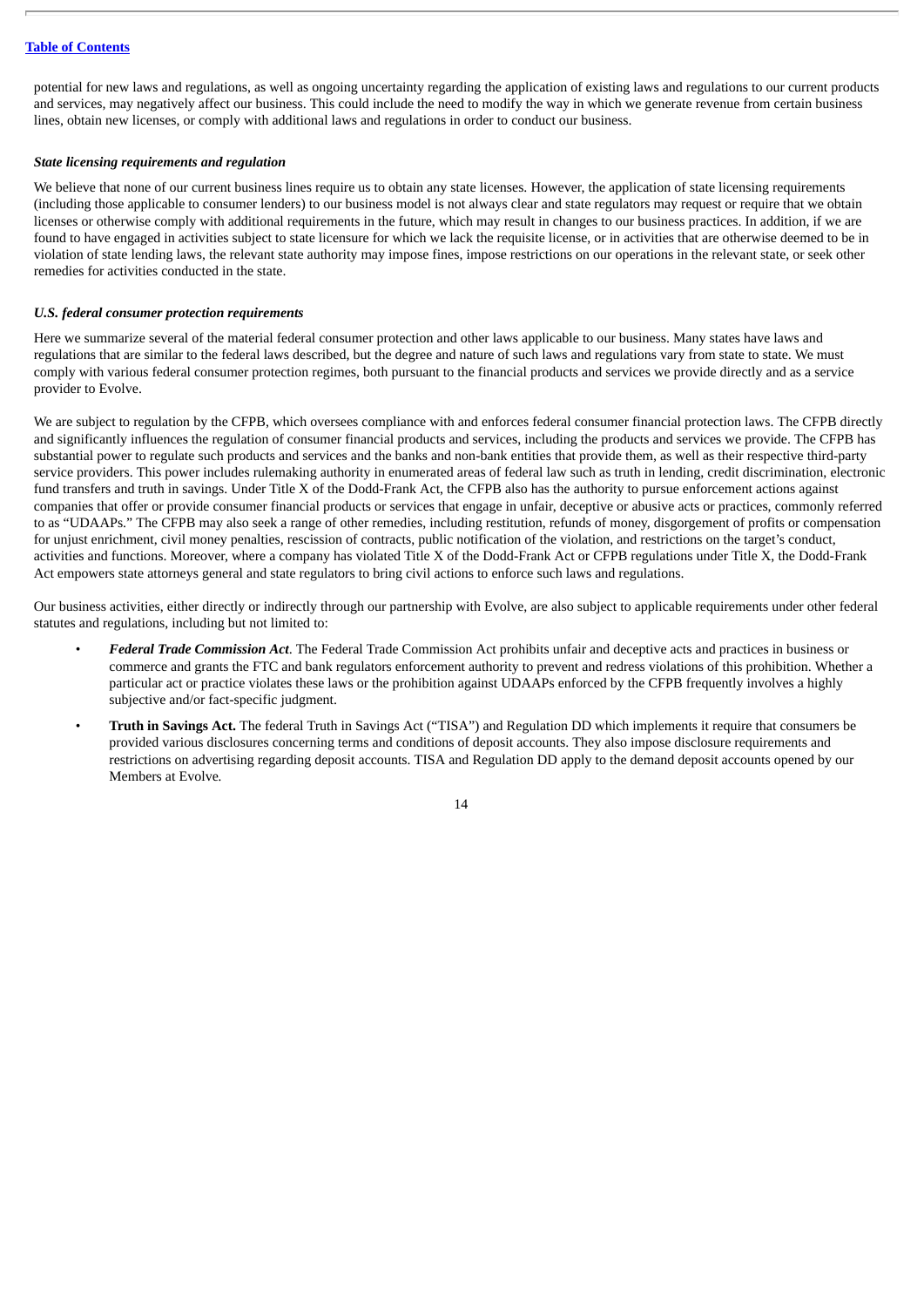- **Electronic Fund Transfer Act and NACHA Rules**. The federal Electronic Fund Transfer Act ("EFTA") and Regulation E which implements it provide guidelines and restrictions on the provision of electronic fund transfer services to consumers, and on making an electronic transfer of funds from consumers' bank accounts. EFTA also limits consumers' liability for unauthorized electronic fund transfers and requires banks and other financial services companies to comply with certain transaction error resolution procedures. Electronic fund transfers within the scope of EFTA include ACH transfers and debit card transfers. In addition, transfers performed by ACH are subject to specific authorization, timing and notification rules and guidelines administered by the National Automated Clearinghouse Association ("NACHA"). NACHA operating rules further imposes maximum tolerances on the volume of ACH transfers that may be returned as unauthorized or for other reasons. Exceeding those tolerances may result in limitations being imposed on our ability to initiate ACH transactions. Many transfers of funds in connection with the provision and repayment of our non-recourse cash advances are performed by electronic fund transfers, including ACH transfers. We also facilitate the electronic transfer of funds requested by our Members between their deposit accounts with Evolve and their accounts at other financial institutions.
- **Payday, Vehicle Title, and Certain High-Cost Installment Loans Final Rule**. In 2017, the CFPB issued a final rule intended to provide various consumer protections with respect to certain short-term credit products. The rule was later stayed by federal district court order in an industry challenge to the rule, and the effective date of many provisions of the rule were separately delayed by the CFPB in June 2019. A section pertaining to underwriting was subsequently rescinded in July 2020. The CFPB may engage in rulemaking in the future to amend the regulation and implement new underwriting and other requirements and restrictions that could negatively impact our business and require us to change our practices should they be deemed to apply to us. However, certain nonrecourse advance products, including ours, are currently excluded from coverage by the rule provided certain consumer contract requirements are met and the advance provider does not engage in certain activities with respect to such products. We must comply with those exclusion-related requirements and restrictions to maintain our exclusion from the substantive portions of the rule.
- **Gramm-Leach-Bliley Act.** The Gramm-Leach-Bliley Act ("GLBA") imposes limitations on financial institutions' disclosure of nonpublic personal information about a consumer to nonaffiliated third parties. In certain circumstances, GLBA requires financial institutions to limit the use and further disclosure of nonpublic personal information by nonaffiliated third parties to whom they disclose such information, and requires financial institutions to disclose certain privacy policies and practices with respect to information sharing with affiliated and nonaffiliated entities, as well as to safeguard personal Member information.

Given our novel business model and products, and the subjective nature of certain laws and regulations such as the prohibition against UDAAPs, we have been and may in the future become subject to regulatory scrutiny or legal challenge with respect to our compliance with these and other regulatory requirements. Additional or different requirements may also apply to our business in the future as the regulatory framework in which we operate is evolving and uncertain. While we have developed policies and procedures designed to assist in compliance with these laws and regulations, we may not have been, and may not always be, in compliance with these and other laws. No assurance is given that our compliance policies and procedures have been or will be effective or adequate as laws change or are applied to us in a new manner.

#### *Regulation of our bank partnership model*

Pursuant to our partnership with Evolve, we offer our Members FDIC-insured, non-interest-bearing deposit accounts and debit cards that Members can use to access their account balances. These deposit accounts and debit cards are provided by Evolve. Under the terms of our agreement with Evolve, as well as the agreements between our Members and Evolve, each Member that chooses to open a deposit account has a deposit account at Evolve and a debit card issued by Evolve. With respect to these deposit accounts and debit cards, we act as the program manager and service provider to Evolve to provide customer support and technology features to Members using their Evolve accounts through our platform.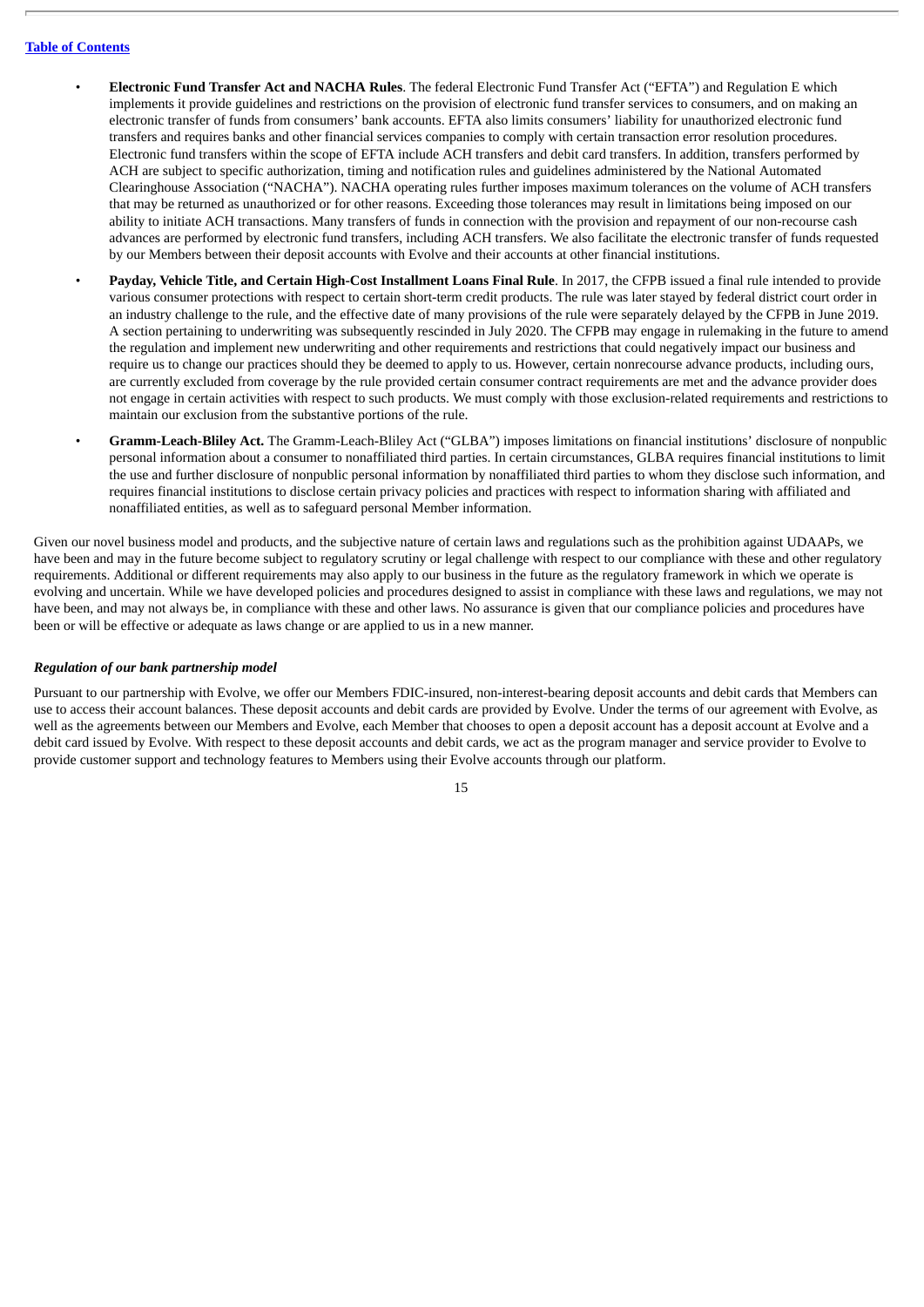Evolve is a state-chartered bank chartered in Arkansas and is subject to regulation and supervision by the Federal Reserve and the Federal Deposit Insurance Corporation ("FDIC"). Many laws and regulations that apply directly to Evolve indirectly impact us (and our products) as Evolve's service provider. As such, our partnership with Evolve is subject to the supervision and enforcement authority of the Federal Reserve, Evolve's primary banking regulator.

#### *Other regulatory requirements*

In addition to the requirements described above, we are subject to and work to comply with other state and federal laws and regulations applicable to consumer financial products and services. These laws and regulations may be enforced by various state banking and consumer protection agencies, state attorneys general, the CFPB, and private litigants, among others.

*Bank Secrecy Act and Anti-Money Laundering.* Given our involvement in payments, banking transactions, and our arrangements with Evolve, we are subject to compliance obligations related to U.S. anti-money laundering ("AML") laws and regulations. We have developed and currently operate an AML program designed to prevent our products from being used to facilitate money laundering, terrorist financing, and other financial crimes. Our program is also designed to prevent our products from being used to facilitate business in certain countries or territories, or with certain individuals or entities, including those on designated lists promulgated by the U.S. Department of the Treasury's Office of Foreign Assets Controls and other U.S. and non-U.S. sanctions authorities. Our AML and sanctions compliance programs include policies, procedures, reporting protocols, and internal controls. Our programs are designed to address these legal and regulatory requirements and to assist in managing risks associated with money laundering and terrorist financing.

*Privacy and Information Security Laws.* We collect, store, use, disclose, and otherwise process a wide variety of information and data, including personally identifiable information ("PII") that we acquire in connection with our Members' use of our products and services, for various purposes in our business, including to help ensure the integrity of our services and to provide features and functionality to our Members. This aspect of our business is subject to numerous privacy, cybersecurity, and other laws and regulations in the United States, including the federal GLBA and various state laws such as the California Consumer Privacy Act ("CCPA"). Accordingly, we publish our privacy policies and terms of service, which describe our practices concerning the collection, storage, use, disclosure, transmission, processing, and protection of information.

The legal and regulatory framework for privacy and security issues is rapidly evolving, and, although we endeavor to comply with these laws and regulations and our own policies and documentation, we may fail to do so or be alleged to have failed to do so. Any actual or perceived failure to comply with legal and regulatory requirements applicable to us, including those relating to privacy or security, or any failure to protect the information that we collect from our Members from cyberattacks, or any similar actual or perceived failure by our third-party service providers and partners, may result in private litigation, regulatory or governmental investigations, administrative enforcement actions, sanctions, civil and criminal liability, and constraints on our ability to continue to operate, among other things. Please see the section titled "*Risk Factors—Risks Relating to Dave's Business and* Industry—Stringent and changing laws and regulations relating to privacy and data protection could result in claims, harm our results of operations, *financial condition, and future prospects, or otherwise harm our business*".

*Laws Governing Marketing and Member Communications.* In addition, there are federal and state laws and regulations on marketing activities conducted over the internet, through email, or by mail or telephone, including the federal Telephone Consumer Protection Act ("TCPA"), the federal Controlling the Assault of Non-Solicited Pornography and Marketing Act ("CAN-SPAM Act"), FTC regulations and guidelines that implement, among other things, the FTC's Do-Not-Call Registry and other requirements in connection with telemarketing activities, and state telemarketing laws. Our marketing activities may subject us to some or all of these laws and regulations.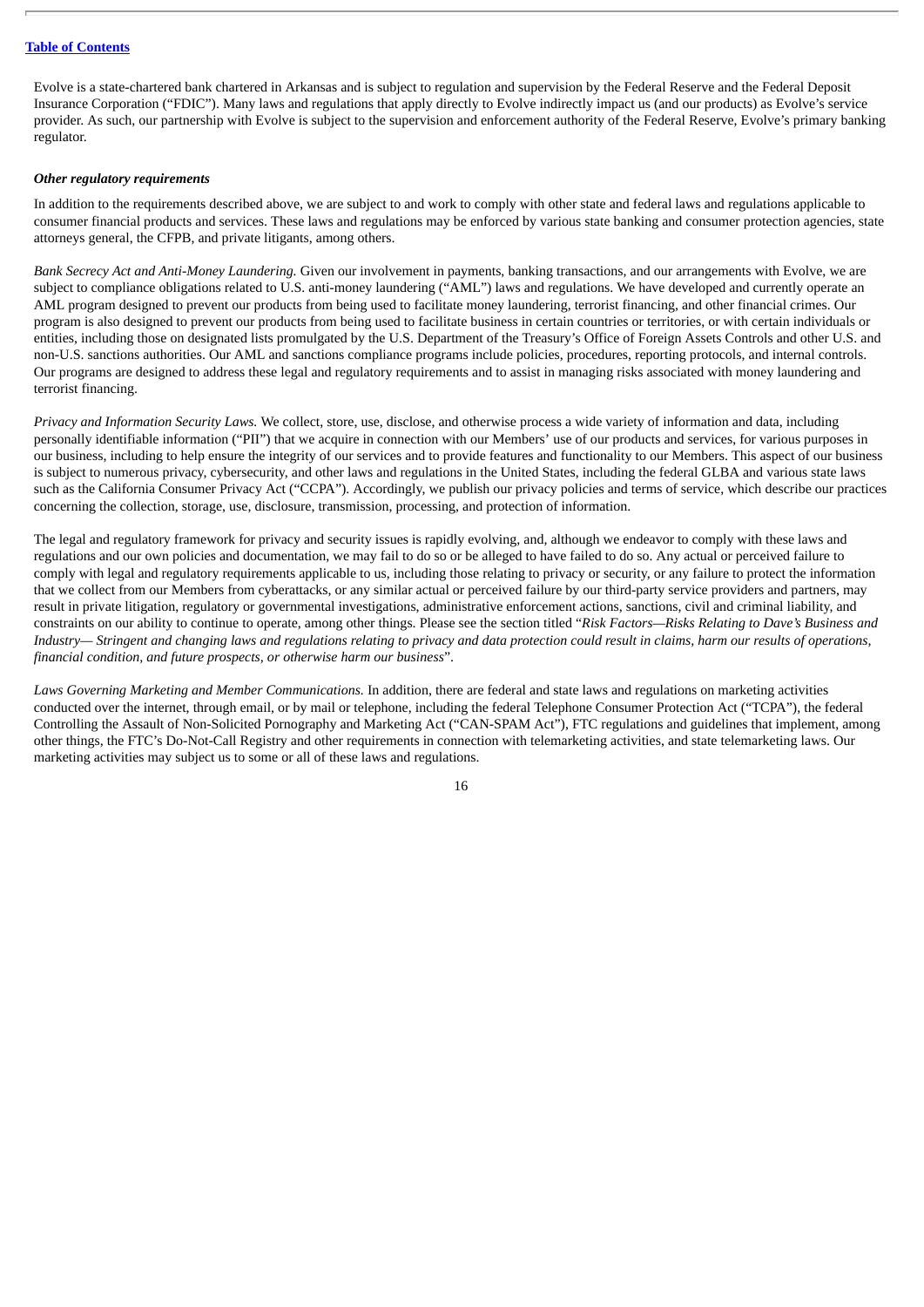*New Laws and Regulations.* Various federal and state regulatory agencies in the United States continue to examine a wide variety of issues that are applicable to us and may impact our business. These issues include consumer protection, cybersecurity, privacy, electronic transfers, state licensing, and the regulation of nonrecourse advances. As we continue to develop and expand, we monitor for additional rules and regulations that may impact our business.

#### **Intellectual Property**

Intellectual property and proprietary rights are important to the success of our business. We rely on a combination of copyright, trademark, and trade secret laws in the United States and other jurisdictions, as well as license agreements, confidentiality procedures, non-disclosure agreements, and other contractual protections, to establish and protect our intellectual property and proprietary rights, including our proprietary technology, software, knowhow, and brand. In the future we will be looking closely at the possibility of filing design and utility patents to further enhance the measures of intellectual property protection for the company. However, these laws, agreements, and procedures provide only limited protection. As of December 31, 2021, we own five registered trademarks in the United States and have ten pending trademark applications in various stages of review by the PTO. Although we take steps to protect our intellectual property and proprietary rights, we cannot be certain that the steps we have taken will be sufficient or effective to prevent the unauthorized access, use, copying, or the reverse engineering of our technology and other proprietary information, including by third parties who may use our technology or other proprietary information to develop services that compete with ours. Moreover, others may independently develop technologies or services that are competitive with ours or that infringe on, misappropriate, or otherwise violate our intellectual property and proprietary rights. Policing the unauthorized use of our intellectual property and proprietary rights can be difficult. The enforcement of our intellectual property and proprietary rights also depends on any legal actions we may bring against any such parties being successful, but these actions are costly, time-consuming, and may not be successful, even when our rights have been infringed, misappropriated, or otherwise violated. In addition, aspects of our platform and services include software covered by open source licenses. The terms of various open source licenses have not been interpreted by United States courts, and there is a risk that such licenses could be construed in a manner that imposes unanticipated conditions or restrictions on our services.

Although we rely on intellectual property and proprietary rights, including patents, copyrights, trademarks, and trade secrets, as well as contractual protections, in our business, we also seek to preserve the integrity and confidentiality of our intellectual property and proprietary rights through appropriate technological restrictions, such as physical and electronic security measures. We believe that factors such as the technological and creative skills of our personnel and frequent enhancements to our network are also essential to establishing and maintaining our technology leadership position.

See the section titled "*Risk Factors—Risks Related to Our Business and Industry*" for a more comprehensive description of risks related to our intellectual property and proprietary rights.

#### **Available Information**

We file annual, quarterly and current reports, proxy statements and other information with the SEC. Our SEC filings are available to the public over the internet at the SEC's website at www.sec.gov. Our SEC filings are also available free of charge on the Investor Relations portion of our website at dave.com as soon as reasonably practicable after they are filed with or furnished to the SEC. Our website and the information contained on or through that site are not incorporated into this report. All website addresses in this report are intended to be inactive textual references only.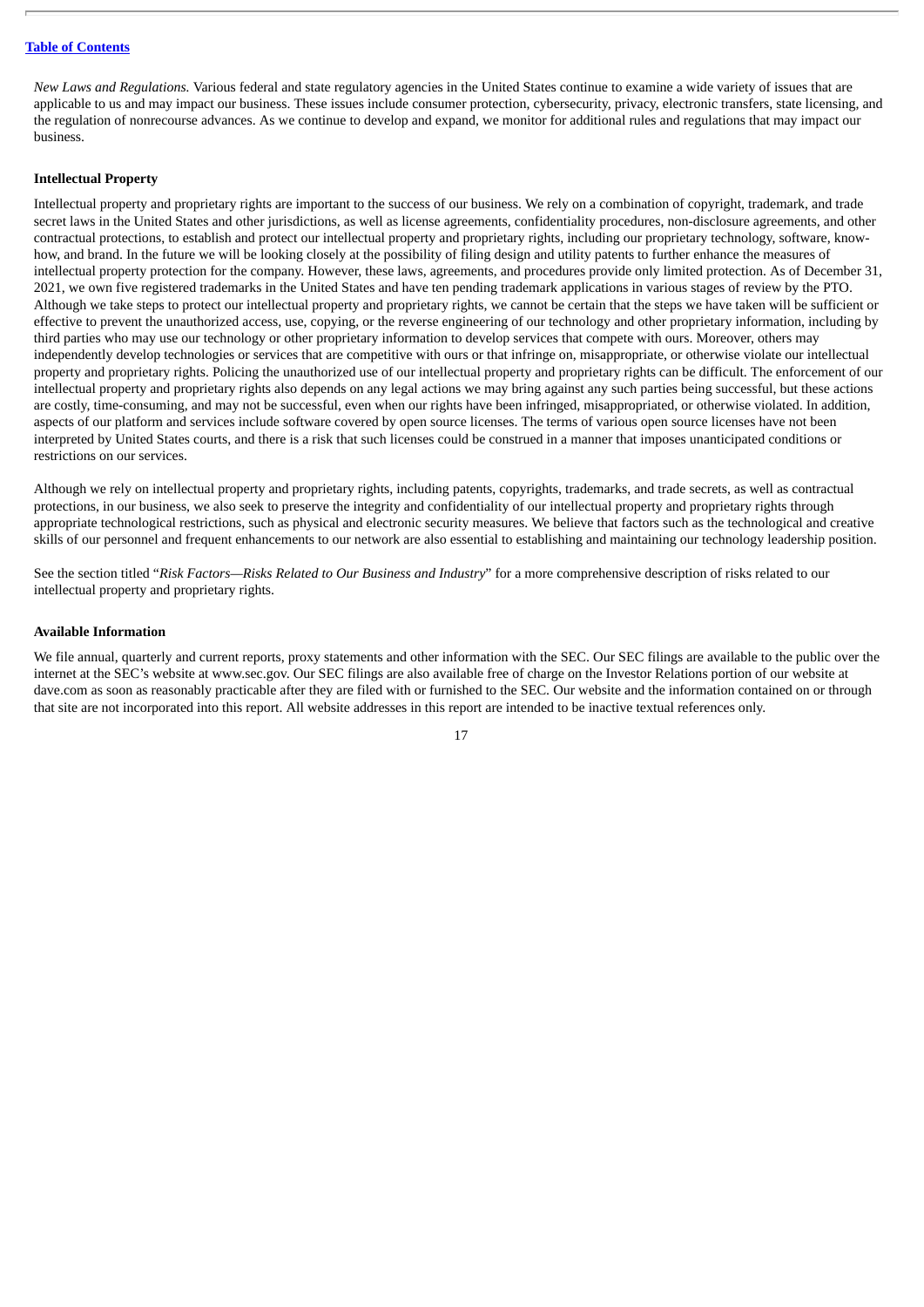# <span id="page-19-0"></span>**Item 1A. Risk Factors.**

In the course of conducting our business operations, we are exposed to a variety of risks. Any of the risk factors we describe below have affected or could materially adversely affect our business, financial condition and results of operations. The market price of shares of our common stock could decline, possibly significantly or permanently, if one or more of these risks and uncertainties occurs. Certain statements in "Risk Factors" are forward*looking statements. See "Cautionary Note Regarding Forward-Looking Statements."*

Unless otherwise noted or the context otherwise requires, the disclosures in this Item 1A refer to Dave Inc. and its consolidated subsidiaries following *the consummation of the Business Combination.*

# **Summary Risk Factors**

Our business is subject to a number of risks, including risks that may prevent us from achieving our business objectives or may adversely affect our business, financial condition, results of operations, cash flows, and prospects. These risks are discussed more fully below and include, but are not limited to, risks related to:

- The industries in which we compete are highly competitive, which could adversely affect our results of operations.
- If we are unable to keep pace with the rapid technological developments in our industry and the larger financial services industry necessary to continue providing our Members with new and innovative products and services, the use of our platform and other products and services could decline. In addition, if the prices we charge for our products and services are unacceptable to our Members, our operating results will be harmed.
- Our non-recourse cash advances expose us to credit risk of our Members and if our underwriting criteria for making advances is not sufficient to mitigate against this risk, our financial condition and operating results could be adversely affected if a substantial number of our Members fail to repay the cash advance they receive.
- We may not be able to scale our business quickly enough to meet our Members' growing needs, and if we are not able to grow efficiently, our operating results could be harmed.
- If we are unable to acquire new Members and retain our current members or sell additional functionality and services to them, our revenue growth will be adversely affected.
- We have historically incurred losses in the operation of our business. We may never achieve or sustain profitability.
- We operate in an uncertain regulatory environment and may from time to time be subject to governmental investigations or other inquiries by state, federal and local governmental authorities.
- The financial services industry continues to be targeted by new laws or regulations in many jurisdictions, including the U.S. states in which we operate, that could restrict the products and services we offer, impose additional compliance costs on us, render our current operations unprofitable or even prohibit our current operations.
- Our business is subject to extensive regulation and oversight in a variety of areas, including registration and licensing requirements under federal, state and local laws and regulations.
- Stringent and changing laws and regulations relating to privacy and data protection could result in claims, harm our results of operations, financial condition, and future prospects, or otherwise harm our business.
- Dave identified material weaknesses in its internal control over financial reporting in its audited financial statements for the years ended December 31, 2021 and 2020, and if Dave is unable to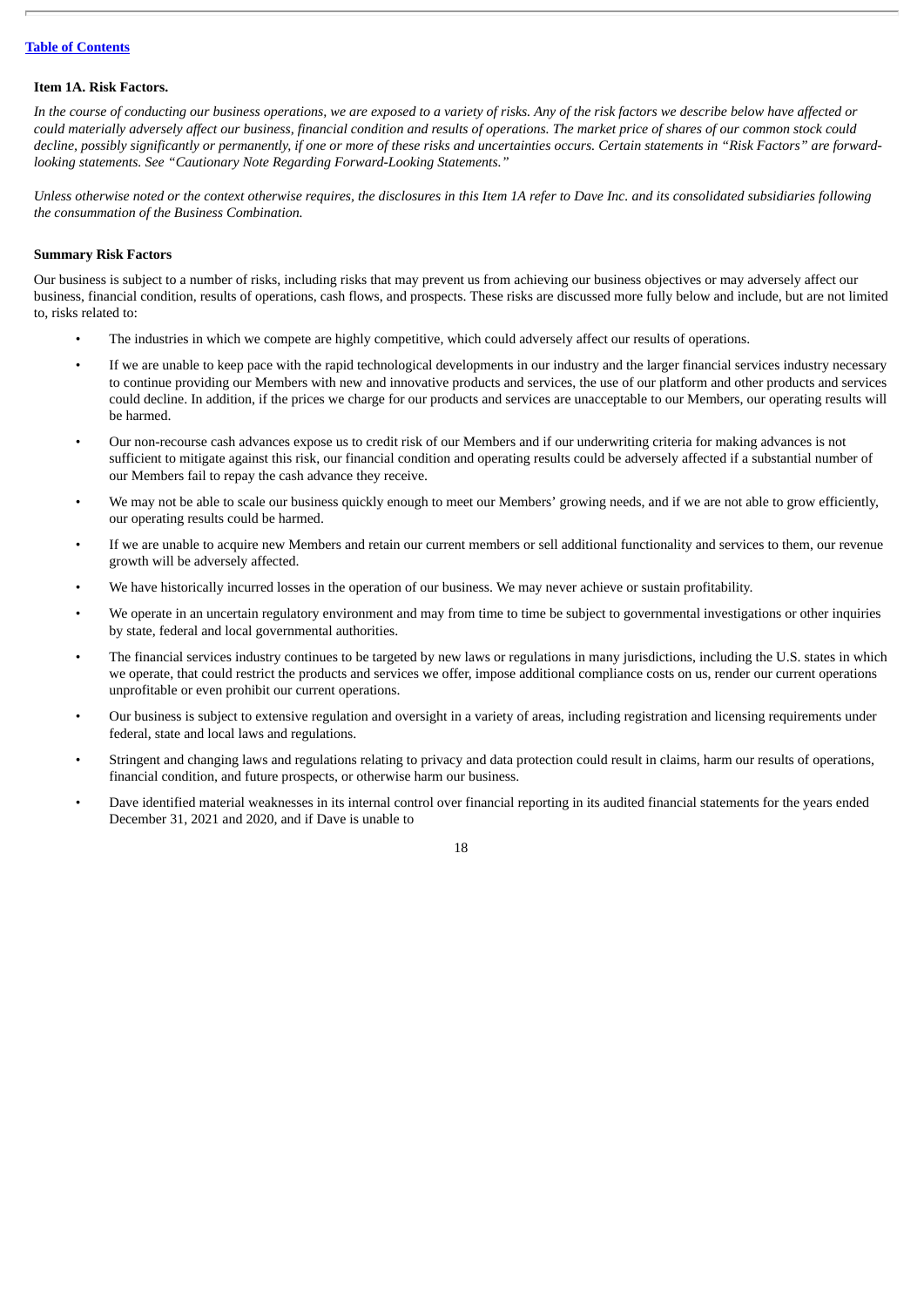remediate these material weaknesses, or if it identifies additional material weaknesses in the future or otherwise fails to maintain effective internal control over financial reporting, it may not be able to accurately or timely report its financial condition or results of operations, which may adversely affect Dave's business and share price.

- Dave's forecasted operating results and projections rely in large part upon assumptions, analyses and internal estimates developed by Dave's management. If these assumptions, analyses or estimates prove to be incorrect or inaccurate, Dave's actual operating results may differ materially and adversely from those forecasted or projected.
- Fraudulent and other illegal activity involving our products and services could lead to reputational damage to us, reduce the use of our platform and services and may adversely affect our financial position and results of operations.
- In the normal course of business, we collect, process, use and retain sensitive and confidential information regarding our Members and prospective Members, including data provided by and related to Members and their transactions, as well as other data of the counterparties to their payments. A data security breach could expose us to liability and protracted and costly litigation, and could adversely affect our reputation and operating revenues.
- Dave's management has limited experience in operating a public company.
- We transfer funds to our Members daily, which in the aggregate comprise substantial sums, and are subject to the risk of errors, which could result in financial losses, damage to our reputation, or loss of trust in our brand, which would harm our business and financial results.
- Dave Inc. has guaranteed up to \$50,000,000 of one of its subsidiary's obligations under a credit facility, and currently that limited guaranty is secured by a first-priority lien against substantially all of Dave Inc.'s assets. The credit facility contains financial covenants and other restrictions on our actions, which could limit our operational flexibility and otherwise adversely affect our financial condition.
- If our present or any future key banking relationships are terminated and we are not able to secure or successfully migrate client portfolios to a new bank partner or partners, our business would be adversely affected.
- We depend upon several third-party service providers for processing our transactions and provide other important services for our business. If any of our agreements with our processing providers are terminated or if we experience any interruption or delay in the services provided by our third-party service providers, delivery of our products and services could be impaired or suspended and our business could suffer.
- Our recent rapid growth, including growth in our volume of payments, may not be indicative of future growth, and if we continue to grow rapidly, we may not be able to manage our growth effectively. Our rapid growth also makes it difficult to evaluate our future prospects and may increase the risk that we will not be successful.

#### **Risks Related to Our Business and Industry**

#### The industries in which we compete are highly competitive, which could adversely affect our results of operations.

The industries in which we compete are highly competitive and subject to rapid and significant changes. We compete against companies and financial institutions across the retail banking, financial services, consumer technology and financial technology services industries, as well as other nonbank lenders serving credit-challenged consumers, including online marketplace lenders, check cashers, point-of-sale lenders and payday lenders. We may compete with others in the market who may in the future provide offerings similar to ours,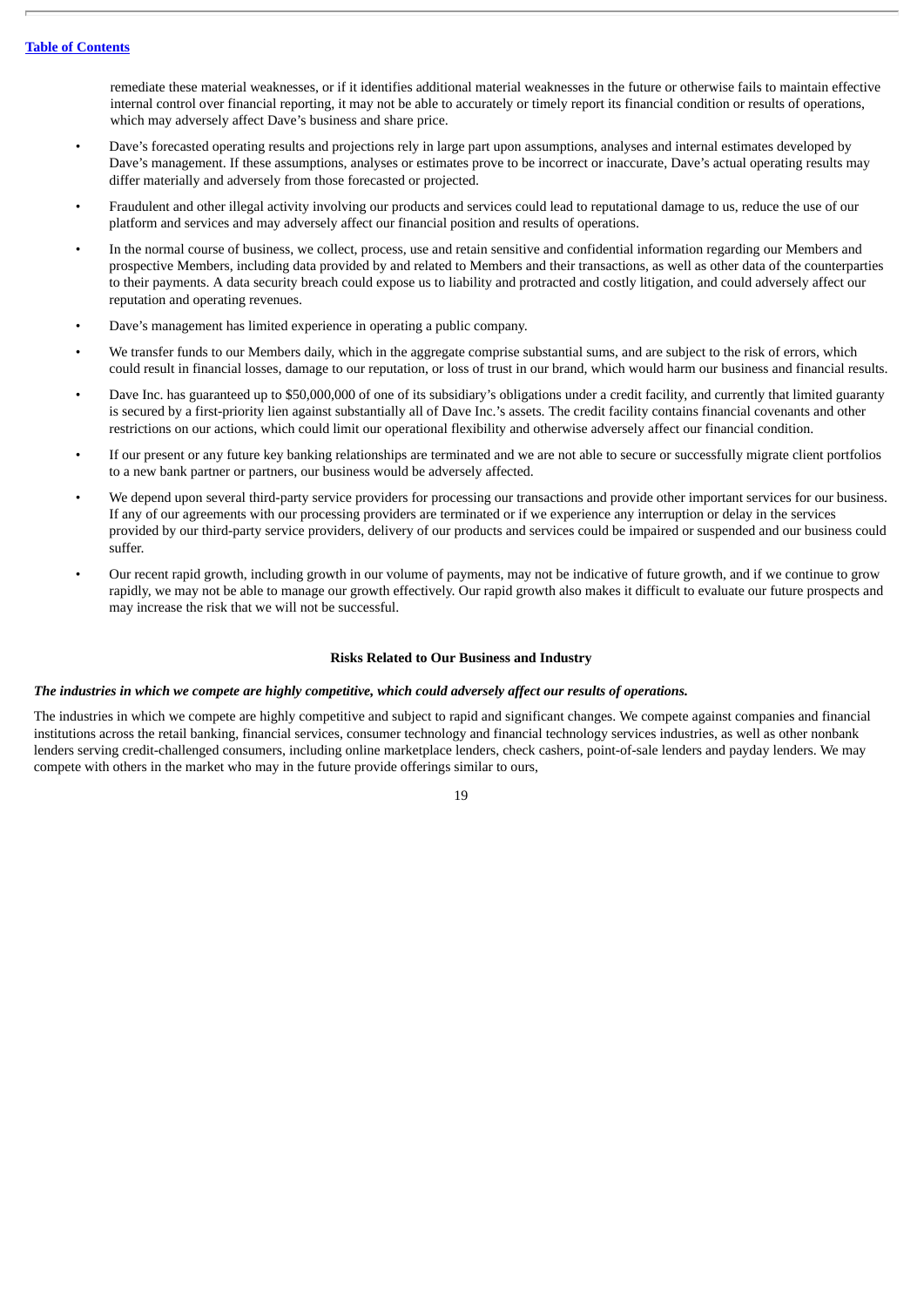particularly companies who may provide money management, lending and other services though a platform similar to our platform. These and other competitors in the banking and financial technology industries are introducing innovative products and services that may compete with ours. We expect that this competition will continue as banking and financial technology industries continue to evolve, particularly if non-traditional non-recourse advance providers and other parties gain greater market share in these industries. If we are unable to differentiate our products and platform from and successfully compete with those of our competitors, our business, results of operations and financial condition will be materially and adversely affected.

Many existing and potential competitors are entities substantially larger in size, have more resources, are more highly diversified in revenue and substantially more established with significantly more brand awareness than ours. As such, many of our competitors can leverage their size, robust networks, financial wherewithal, brand awareness, pricing power and technological assets to compete with us. To the extent new entrants gain market share, the purchase and use of our products and services would decline. If price competition materially intensifies, we may have to decrease the prices of our products and services, which would likely adversely affect the results of operations.

Our long-term success depends on our ability to compete effectively against existing and potential competitors that seek to provide banking and financial technology products and services. If we fail to compete effectively against these competitors, our revenues, results of operations, prospects for future growth and overall business will be materially and adversely affected.

# If we are unable to keep pace with the rapid technological developments in our industry and the larger financial services industry necessary to continue providing our Members with new and innovative products and services, the use of our platform and other products and services could *decline.*

The financial services industry is subject to rapid and significant technological changes. We cannot predict the effect of technological changes on our business. We expect that new services and technologies applicable to our industry will continue to emerge, and these new services and technologies may be superior to, or render obsolete, the technologies we currently utilize in our products and services. Our future success will depend, in part, on our ability to develop new technologies and adapt to technological changes and evolving industry standards. These initiatives are inherently risky, and they may not be successful or may have an adverse effect on our business, financial condition and results of operations. Additionally, we may make future investments in, or enter into strategic partnerships to develop new technologies and services or to implement infrastructure to further our strategic objectives, strengthen our existing businesses and remain competitive. However, our ability to transition to new services and technologies that we develop may be inhibited by a lack of industry-wide standards, changes to the regulatory landscape, resistance by consumers to these changes, or by the intellectual property rights of third parties.

#### If the prices we charge for our products and services are unacceptable to our Members, our operating results will be harmed.

We generate revenue by charging Members a fixed monthly rate for membership to our platform as well as additional fees related to optional expedited delivery of advances. Members who obtain a non-recourse advance through our platform also have the option to tip us. We also generate revenue from our Dave banking product through interchange and out-of-network ATM fees, as well as from our job portal service through referral fees from partner companies. As the market for our platform matures, or as new or existing competitors introduce new products or services that compete with ours, we may experience pricing pressure and be unable to retain current Members and attract new Members at prices that are consistent with our pricing model and operating budget. Our pricing strategy for new products and services we introduce may prove to be unappealing to our Members, and our competitors could choose to bundle certain products and services competitive with ours. If this were to occur, it is possible that we would have to change our pricing strategies or reduce our prices, which could harm our revenue, gross profits, and operating results.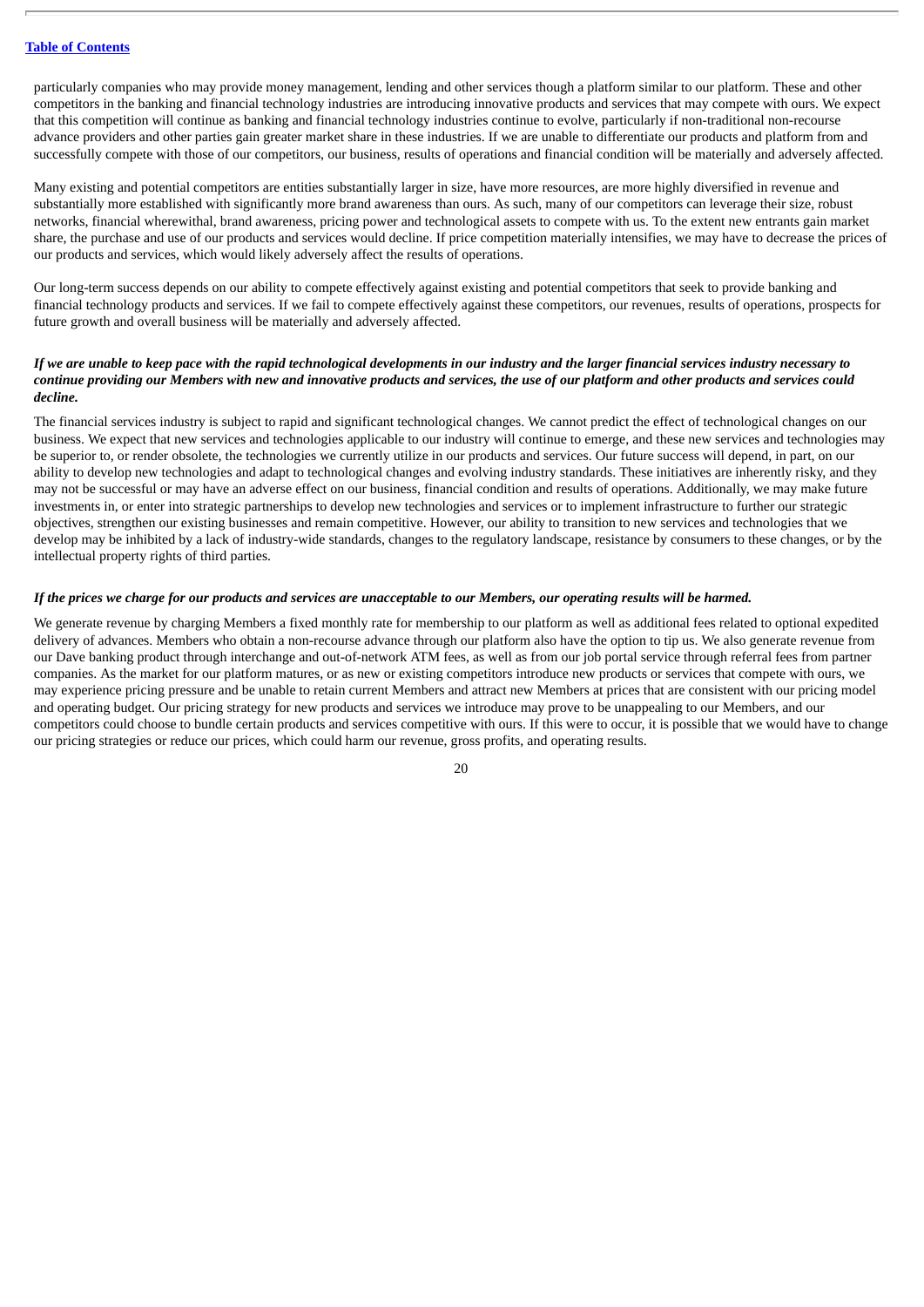#### Our non-recourse cash advances expose us to credit risk of our Members and if our underwriting criteria for making advances is not sufficient to mitigate against this risk, our financial condition and operating results could be adversely affected if a substantial number of our Members fail to *repay the cash advance they receive.*

Our non-recourse advance product exposes us to financial losses if Members do not repay the advance we provide to them. The timing and volume of advance repayments have a significant impact on our financial results and cash flows. If a large number of Members do not repay advances, our financial condition and operating results would be adversely affected.

Our underwriting standards may not offer adequate protection against the risk of non-payment, especially in periods of economic uncertainty such as has existed with the onset of the COVID-19 pandemic. As our cash advances are non-recourse, we have no remedy if a Member fails to repay an advance.

Our ability to accurately forecast performance and determine an appropriate provision and allowance for credit losses, is critical to our business and financial results. The allowance for credit losses is established through a provision for credit losses based on management's evaluation of the risk inherent in the cash advance portfolio, the composition of the portfolio, specific impaired advances, and current economic conditions. Please see "Management's Discussion and Analysis of Financial Condition and Results of Operations-Critical Accounting Policies and Estimates" in this Annual Report on Form 10-K.

There can be no assurance that our performance forecasts will be accurate. In periods with changing economic conditions, accurately forecasting repayment of advances is more difficult. Our allowance for losses is an estimate, and if actual repayment defaults are materially greater than our allowance for losses, or more generally, if our forecasts are not accurate, our financial position, liquidity and results of operations could be materially adversely affected. For example, uncertainty surrounding the continuing economic impact of COVID-19 on our Members has made historical information on credit losses slightly less reliable in the current environment, and there can be no assurances that we have accurately estimated repayment rates.

# We may not be able to scale our business auickly enough to meet our Members' growing needs, and if we are not able to grow efficiently, our *operating results could be harmed.*

As usage of our platform grows and we sign additional strategic partners, we will need to devote additional resources to improving and maintaining our infrastructure and computer network and integrating with third-party applications to maintain the performance of our platform. In addition, we will need to appropriately scale our internal business systems and our services organization, including customer support, risk and compliance operations, and professional services, to serve our growing Members base.

Any failure of or delay in these efforts could result in service interruptions, impaired system performance, and reduced Member satisfaction, which could hurt our revenue growth. If sustained or repeated, performance issues could reduce the attractiveness of our platform to Members and could result in lost Member opportunities, which could hurt our revenue growth, Member loyalty, and our reputation. Even if we are successful in these efforts to scale our business, they will be expensive and complex, and require the dedication of significant management time and attention. We could also face inefficiencies or service disruptions as a result of our efforts to scale our internal infrastructure. We cannot be sure that the expansion and improvements to our internal infrastructure will be effectively implemented on a timely basis, if at all, and such failures could adversely affect our business, operating results, and financial condition.

# If we are unable to acquire new Members and retain our current members or sell additional functionality and services to them, our revenue arowth *will be adversely affected.*

To increase our revenue, in addition to acquiring new Members, we must continue to retain existing Members and convince them to expand their use of our platform by increasing the number of Members and incentivizing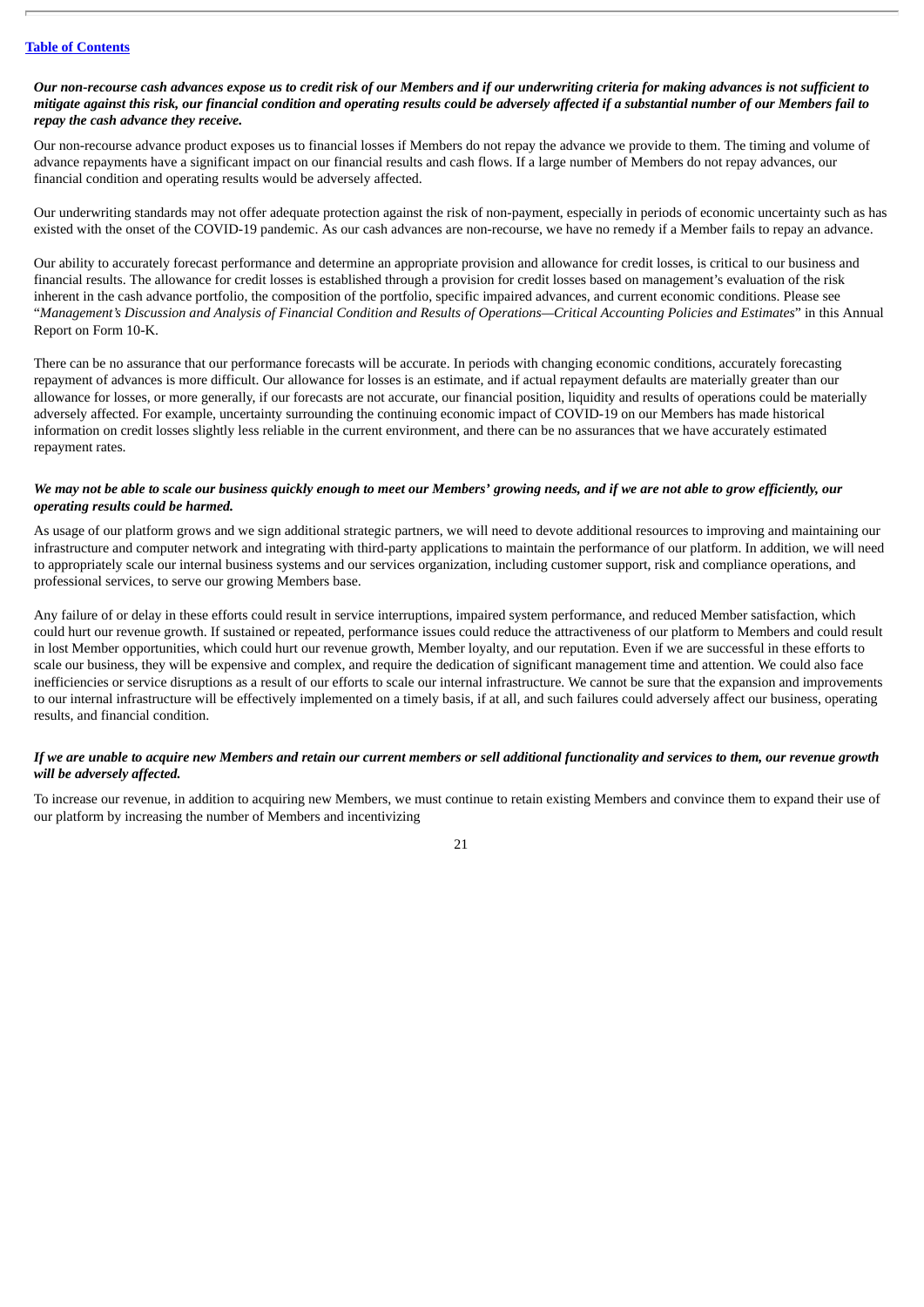them to pay for additional functionality. Our ability to retain our Members and increase their usage could be impaired for a variety of reasons, including member reaction to changes in the pricing of our products or the other risks described in this Annual Report on Form 10-K. As a result, we may be unable to retain existing Members or increase the usage of our platform by them, which would have an adverse effect on our business, revenue, gross margins, and other operating results, and accordingly, on the trading price of our common stock.

Our ability to sell additional functionality to our existing Members may require more sophisticated and costly sales efforts. Similarly, the rate at which our Members purchase additional products from us depends on several factors, including general economic conditions and the pricing of additional product functionality. If our efforts to sell additional functionality to our Members are not successful, our business and growth prospects would suffer.

Our member subscriptions are open-ended arrangements that can be terminated by the Member without penalty at any time. For us to maintain or improve our operating results, it is important that our Members continue to maintain their subscriptions on the same or more favorable terms. We cannot accurately predict renewal or expansion rates given the diversity of our member base in terms of size, industry, and geography. Our renewal and expansion rates may decline or fluctuate as a result of several factors, including member spending levels, member satisfaction with our platform, decreases in the number of Members, pricing changes, competitive conditions, the acquisition of our Members by other companies, and general economic conditions. If our Members do not renew their subscriptions, or if they reduce their usage of our platform, our revenue and other operating results will decline and our business will be adversely affected. If our renewal or expansion rates fall significantly below the expectations of the public market, securities analysts, or investors, the trading price of our common stock would likely decline.

#### *We have limited operating history and face significant challenges as a new entrant in our industry.*

We were incorporated in October 2015 and we have a relatively short operating history in the financial services industry, which is continuously evolving. We have limited experience to date in building consumer financial services technology. We cannot assure you that we will be able to develop products and services on our platform that will enable us to meet quality, price and engineering standards, as well as comply with any regulatory standards we may be subject to. You should consider our business and prospects in light of the risks and significant challenges we face as a new entrant in our industry, including, among other things, with respect to our ability to:

- build a well-recognized, trusted and respected brand;
- establish and expand our Member base;
- successfully market our products and services;
- properly price our services and successfully anticipate the usage of such services by our Members;
- improve and maintain our operational efficiency;
- maintain a reliable, secure, high-performance and scalable technology infrastructure;
- predict our future revenues and appropriately budget our expenses;
- attract, retain and motivate talented employees;
- anticipate trends that may emerge and affect our business;
- anticipate and adapt to changing market conditions, including technological developments and changes in competitive landscape; and
- navigate an evolving and complex regulatory environment.

If we fail to address any or all of these risks and challenges, our business may be materially and adversely affected.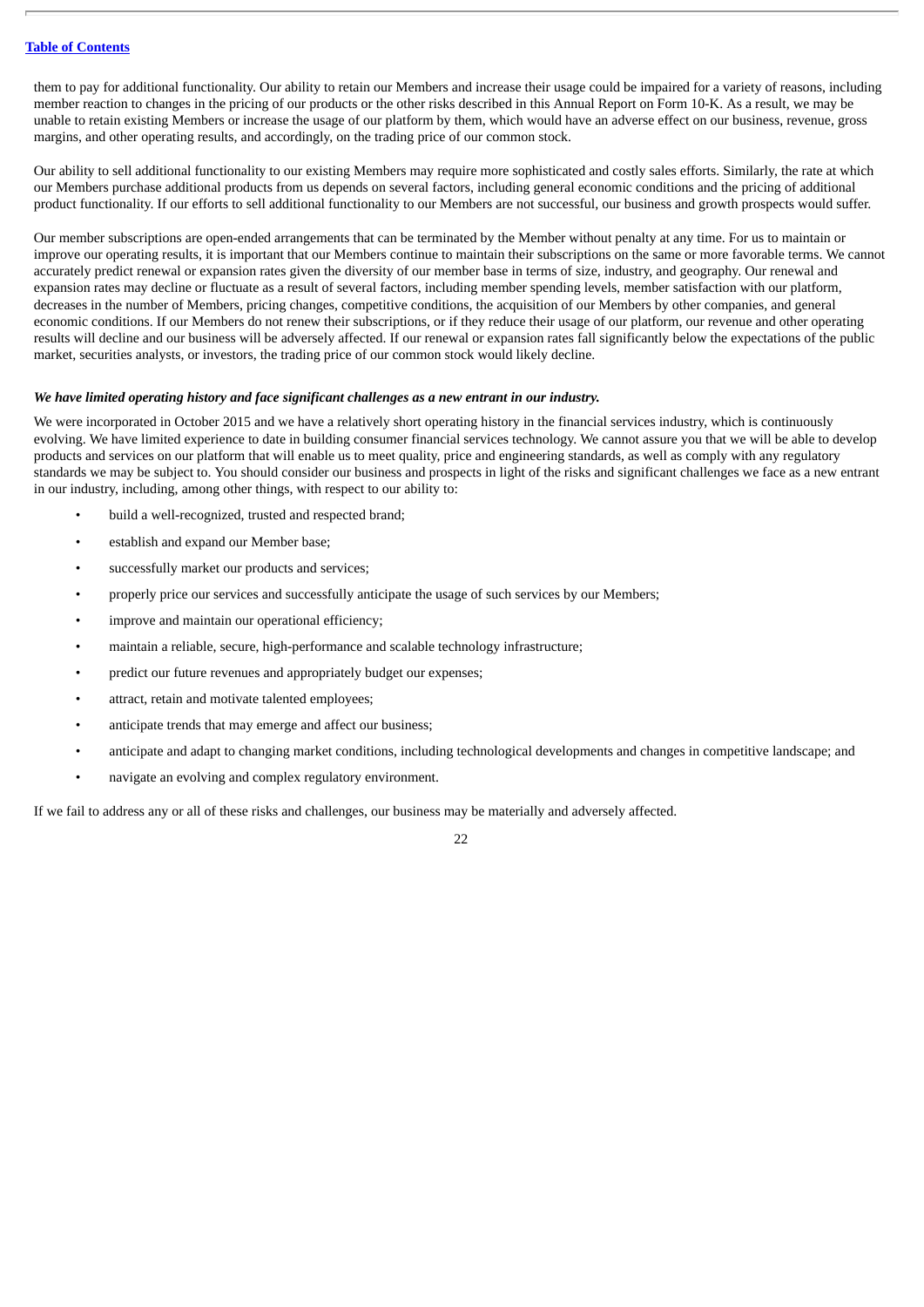#### Changes in debit interchange rates could adversely affect our business, financial position and results of operations.

We expect interchange revenues from fees charged to merchants by card networks for processing a debit or credit payment to represent a significant percentage of our total operating revenues as adoption of our Dave banking product increases. The amount of interchange revenues that we earn is highly dependent on the interchange rates that the payment networks set and adjust from time to time.

The enactment of the Dodd-Frank Act required the Federal Reserve Board to implement regulations that have substantially limited interchange fees for many debit card issuers. While the interchange rates that may be earned by us are exempt from the limitations imposed by the Dodd-Frank Act, there can be no assurance that future regulation or changes by the payment networks will not impact our interchange revenues substantially. If interchange rates decline, whether due to actions by the payment networks or future regulation, we would likely need to change our fee structure to offset the loss of interchange revenues. To the extent we change the pricing of our Dave banking product, we might find it more difficult to acquire new Members, to maintain or grow Dave banking debit card usage and to retain existing Members. As a result, our total operating revenues, operating results, prospects for future growth and overall business could be materially and adversely affected.

# If we lose key personnel, if their reputations are damaged, or if we are unable to attract and retain executives and employees we need to support our *operations and growth, our business may be harmed.*

Our success and future growth depend upon the continued services of our management team and other key employees who are critical to our overall management, as well as the continued development of our products, strategic partnerships, our culture and our strategic direction. We currently do not have "key person" insurance on any of our employees. The loss of one or more of our senior management team members or other key employees could disrupt or harm our business, and we may not be able to find adequate replacements. We cannot ensure that we will be able to retain the services of any members of our senior management or other key employees or that we would be able to timely replace members of our senior management or other key employees should any of them depart.

#### If we fail to offer high-quality customer support, or if our support is more expensive than anticipated, our business and reputation could suffer.

Our Members rely on our customer support services to resolve issues and realize the full benefits provided by our platform. High-quality support is also important for the renewal and expansion of our subscriptions with existing Members. We primarily provide customer support over chat and email. If we do not help our Members quickly resolve issues and provide effective ongoing support, or if our support personnel or methods of providing support are insufficient to meet the needs of our Members, our ability to retain Members, increase adoption by our existing Members and acquire new Members could suffer, and our reputation with existing or potential Members could be harmed. If we are not able to meet the customer support needs of our Members by chat and email during the hours that we currently provide support, we may need to increase our support coverage and provide additional phone-based support, which may reduce our profitability.

# If our present or any future key banking relationships are terminated and we are not able to secure or successfully migrate client portfolios to a new *bank partner or partners, our business would be adversely affected.*

We rely on agreements with Evolve to provide deposit accounts, debit card services and other transaction services to us and our Members. These agreements and corresponding regulations governing banks and financial institutions may give Evolve substantial discretion in approving certain aspects of our business practices, including our application and qualification procedures for Members and require us to comply with certain legal requirements. Evolve discretionary actions under these agreements could impose material limitations to, or have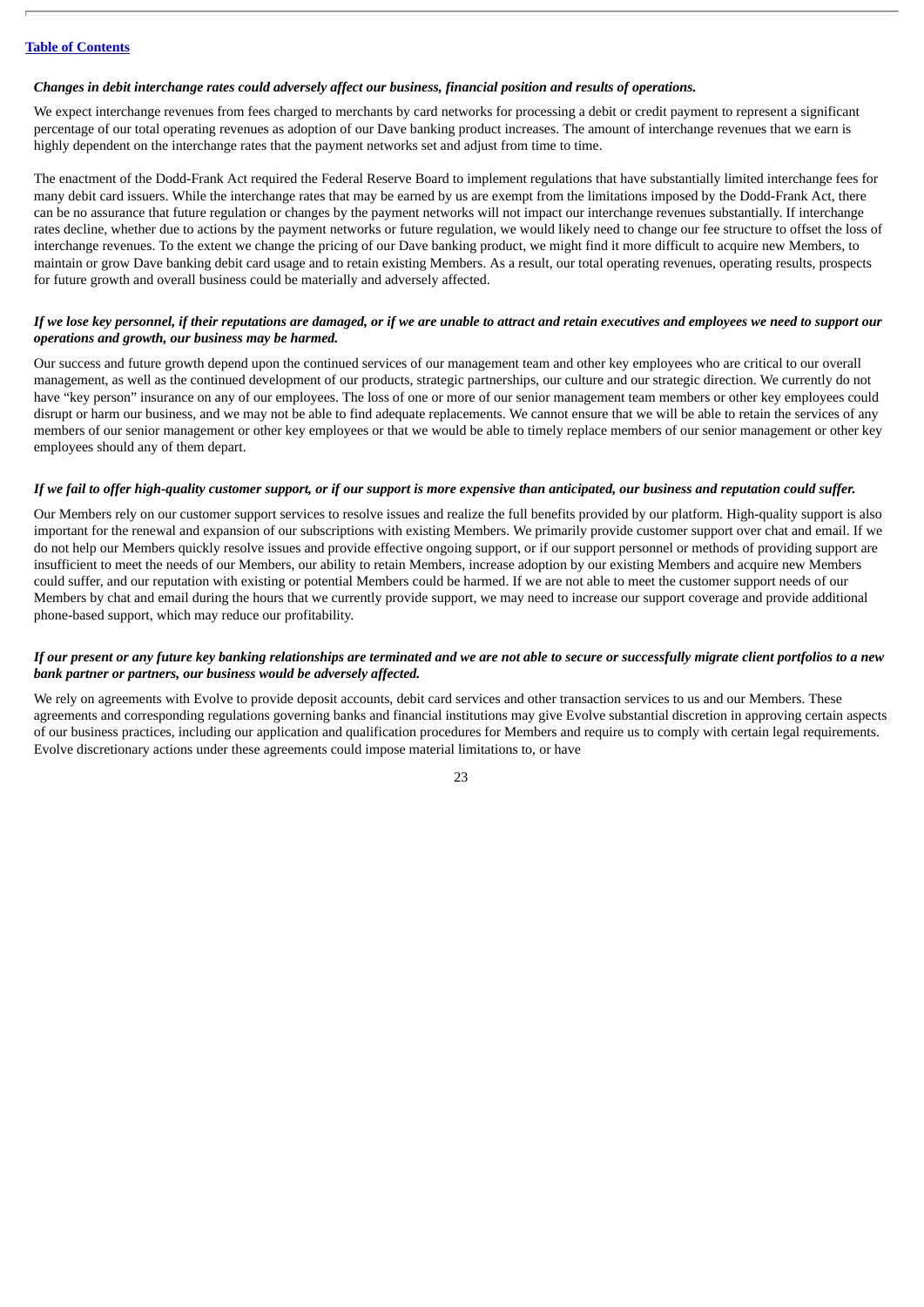a material adverse effect on, our business, financial condition and results of operations. If our relationship with Evolve Bank is terminated, we would need to find another financial institution to provide those services, which could be difficult and expensive. If we are unable to find a replacement financial institution to provide the services we receive from Evolve, we would not be able to service our deposit accounts, debit cards and other services, which would have a material adverse effect on our business, financial condition and results of operations. Furthermore, our financial results could be adversely affected if our costs associated with using Evolve materially change or if any penalty or claim for damages is imposed as a result of our breach of our agreements with them or their other requirements.

# Our recent rapid growth, including growth in our volume of payments, may not be indicative of our future growth, and if we continue to grow rapidly, we may not be able to manage our growth effectively. Our rapid growth also makes it difficult to evaluate our future prospects and may *increase the risk that we will not be successful.*

Our operating revenues increased from \$121.8 million in 2020 to \$153.0 million in 2021. Although we have recently experienced significant growth in our revenue and transaction volume, even if our revenue continues to increase, we expect our growth rate will decline in the future as a result of a variety of factors, including the increasing scale of our business. Overall growth of our revenue depends on a number of factors, including our ability to:

- price our products and services effectively to attract new Members;
- Create new products and expand the functionality and scope of the products we offer on our platform;
- maintain the rates at which Members subscribe to and continue to use our platform;
- provide our Members with high-quality support that meets their needs;
- introduce our products to new markets:
- successfully identify and acquire or invest in businesses, products or technologies that we believe could complement or expand our platform;
- increase awareness of our brand and successfully compete with other companies; and
- manage the risks related to the effects of the COVID-19 pandemic on our business and operations.

We may not successfully accomplish any of these objectives, which makes it difficult for us to forecast our future operating results. If the assumptions that we use to plan our business are incorrect or change in reaction to changes in our market, or if we are unable to maintain consistent revenue or revenue growth, it may be difficult to achieve and maintain profitability. You should not rely on our revenue from any prior quarterly or annual periods as any indication of our future revenue or revenue or payment growth.

In addition, we expect to continue to expand substantial financial and other resources on:

- product development, including investments in our product development team and the development of new products and new functionality for our platform;
- sales, marketing and customer success;
- technology infrastructure, including systems architecture, scalability, availability, performance and security;
- acquisitions and/or strategic investments;
- regulatory compliance and risk management; and
- general administration, including increased legal and accounting expenses associated with being a public company.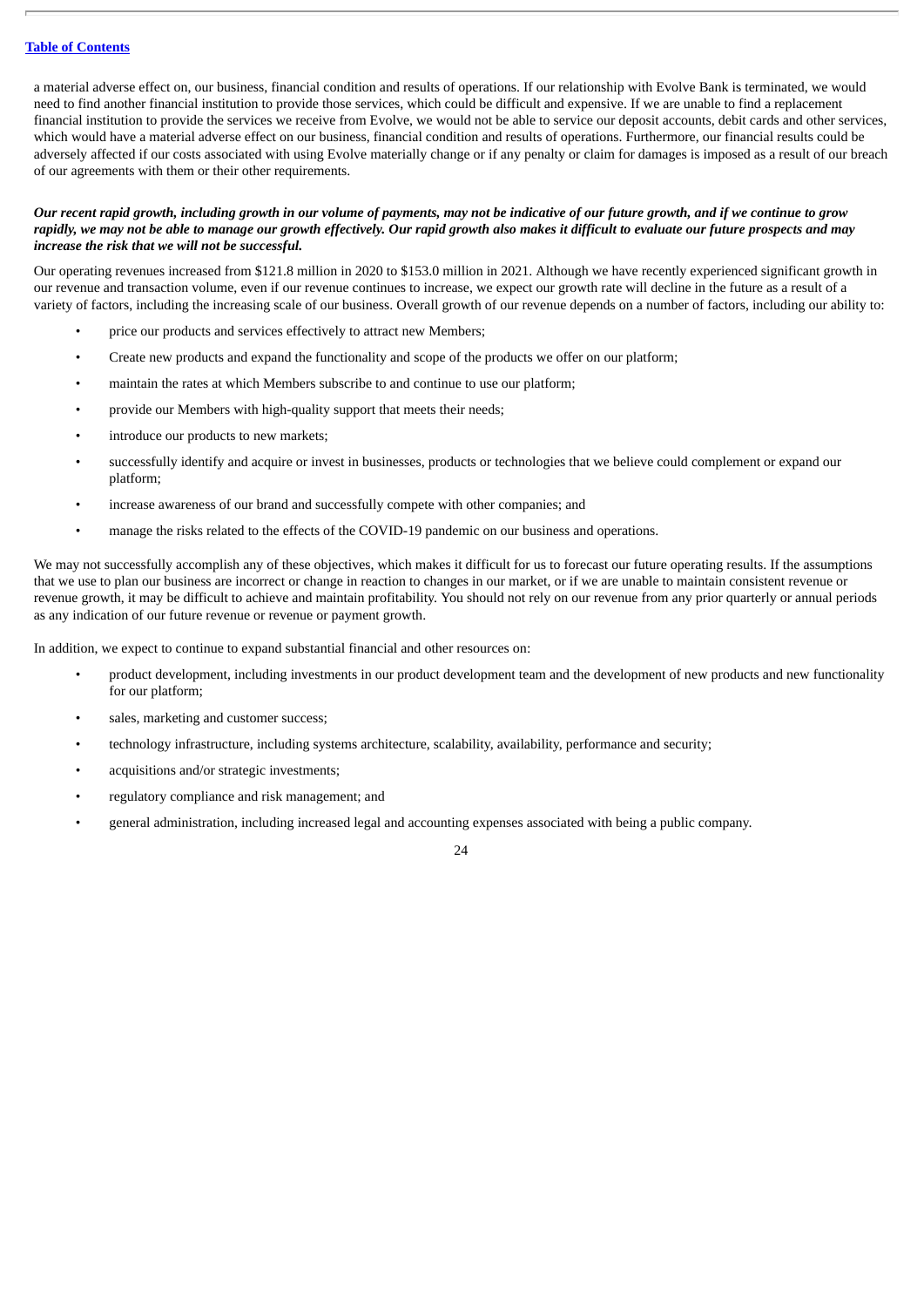These investments may not result in increased revenue growth in our business. If we are unable to increase our revenue at a rate sufficient to offset the expected increase in our costs, or if we encounter difficulties in managing a growing volume of payments, our business, financial position and operating results will be adversely affected, and we may not be able to achieve or maintain profitability over the long term.

# We have historically incurred losses in the operation of our business. We may never achieve or sustain profitability.

Since incorporation in October 2015, we have been engaged in growth activities related to building our business, which requires substantial capital and other expenditures. We incurred net loss in fiscal year 2021, and we may incur losses again in the future. We expect our cash needs to increase significantly for the next several years as we:

- market our products and services;
- hire additional marketing, client support, engineering, product development and administrative personnel; and
- expand our client support and service operations; and
- implement new and upgraded operational and financial systems, procedures and controls.

As a result of these continuing costs and expenses, we need to generate significant revenues to attain and maintain profitability and positive cash flow. To date, our operations have been supported by equity and debt financings. If we do not continue to increase our revenues, our business, results of operations and financial condition could be materially and adversely affected.

# We may require additional capital to support the growth of our business, and this capital may not be available on acceptable terms, if at all.

We have funded our operations since inception primarily through equity financings, sales of memberships to our platform, optional expedited processing fees and Member tips. We cannot be certain when or if our operations will generate sufficient cash to fully fund our ongoing operations or the growth of our business. We intend to continue to make investments to support our business, which may require us to engage in equity or debt financings to secure additional funds.

We expect to have sufficient capital to fund our planned operations for the next 18 months. We may need to raise additional funds through the issuance of equity, equity related or debt securities, or through obtaining credit from government, financial institutions or other lenders. We cannot be certain that additional funds will be available to us on favorable terms when required, or at all. If we cannot raise additional funds when we need them, our financial condition, results of operations, business and prospects could be materially adversely affected.

# *Our operating results may fluctuate in the future.*

Our quarterly and annual results of operations may fluctuate in the future, which may adversely affect our stock price. Fluctuations in our quarterly or annual results of operations might result from a number of factors, many of which are outside of our control, including, but not limited to:

- the election by our Members of expedited processing of our non-recourse cash advance product;
- the timing and volume of tips our Members send to us;
- the timing and volume of advance repayments;
- the timing and volume of subscriptions and use of our products and services;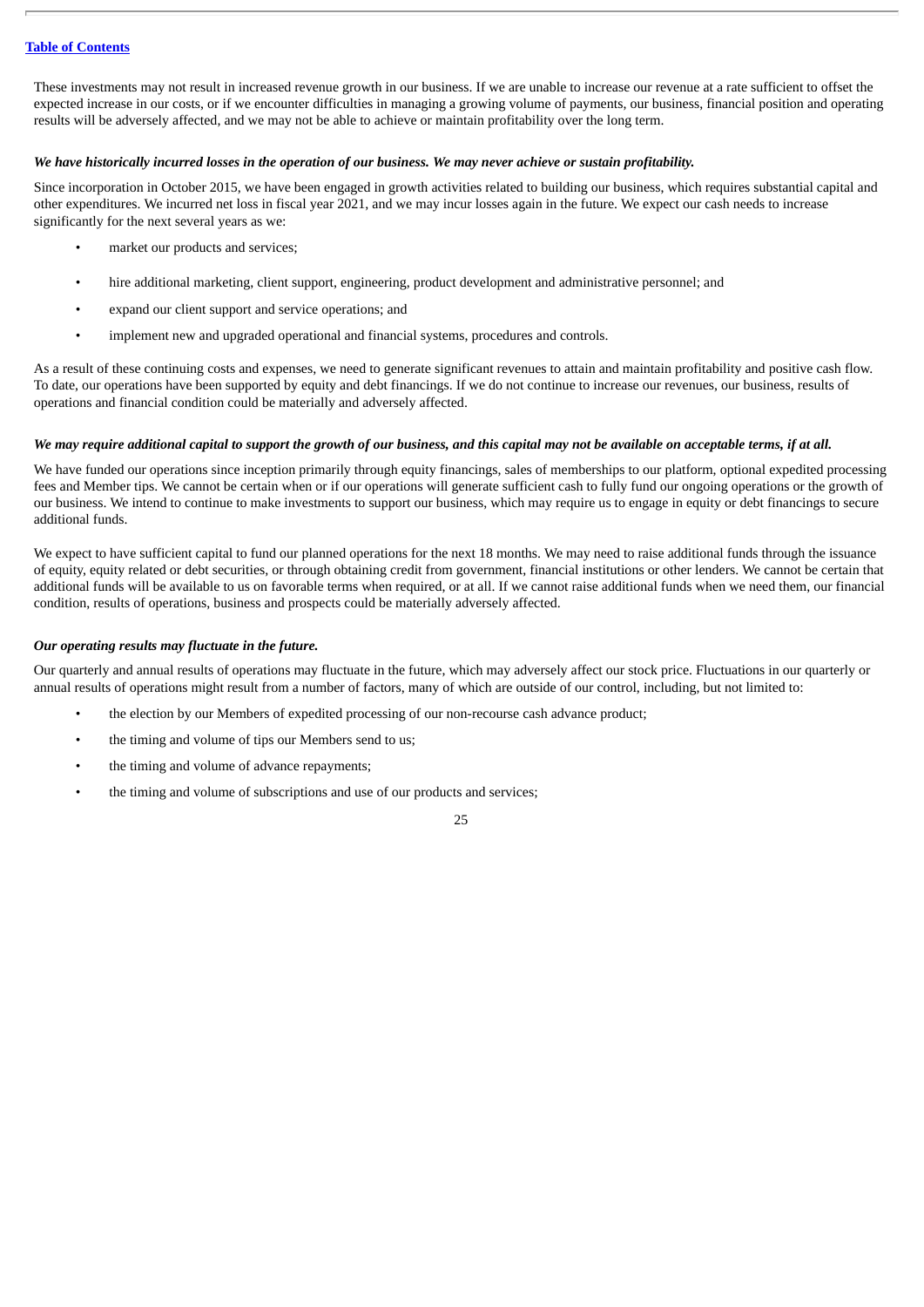- the timing and success of new product or service introductions by us or our competitors;
- fluctuations in Member retention rates;
- changes in the mix of products and services that we provide to our Members;
- the timing of commencement of new product development and initiatives, the timing of costs of existing product roll-outs and the length of time we must invest in those new products before they generate material operating revenues;
- our ability to effectively sell our products through direct-to-consumer initiatives;
- changes in our or our competitors' pricing policies or sales terms;
- costs associated with significant changes in our risk policies and controls;
- the amount and timing of costs related to fraud losses;
- the amount and timing of commencement and termination of major advertising campaigns, including partnerships and sponsorships;
- disruptions in the performance of our products and services, and the associated financial impact thereof;
- the amount and timing of costs of any major litigation to which we are a party;
- the amount and timing of costs related to the acquisition of complementary businesses;
- the amount and timing of capital expenditures and operating costs related to the maintenance and expansion of our business;
- changes in our executive leadership team;
- our ability to control costs, including third-party service provider costs and sales and marketing expenses in an increasingly competitive market; and
- changes in the political or regulatory environment affecting the banking or financial technology service industries.

# Fraudulent and other illegal activity involving our products and services could lead to reputational damage to us, cause us to incur financial losses, reduce the use of our platform and services and may adversely affect our financial position and results of operations.

Criminals are using increasingly sophisticated methods to engage in illegal activities using deposit account products or Member information. Illegal activities involving products and services like ours often include malicious social engineering schemes. Illegal activities may also include fraudulent payment or refund schemes and identity theft. We rely upon third parties for transaction processing services, which subjects us and our Members to risks related to the vulnerabilities of those third parties. A single significant incident of fraud, or increases in the overall level of fraud, involving our products and services, have in the past and could in the future, result in reputational damage to us. Such damage could reduce the use and acceptance of our products and services, cause our banking and strategic partners to cease doing business with us, or lead to greater regulation that would increase our compliance costs. Fraudulent activity could also result in the imposition of regulatory sanctions, including significant monetary fines, which could adversely affect our business, results of operations and financial condition.

For example, in February 2021, we observed anomalous "chargeback" transaction volume in connection with the funding of Dave Banking accounts via debit card networks. After investigating, we discovered that these were fraudulent transactions exposing us to losses under the debit card network rules. Following this incident, we instituted new controls in an effort to prevent similar incidents in the future. To address the challenges we face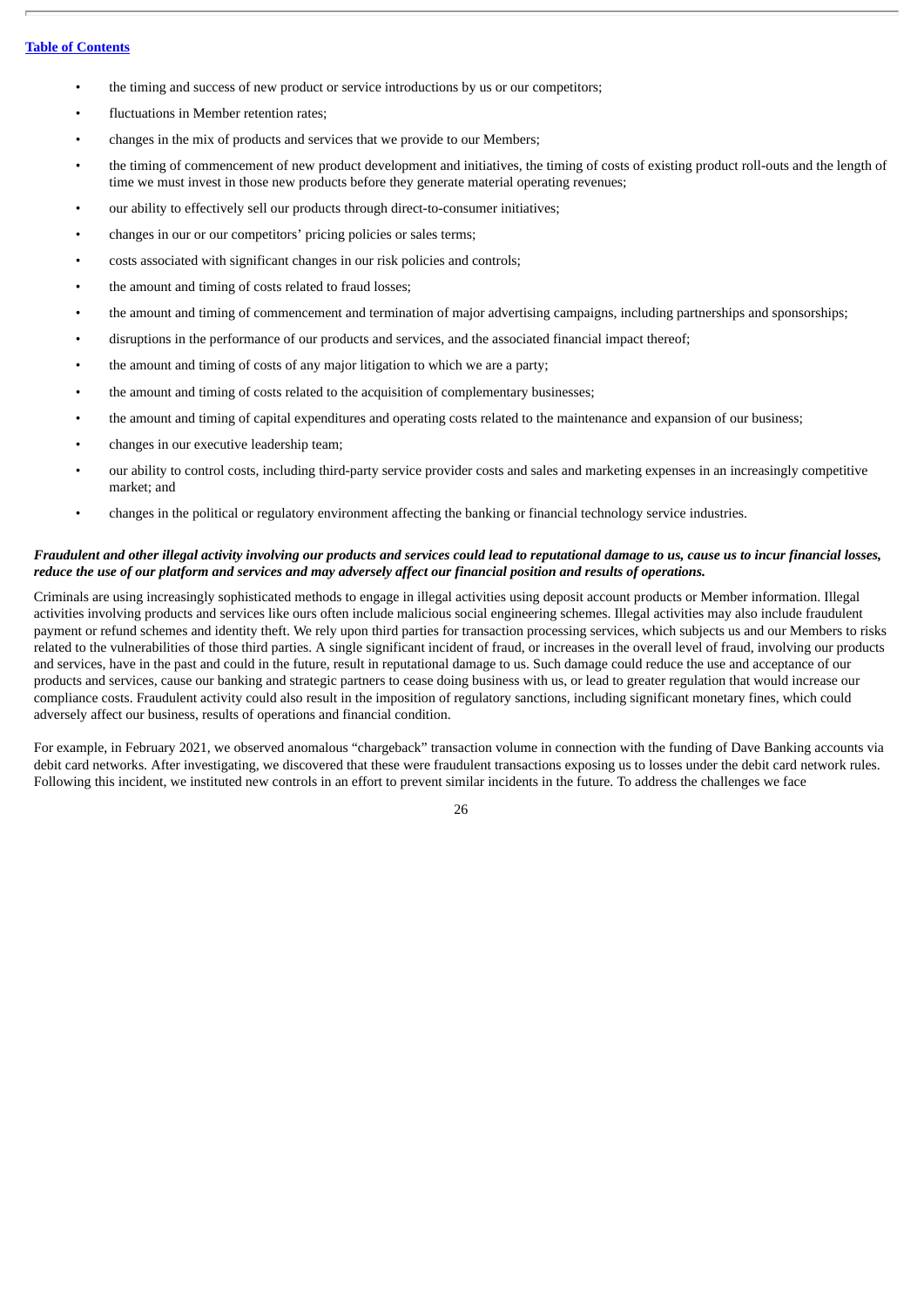with respect to fraudulent activity of the nature outlined above and other activity as well, we have implemented risk control mechanisms that have made it more difficult for all Members, including legitimate Members, to obtain and use our Dave banking product. We believe it is likely that our risk control mechanisms may continue to adversely affect the growth of our Dave banking product for the foreseeable future and as a result, negatively impact our operating revenues.

#### *We are exposed to losses from Dave banking Member accounts.*

Fraudulent activity involving our Dave banking account may lead to Member disputed transactions, for which we may be liable under banking regulations and payment network rules. Our fraud detection and risk control mechanisms may not prevent all fraudulent or illegal activity. To the extent we incur losses from disputed transactions, our business, results of operations and financial condition could be materially and adversely affected. Additionally, our Members can incur charges in excess of the funds available in their accounts, and we may become liable for these overdrafts. While we decline authorization attempts for amounts that exceed the available balance in a Member's account, the application of payment network rules and the timing of the settlement of transactions, among other things, can result in overdrawn accounts.

Our remaining overdraft exposure arises primarily from late-posting. A late-post occurs when a merchant posts a transaction within a payment networkpermitted timeframe, but subsequent to our release of the authorization for that transaction, as permitted by payment network rules. Under payment network rules, we may be liable for the transaction amount even if the Member has made additional purchases in the intervening period and funds are no longer available in the Member's account at the time the transaction is posted.

#### We transfer funds to our Members daily, which in the aggregate comprise substantial sums, and are subject to the risk of errors, which could result in financial losses, damage to our reputation, or loss of trust in our brand, which would harm our business and financial results.

We have grown rapidly and seek to continue to grow, and although we maintain a robust and multi-faceted risk management process, our business is always subject to the risk of financial losses as a result of operational errors, software defects, service disruption, employee misconduct, security breaches, or other similar actions or errors on our platform. Software errors in our platform and operational errors by our employees may also expose us to losses.

Moreover, our trustworthiness and reputation are fundamental to our business. The occurrence of any operational errors, software defects, service disruption, employee misconduct, security breaches, or other similar actions or errors on our platform could result in financial losses to our business and our Members, loss of trust, damage to our reputation, or termination of our agreements with strategic partners, each of which could result in:

- loss of Members;
- lost or delayed market acceptance and sales of our products and services;
- legal claims against us;
- regulatory enforcement action; or
- diversion of our resources, including through increased service expenses or financial concessions, and increased insurance costs.

Although we maintain insurance to cover losses resulting from our errors and omissions, there can be no assurance that our insurance will cover all losses or our coverage will be sufficient to cover our losses. If we suffer significant losses or reputational harm as a result, our business, operating results, and financial condition could be adversely affected.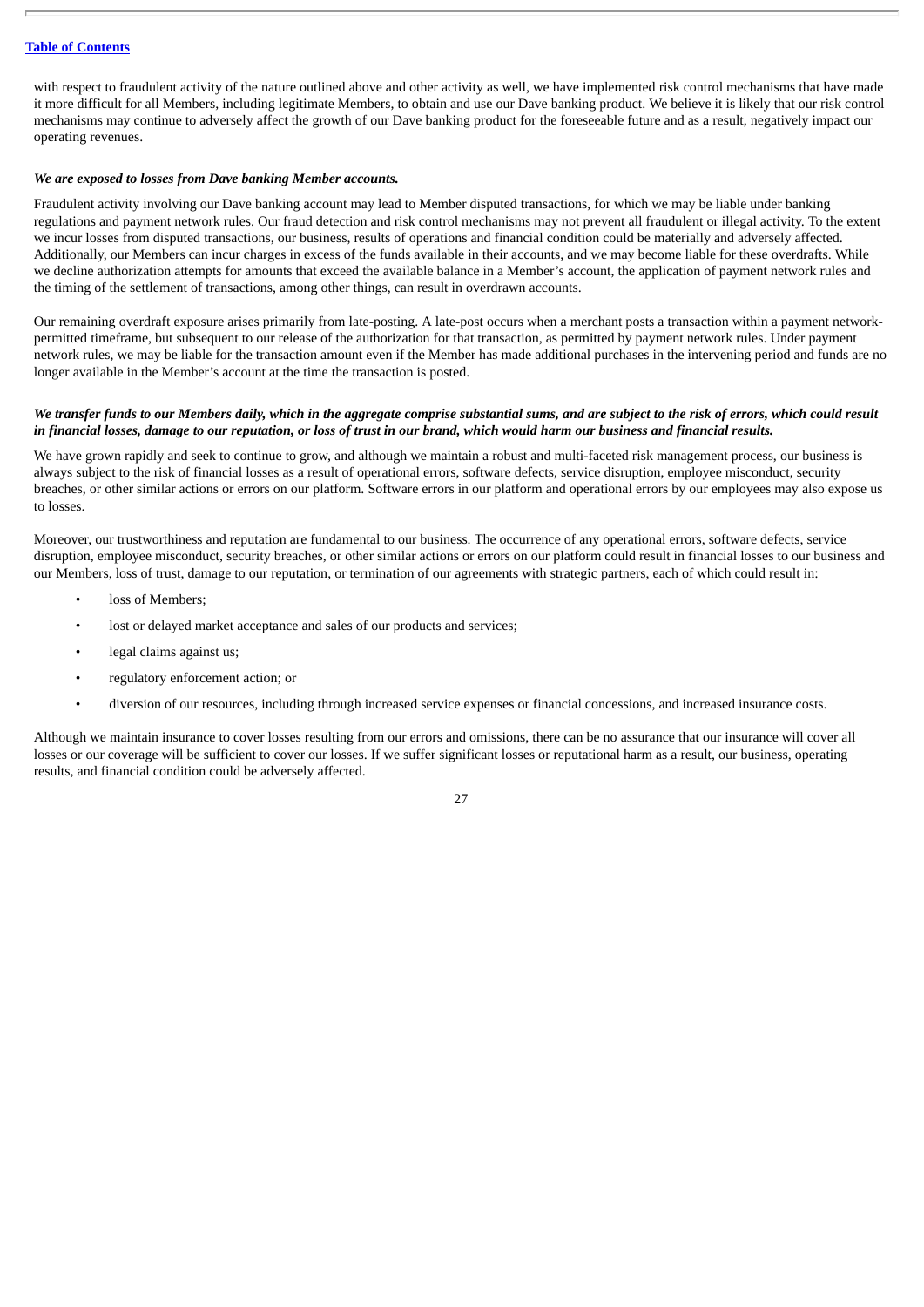#### Cyberattacks and other security breaches or disruptions suffered by us or third parties upon which we rely could have a materially adverse effect on *our business, harm our reputation and expose us to public scrutiny and liability.*

In the normal course of business, we collect, process, use and retain sensitive and confidential information regarding our Members and prospective Members, including data provided by and related to Members and their transactions, as well as other data of the counterparties to their payments. We also have arrangements in place with certain third-party service providers that require us to share consumer information. Information security risks in the financial services industry continue to increase generally, in part because of new technologies, the use of the Internet and telecommunications technologies (including mobile devices) to conduct financial and other business transactions and the increased sophistication and activities of organized criminals, perpetrators of fraud, hackers, terrorists and other malicious third parties. In addition to cyberattacks and other security breaches involving the theft of sensitive and confidential information, hackers, terrorists, sophisticated nation-state and nation-state supported actors and other malicious third parties recently have engaged in attacks that are designed to disrupt key business services, such as consumer-facing websites.

These cybersecurity challenges, including threats to our own IT infrastructure or those of third-party providers, may take a variety of forms ranging from stolen bank accounts, business email compromise, user fraud, account takeover, check fraud or cybersecurity attacks, such as ransomware, unauthorized encryption, denial-of-service attacks, social engineering, unauthorized access, spam or other attacks, to "mega breaches" targeted against cloud-based services and other hosted software, which could be initiated by individual or groups of hackers or sophisticated cyber criminals. A cybersecurity incident or breach could result in disclosure of confidential information and intellectual property, or cause service interruptions and compromised data. We may be unable to anticipate or prevent techniques used in the future to obtain unauthorized access or to sabotage systems because they change frequently and often are not detected until after an incident has occurred. We have administrative, technical, and physical security measures in place, and we have policies and procedures in place to contractually require service providers to whom we disclose data to implement and maintain reasonable privacy and security measures. Despite our security measures, and those of our third-party vendors, our information technology and infrastructure has experienced breaches and may be subject or vulnerable in the future to breaches or attacks. If our own confidential business information were improperly disclosed, our business could be materially and adversely affected. A core aspect of our business is the reliability and security of our platform. Any perceived or actual breach of security, regardless of how it occurs or the extent of the breach, could have a significant impact on our reputation as a trusted brand, cause us to lose existing partners or Members, prevent us from obtaining new partners and Members, require us to expend significant funds to remedy problems caused by breaches and implement measures to prevent further breaches, and expose us to legal risk and potential liability including from governmental or regulatory investigations, class action litigation and other lawsuits. If sensitive information is lost or improperly disclosed through a data breach or otherwise or threatened to be disclosed, we could experience a loss of confidence by our partners and Members in the security of our systems, products and services and prevent us from obtaining new partners and Members, and we could incur significant costs to remedy problems caused by breaches and implement measures to prevent further breaches, and expose us to legal risk and potential liability and penalties, including from governmental or regulatory investigations, class action litigation and other lawsuits, all of which could adversely affect our reputation and our operating results. Any actual or perceived security breach at a company providing services to us or our Members could have similar effects.

Most jurisdictions have enacted laws requiring companies to notify individuals, regulatory authorities and others of security breaches involving certain types of data. In addition, our agreements with certain partners and service providers may require us to notify them in the event of a security breach. Such mandatory disclosures are costly, could lead to negative publicity, may cause our Members to lose confidence in the effectiveness of our security measures and require us to expend significant capital and other resources to respond to and/or alleviate problems caused by the actual or perceived security breach. A security breach of any of our vendors that processes personally identifiable information of our Members may pose similar risks.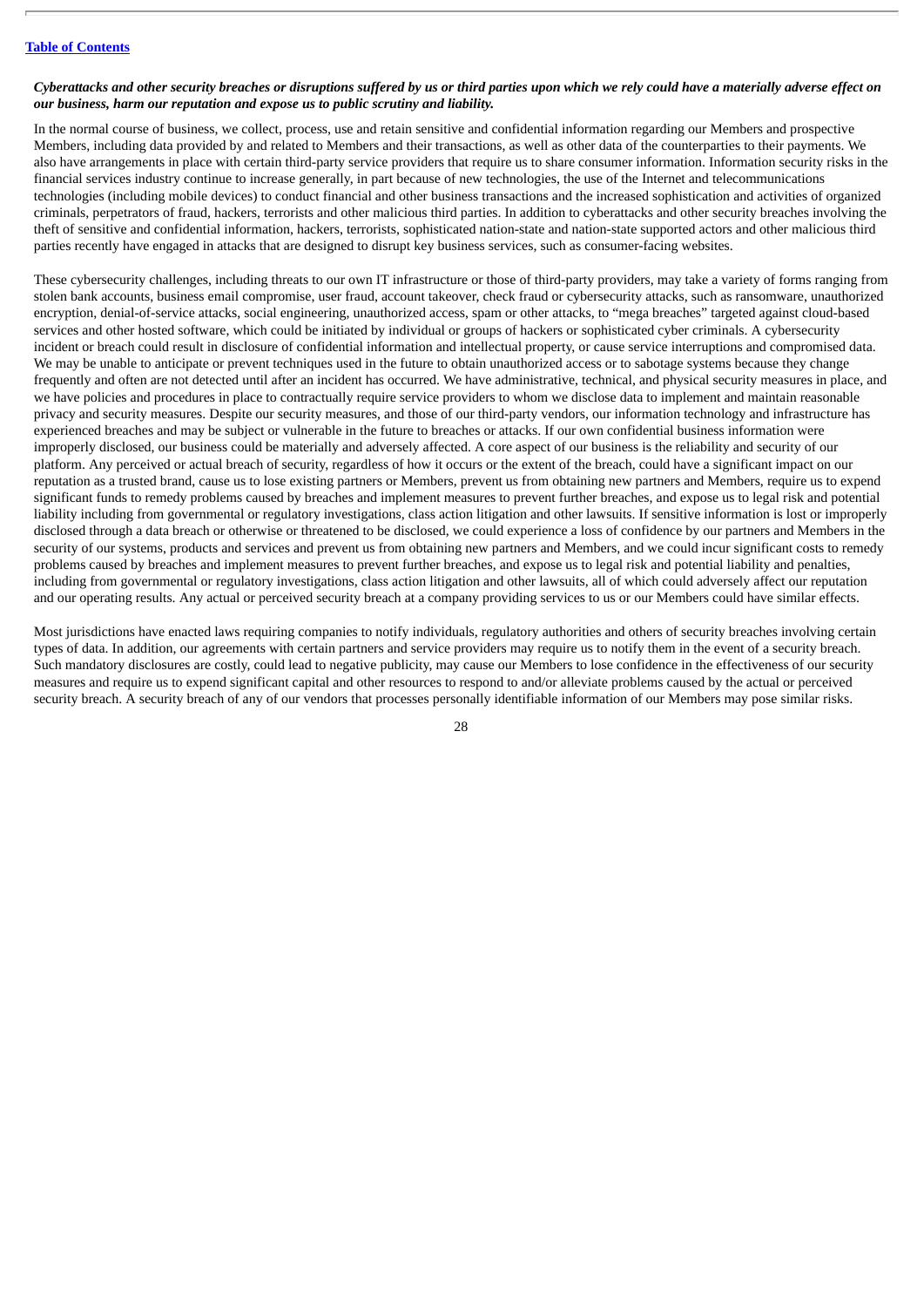In May 2020, an unauthorized third party attempted to gain access to Dave Member accounts and was able to access Member profiles and Members' partial or incomplete bank account information. We did not uncover any evidence that the attacker was able to take any actions with respect to the data, other than gaining read access to it, nor do we believe any unauthorized transactions were made or advances requested on the Dave system. We provided notice to relevant parties as required under applicable law and agreements and took steps to set up alerts to detect abnormal request volumes and introduced rate limiting at the IP address level. In addition, in June 2020, we were notified of an unauthorized third party breach of our Dave database. The third party was able to access to Dave's system by breaching the system of one of Dave's third party service providers. The attacker was able to download a large data set, including encrypted social security numbers for some Members; however, there was no evidence that unauthorized transactions were made or advances requested on the Dave system, nor do we believe that the third party gained access to decryption keys or was otherwise able to decrypt encrypted information. We took remedial measures, including the engagement of an outside security consultant to monitor for ongoing dark web activity and to conduct a security audit and incident investigation, and notified relevant parties as required under applicable law and agreements. As a result of these breaches, Dave did not experience any material adverse impact to its business or operation and any costs and expenses relating to such security breaches were not material to Dave. As we have increased our Member base and our brand has become more widely known and recognized, third parties may continue to seek to compromise our security controls or gain unauthorized access to our sensitive corporate information or our Members' data.

If our banking partner or other strategic partners were to conclude that our systems and procedures are insufficiently rigorous, they could terminate their relationships with us, and our financial results and business could be adversely affected. Under our terms of service and our contracts with strategic partners, if there is a breach of nonpublic personal information of our Members that we store, we could be liable to the partner for their losses and related expenses.

While we maintain cybersecurity insurance, our insurance may be insufficient or may not cover all liabilities incurred by such attacks. We also cannot be certain that our insurance coverage will be adequate for data handling or data security liabilities actually incurred, that insurance will continue to be available to us on economically reasonable terms, or at all, or that any insurer will not deny coverage as to any future claim. The successful assertion of one or more large claims against us that exceed available insurance coverage, or the occurrence of changes in our insurance policies, including premium increases or the imposition of large deductible or co-insurance requirements, could have a material adverse effect on our business, including our financial condition, operating results, and reputation.

#### We guarantee certain obligations of one of our wholly-owned subsidiaries, which guaranty is secured by a first-priority lien against substantially all of our assets, and contains financial covenants and other restrictions on our actions, which could limit our operational flexibility and otherwise *adversely affect our financial condition.*

One of our wholly-owned subsidiaries, Dave OD Funding I, LLC ("Dave OD Funding"), has a senior secured credit facility with Victory Park Capital Advisors, LLC and the VPCC Funds (the "Credit Facility"). We have guaranteed up to \$50,000,000 of Dave OD Funding's obligations under the Credit Facility, and currently that limited guaranty is secured by a first-priority lien against substantially all of our assets. The Credit Facility contains financial covenants and other restrictions on our actions, which could limit our operational flexibility and otherwise adversely affect our financial condition.

# We depend upon several third-party service providers for processing our transactions and provide other important services for our business. If any of our agreements with our processing providers are terminated or if we experience any interruption or delay in the services provided by our third-party service providers, delivery of our products and services could be impaired or suspended and our business could suffer.

Our business involves processing of large numbers of transactions and management of the data necessary to do so. Our success depends upon the efficient and error-free handling of the money that is collected, remitted or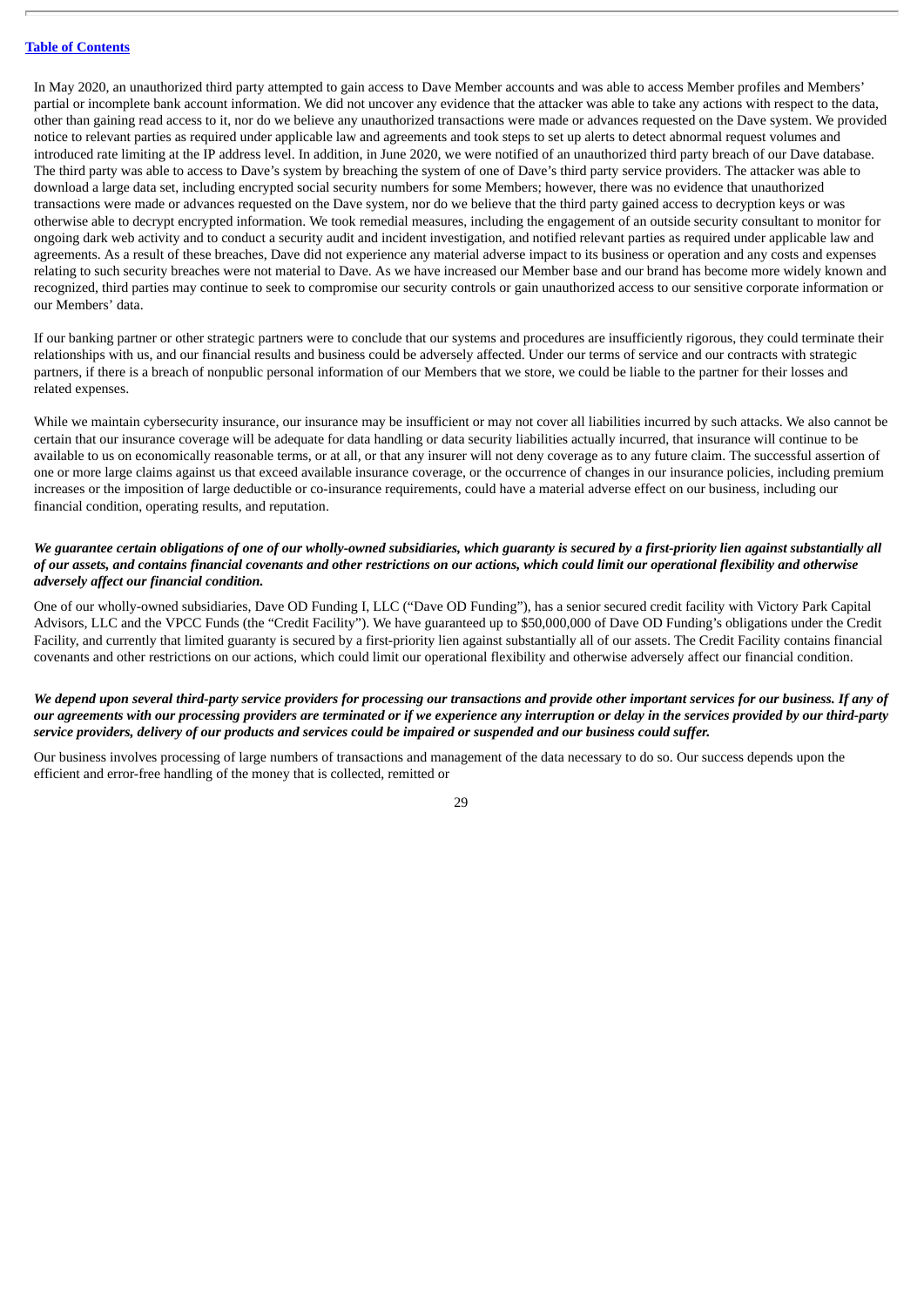deposited in connection with the provision of our products and services. We rely on the ability of our vendors and third-parties to process and facilitate these transactions, including ACH processing (as we are not a bank), and debit card payment processing, in an efficient, uninterrupted and error-free manner. We also rely on third-party service providers to perform various functions relating to our business, including software development, marketing, operational functions, fraud detection, cloud infrastructure services, information technology, data analysis, and, because we are not a bank and cannot belong or directly access the ACH payment network, ACH processing, and debit card payment processing.

While we oversee these service providers to ensure they provide services in accordance with our agreements and regulatory requirements, we do not have control over the operations of any of the third-party service providers that we utilize. In the event that a third-party service provider for any reason fails to perform such functions, including negligence, willful misconduct or fraud, fire, natural disaster, power loss, telecommunication failures, software and hardware defects, terrorist attacks and similar events, our ability to process payments and perform other operational functions for which we currently rely on such third-party service providers will suffer and our business, cash flows and future prospects may be negatively impacted.

We use both internally developed and third-party systems, including cloud computing and storage systems, for our services and certain aspects of transaction processing. Any damage to, or failure of, third party computer network systems or data centers generally, or those of our vendors (including as a result of disruptions at our third-party data center hosting facilities and cloud providers), or an improper action by our employees, agents or thirdparty vendors, could result in interruptions in our services, causing Members and other partners to become dissatisfied with our products and services or subject us to potential financial losses. Sustained or repeated system failures could reduce the attractiveness of our products and services, and result in Member attrition, thereby reducing operating revenue and harming our results of operations. Further, negative publicity arising from these types of disruptions could be damaging to our reputation and may adversely impact use of our products and services, including our platform, and adversely affect our ability to attract new Members and business partners.

# If we fail to adequately protect our proprietary rights, our competitive position could be impaired and we may lose valuable assets, generate less *revenue and incur costly litigation to protect our rights.*

Our success is dependent, in part, upon protecting our proprietary technology and rights. We rely on a combination of copyrights, trademarks, trade secret laws, and contractual provisions to establish and protect our proprietary rights. However, the steps we take to protect our intellectual property may be inadequate. Any of our trademarks or other intellectual property rights may be challenged or circumvented by others or invalidated through administrative process or litigation. Furthermore, legal standards relating to the validity, enforceability, and scope of protection of intellectual property rights are uncertain. Despite our precautions, it may be possible for unauthorized third parties to copy our products and use information that we regard as proprietary to create products and services that compete with ours.

No assurance can be given that the contractual agreements we enter into to establish and protect our proprietary rights will be effective in controlling access to and distribution of our products and proprietary information. Further, these agreements do not prevent our competitors or partners from independently developing technologies that are substantially equivalent or superior to our platform.

# Real or perceived software errors, failures, bugs, defects, or outages could adversely affect our business, results of operations, financial condition, *and future prospects.*

Our platform and our internal systems rely on software that is highly technical and complex. In addition, our platform and our internal systems depend on the ability of such software to store, retrieve, process, and manage immense amounts of data. As a result, undetected errors, failures, bugs, or defects may be present in such software or occur in the future in such software, including open source software and other software we license from third parties, especially when updates or new products or services are released.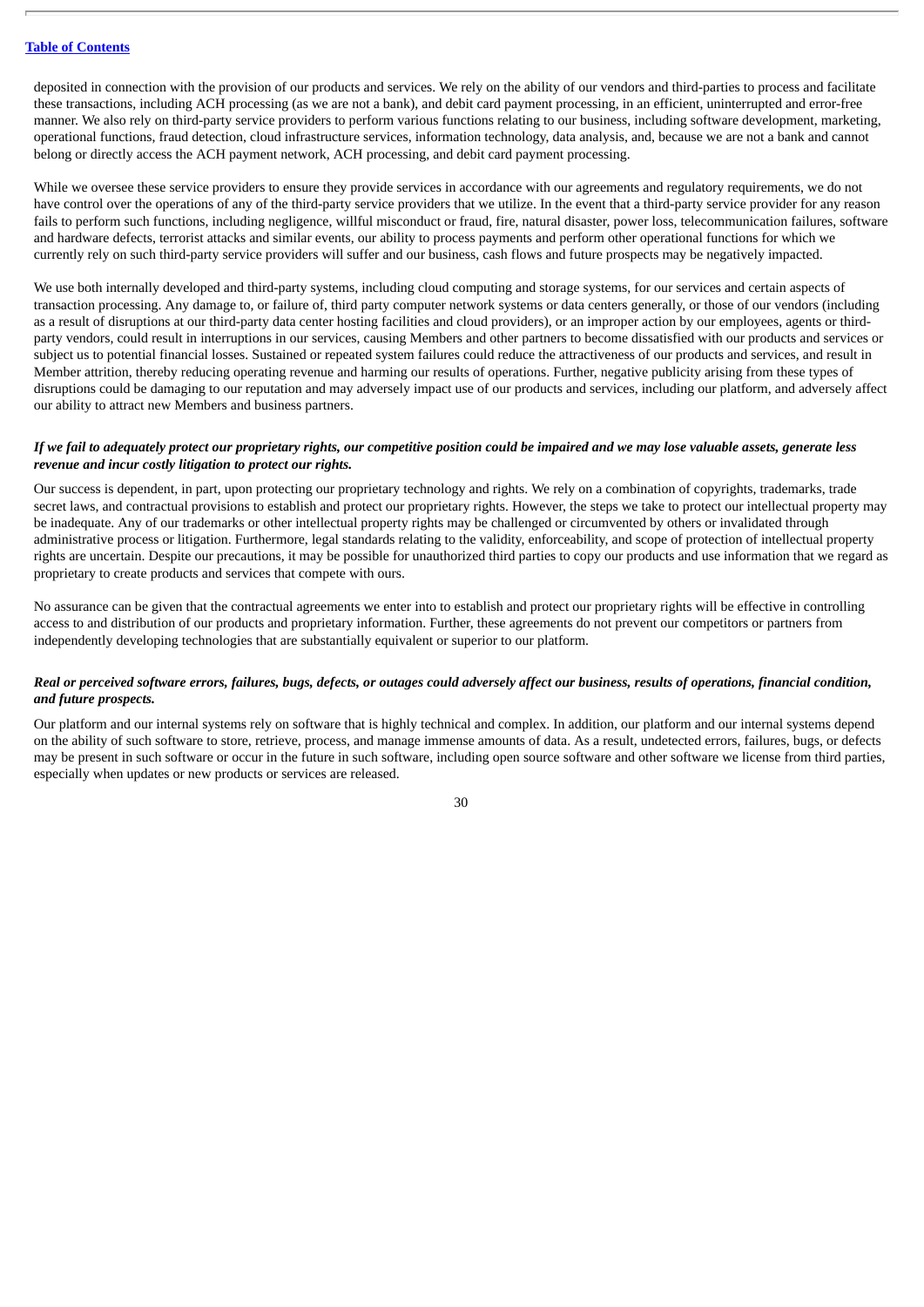Any real or perceived errors, failures, bugs, or defects in the software may not be found until our Members use our platform and could result in outages or degraded quality of service on our platform that could adversely impact our business, as well as negative publicity, loss of or delay in market acceptance of our products and services, and harm to our brand or weakening of our competitive position. In such an event, we may be required, or may choose, to expend significant additional resources in order to correct the problem. Any real or perceived errors, failures, bugs, or defects in the software we rely on could also subject us to liability claims, impair our ability to attract new Members, retain existing Members, or expand their use of our products and services, which would adversely affect our business, results of operations, financial condition, and future prospects.

#### *Dave's management has limited experience in operating a public company.*

Many of Dave's senior management team have limited experience in the management of a publicly-traded company. Their limited experience in dealing with the increasingly complex laws pertaining to public companies could be a significant disadvantage in that it is likely that an increasing amount of their time may be devoted to these activities, which will result in less time being devoted to the management and growth of the company's operations. Dave may not have adequate personnel with the appropriate level of knowledge, experience and training in accounting policies, compliance practices or internal controls required of public companies. The development and implementation of the standards and controls and the hiring of experienced personnel necessary to achieve the level of accounting standards required of a public company may require expenditures greater than expected, and a delay could impact Dave's ability or prevent it from accurately and timely reporting its operating results, timely filing required reports with the SEC and complying with Section 404 of the Sarbanes-Oxley Act of 2002 (the "Sarbanes-Oxley Act"). It is possible that Dave will be required to expand its employee base and hire additional employees to support its operations as a public company, which will increase its operating costs in future periods.

# Dave identified material weaknesses in its internal control over financial reporting in its audited financial statements for the years ended December 31, 2021 and 2020. If Dave is unable to remediate these material weaknesses, or if it identifies additional material weaknesses in the future or otherwise fails to maintain effective internal control over financial reporting, it may not be able to accurately or timely report its financial *condition or results of operations, which may adversely affect Dave's business and share price.*

In connection with the preparation and audits of Dave's consolidated financial statements for the years ended December 31, 2021 and 2020, material weaknesses were identified in Dave's internal control over financial reporting. A material weakness is a deficiency, or combination of deficiencies, in internal control over financial reporting such that there is a reasonable possibility that a material misstatement of its annual or interim consolidated financial statements will not be prevented or detected on a timely basis. These material weaknesses are as follows:

- Dave did not design and maintain certain formal accounting policies, procedures, and internal controls to achieve complete, accurate and timely financial accounting, reporting and disclosures, including internal controls over the period-end financial reporting process addressing financial statement and footnote presentation and disclosures, account reconciliations, and journal entries. Additionally, the lack of a sufficient number of accounting and finance professionals resulted in an inability to consistently establish appropriate authorities and responsibilities in pursuit of Dave's financial reporting objectives, as demonstrated by, amongst other things, insufficient segregation of duties within the finance and accounting functions.
- Dave did not design and maintain effective controls over information technology ("IT") general controls for information systems that are relevant to the preparation of its financial statements, specifically, with respect to: (i) program change management controls to ensure that IT program and data changes affecting financial IT applications and underlying accounting records are identified, tested, authorized and implemented appropriately; (ii) user access controls to ensure appropriate segregation of duties and that adequately restrict user and privileged access to financial applications,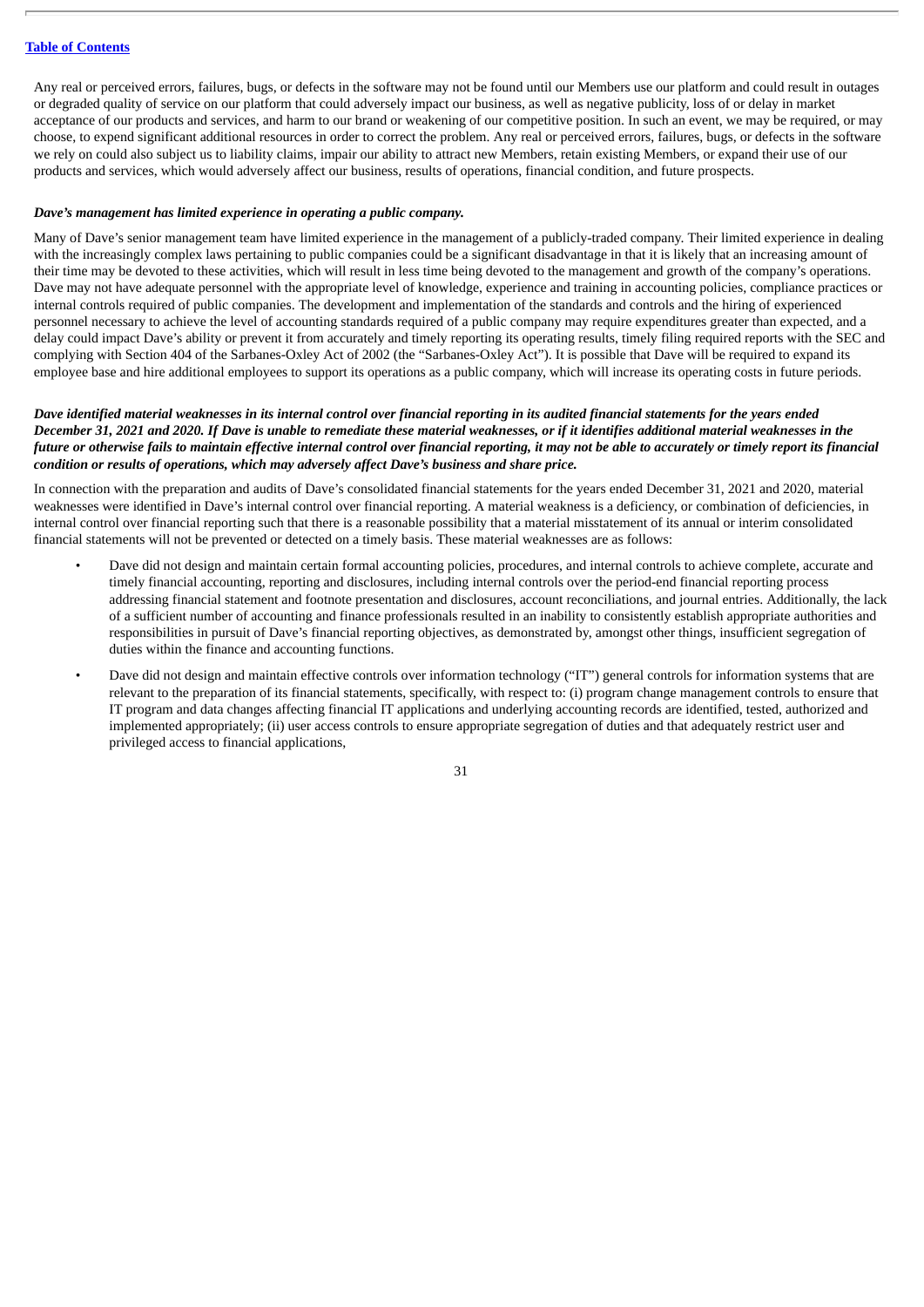programs, and data to appropriate company personnel: and (iii) computer operations controls to ensure that critical batch jobs are monitored and data backups are authorized and monitored.

Dave is implementing a plan to remediate the material weaknesses described above. Those remediation measures are ongoing and include (i) hiring additional accounting and IT personnel to bolster its technical reporting, transactional accounting and IT capabilities; (ii) designing and implementing controls to formalize roles and review responsibilities and designing and implementing formal controls over segregation of duties; (iii) designing and implementing formal processes, accounting policies, procedures, and controls supporting Dave's financial close process, including creating standard balance sheet reconciliation templates and journal entry controls; (iv) designing and implementing IT general controls, including controls over change management, the review and update of user access rights and privileges and computer operations controls; and (v) redesigning its internal controls around the allowance for unrecoverable advances to detect and prevent future errors.

While Dave believes these efforts will remediate the material weaknesses, Dave may not be able to complete its evaluation, testing or any required remediation in a timely fashion, or at all. Dave cannot assure you that the measures it has taken to date and may take in the future, will be sufficient to remediate the control deficiencies that led to its material weaknesses in internal control over financial reporting or that they will prevent or avoid potential future material weaknesses. The effectiveness of Dave's internal control over financial reporting is subject to various inherent limitations, including cost limitations, judgments used in decision making, assumptions about the likelihood of future events, the possibility of human error and the risk of fraud. If Dave is unable to remediate the material weaknesses or identifies additional material weakness in the future, Dave's ability to record, process and report financial information accurately, and to prepare financial statements within the time periods specified by the forms of the SEC, could be adversely affected which, in turn, to may adversely affect Dave's reputation and business and the market price of the Company. In addition, any such failures could result in litigation or regulatory actions by the SEC or other regulatory authorities, loss of investor confidence, delisting of Dave's securities and harm to Dave's reputation and financial condition, or diversion of financial and management resources from the operation of Dave's business.

#### We strive to deliver simple, transparent, and fair financial products, which may conflict with the short term interests of our stockholders.

Our core principle, and the foundation on which we have built our company, is to deliver simple, transparent, and fair financial products. Therefore, we have made in the past, and may make in the future, decisions that we believe will benefit our Members and therefore provide long-term benefits for our business, even if our decision negatively impacts our short-term results of operations. For example, the advances facilitated through our platform are non-recourse and currently have no mandatory fees. Our decisions may negatively impact our short-term financial results or not provide the long-term benefits that we expect, in which case the success of our business and results of operations could be harmed.

#### Negative publicity about us or our industry could adversely affect our business, results of operations, financial condition, and future prospects.

Negative publicity about us or our industry, even if inaccurate could adversely affect our reputation and the confidence in, and use of our platform, potentially harming our reputation and causing disruptions to our platform. Such negative publicity could include: the transparency, fairness, Member experience, quality, and reliability of our platform or consumer fintech platforms in general, effectiveness of our risk models, our ability to effectively manage and resolve complaints, our privacy and security practices, litigation, regulatory activity, misconduct by our employees, funding sources, bank partners, service providers, or others in our industry, the experience of consumers with our platform or services. Any such reputational harm could further affect the behavior of consumers, including their willingness to obtain advances, deposit accounts, and other products and services facilitated through our platform. As a result, our business, results of operations, financial condition, and future prospects would be materially and adversely affected.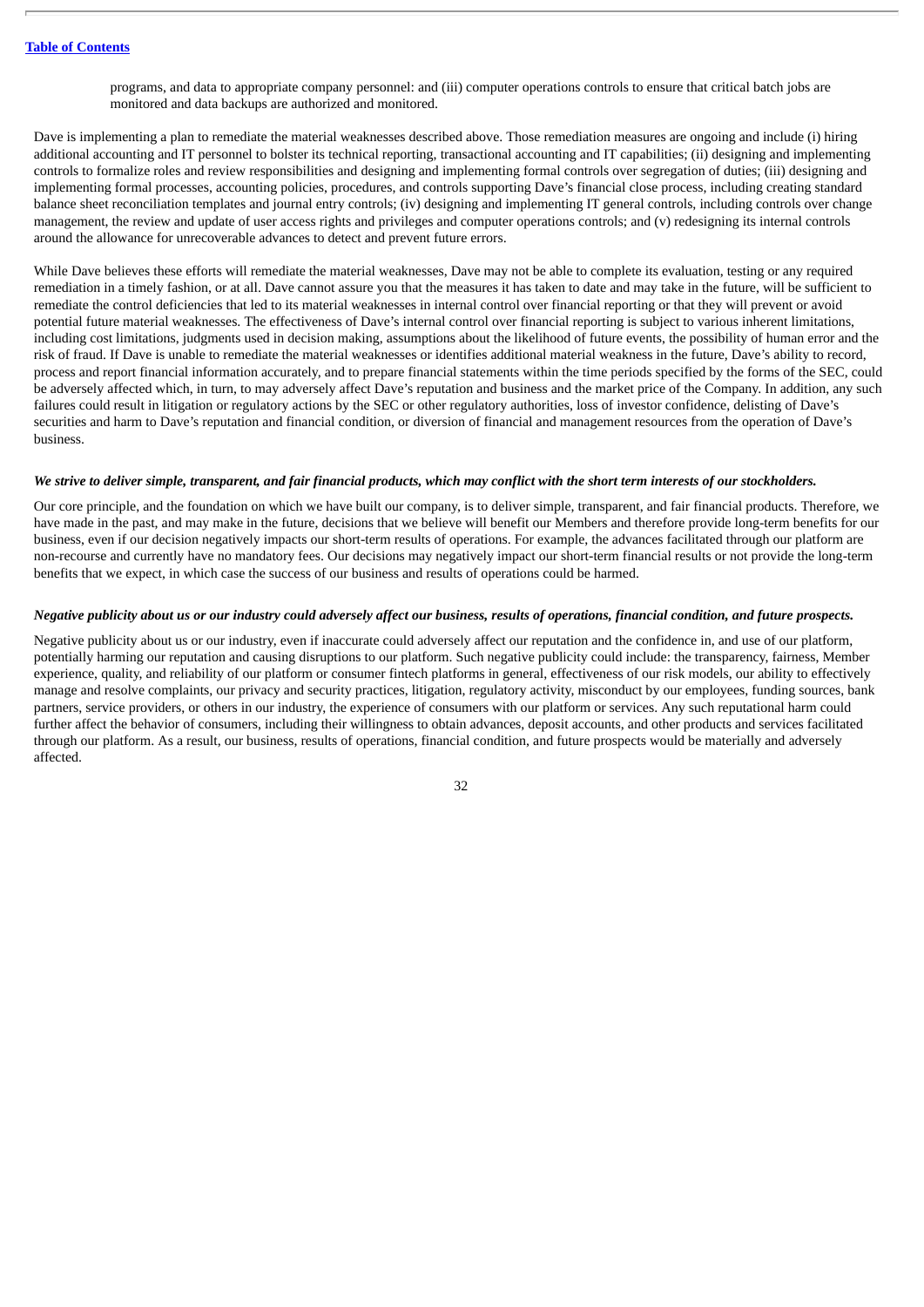#### Our business, financial condition and results of operations have and may continue to be adversely affected by the COVID-19 pandemic or other *similar epidemics or adverse public health developments, including government responses to such events.*

There are many uncertainties regarding the current global pandemic involving a novel strain of coronavirus ("COVID-19"), and the Company continues to closely monitor the impact of the pandemic on all aspects of its business, including how it has and may in the future impact its Members, employees, suppliers, vendors, and business partners. The duration and magnitude of the continuing effects of COVID-19 on the Company's Members remain uncertain and dependent on various factors, including the continued severity and transmission rate of the virus, new variants of the virus, the nature of and duration for which preventative measures remain in place, the extent and effectiveness of containment and mitigation efforts, including vaccination programs, and the type of stimulus measures and other policy responses that the U.S. government may further adopt.

Beginning in March 2020, the Company's business and operations were disrupted by the conditions caused by COVID-19, which adversely affected Members' spending levels and disposable income. Governmental actions such as the Coronavirus Aid, Relief, and Economic Security Act ("CARES Act") helped mitigate the effects of COVID-19 on the Company's Members. In particular, stimulus funds and incremental unemployment benefits provided under the CARES Act created additional financial support for the Company's Members; however, the overall economic conditions potentially increases Members' credit risk. Economic conditions that affect personal finances of Members could also impact repayment of non-recourse advances that we make to our Members. The Company is concurrently evaluating its policies around the level and extent of Members' cash advances and corresponding credit risk. The Company expects to continue to assess the evolving impact of the COVID-19 pandemic and intends to make adjustments to its responses accordingly.

Additionally, concerns over the economic impact of the COVID-19 pandemic have caused volatility in financial and other capital markets, which may adversely affect our stock price and our ability to access capital markets in the future.

#### *If we cannot maintain our company culture as we grow, our success and our business may be harmed.*

We believe our culture has been a key contributor to our success to date and that the nature of the platform that we provide promotes a sense of greater purpose and fulfilment in our employees. Any failure to preserve our culture could negatively affect our ability to retain and recruit personnel, which is critical to our growth, and to effectively focus on and pursue our corporate objectives. As we grow and develop the infrastructure of a public company, we may find it difficult to maintain these important aspects of our culture. If we fail to maintain our company culture, our business and competitive position may be adversely affected.

#### *We use open source software in our products, which could subject us to litigation or other actions.*

We use open source software in our products. From time to time, there have been claims challenging the ownership of open source software against companies that incorporate it into their products. As a result, we could be subject to lawsuits by parties claiming ownership of what we believe to be open source software. Litigation could be costly for us to defend, have a negative effect on our operating results and financial condition, or require us to devote additional research and development resources to change our products. In addition, if we were to combine our proprietary software products with open source software in a certain manner under certain open source licenses, we could be required to release the source code of our proprietary software products. If we inappropriately use or incorporate open source software subject to certain types of open source licenses that challenge the proprietary nature of our products, we may be required to re-engineer such products, discontinue the sale of such products, or take other remedial actions.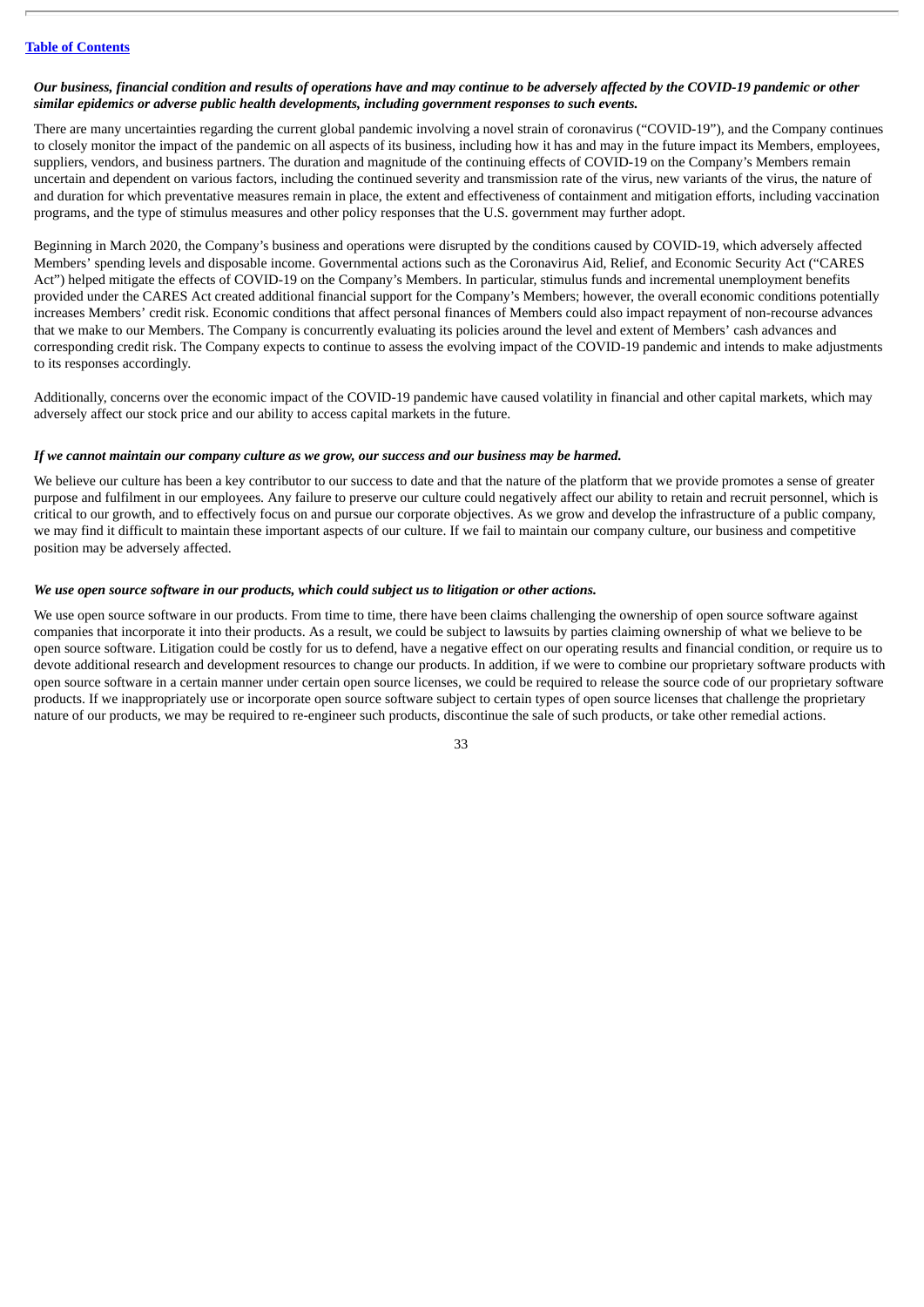#### Natural catastrophic events, pandemics and man-made problems such as power-disruptions, computer viruses, data security breaches, and terrorism *may disrupt our business.*

Natural disasters, pandemics such as COVID-19, or other catastrophic events may cause damage or disruption to our operations, international commerce and the global economy, and thus could harm our business. We have a large employee presence in Los Angeles, California, and our data centers are located in the Midwest. The west coast of the United States contains active earthquake zones and the greater Los Angeles area has experienced major fire danger in the past five years and may experience major fires in the future. In the event of a major earthquake, hurricane or catastrophic event such as fire, power loss, telecommunications failure, vandalism, cyber-attack, war, or terrorist attack, we may be unable to continue our operations and may endure system interruptions, reputational harm, delays in our application development, lengthy interruptions in the availability of our products and services, breaches of data security, and loss of critical data, all of which could harm our business, operating results, and financial condition.

Additionally, as computer malware, viruses, and computer hacking, fraudulent use attempts, and phishing attacks have become more prevalent, we, and third parties upon which we rely, face increased risk in maintaining the performance, reliability, security, and availability of our solutions and related services and technical infrastructure to the satisfaction of our Members. Any computer malware, viruses, computer hacking, fraudulent use attempts, phishing attacks, or other data security breaches related to our network infrastructure or information technology systems or to computer hardware we lease from third parties, could, among other things, harm our reputation and our ability to retain existing Members and attract new Members.

In addition, the insurance we maintain may be insufficient to cover our losses resulting from disasters, cyber-attacks, or other business interruptions, and any incidents may result in loss of, or increased costs of, such insurance.

# **Risks Related to Regulatory and Legal Matters**

#### Our business is subject to extensive regulation and oversight in a variety of areas, including registration and licensing requirements under federal, *state and local laws and regulations.*

We are subject to extensive regulation under United States federal and state laws and regulations. Regulators have broad discretion with respect to the interpretation, implementation, and enforcement of these laws and regulations, including through enforcement actions that could subject us to civil money penalties, Member remediations, increased compliance costs, and limits or prohibitions on our ability to offer certain products or services or to engage in certain activities. Any failure or perceived failure to comply with any of these laws or regulations could subject us to lawsuits or governmental actions and/or damage our reputation, which could materially and adversely affect our business. Moreover, any competitors subject to different, or in some cases less restrictive, legislative or regulatory regimes may have or obtain a competitive advantage over us.

We are subject to the regulatory and enforcement authority of the Consumer Financial Protection Bureau ("CFPB"), which oversees compliance with federal consumer financial protection laws. In addition, our partnership with Evolve is subject to the supervisory authority of the Federal Reserve, which is Evolve's primary federal bank regulator. The CFPB has broad enforcement powers, and upon determining a violation of applicable law has occurred can order, among other things, rescission or reformation of contracts, the refund of moneys, restitution, disgorgement or compensation for unjust enrichment, the payment of damages or other monetary relief, public notifications regarding violations, limits on activities or functions, remediation of practices, external compliance monitoring and civil money penalties. The cost of responding to investigations can be substantial and an adverse resolution to an investigation, including a consent order or other settlement, may have a material adverse effect on our business, financial position, results of operations and future prospects.

In June 2020, we received a Civil Investigative Demand ("CID") notifying us that the CFPB had opened a non-public investigation into various aspects of our non-recourse cash paycheck advance business in compliance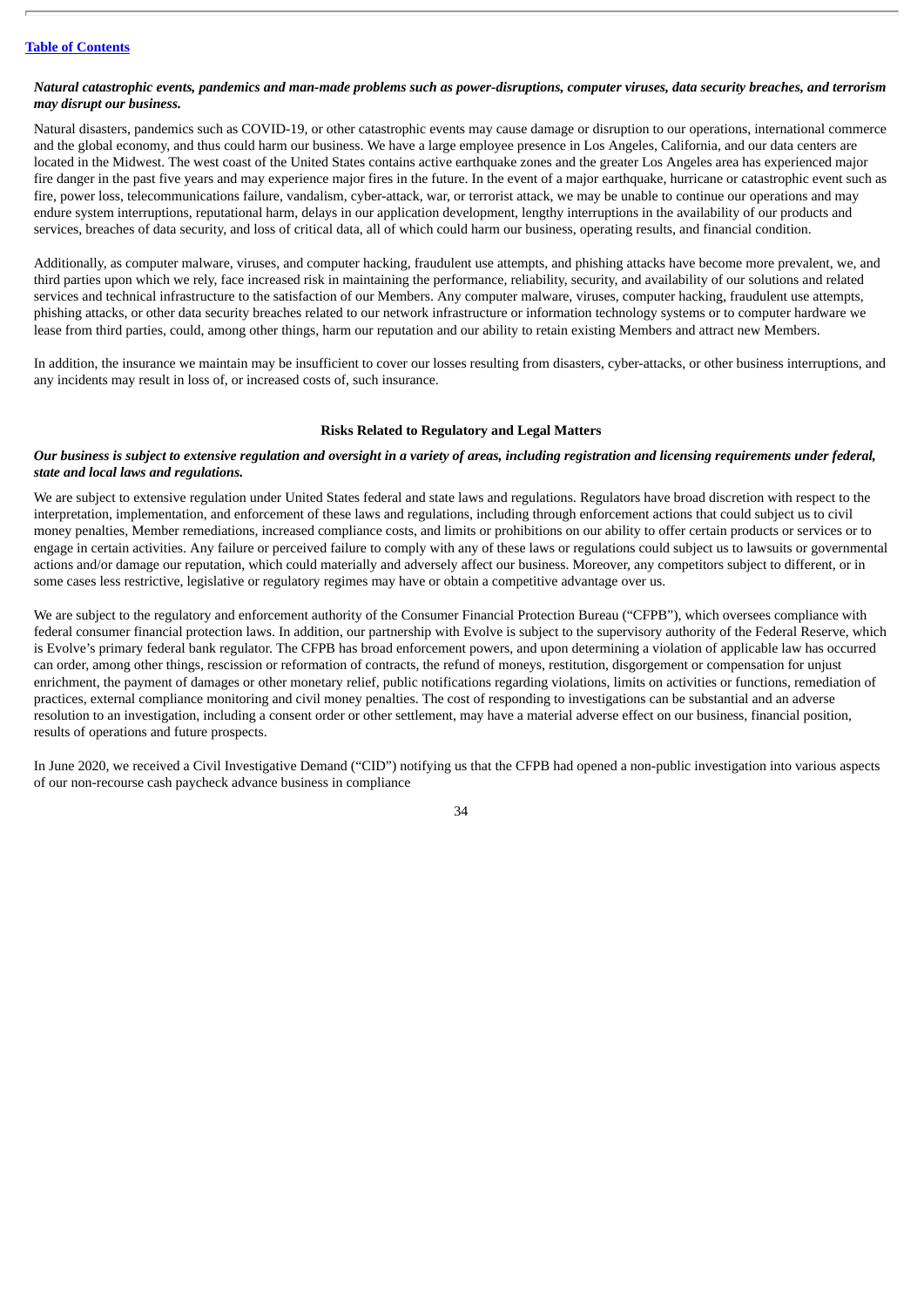with the prohibition against UDAAPs, the EFTA, and, to the extent it applies, the Truth in Lending Act. We provided the CFPB with all information and documents required by the CID, and on September 27, 2021, the CFPB staff notified us that it currently did not intend to recommend that the CFPB take any enforcement action.

We have been and may in the future also be subject to investigations and potential enforcement actions that may be brought by state regulatory authorities, state attorneys general or other state enforcement authorities and other governmental agencies. Any such actions could subject us to civil money penalties and fines, Member remediations, and increased compliance costs, damage our reputation and brand and limit or prohibit our ability to offer certain products and services or engage in certain business practices. Further, in some cases, regardless of fault, it may be less time-consuming or costly to settle these matters, which may require us to implement certain changes to our business practices, provide remediation to certain individuals or make a settlement payment to a given party or regulatory body.

# The financial services industry continues to be targeted by new laws or regulations in many iurisdictions, including the U.S. states in which we operate, that could restrict the products and services we offer, impose additional compliance costs on us, render our current operations unprofitable *or even prohibit our current operations.*

We are required to comply with frequently changing federal, state, and local laws and regulations that regulate, among other things, the terms of the financial products and services we offer. New laws or regulations may require us to incur significant expenses to ensure compliance. Federal and state regulators of consumer financial products and services are also enforcing existing laws, regulations, and rules more aggressively, and enhancing their supervisory expectations regarding the management of legal and regulatory compliance risks. For example, State attorneys general have indicated that they will take a more active role in enforcing consumer protection laws, including through the establishment of state consumer protection agencies as well as the use of Dodd-Frank Act provisions that authorize state attorneys general to enforce certain provisions of federal consumer financial laws and obtain civil money penalties and other relief available to the CFPB.

In addition, regulators are interpreting existing laws, regulations and rules in new and different ways as they attempt to apply them to novel products and business models such as ours. Changes in the laws, regulations and enforcement priorities applicable to our business, or changes in the way existing laws and regulations are interpreted and applied to us, could have a material impact on our business model, operations and financial position. In some cases, these measures could even directly prohibit some or all of our current business activities in certain jurisdictions or render them unprofitable and/or impractical to continue.

The application of traditional federal and state consumer protection statutes and related regulations to innovative products offered by financial technology companies such as us is often uncertain, evolving and unsettled. To the extent that our products are deemed to be subject to any such laws, we could be subject to additional compliance obligations, including state licensing requirements, disclosure requirements and usury or fee limitations, among other things. Application of such requirements and restrictions to our products and services could require us to make significant changes to our business practices (which may increase our operating expenses and/or decrease revenue) and, in the event of retroactive application of such laws, subject us to litigation or enforcement actions that could result in the payment of damages, restitution, monetary penalties, injunctive restrictions, or other sanctions, any of which could have a material adverse effect on our business, financial position, and results of operations.

Further, we may not be able to respond quickly or effectively to regulatory, legislative, and other developments, and these changes may in turn impair our ability to offer our existing or planned features, products, and services and/or increase our cost of doing business. In addition, we expect to continue to launch new products and services in the coming years, which may subject us to additional legal and regulatory requirements under federal, state and local laws and regulations. To the extent the application of these laws or regulations to our new offerings is unclear or evolving, including changing interpretations and the implementation of new or varying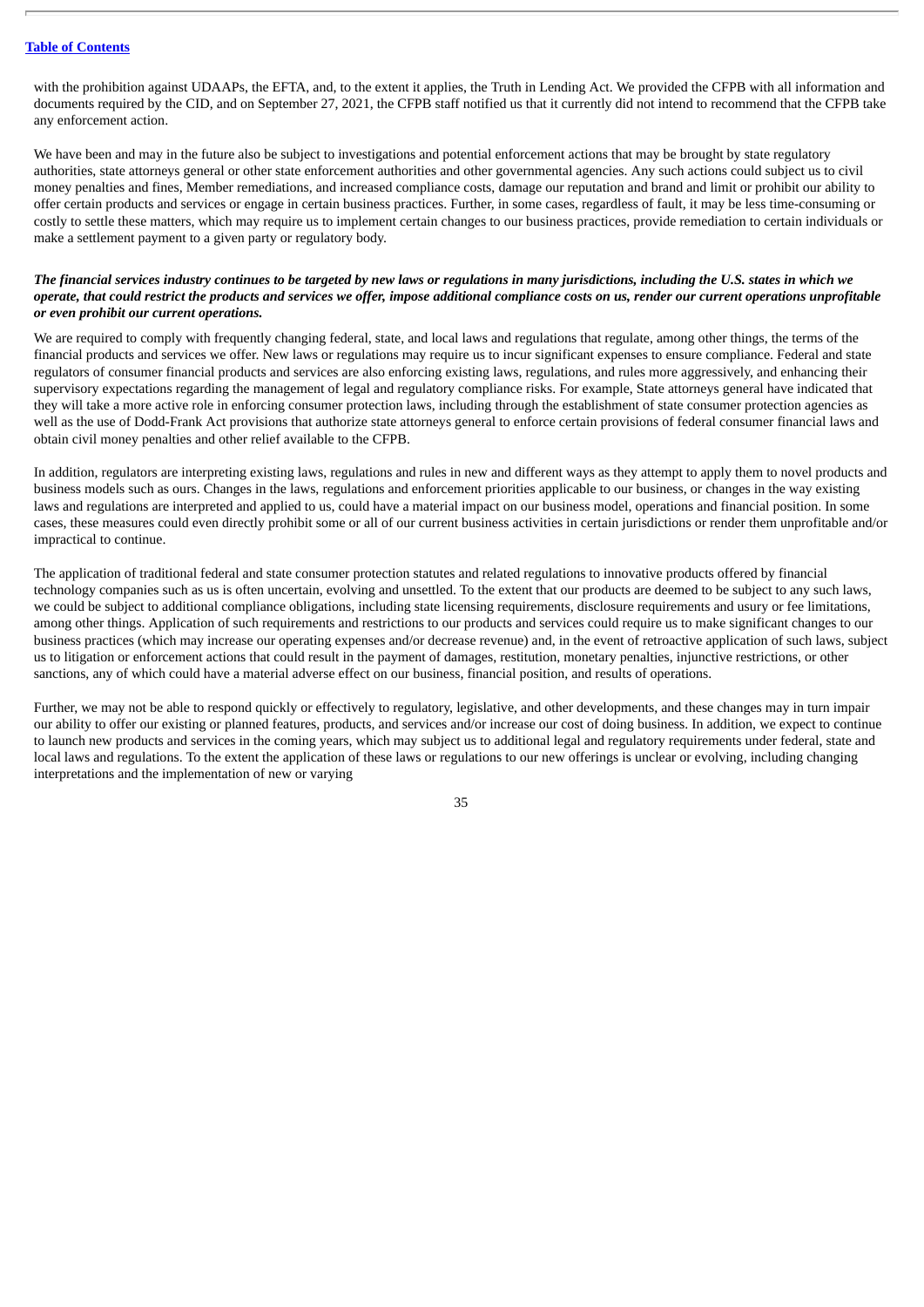regulatory requirements by federal or state governments and regulators, this may significantly affect or change our proposed business model, increase our operating expenses and hinder or delay our anticipated launch timelines for new products and services.

# If we were to become directly subject to banking regulations or be subjected to additional third-party risk management obligations, our business model may need to be substantially altered and we may not be able to continue to operate our business as it is currently operated.

We are not currently subject to laws and regulations applicable to traditional banks. However, banking products made available through us by our bank partner remain subject to regulation and supervision by our bank partner's regulators and we, as a service provider to our bank partner, undertake certain compliance obligations. If we were to become directly subject to banking regulations or if the third-party risk management requirements applicable to us were to change, our business model may need to be substantially altered and we may not be able to continue to operate our business as it is currently operated. Failure by us, or any of our business partners, to comply with applicable laws and regulations could have a material adverse effect on our business, financial position and results of operations.

# We operate in an uncertain regulatory environment and may from time to time be subject to governmental investigations or other inquiries by state, *federal and local governmental authorities.*

Determinations of compliance with applicable legal and regulatory requirements can be highly technical and subject to varying interpretations. From time to time we become aware of instances where our products and services have not fully complied with requirements under applicable laws and regulations. When we become aware of such an instance, whether as a result of our compliance reviews, regulatory inquiry, Member complaint or otherwise, we generally conduct a review of the activity in question and determine how to address it, such as modifying the product, making Member refunds or taking other remedial actions

Failure to comply with applicable laws, regulations, rules and guidance, or any finding that our past forms, practices, processes, procedures, controls or infrastructure were insufficient or not in compliance, could subject us to regulatory enforcement actions, result in the assessment against us of civil, monetary, criminal or other penalties (some of which could be significant in the case of knowing or reckless violations), result in the issuance of cease and desist orders (which can include orders for restitution, as well as other kinds of affirmative relief), require us to refund payments, interest or fees, result in a determination that certain financial products are not collectible, result in a suspension or revocation of licenses or authorization to transact business, result in a finding that we have engaged in unfair and deceptive acts or practices, limit our access to services provided by third-party financial institutions or cause damage to our reputation, brands and valued Member relationships. We may also incur additional, substantial expenses to bring those products and services into compliance with the laws of various jurisdictions or as a result choose to stop offering certain products and services in certain jurisdictions.

Our failure to comply with any regulations, rules, or guidance applicable to our business could have a material adverse effect on our business. In addition, changes to, or the discontinuation of, certain products and services necessary to maintain compliance with regulatory and legal requirements or to adequately manage compliance-related risks may result in corresponding changes to or limitations on the fees we can charge and other sources of revenue we currently rely upon. Such failures or changes to our products, services or business may have substantial adverse effects on our prospects, results of operations, financial condition and cash flows and could prohibit or directly or indirectly impair our ability to continue current operations.

# If we were found to be operating without having obtained necessary state or local licenses, it could adversely affect our business, results of *operations, financial condition, and future prospects.*

Certain states have adopted laws regulating and requiring licensing, registration, notice filing, or other approval by parties that engage in certain activities regarding consumer finance transactions. We have also received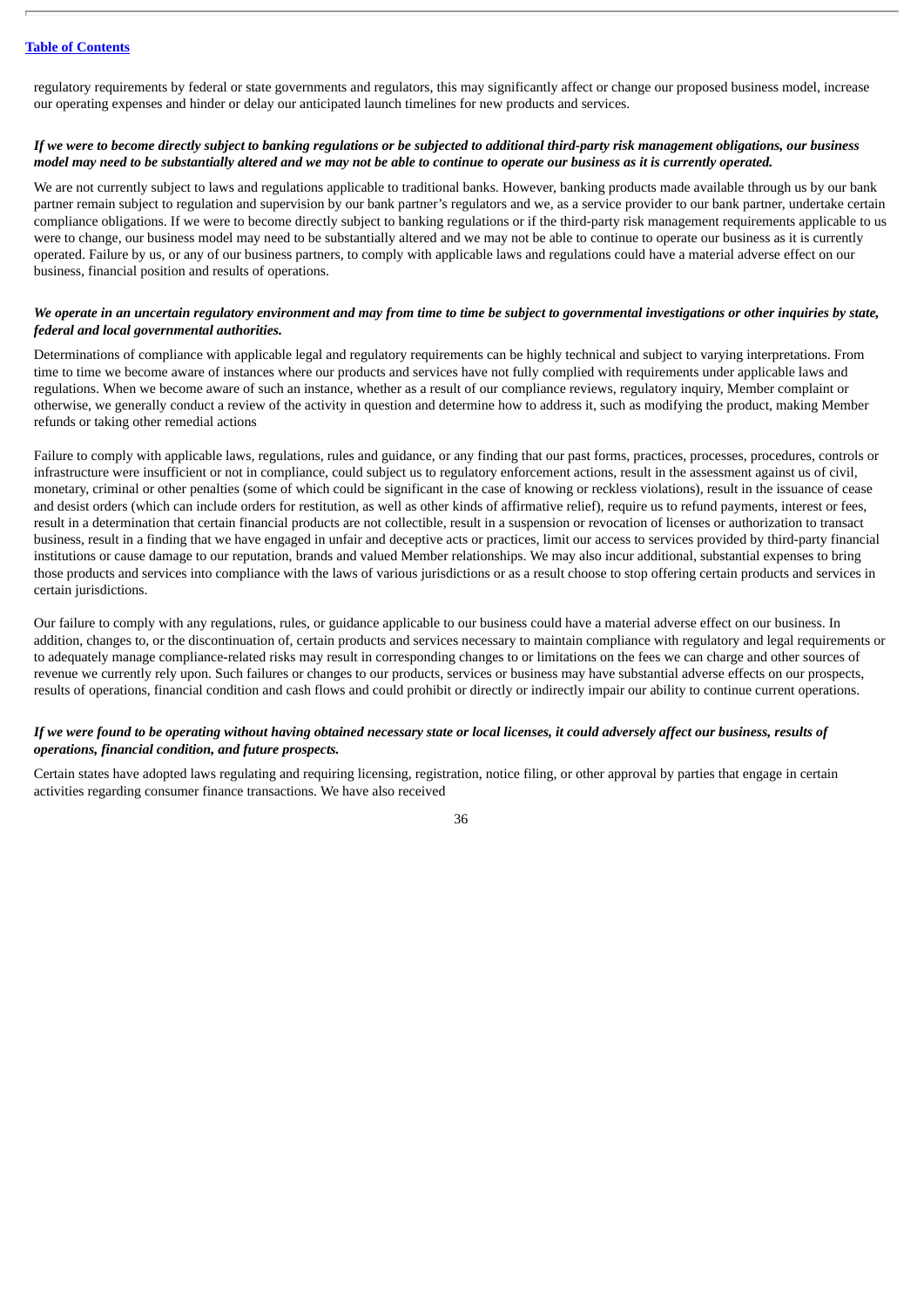inquiries from state regulatory agencies regarding requirements to obtain licenses from or register with those states, including in states where we have determined that we are not required to obtain such a license or be registered with the state, and we expect to continue to receive such inquiries. The application of some consumer financial licensing laws to our platform and the related activities it performs is unclear. In addition, state licensing requirements may evolve over time, including, in particular, recent trends in legislation seeking to impose licensing requirements and regulation of parties engaged in non-recourse advance activities.

If we were found to be in violation of applicable state licensing requirements by a court or a state, federal, or local enforcement agency, or agree to resolve such concerns by voluntary agreement, we could be subject to or agree to pay fines, damages, injunctive relief (including required modification or discontinuation of our business in certain areas), criminal penalties, and other penalties or consequences, and the non-recourse advances facilitated through our platform could be rendered void in whole or in part, any of which could have an adverse effect on our business, results of operations, and financial condition. For example, we have received and responded to inquiries from various states, in each case regarding whether the non-recourse advance products we offer in those states should subject us to state licensing and related requirements. In December 2021, we entered into a Memorandum of Understanding ("MOU") with the California Department of Financial Protection and Innovation ("CA DFPI"). The MOU requires us to provide the CA DFPI with certain information as requested by the CA DFPI and adhere to certain best practices in connection with our non-recourse cash advance product (including certain disclosures related to us not being licensed by the CA DFPI).

# Stringent and changing laws and regulations relating to privacy and data protection could result in claims, harm our results of operations, financial *condition, and future prospects, or otherwise harm our business.*

We are subject to a variety of laws, rules, directives, and regulations, as well as contractual obligations, relating to the processing of personal information, including personally identifiable information. The regulatory framework for privacy and data protection worldwide is rapidly evolving and, as a result, implementation standards and enforcement practices are likely to continue to evolve for the foreseeable future. Legislators and regulators are increasingly adopting or revising privacy and data protection laws, rules, directives, and regulations that could have a significant impact on our current and planned privacy and data protection-related practices; our processing of consumer or employee information; and our current or planned business activities.

Compliance with current or future privacy and data protection laws (including those regarding security breach notification) affecting consumer and/or employee data to which we are subject could result in higher compliance and technology costs and could restrict our ability to provide certain products and services (such as products or services that involve us sharing information with third parties or storing sensitive information), which could materially and adversely affect our profitability and could reduce income from certain business initiatives.

Our failure, or the failure of any third party with whom we work, to comply with privacy and data protection laws could result in potentially significant regulatory investigations and government actions, litigation, fines, or sanctions, consumer, funding source, or bank partner actions, and damage to our reputation and brand, all of which could have a material adverse effect on our business. Complying with privacy and data protection laws and regulations may cause us to incur substantial operational costs or require us to change our business practices. We may not be successful in our efforts to achieve compliance either due to internal or external factors, such as resource allocation limitations or a lack of vendor cooperation. We have in the past, and may in the future, receive complaints or notifications from third parties alleging that we have violated applicable privacy and data protection laws and regulations. Non-compliance could result in proceedings against us by governmental entities, consumers, or others.

In addition to government regulation, privacy advocates and industry groups may propose new and different self-regulatory standards that may apply to us. Because the interpretation and application of privacy and data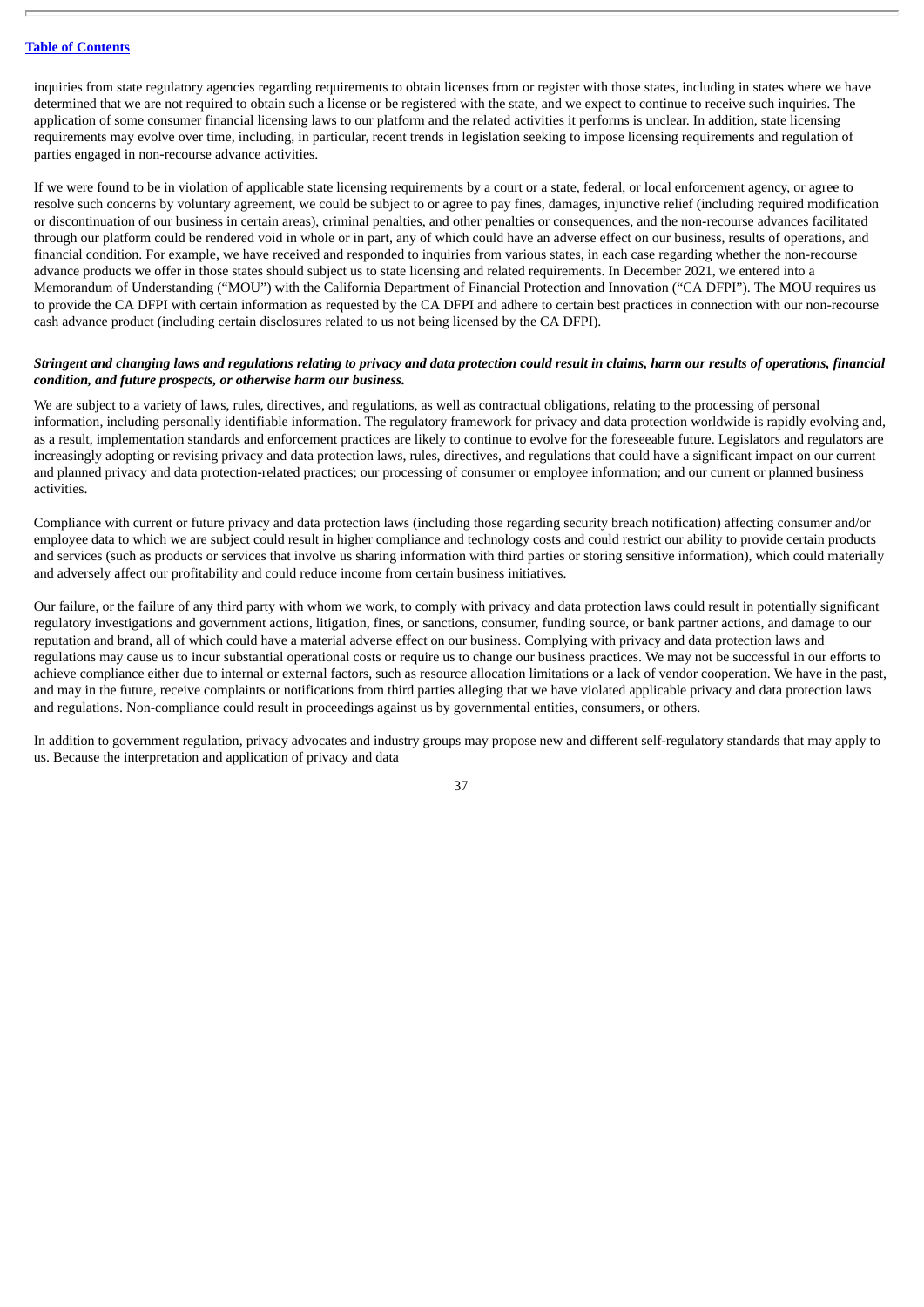protection laws, regulations, rules, and other standards are still uncertain, it is possible that these laws, rules, regulations, and other actual or alleged legal obligations, such as contractual or self-regulatory obligations, may be interpreted and applied in a manner that is inconsistent with our existing data management practices or the functionality of our platform. If so, in addition to the possibility of fines, lawsuits and other claims, we could be required to fundamentally change our business activities and practices or which could have an adverse effect on our business.

Any failure or perceived failure by us to comply with laws, regulations, policies, legal, or contractual obligations, industry standards, or regulatory guidance relating to privacy or data security, may result in governmental investigations and enforcement actions, litigation, fines and penalties, or adverse publicity, and could cause our Members and partners to lose trust in us, which could have an adverse effect on our reputation and business. We expect that there will continue to be new proposed laws, regulations, and industry standards relating to privacy, data protection, marketing, consumer communications, and information security, and we cannot determine the impact such future laws, regulations, and standards may have on our business. Future laws, regulations, standards, and other obligations or any changed interpretation of existing laws or regulations could impair our ability to develop and market new functionality and maintain and grow our Member base and increase revenue. Future restrictions on the collection, use, sharing, or disclosure of data, or additional requirements for express or implied consent of our Members, partners, or end users for the use and disclosure of such information could require us to incur additional costs or modify our platform, possibly in a material manner, and could limit our ability to develop new functionality.

If we are not able to comply with these laws or regulations, or if we become liable under these laws or regulations, we could be directly harmed, and we may be forced to implement new measures to reduce our exposure to this liability. This may require us to expend substantial resources or to discontinue certain products, which would negatively affect our business, financial condition, and operating results. In addition, the increased attention focused upon liability issues as a result of lawsuits and legislative proposals could harm our reputation or otherwise adversely affect the growth of our business. Furthermore, any costs incurred as a result of this potential liability could harm our operating results.

## *Any future litigation against us could be costly and time-consuming to defend.*

We have in the past and may in the future become subject to legal proceedings and claims that arise in the ordinary course of business, such as claims brought by our Members in connection with commercial disputes, employment claims made by our current or former employees, or claims for reimbursement following misappropriation of Member data. Litigation might result in substantial costs and may divert management's attention and resources, which might seriously harm our business, overall financial condition, and operating results. Insurance might not cover such claims, might not provide sufficient payments to cover all the costs to resolve one or more such claims, and might not continue to be available on terms acceptable to us. A claim brought against us that is uninsured or underinsured could result in unanticipated costs, thereby reducing our operating results and leading analysts or potential investors to reduce their expectations of our performance, which could reduce the trading price of our stock.

### **Risks Relating to Ownership of our Securities**

The dual class structure of our Common Stock has the effect of concentrating voting control with Jason Wilk, Dave's founder, members of the Board and its Chief Executive Officer and President, respectively. This will limit or preclude your ability to influence corporate matters, including *the outcome of important transactions, including a change in control.*

Shares of our Dave Class V Common Stock will have 10 votes per share, while shares of our Dave Class A Common Stock will have one vote per share. Jason Wilk, Dave's co-founder and its Chief Executive Officer and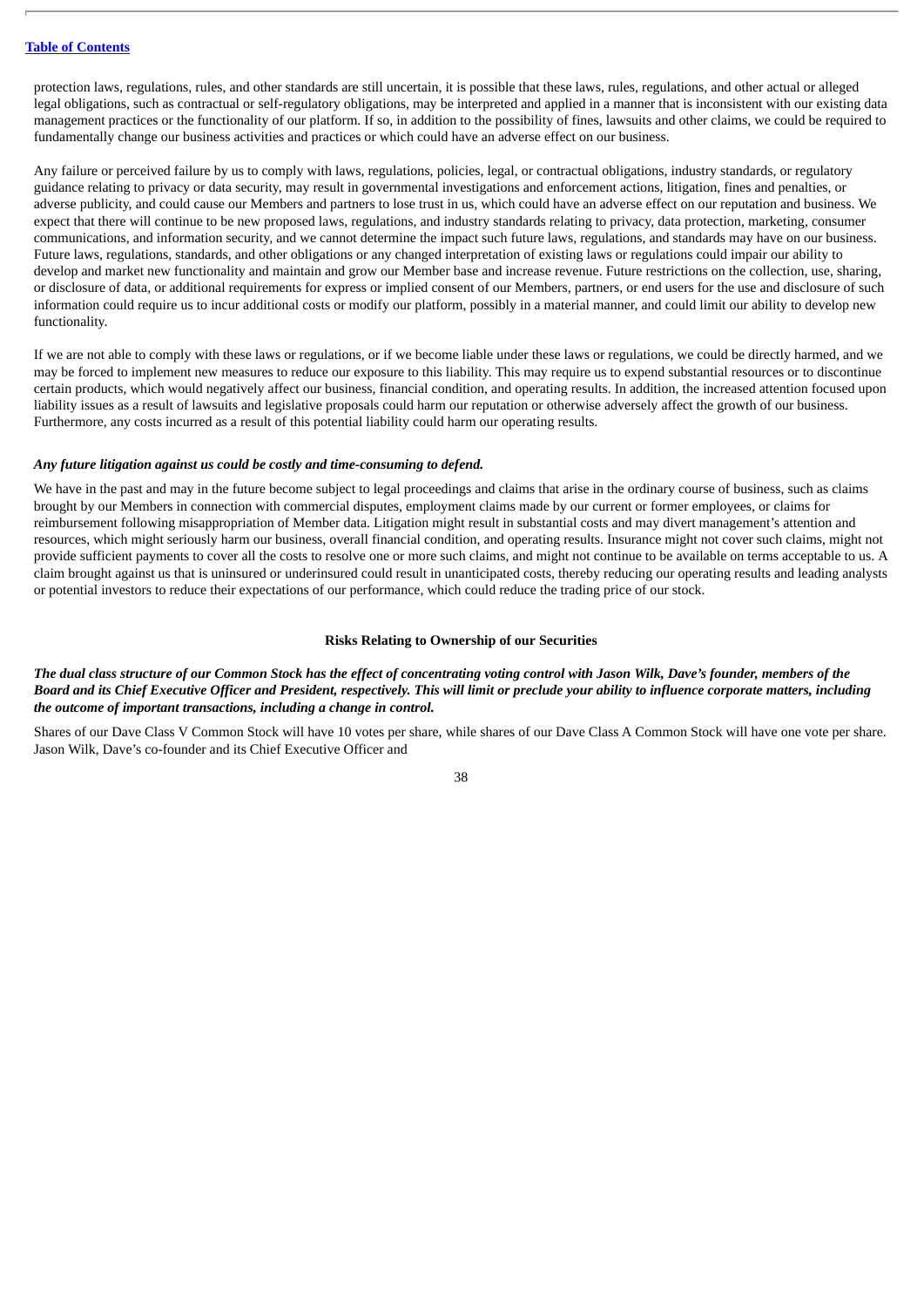President, respectively, holds all of the issued and outstanding shares of our Dave Class V Common Stock. Accordingly, as of March 15, 2022, Mr. Wilk holds approximately 60.0% of the voting power of our capital stock on an outstanding basis and will be able to control matters submitted to its stockholders for approval, including the election of directors, amendments of our organizational documents and any merger, consolidation, sale of all or substantially all of Dave's assets or other major corporate transactions. Mr. Wilk may have interests that differ from yours and may vote in a way with which you disagree and which may be adverse to your interests This concentrated control may have the effect of delaying, preventing or deterring a change in control of Dave, could deprive its stockholders of an opportunity to receive a premium for their capital stock as part of a sale of Dave and might ultimately affect the market price of shares of our Dave Class A Common Stock. For information about Dave's dual class structure, see the section titled "Description of Securities."

# *Dave's dual class structure may depress the trading price of our Dave Class A Common Stock.*

Dave cannot predict whether its dual class structure will result in a lower or more volatile market price of the Dave Class A Common Stock or in adverse publicity or other adverse consequences. For example, certain index providers have announced restrictions on including companies with multiple-class share structures in certain of their indexes. S&P Dow Jones and FTSE Russell have announced changes to their eligibility criteria for inclusion of shares of public companies on certain indices, including the S&P 500, pursuant to which companies with multiple classes of shares of common stock are excluded. In addition, several stockholder advisory firms have announced their opposition to the use of multiple class structures. As a result, the dual class structure of Dave's Common Stock may cause stockholder advisory firms to publish negative commentary about Dave's corporate governance practices or otherwise seek to cause Dave to change its capital structure. Any such exclusion from indices or any actions or publications by stockholder advisory firms critical of Dave's corporate governance practices or capital structure could adversely affect the value and trading market of the Dave Class A Common Stock.

# *Our stock price is volatile.*

The trading price of the Dave Class A Common Stock and Public Warrants is volatile and could be subject to wide fluctuations in response to various factors, some of which are beyond Dave's control. These factors include:

- actual or anticipated fluctuations in operating results;
- failure to meet or exceed financial estimates and projections of the investment community or that Dave provides to the public;
- issuance of new or updated research or reports by securities analysts or changed recommendations for the industry in general;
- announcements of significant acquisitions, strategic partnerships, joint ventures, collaborations or capital commitments;
- operating and share price performance of other companies in the industry or related markets;
- the timing and magnitude of investments in the growth of the business;
- actual or anticipated changes in laws and regulations;
- additions or departures of key management or other personnel;
- increased labor costs;
- disputes or other developments related to intellectual property or other proprietary rights, including litigation;
- the ability to market new and enhanced solutions on a timely basis;
- sales of substantial amounts of the Dave Class A Common Stock by Dave's directors, executive officers or significant stockholders or the perception that such sales could occur;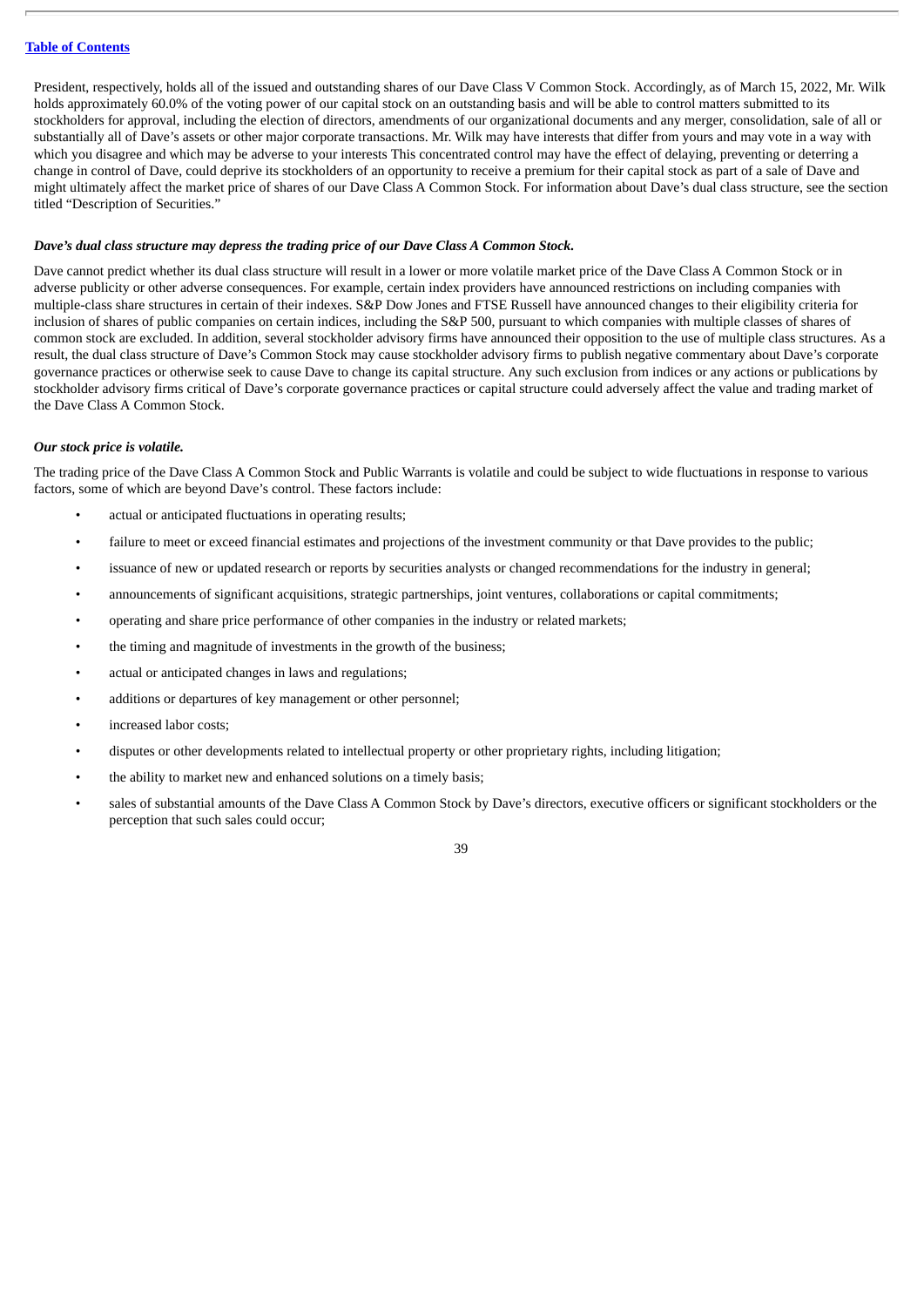- changes in capital structure, including future issuances of securities or the incurrence of debt; and
- general economic, political and market conditions.

In addition, the stock market in general, and the stock prices of technology companies in particular, have experienced extreme price and volume fluctuations that have often been unrelated or disproportionate to the operating performance of those companies. Broad market and industry factors may seriously affect the market price of Dave Class A Common Stock, regardless of actual operating performance. In addition, in the past, following periods of volatility in the overall market and the market price of a particular company's securities, securities class action litigation has often been instituted against these companies. This litigation, if instituted, could result in substantial costs and a diversion of management's attention and resources.

### Dave has never paid cash dividends on our capital stock and does not anticipate paying dividends in the foreseeable future.

Dave has never paid cash dividends on our capital stock and currently intends to retain any future earnings to fund the growth of its business. Any determination to pay dividends in the future will be at the discretion of the Board and will depend on Dave's financial condition, operating results, capital requirements, general business conditions and other factors that the Board may deem relevant. As a result, capital appreciation, if any, of our Dave Class A Common Stock will be the sole source of gain for the foreseeable future.

### Anti-takeover provisions contained in our certificate of incorporation and bylaws and applicable laws could impair a takeover attempt.

Our certificate of incorporation and bylaws afford certain rights and powers to the Board that could contribute to the delay or prevention of an acquisition that it deems undesirable. Dave is also subject to Section 203 of the DGCL and other provisions of Delaware law that limit the ability of stockholders in certain situations to effect certain business combinations. Any of the foregoing provisions and terms that have the effect of delaying or deterring a change in control could limit the opportunity for stockholders to receive a premium for their shares of Dave Class A Common Stock, and could also affect the price that some investors are willing to pay for the Dave Class A Common Stock.

## *Dave is subject to risks related to taxation in the United States.*

Significant judgments based on interpretations of existing tax laws or regulations are required in determining Dave's provision for income taxes. Dave's effective income tax rate could be adversely affected by various factors, including, but not limited to, changes in the mix of earnings in tax jurisdictions with different statutory tax rates, changes in the valuation of deferred tax assets and liabilities, changes in existing tax policies, laws, regulations or rates, changes in the level of non-deductible expenses (including share-based compensation), changes in the location of Dave's operations, changes in Dave's future levels of research and development spending, mergers and acquisitions or the results of examinations by various tax authorities. Although Dave believes its tax estimates are reasonable, if the IRS or any other taxing authority disagrees with the positions taken on its tax returns, Dave could have additional tax liability, including interest and penalties. If material, payment of such additional amounts upon final adjudication of any disputes could have a material impact on our results of operations and financial position.

### Changes to applicable tax laws and regulations or exposure to additional income tax liabilities could affect Dave's business and future profitability.

Dave is a U.S. corporation and thus subject to U.S. corporate income tax on its worldwide income. Further, since Dave's operations and customers are located throughout the United States, Dave will be subject to various U.S. state and local taxes. U.S. federal, state, local and non-U.S. tax laws, policies, statutes, rules, regulations or ordinances could be interpreted, changed, modified or applied adversely to Dave and may have an adverse effect on its business and future profitability.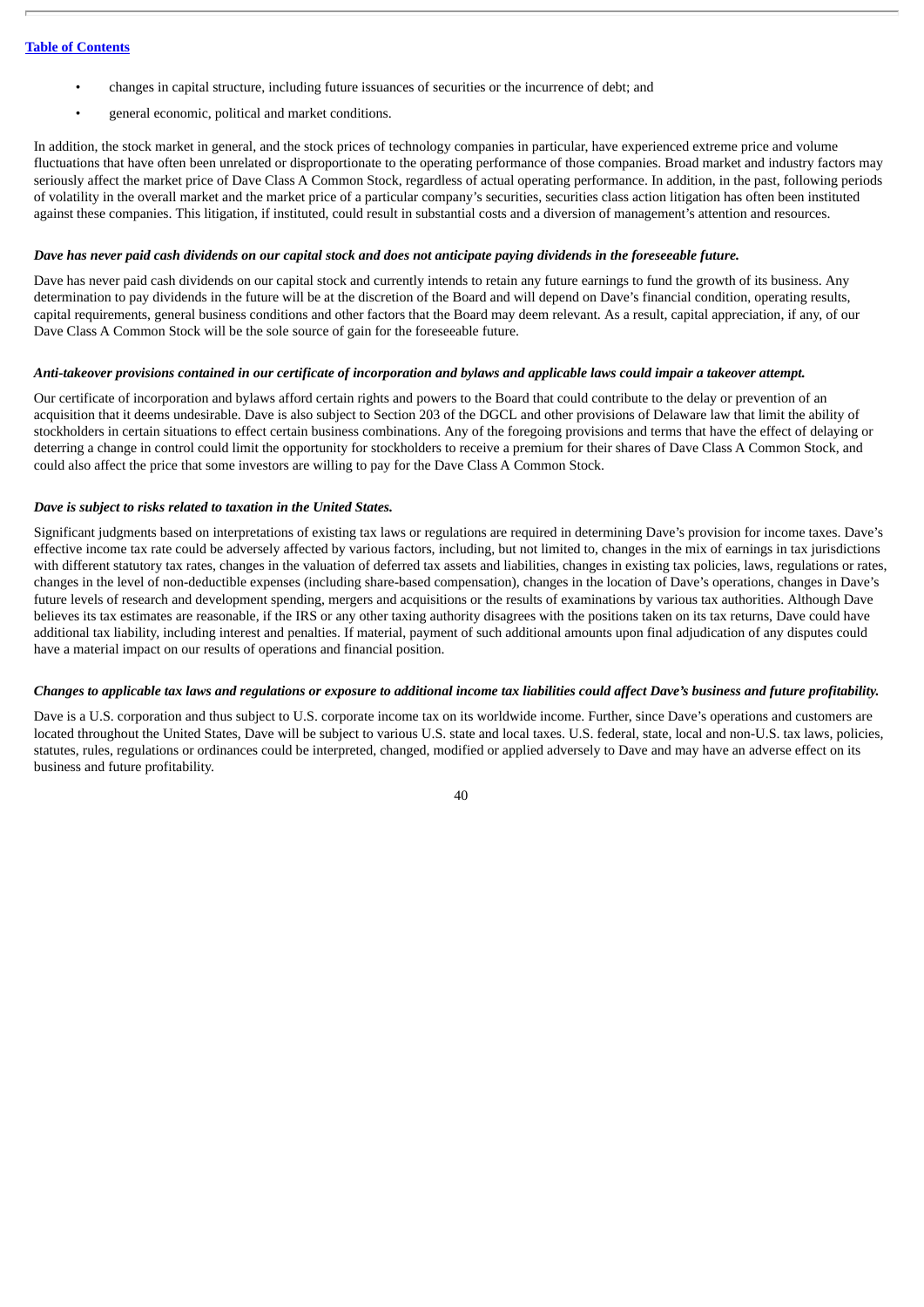For example, several tax proposals have been set forth that would, if enacted, make significant changes to U.S. tax laws. Such proposals include an increase in the U.S. income tax rate applicable to corporations (such as Dave) from 21% to 28%. Congress may consider, and could include, some or all of these proposals in connection with tax reform that may be undertaken. It is unclear whether these or similar changes will be enacted and, if enacted, how soon any such changes could take effect. The passage of any legislation as a result of these proposals and other similar changes in U.S. federal income tax laws could adversely affect Dave's business and future profitability.

# As a result of plans to expand Dave's business operations, including to jurisdictions in which tax laws may not be favorable, its obligations may change or fluctuate, become significantly more complex or become subject to greater risk of examination by taxing authorities, any of which could *adversely affect Dave's after-tax profitability and financial results.*

In the event that Dave's business expands domestically or internationally, its effective tax rates may fluctuate widely in the future. Future effective tax rates could be affected by operating losses in jurisdictions where no tax benefit can be recorded under U.S. GAAP, changes in deferred tax assets and liabilities, or changes in tax laws. Factors that could materially affect Dave's future effective tax rates include, but are not limited to: (a) changes in tax laws or the regulatory environment, (b) changes in accounting and tax standards or practices, (c) changes in the composition of operating income by tax jurisdiction and (d) pre-tax operating results of Dave's business.

Additionally, Dave may be subject to significant income, withholding, and other tax obligations in the United States and may become subject to taxation in numerous additional U.S. state and local and non-U.S. jurisdictions with respect to income, operations and subsidiaries related to those jurisdictions. Dave's after-tax profitability and financial results could be subject to volatility or be affected by numerous factors, including (a) the availability of tax deductions, credits, exemptions, refunds and other benefits to reduce tax liabilities, (b) changes in the valuation of deferred tax assets and liabilities, if any, (c) the expected timing and amount of the release of any tax valuation allowances, (d) the tax treatment of stock-based compensation, (e) changes in the relative amount of earnings subject to tax in the various jurisdictions, (f) the potential business expansion into, or otherwise becoming subject to tax in, additional jurisdictions, (g) changes to existing intercompany structure (and any costs related thereto) and business operations, (h) the extent of intercompany transactions and the extent to which taxing authorities in relevant jurisdictions respect those intercompany transactions, and (i) the ability to structure business operations in an efficient and competitive manner. Outcomes from audits or examinations by taxing authorities could have an adverse effect on Dave's after-tax profitability and financial condition. Additionally, the IRS and several foreign tax authorities have increasingly focused attention on intercompany transfer pricing with respect to sales of products and services and the use of intangibles. Tax authorities could disagree with Dave's intercompany charges, cross-jurisdictional transfer pricing or other matters and assess additional taxes. If Dave does not prevail in any such disagreements, Dave's profitability may be affected.

Dave's after-tax profitability and financial results may also be adversely affected by changes in relevant tax laws and tax rates, treaties, regulations, administrative practices and principles, judicial decisions and interpretations thereof, in each case, possibly with retroactive effect.

## Dave's ability to utilize its net operating loss and tax credit carryforwards to offset future taxable income may be subject to certain limitations.

In general, under Section 382 of the Code, a corporation that undergoes an "ownership change" is subject to limitations on its ability to use its pre-change net operating loss carryforwards ("NOLs") to offset future taxable income. The limitations apply if a corporation undergoes an "ownership change," which is generally defined as a greater than 50 percentage point change (by value) in its equity ownership by certain stockholders over a threeyear period. If Dave has experienced an ownership change at any time since its incorporation, Dave may be subject to limitations on its ability to utilize its existing NOLs and other tax attributes to offset taxable income or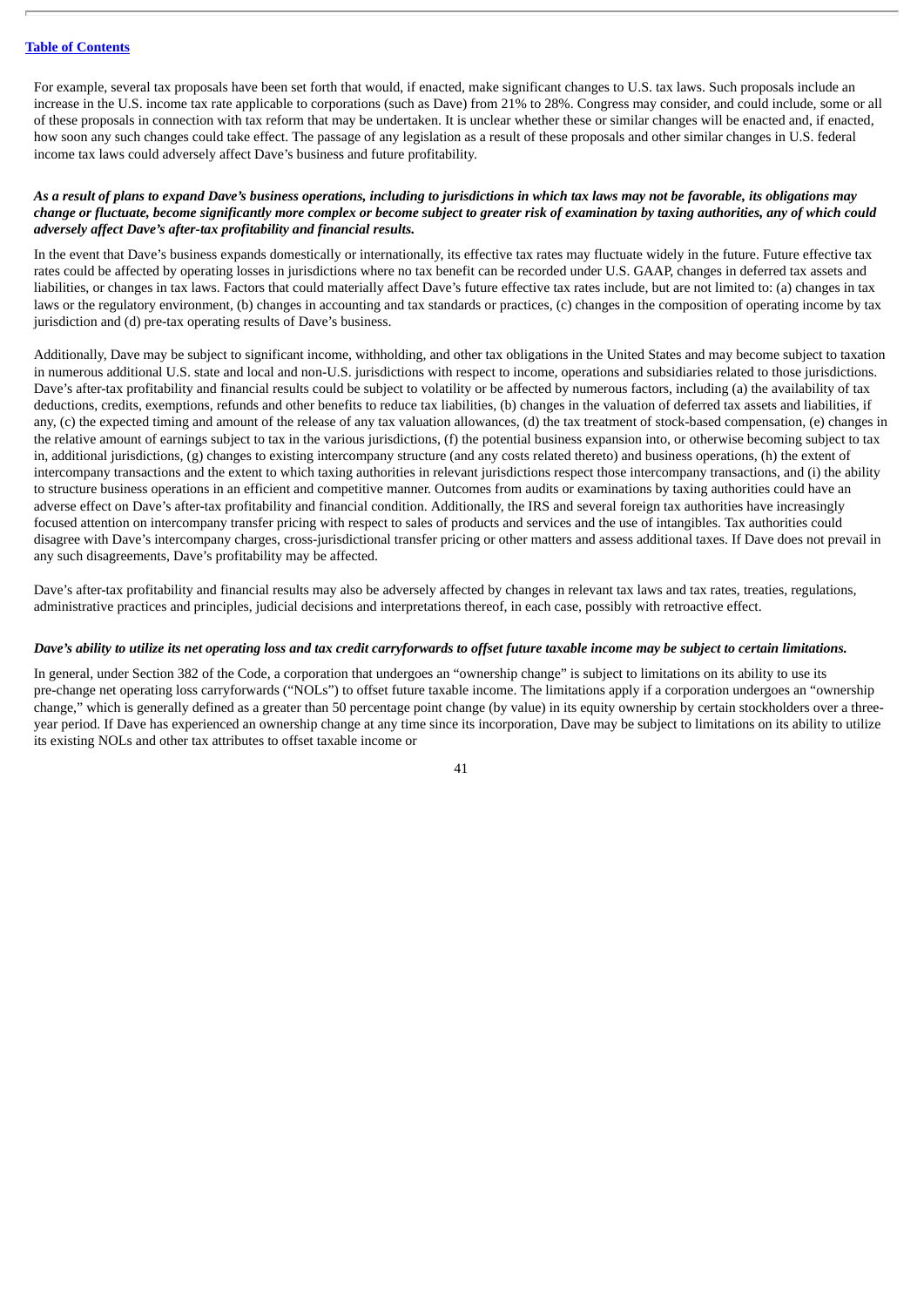tax liability. In addition, future changes in Dave's stock ownership, which may be outside of Dave's control, may trigger an ownership change. Similar provisions of state tax law may also apply to limit Dave's use of accumulated state tax attributes. As a result, even if Dave earns net taxable income in the future, its ability to use its pre-change NOL carryforwards and other tax attributes to offset such taxable income or tax liability may be subject to limitations, which could potentially result in increased future income tax liability to Dave.

### There is no guarantee that the Public Warrants will be in the money at the time they become exercisable, and they may expire worthless.

The exercise price for our warrants is \$11.50 per share of Dave Class A Common Stock. There is no guarantee that the Public Warrants will be in the money following the time they become exercisable and prior to their expiration, and as such, they may expire worthless.

# We may amend the terms of the Public Warrants in a manner that may be adverse to holders of Public Warrants with the approval by the holders of at least 50% of the then-outstanding Public Warrants. As a result, the exercise price of the Public Warrants could be increased, the exercise period could be shortened and the number of shares of Dave Class A Common Stock purchasable upon exercise of a Public Warrant could be decreased, all *without a holder's approval.*

The Public Warrants were issued in registered form under a warrant agreement between Continental Stock Transfer & Trust Company, as warrant agent, and us. The" Warrant Agreement provides that the terms of the Public Warrants may be amended without the consent of any holder to cure any ambiguity or correct any defective provision, but requires the approval by the holders of at least 50% of the then-outstanding Public Warrants to make any change that adversely affects the interests of the registered holders of Public Warrants. Accordingly, we may amend the terms of the Public Warrants in a manner adverse to a holder if holders of at least 50% of the then-outstanding Public Warrants approve of such amendment. Although our ability to amend the terms of the Public Warrants with the consent of at least 50% of the then-outstanding Public Warrants is unlimited, examples of such amendments could be amendments to, among other things, increase the exercise price of the Public Warrants, convert the Public Warrants into cash or stock (at a ratio different than initially provided), shorten the exercise period or decrease the number of shares of Dave Class A Common Stock purchasable upon exercise of a Public Warrant.

# We may redeem unexpired warrants prior to their exercise at a time that is disadvantageous to warrant holders, thereby making their warrants *worthless.*

We have the ability to redeem outstanding warrants at any time after they become exercisable and prior to their expiration, at a price of \$0.01 per warrant, provided that the last reported sales price of the Dave Class A Common Stock equals or exceeds \$18.00 per share (as adjusted for stock splits, stock dividends, reorganizations, recapitalizations and the like) for any 20 trading days within a 30-trading day period ending on the third trading day prior to the date on which we give proper notice of such redemption and provided certain other conditions are met. If and when the warrants become redeemable by us, we may exercise our redemption right even if we are unable to register or qualify the underlying securities for sale under all applicable state securities laws. Redemption of the outstanding warrants could force you (a) to exercise your warrants and pay the exercise price therefor at a time when it may be disadvantageous for you to do so, (b) to sell your warrants at the then-current market price when you might otherwise wish to hold your warrants or (c) to accept the nominal redemption price which, at the time the outstanding warrants are called for redemption, is likely to be substantially less than the market value of your warrants. None of the Private Warrants will be redeemable by us for cash so long as they are held by the initial purchasers or their permitted transferees.

In addition, we may redeem your warrants after they become exercisable for a number of shares of Dave Class A Common Stock determined based on the redemption date and the fair market value of the Dave Class A Common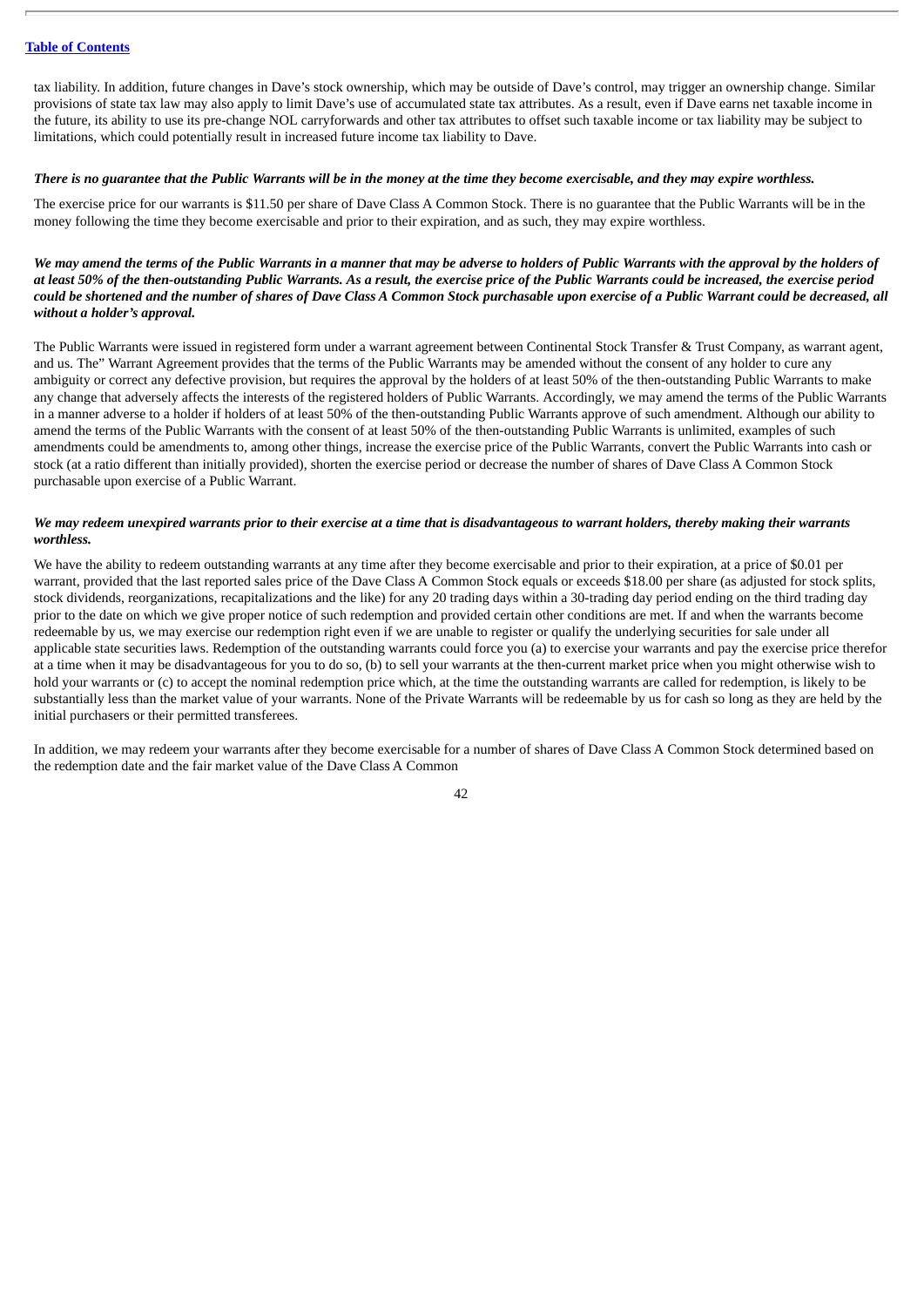Stock. Any such redemption may have similar consequences to a cash redemption described above. In addition, such redemption may occur at a time when the warrants are "out-of-the-money," in which case you would lose any potential embedded value from a subsequent increase in the value of the Dave Class A Common Stock had your warrants remained outstanding.

# We may issue a substantial number of additional shares of Dave Class A Common Stock under an employee incentive plan. Any such issuances *would dilute the interest of our stockholders and likely present other risks.*

We may issue additional shares of Dave Class A Common Stock under an employee incentive plan. The issuance of additional Dave Class A Common Stock:

- may significantly dilute the equity interests of our investors;
- could cause a change in control if a substantial number of shares of Dave Class A Common Stock are issued, which may affect, among other things, our ability to use our net operating loss carry forwards, if any, and could result in the resignation or removal of our present officers and directors; and
- may adversely affect prevailing market prices for the Dave Class A Common Stock and/or the Public Warrants.

## There can be no assurance that Dave Class A Common Stock will be able to comply with the listing standards of Nasdag.

Prior to the consummation of the Business Combination, VPCC's Units, VPCC Class A Common Stock and Public Warrants were listed on the NYSE. On December 20, 2021, we provided NYSE with our intention to delist VPCC's securities from NYSE and on January 5, 2022, as a result of the Business Combination, VPCC's securities were delisted from the NYSE. Upon the Closing, the Dave Class A Common Stock and Warrants began trading on the Nasdaq Capital Market under the symbols "DAVE" and "DAVEW," respectively. There can be no assurance that Dave will be able to comply with the listing standards of Nasdaq. If, after the Business Combination, Nasdaq delists the Dave Class A Common Stock from trading on its exchange for failure to meet the listing standards, our stockholders could face significant material adverse consequences including:

- a limited availability of market quotations for our securities:
- reduced liquidity for our securities;
- a determination that the Dave Class A Common Stock is a "penny stock" which will require brokers trading in the Dave Class A Common Stock to adhere to more stringent rules and possibly result in a reduced level of trading activity in the secondary trading market for our securities;
- a limited amount of news and analyst coverage; and
- a decreased ability to issue additional securities or obtain additional financing in the future.

# Sales of a substantial number of shares of Dave Class A Common Stock in the public market could occur at any time and althouah a sianificant portion of Dave's total outstanding shares are restricted from immediate resale following the consummation of the Business Combination, they may be sold into the market in the near future. This could cause the market price of the Dave Class A Common Stock to drop significantly, even if our *business is doing well.*

Sales of a substantial number of the Dave Class A Common Stock in the public market could occur at any time. These sales, or the perception in the market that the holders of a large number of shares intend to sell shares, could reduce the market price of the Dave Class A Common Stock. The Sponsor and our current officers and directors hold approximately 19.9% of the outstanding shares Common Stock, including the 5,392,528 shares of Dave Class A Common Stock into which the Founder Shares converted and the 48,450,639 shares of Dave Class V Common Stock convertible into shares of Dave Class A Common Stock, which represents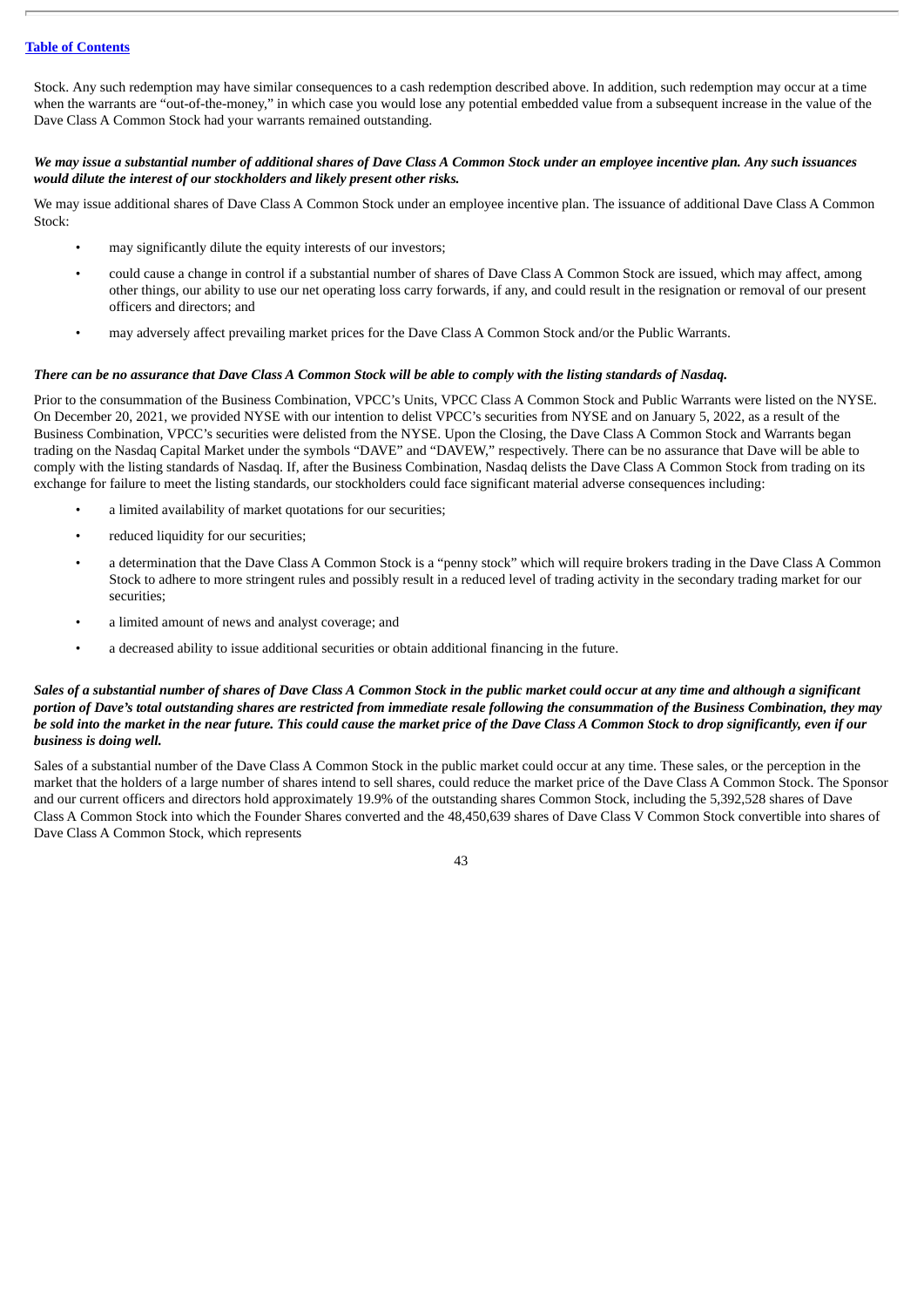approximately 60.0% of the voting power of the outstanding shares of Common Stock. Pursuant to the terms of the Letter Agreement entered into at the time of the IPO, the Founder Shares (which converted into shares of Dave Class A Common Stock in connection with the Business Combination), as well as shares of Dave Class A Common Stock held by Dave's co-founders, may not be transferred until the earlier to occur of (a) one year after the Closing or (b) the date on which we complete a liquidation, merger, share exchange or other similar transaction that results in all of our stockholders having the right to exchange their Dave Class A Common Stock for cash, securities or other property. Notwithstanding the foregoing, if the last reported sale price of the Dave Class A Common Stock equals or exceeds \$12.00 per share (as adjusted for stock splits, stock dividends, reorganizations, recapitalizations and the like) for any 20 trading days within any 30-trading day period commencing at least 150 days after the Closing, the shares of Dave Class A Common Stock into which the Founder Shares convert, and any Dave securities held by Dave's co-founders, will be released from these transfer restrictions.

Pursuant to the Investor Rights Agreement, the certain holders are entitled to, among other things, certain registration rights, including the demand of up to three underwritten offerings and customary piggyback registration rights. Further, pursuant to the Subscription Agreements, we are also required to register additional shares of Dave Class A Common Stock. To satisfy these obligations, we previously registered up to 331,404,740 shares of Dave Class A Common Stock, which also covers shares issuable upon exercise of the Public Warrants. The sale of these shares is likely to have an adverse effect on the trading price of the Dave Class A Common Stock.

For more information about the Investor Rights Agreement and Subscription Agreements, see the subsections entitled "*Certain Relationships and Related Transactions — Investor Rights Agreement*."

# If the Business Combination's benefits do not meet the expectations of investors, stockholders or financial analysts, the market price of our *securities may decline.*

If the benefits of the Business Combination do not meet the expectations of investors or securities analysts, the market price of our securities prior to the Closing may decline. The market values of our securities at the time of the Business Combination may vary significantly from their prices on the date the Merger Agreement was executed, the date of this Annual Report on Form 10-K or the date on which our stockholders voted on the Business Combination.

In addition, fluctuations in the price of Dave securities could contribute to the loss of all or part of your investment. If an active market for our securities develops and continues, the trading price of Dave securities could be volatile and subject to wide fluctuations in response to various factors, some of which are beyond our control. Any of the factors listed below could have a material adverse effect on your investment in our securities and our securities may trade at prices significantly below the price you paid for them. In such circumstances, the trading price of our securities may not recover and may experience a further decline.

Factors that may affect the trading price of Dave securities include:

- actual or anticipated fluctuations in our quarterly financial results or the quarterly financial results of companies perceived to be similar to Dave;
- changes in the market's expectations about Dave's operating results;
- success of competitors;
- Dave's operating results failing to meet the expectation of securities analysts or investors in a particular period;
- changes in financial estimates and recommendations by securities analysts concerning Dave or the market in general;

 $\overline{A}$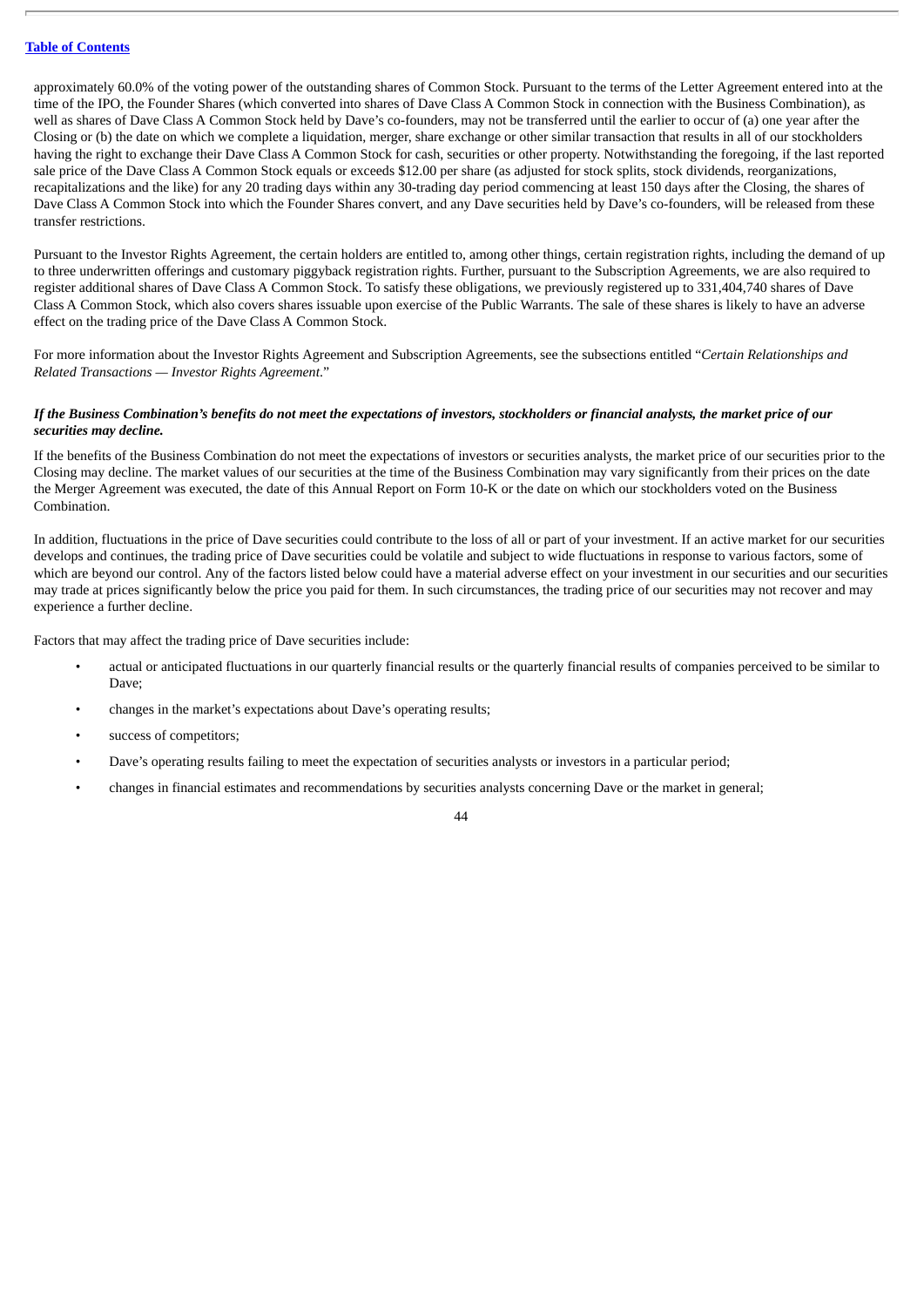- operating and stock price performance of other companies that investors deem comparable to Dave;
- Dave's ability to market new and enhanced products and technologies on a timely basis;
- changes in laws and regulations affecting Dave's business;
- Dave's ability to meet compliance requirements;
- commencement of, or involvement in, litigation involving Dave;
- changes in Dave's capital structure, such as future issuances of securities or the incurrence of additional debt;
- the volume of Dave Class A Common Stock available for public sale;
- any major change in the Board or management;
- sales of substantial amounts of Dave Class A Common Stock by Dave's directors, executive officers or significant stockholders or the perception that such sales could occur; and
- general economic and political conditions such as recessions, interest rates, fuel prices, international currency fluctuations and acts of war or terrorism.

Broad market and industry factors may materially harm the market price of our securities irrespective of our operating performance. The stock market in general and Nasdaq have experienced price and volume fluctuations that have often been unrelated or disproportionate to the operating performance of the particular companies affected. The trading prices and valuations of these stocks, and of our securities, may not be predictable. A loss of investor confidence in the market for retail stocks or the stocks of other companies which investors perceive to be similar to Dave could depress our stock price regardless of our business, prospects, financial conditions or results of operations. A decline in the market price of Dave's securities also could adversely affect its ability to issue additional securities and its ability to obtain additional financing in the future.

## If securities or industry analysts do not publish or cease publishing research or reports about Dave, its business or its market, or if they change their recommendations regarding the Dave Class A Common Stock adversely, the price and trading volume of the Dave Class A Common Stock could *decline.*

The trading market for the Dave Class A Common Stock will be influenced by the research and reports that industry or securities analysts may publish about Dave, its business, its market or its competitors. If any of the analysts who may cover Dave change their recommendation regarding the Dave Class A Common Stock adversely, or provide more favorable relative recommendations about its competitors, the price of the Dave Class A Common Stock would likely decline. If any analyst who may cover Dave were to cease their coverage or fail to regularly publish reports on Dave, we could lose visibility in the financial markets, which could cause the stock price or trading volume of Dave securities to decline.

## The JOBS Act permits "emerging growth companies" like us to take advantage of certain exemptions from various reporting requirements *applicable to other public companies that are not emerging growth companies.*

We qualify as an "emerging growth company" as defined in Section 2(a)(19) of the Securities Act, as modified by the JOBS Act. As such, we take advantage of certain exemptions from various reporting requirements applicable to other public companies that are not emerging growth companies, including (a) the exemption from the auditor attestation requirements with respect to internal control over financial reporting under Section 404 of the Sarbanes-Oxley Act, (b) the exemptions from say-on-pay, say-on-frequency and say-on-golden parachute voting requirements and (c) reduced disclosure obligations regarding executive compensation in our periodic reports and proxy statements. As a result, our stockholders may not have access to certain information they deem important. We will remain an emerging growth company until the earliest of (a) the last day of the fiscal year (i) following March 4, 2025, the fifth anniversary of our IPO, (ii) in which we have total annual gross revenue of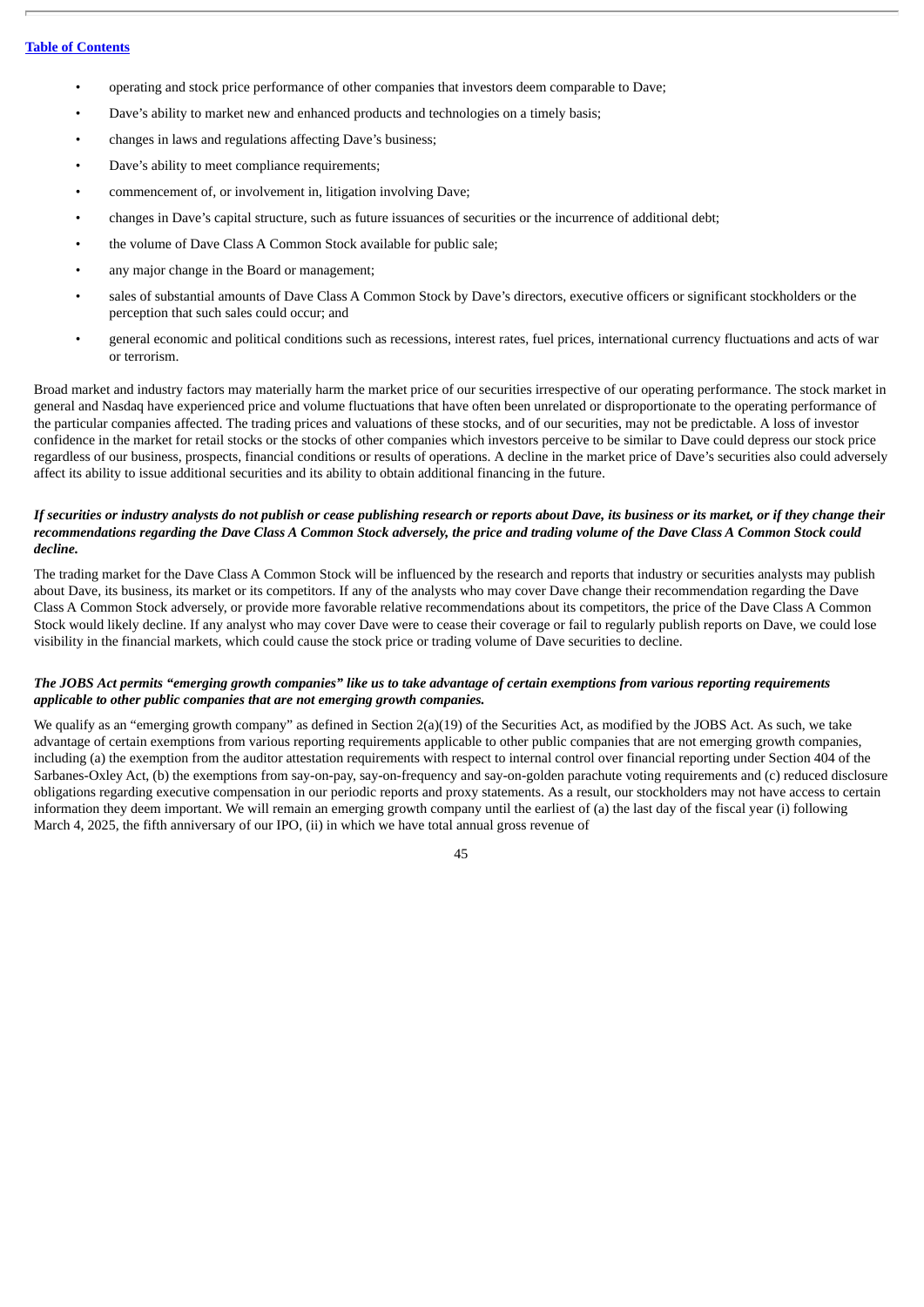at least \$1.07 billion (as adjusted for inflation pursuant to SEC rules from time to time) or (iii) in which we are deemed to be a large accelerated filer, which means the market value of the shares of Dave Class A Common Stock that are held by non-affiliates exceeds \$700 million as of the last business day of our prior second fiscal quarter, and (b) the date on which we have issued more than \$1.0 billion in non-convertible debt during the prior three year period.

In addition, Section 107 of the JOBS Act provides that an emerging growth company can take advantage of the exemption from complying with new or revised accounting standards provided in Section 7(a)(2)(B) of the Securities Act as long as we are an emerging growth company. An emerging growth company can therefore delay the adoption of certain accounting standards until those standards would otherwise apply to private companies. The JOBS Act provides that a company can elect to opt out of the extended transition period and comply with the requirements that apply to non-emerging growth companies, but any such election to opt out is irrevocable. We have elected not to opt out of such extended transition period, which means that when a standard is issued or revised and it has different application dates for public or private companies, we, as an emerging growth company, can adopt the new or revised standard at the time private companies adopt the new or revised standard. This may make comparison of our financial statements with another public company which is neither an emerging growth company nor an emerging growth company which has opted out of using the extended transition period difficult or impossible because of the potential differences in accounting standards used.

We cannot predict if investors will find the Dave Class A Common Stock less attractive because we will rely on these exemptions. If some investors find the Dave Class A Common Stock less attractive as a result, there may be a less active trading market for the Dave Class A Common Stock and our share price may be more volatile.

### **Item 1B. Unresolved Staff Comments.**

None.

### **Item 2. Properties.**

We operate out of our headquarters in Los Angeles, California. We maintain approximately 36,000 square feet of general office space in West Hollywood, California pursuant to a multi-year lease, as well as a sublease agreement for approximately 3,500 square feet located in Los Angeles, California. The lease for the West Hollywood property is scheduled to expire in March 2026 and the sublease for the Los Angeles space is scheduled to expire in October 2023.

### **Item 3. Legal Proceedings.**

We may, from time to time, be subject to various claims and legal proceedings in the ordinary course of business, including arbitrations, class actions and other litigation. We are also the subject of various actions, inquiries, investigations, and proceedings by regulatory and other governmental agencies. The outcomes of the legal and regulatory matters discussed below are inherently uncertain and some of these matters may result in adverse judgments or awards, including penalties, injunctions or other relief, and could materially and adversely impact our business, financial condition, operating results and cash flows.

### *State Regulatory Investigations*

In August 2019, the New York Department of Financial Services notified us that it and ten other state regulators (collectively, the "**States**") were requesting information concerning our non-recourse cash advance product as part of a broader investigation of companies offering nonrecourse advance and early wage access products. The investigation seeks to understand whether such products constitute activity subject to state licensure and consumer credit laws. In April 2020, we received a request for additional information and notice that an additional seven states had joined the broader inquiry. We have responded to all information requests and the States have not further engaged with us or communicated any conclusions or investigative findings.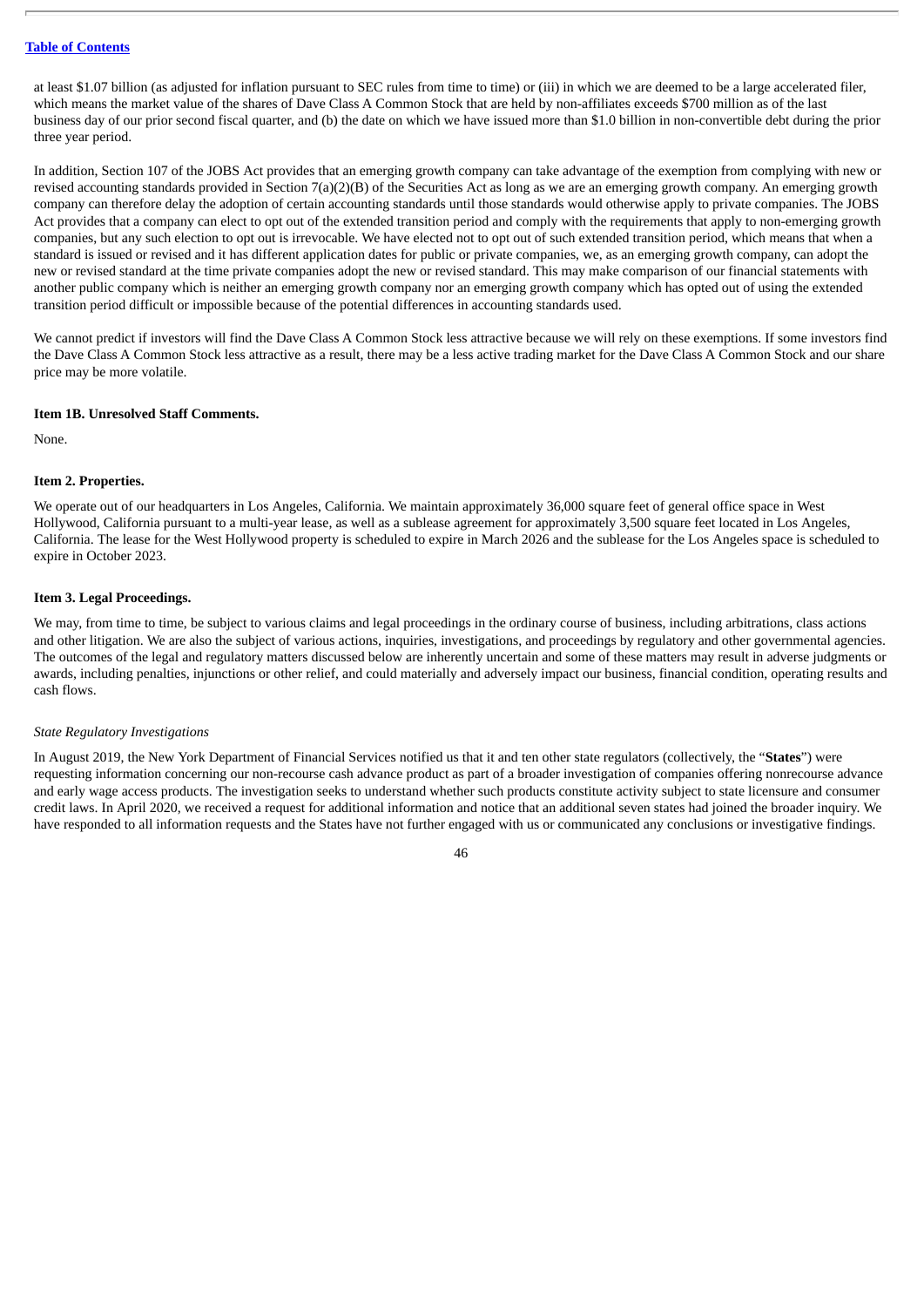In December 2021, we entered into a Memorandum of Understanding ("MOU") with the California Department of Financial Protection and Innovation ("CA DFPI"). The MOU requires us to provide the CA DFPI with certain information as requested by the CA DFPI and adhere to certain best practices in connection with our non-recourse cash advance product (including certain disclosures related to us not being licensed by the CA DFPI).

We have received inquiries from various states related to our non-recourse cash advance business and whether our activities are subject to each state's consumer credit laws. We responded to all requests from these states and have received no further communications from them.

### *Class Action Lawsuit*

On September 16, 2020, a class action lawsuit, Stoffers v. Dave Inc. was filed in Los Angeles Superior Court in connection with the data breach we experienced in June 2020. For more information about the data breach, see the section titled "*Risk Factors—Cyberattacks and other security breaches or* disruptions suffered by us or third parties upon which we rely could have a materially adverse effect on our business, harm our reputation and expose us *to public scrutiny and liability.*" Dave is in the process of settling this matter and estimates the settlement to be approximately \$3.2 million, which is included with legal settlement expenses, net of insurance reimbursements, within the statements of operations for the year ended December 31, 2020.

### *Other Legal Matters*

### *Martinsek v. Dave Inc.*

In January 2020, a former employee of the Company, Zachary Martinsek, filed a complaint in the California Superior Court for the County of Los Angeles against the Company and the Company's Chief Executive Officer, asserting claims for, among other things, breach of contract, breach of fiduciary duty, conversion, and breach of the implied covenant of good faith and fair dealing. The complaint alleges that the Company and the Chief Executive Officer misappropriated approximately 6.8 million shares (as adjusted for a 10:1 forward stock split in November 2020) by rescinding a stock option agreement and a restricted stock purchase agreement between the Company and Mr. Martinsek under which such shares were issued and repurchasing the shares. The Company rescinded the agreements for failure of consideration. The Company and the Chief Executive Officer answered, denying all claims and asserting defenses. Discovery has commenced, but no trial date has been set. The Company is vigorously defending against this claim.

### *Whalerock v. Dave Inc.*

The Company and Whalerock Industries Holding Company, LLC ("Whalerock") are engaged in litigation over the sublease entered into between the parties in May 2020. Under the sublease, the Company agreed to sublease certain office space from Whalerock in West Hollywood, California. This matter involves a dispute between the Company and Whalerock over when the 18-month sublease commenced. The Company believes the lease commencement date was June 15th, 2021, when the California stay-at home order was lifted and the Company was legally allowed to use the sublease premises. The total rent payments in dispute total approximately \$1.8 million. The Company is actively litigating this matter and cannot reasonably estimate the most likely outcome at this time.

### **Item 4. Mine Safety Disclosures.**

Not applicable.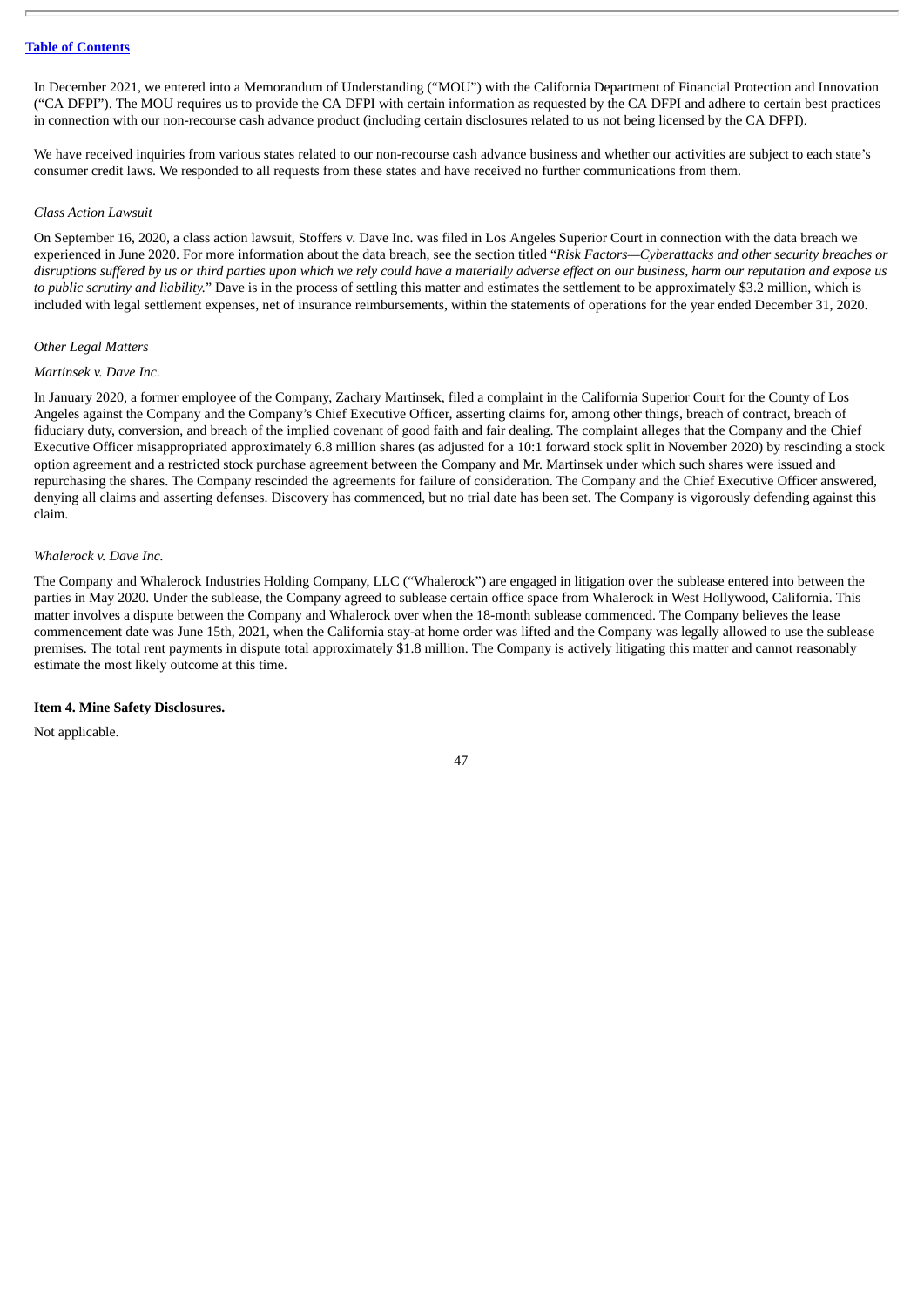## **PART II**

### Item 5. Market for Registrant's Common Equity, Related Stockholder Matters and Issuer Purchases of Equity Securities. Market Information

Our shares of Dave Class A Common Stock and Public Warrants have traded on the Nasdaq Global Select Market under the symbols "DAVE" and "DAVEW," respectively, since January 6, 2022. Prior to that date, VPCC's Class A Common Stock and Public Warrants were listed on The New York Stock Exchange under the symbols "VPCC" and "VPCCWS," respectively.

# **Holders of Record**

As of March 15, 2022, there were 104 holders of record of our Class A common stock, one holder of record of our Class V common stock and two holders of record of the public warrants. The number of record holders is based upon the actual number of holders registered on our books at such date and does not include holders of shares in street name or persons, partnerships, associations, corporations or other entities identified in security position listings maintained by depository trust companies.

## **Dividend Policy**

We have not paid any cash dividends on our Dave Class A Common Stock to date. The payment of cash dividends in the future will be dependent upon our revenues and earnings, if any, capital requirements and general financial condition. The payment of any cash dividends will be within the discretion of our Board at such time. We do not anticipate declaring any cash dividends to holders of our Dave Class A Common Stock in the foreseeable future.

### **Sales of Unregistered Securities**

On March 21, 2022, the Company, entered into the Purchase Agreement with the Purchaser, providing for the purchase and sale of a Convertible Note in the initial principal amount of \$100.0 million. The Note bears interest at a rate of 3.00% per year (compounded semiannually), payable semi-annually in arrears on June 30th and December 31th of each year. Interest may be paid in-kind or in cash, at the Company's option. Forty-eight months after the Issuance Date, the Company will pay the Purchaser the Redemption Price. Payment of the Redemption Price on the Maturity Date will constitute a redemption of the Note in whole.

During the term of the Note, the Note will be convertible into shares of the Company's Class A Common Stock, at the option of the Purchaser, upon delivery on one or more occasions of a written notice to the Company electing to convert the Note or all of any portion of the outstanding principal amount of the Note. The initial conversion price of the Note is \$10.00 per share of Common Stock. The conversion price of the Note is subject to adjustment for stock splits, dividends or distributions, recapitalizations, spinoffs or similar transactions. The Note and the shares of Common Stock issuable upon conversion of the Note have not been registered under the Securities Act and may not be offered or sold absent registration or an applicable exemption from registration requirements.

Beginning on the twenty-four-month anniversary of the Issuance Date continuing until the Maturity Date, if the closing price of the Common Stock equals or exceeds 175% of the Conversion Price for 20 out of the 30 consecutive trading days ending immediately preceding the delivery of the notice of the Company's election to convert the Note, the Note will be convertible into shares of Common Stock at the option of the Company, upon delivery of a written notice to the Purchaser electing to convert the Note or all or any portion of the outstanding principal amount of the Note.

At any time prior to the Maturity Date, the Company may, in its sole discretion and upon delivery of a written notice to the Purchaser electing to prepay the Note, prepay the Note without penalty by paying the Purchaser 100% of the Redemption Price. Once the Redemption Price has been delivered to the Purchaser, the Note will be cancelled and retired.

# **Issuer Purchases of Equity Securities**

None.

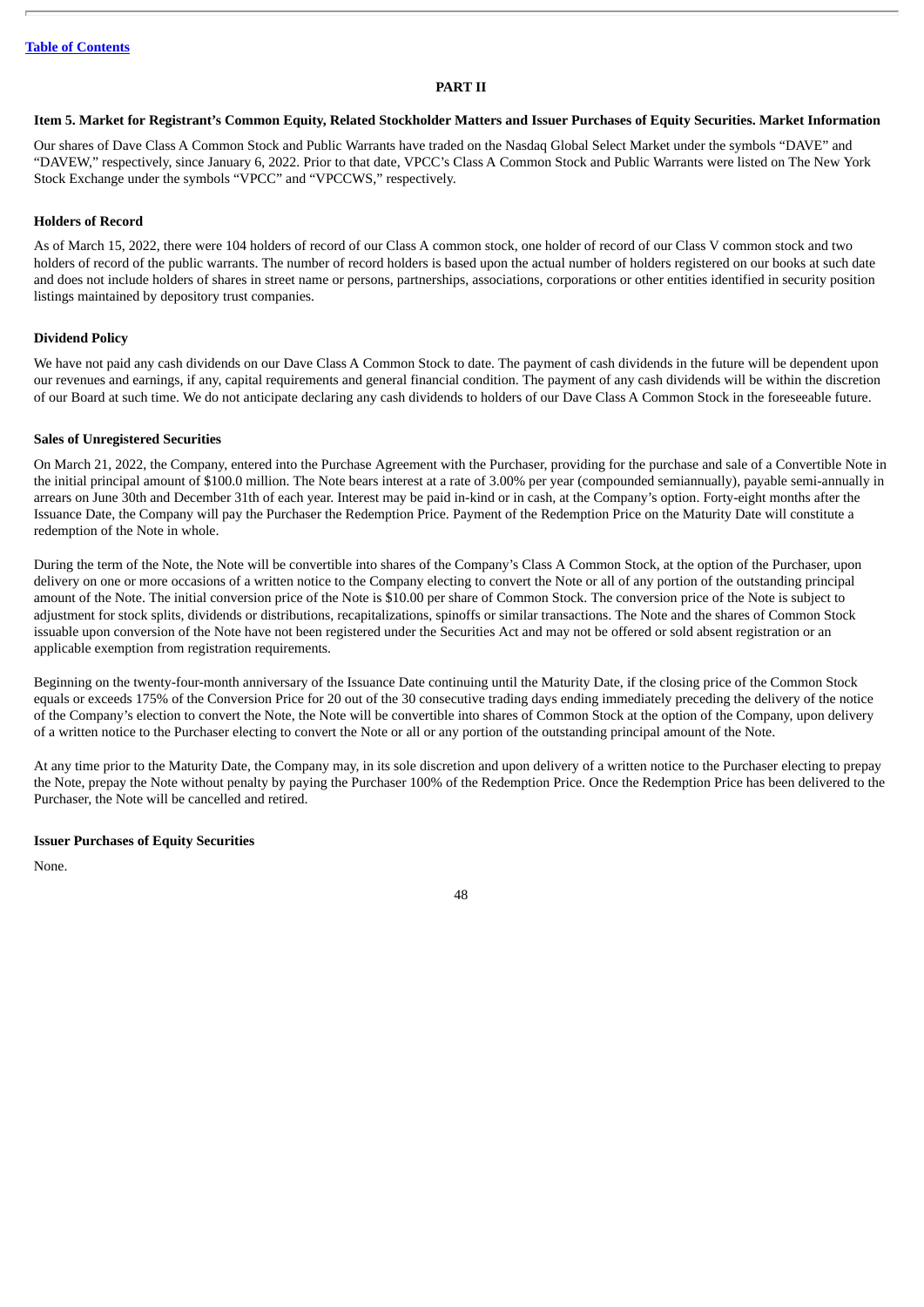## **Item 6. Selected Financial Data**

Not applicable.

# **Item 7. Management's Discussion and Analysis of Financial Condition and Results of Operations.**

The following discussion and analysis of the Company's financial condition and results of operations should be read in conjunction with our audited consolidated financial statements and the notes related thereto which are included in "Item 8. Financial Statements and Supplementary Data" of this Annual Report on Form 10-K. Certain information contained in the discussion and analysis set forth below includes forward-looking statements. Our actual results may differ materially from those anticipated in these forward-looking statements as a result of many factors, including those set forth under "Cautionary Note Regarding Forward-Looking Statements," "Item 1A. Risk Factors" and elsewhere in this Annual Report on Form 10-K. For purposes of this Management's Discussion and Analysis of Financial Condition and Results of Operations, references to "we," "our," "us" or similar *terms refer to VPCC prior to the closing of the Business Combination.*

# **Overview**

We were a blank check company formed under the laws of the State of Delaware on January 14, 2021 for the purpose of effecting a merger, share exchange, asset acquisition, share purchase, reorganization or similar business combination with one or more businesses or entities.

On January 5, 2022, we completed our Business Combination with Dave Inc.

## **Results of Operations**

Our only activities through December 31, 2021 were organizational activities, those necessary to prepare for the Initial Public Offering, described below, and, after the Initial Public Offering, identifying a target company for a Business Combination and consummating the acquisition of Dave Inc. We do not expect to generate any operating revenues until after the completion of our Business Combination. We generate non-operating income in the form of interest income on investments held in the Trust Account. We incur expenses as a result of being a public company (for legal, financial reporting, accounting and auditing compliance), as well as for due diligence expenses in connection with completing a Business Combination.

For the period from January 14, 2021 (inception) through December 31, 2021, we had a net loss of \$5,269,664, which consists of formation and operational costs of \$6,376,928, and transaction costs allocated to warrant liabilities of \$600,571, offset by a change in fair value of warrant liabilities of \$1,684,892 and interest income on investments held in Trust Account of \$22,943.

## **Liquidity and Capital Resources**

On March 9, 2021, we consummated the Initial Public Offering of 25,376,598 units (the "Units" and, with respect to the shares of Class A common stock included in the Units sold, the "Public Shares"), which includes the partial exercise by the underwriters of their over-allotment options in the amount of 2,876,598 Units, at \$10.00 per Unit, generating gross proceeds of \$253,765,980.

Simultaneously with the closing of the Initial Public Offering, we consummated the sale of 5,100,214 warrants (the "Private Placement Warrants") at a price of \$1.50 per Private Placement Warrant in a private placement to VPC Impact Acquisition Holdings Sponsor III, LLC (the "Sponsor"), generating gross proceeds of \$7,650,321.

Transaction costs amounted to \$14,386,571, consisting of \$5,075,320 of underwriting fees, \$8,881,809 of deferred underwriting fees and \$429,442 of other offering costs.

For the period from January 14, 2021 through December 31, 2021, cash used in operating activities was \$2,090,773. Net loss of \$5,269,664 was affected by interest earned on investments held in the Trust Account of \$22,943,

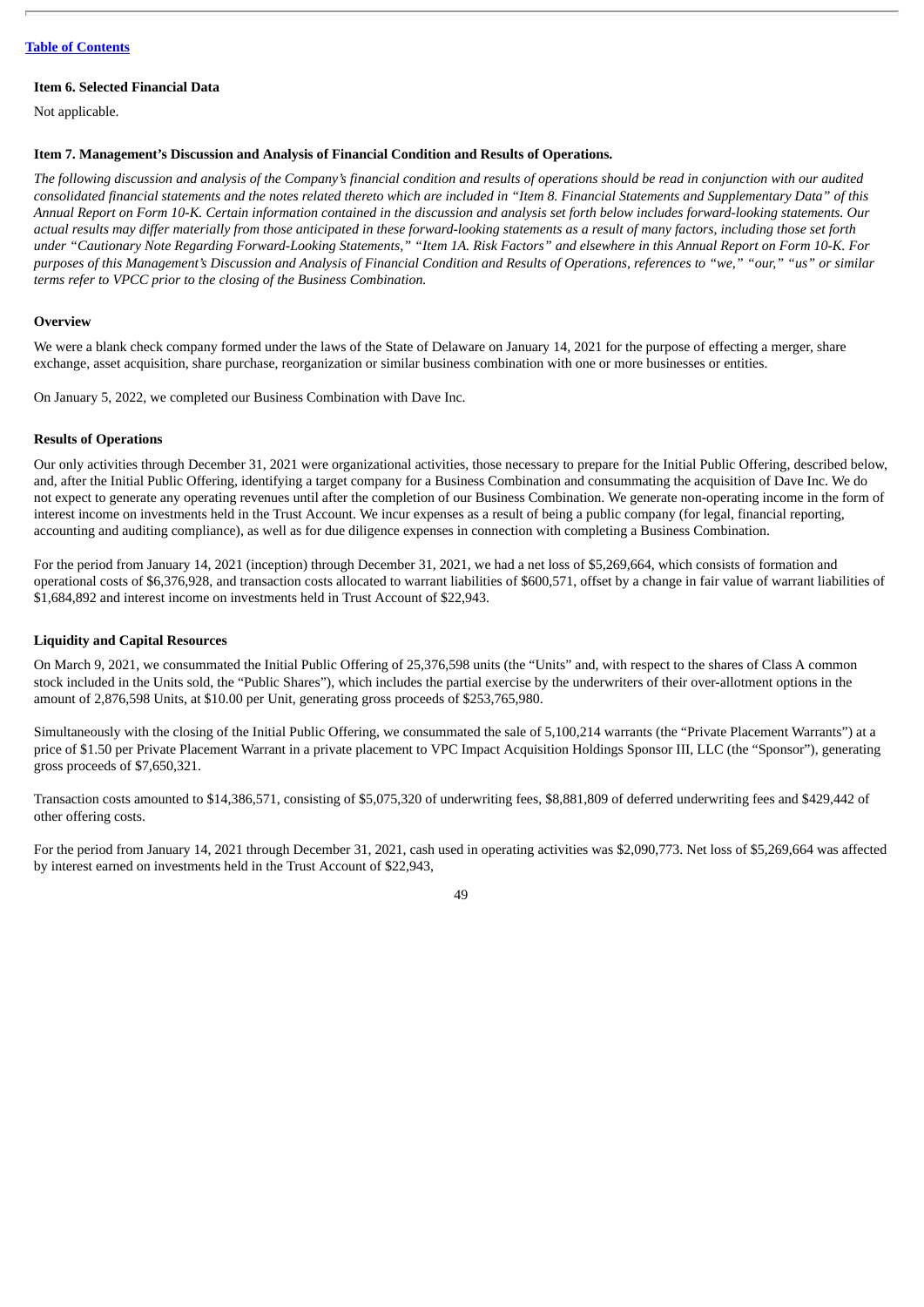changes in fair value of warrant liabilities of \$1,684,892, and transaction costs allocated to warrant liabilities of \$600,571. Changes in operating assets and liabilities provided \$4,286,155 of cash for operating activities.

As of December 31, 2021, we had cash held in the Trust Account of \$253,788,923. Interest income on the balance in the Trust Account may be used by us to pay taxes. Through December 31, 2021, we have not withdrawn any interest earned from the Trust Account.

Until the consummation of the Business Combination, we used the funds held outside the Trust Account primarily to identify and evaluate target businesses, perform business due diligence on prospective target businesses, travel to and from the offices, plants or similar locations of prospective target businesses or their representatives or owners, review corporate documents and material agreements of prospective target businesses, and structure, negotiate and complete a Business Combination.

We completed our Business Combination on January 5, 2022, which was the Business Combination with Dave Inc, and have raised sufficient capital for our operations. We raised sufficient proceeds in the Business Combination transaction, including funds from the Trust Account net of redemptions and proceeds from the PIPE Investment, to fund operations and transaction expenses.

## **Off-Balance Sheet Financing Arrangements**

We have no obligations, assets or liabilities, which would be considered off-balance sheet arrangements as of December 31, 2021. We do not participate in transactions that create relationships with unconsolidated entities or financial partnerships, often referred to as variable interest entities, which would have been established for the purpose of facilitating off-balance sheet arrangements. We have not entered into any off-balance sheet financing arrangements, established any special purpose entities, guaranteed any debt or commitments of other entities, or purchased any non-financial assets.

### **Contractual Obligations**

We do not have any long-term debt, capital lease obligations, operating lease obligations or long-term liabilities, other than an agreement, commencing on March 4, 2021, to pay the Sponsor up to \$10,000 per month for office space, utilities, secretarial and administrative support services. Upon completion of the Business Combination, the Company ceased paying these monthly fees.

The underwriters were entitled to a deferred fee of \$0.35 per Unit, or \$8,881,809 in the aggregate. The deferred fee was paid upon the consummation of the Business Combination.

## **Critical Accounting Policies**

The preparation of financial statements and related disclosures in conformity with accounting principles generally accepted in the United States of America requires management to make estimates and assumptions that affect the reported amounts of assets and liabilities, disclosure of contingent assets and liabilities at the date of the financial statements, and income and expenses during the periods reported. Actual results could materially differ from those estimates. We have identified the following critical accounting policies:

### *Warrant Liabilities*

We do not use derivative instruments to hedge exposures to cash flow, market, or foreign currency risks. We evaluate all of our financial instruments, including issued stock purchase warrants, to determine if such instruments are derivatives or contain features that qualify as embedded derivatives, pursuant to ASC 480 and ASC 815. We account for warrants as either equity-classified or liability-classified instruments based on an assessment of the warrant's specific terms and applicable authoritative guidance in Financial Accounting Standards Board ("FASB") Accounting Standards Codification ("ASC") 480, Distinguishing Liabilities from Equity ("ASC 480") and ASC 815, Derivatives and Hedging ("ASC 815"). The assessment considers whether the warrants are freestanding financial instruments pursuant to ASC 480, meet the definition of a liability pursuant to ASC 480, and whether the warrants meet all of the requirements for equity classification under ASC 815,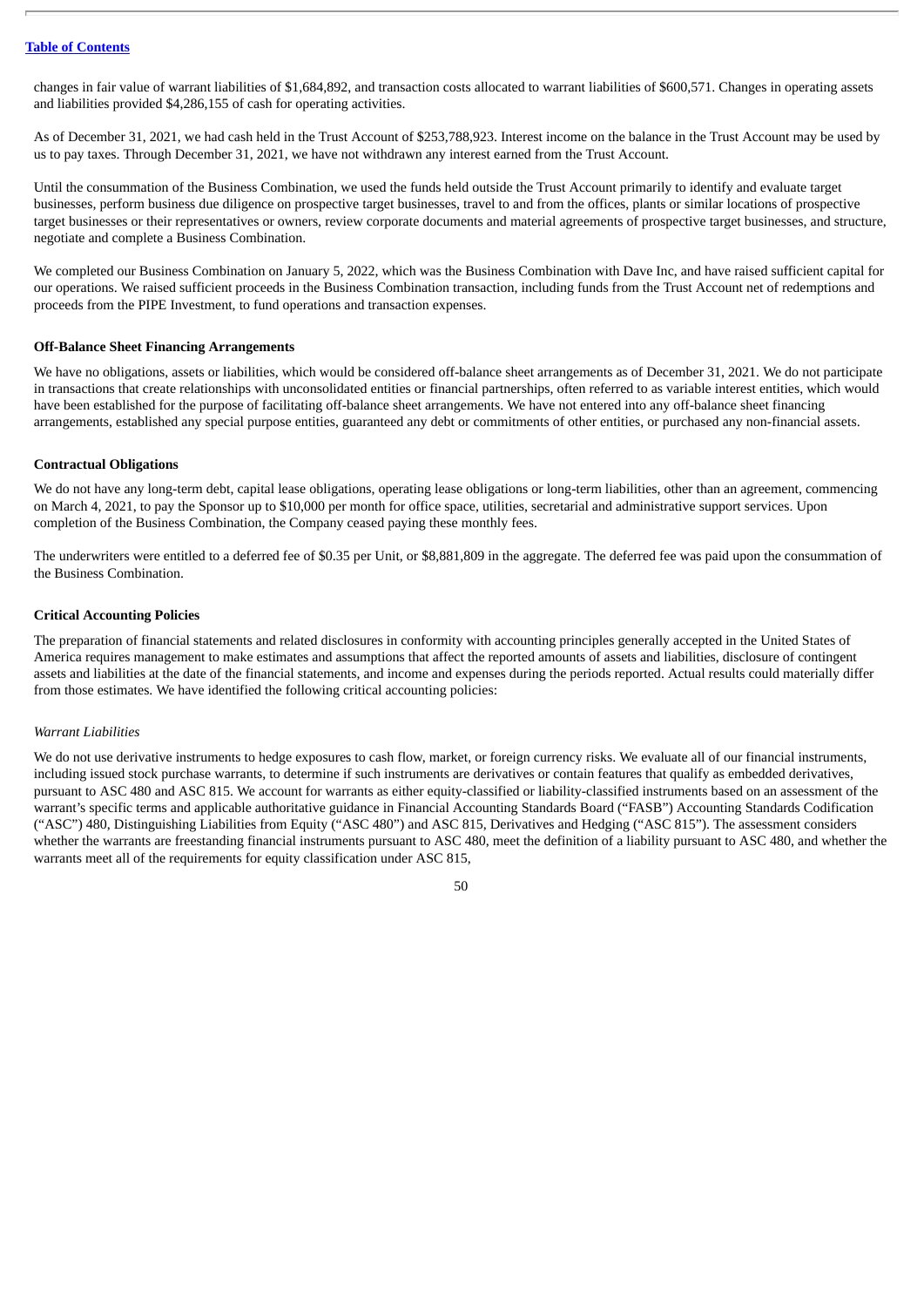including whether the warrants are indexed to our own common stock, among other conditions for equity classification. This assessment, which requires the use of professional judgment, is conducted at the time of warrant issuance and as of each subsequent quarterly period end date while the warrants are outstanding.

For issued or modified warrants that meet all of the criteria for equity classification, the warrants are required to be recorded as a component of additional paid-in capital at the time of issuance. For issued or modified warrants that do not meet all the criteria for equity classification, the warrants are required to be recorded at their initial fair value on the date of issuance, and each balance sheet date thereafter. Changes in the estimated fair value of the warrants are recognized as a non-cash gain or loss on the statements of operations.

## *Class A Common Stock Subject to Possible Redemption*

We account for our Class A common stock subject to possible redemption in accordance with the guidance in Accounting Standards Codification ("ASC") Topic 480 "Distinguishing Liabilities from Equity." Shares of Class A common stock subject to mandatory redemption is classified as a liability instrument and is measured at fair value. Conditionally redeemable common stock (including common stock that feature redemption rights that is either within the control of the holder or subject to redemption upon the occurrence of uncertain events not solely within our control) is classified as temporary equity. At all other times, common stock is classified as stockholders' equity. Our Class A common stock features certain redemption rights that are considered to be outside of our control and subject to occurrence of uncertain future events. Accordingly, shares of Class A common stock subject to possible redemption are presented as temporary equity, outside of the stockholders' equity section of our consolidated balance sheet.

### *Net Loss Per Common Share*

Net loss per common share is computed by dividing net loss by the weighted average number of common share outstanding during the period. We have two classes of common stock, which are referred to as Class A common stock and Class B common stock. Income and losses are shared pro rata between the two classes of common stock. Accretion associated with the redeemable shares of Class A common stock is excluded from earnings per share as the redemption value approximates fair value.

## *Recent Accounting Standards*

Management does not believe that any other recently issued, but not yet effective, accounting standards, if currently adopted, would have a material effect on our financial statements.

In August 2020, the Financial Accounting Standards Board ("FASB") issued Accounting Standards Update("ASU")2020-06, Debt — Debt with Conversion and Other Options (Subtopic 470-20) and Derivatives and Hedging — Contracts in Entity's Own Equity (Subtopic 815-40) ("ASU2020-06") to simplify accounting for certain financial instruments. ASU2020-06 eliminates the current models that require separation of beneficial conversion and cash conversion features from convertible instruments and simplifies the derivative scope exception guidance pertaining to equity classification of contracts in an entity's own equity. The new standard also introduces additional disclosures for convertible debt and freestanding instruments that are indexed to and settled in an entity's own equity. ASU2020-06 amends the diluted earnings per share guidance, including the requirement to use the if-converted method for all convertible instruments. ASU2020-06 is effective January 1, 2022 and should be applied on a full or modified retrospective basis, with early adoption permitted beginning on January 1, 2021. We are currently assessing the impact, if any, that ASU2020-06 would have on its financial position, results of operations or cash flows.

51

# **Item 7A. Quantitative and Qualitative Disclosures About Market Risk.**

Not required for smaller reporting companies.

# **Item 8. Financial Statements and Supplementary Data.**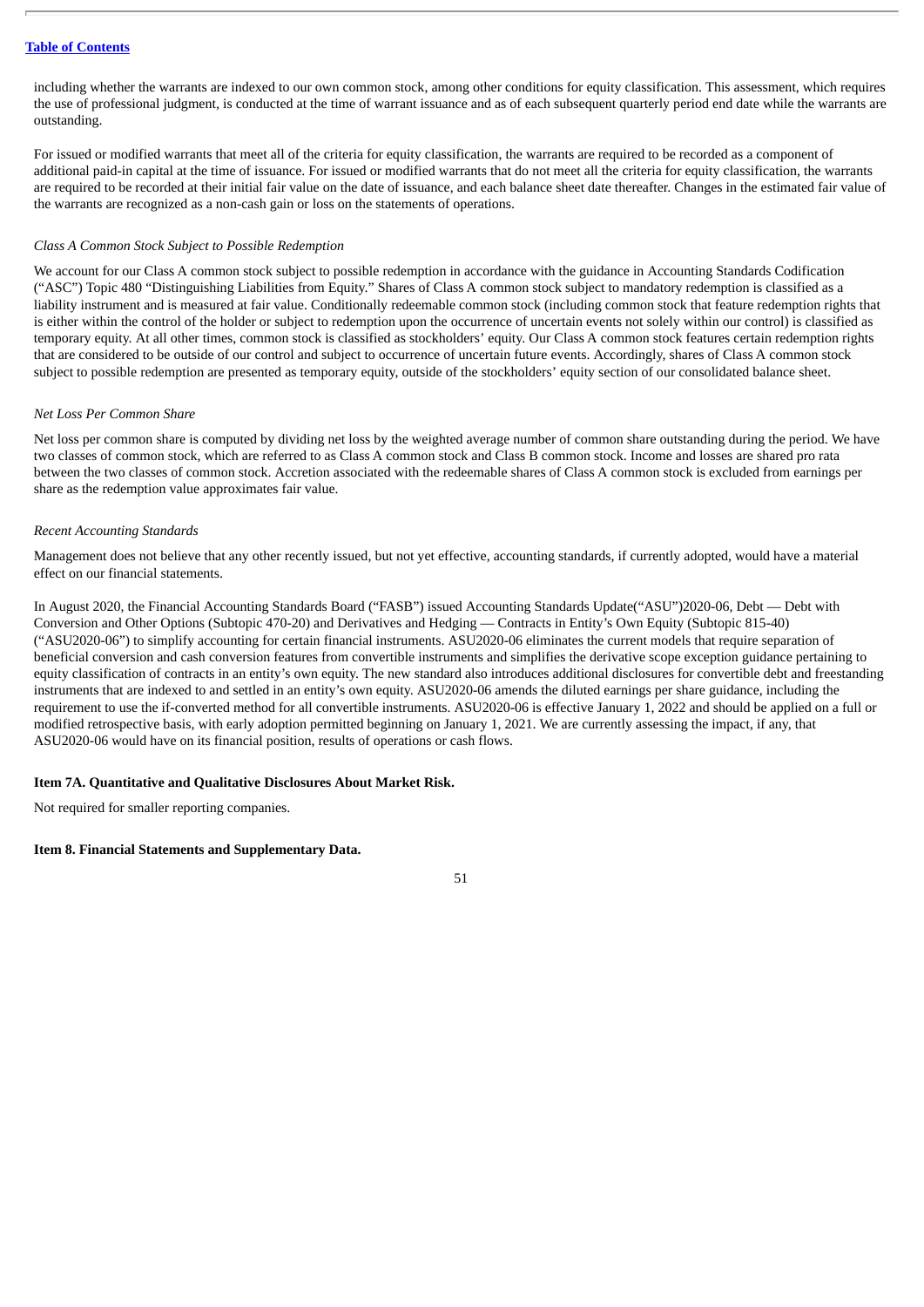$\Box$ 

# **DAVE INC.**

 $\overline{\phantom{a}}$ 

# **INDEX TO CONSOLIDATED FINANCIAL STATEMENTS**

| <b>Report of Independent Registered Public Accounting Firm</b>                         | Page No.<br>$F-54$ |
|----------------------------------------------------------------------------------------|--------------------|
| <b>Consolidated Balance Sheets</b>                                                     | $F-55$             |
| <b>Consolidated Statements of Operations and Comprehensive Loss</b>                    | F-56               |
| <b>Consolidated Statements of Convertible Preferred Stock and Stockholders' Equity</b> | F-57               |
| <b>Consolidated Statements of Cash Flows</b>                                           | F-58               |
| Notes to Consolidated Financial Statements                                             | F-59               |
|                                                                                        |                    |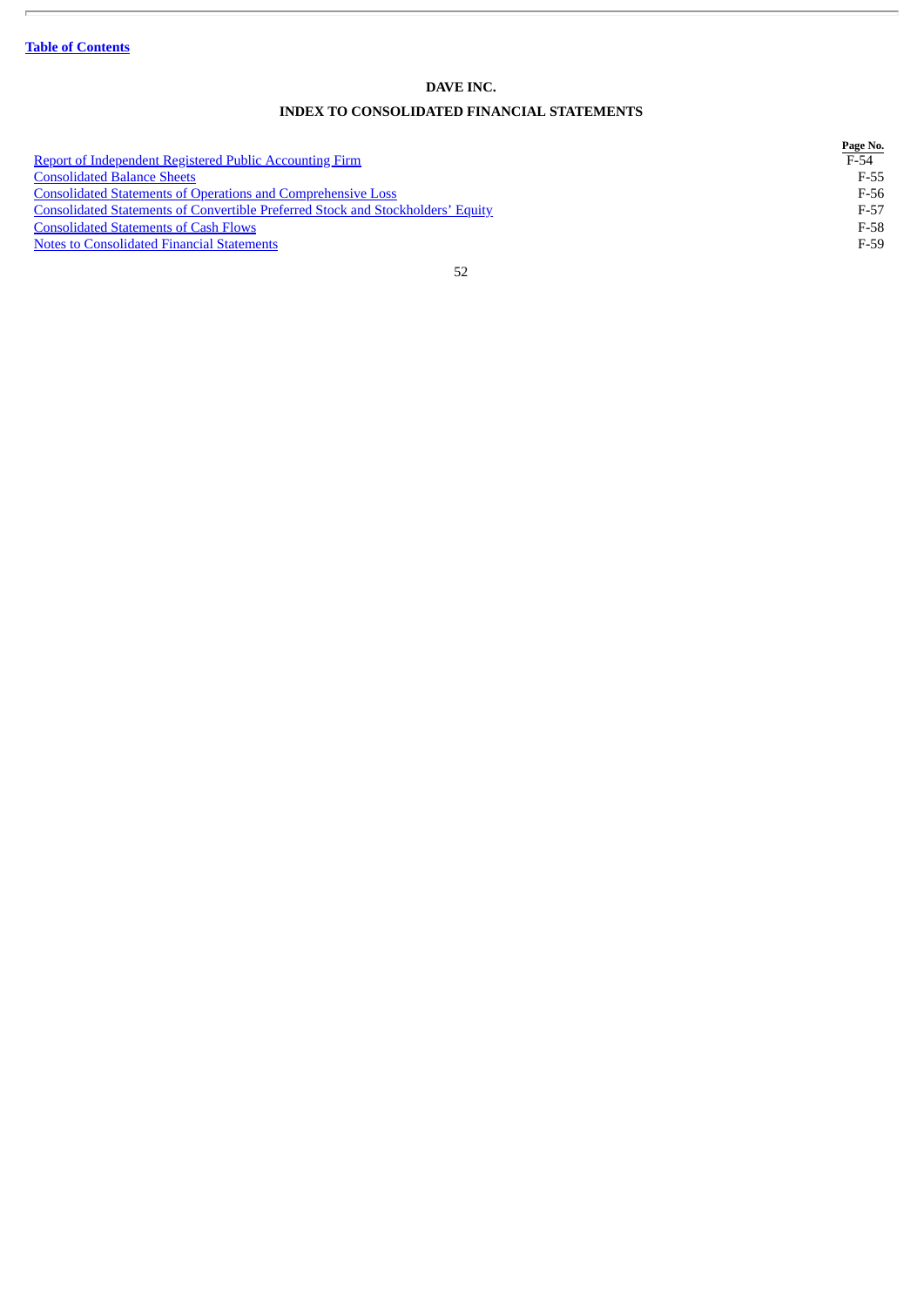$\overline{\phantom{a}}$ 

### **DAVE INC. (F/K/A VPC IMPACT ACQUISITION HOLDINGS III, INC.)**

# **TABLE OF CONTENTS**

| Report of Independent Registered Public Accounting Firm (PCAOB Firm ID 100) | F-54         |
|-----------------------------------------------------------------------------|--------------|
| <b>Financial Statements:</b>                                                |              |
| <b>Consolidated Balance Sheet</b>                                           | F-55         |
| <b>Consolidated Statement of Operations</b>                                 | F-56         |
| <b>Consolidated Statement of Changes in Stockholders' Deficit</b>           | F-57         |
| <b>Consolidated Statement of Cash Flows</b>                                 | F-58         |
| <b>Notes to Consolidated Financial Statements</b>                           | F-59 to F-74 |
| cэ                                                                          |              |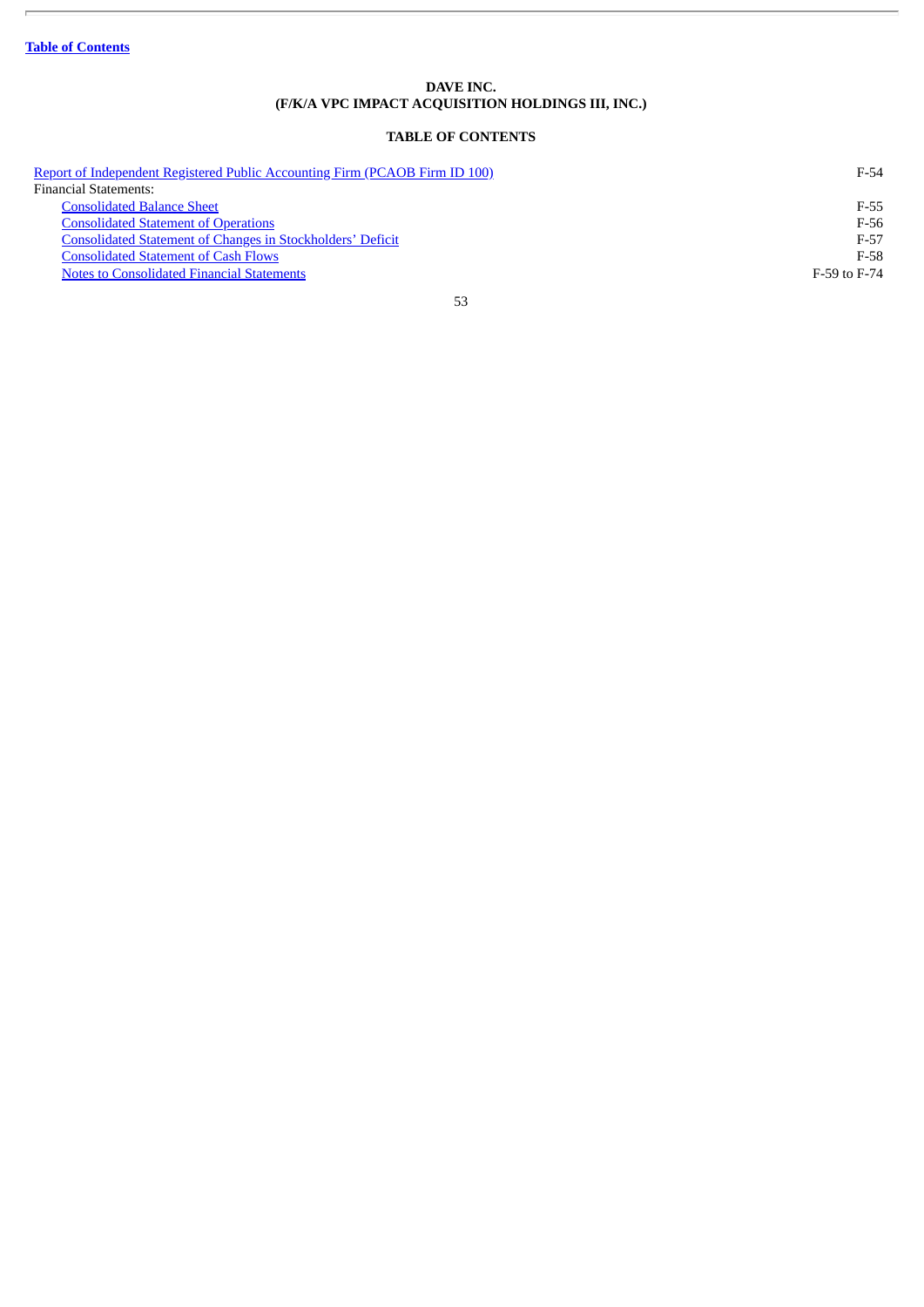# **REPORT OF INDEPENDENT REGISTERED PUBLIC ACCOUNTING FIRM**

<span id="page-55-0"></span>To the Stockholders and the Board of Directors of Dave Inc. (f/k/a VPC Impact Acquisition Holdings III, Inc.)

# **Opinion on the Consolidated Financial Statements**

We have audited the accompanying consolidated balance sheet of Dave Inc. (the "Company") as of December 31, 2021 and the related consolidated statements of operations, changes in stockholders' equity and cash flows for the period from January 14, 2021 (inception) through December 31, 2021, and the related notes (collectively referred to as the "financial statements"). In our opinion, the financial statements present fairly, in all material respects, the financial position of the Company as of December 31, 2021, and the results of its operations and its cash flows for the period from January 14, 2021 (inception) through December 31, 2021, in conformity with accounting principles generally accepted in the United States of America.

# **Basis for Opinion**

These financial statements are the responsibility of the Company's management. Our responsibility is to express an opinion on the Company's financial statements based on our audit. We are a public accounting firm registered with the Public Company Accounting Oversight Board (United States) ("PCAOB") and are required to be independent with respect to the Company in accordance with the U.S. federal securities laws and the applicable rules and regulations of the Securities and Exchange Commission and the PCAOB.

We conducted our audit in accordance with the standards of the PCAOB. Those standards require that we plan and perform the audit to obtain reasonable assurance about whether the financial statements are free of material misstatement, whether due to error or fraud. The Company is not required to have, nor were we engaged to perform, an audit of its internal control over financial reporting. As part of our audit we are required to obtain an understanding of internal control over financial reporting but not for the purpose of expressing an opinion on the effectiveness of the Company's internal control over financial reporting. Accordingly, we express no such opinion.

Our audit included performing procedures to assess the risks of material misstatement of the financial statements, whether due to error or fraud, and performing procedures that respond to those risks. Such procedures included examining, on a test basis, evidence regarding the amounts and disclosures in the financial statements. Our audit also included evaluating the accounting principles used and significant estimates made by management, as well as evaluating the overall presentation of the financial statements. We believe that our audit provides a reasonable basis for our opinion.

/s/ WithumSmith+Brown, PC

We have served as the Company's auditor since 2021.

New York, New York March 25, 2022 PCAOB ID Number 100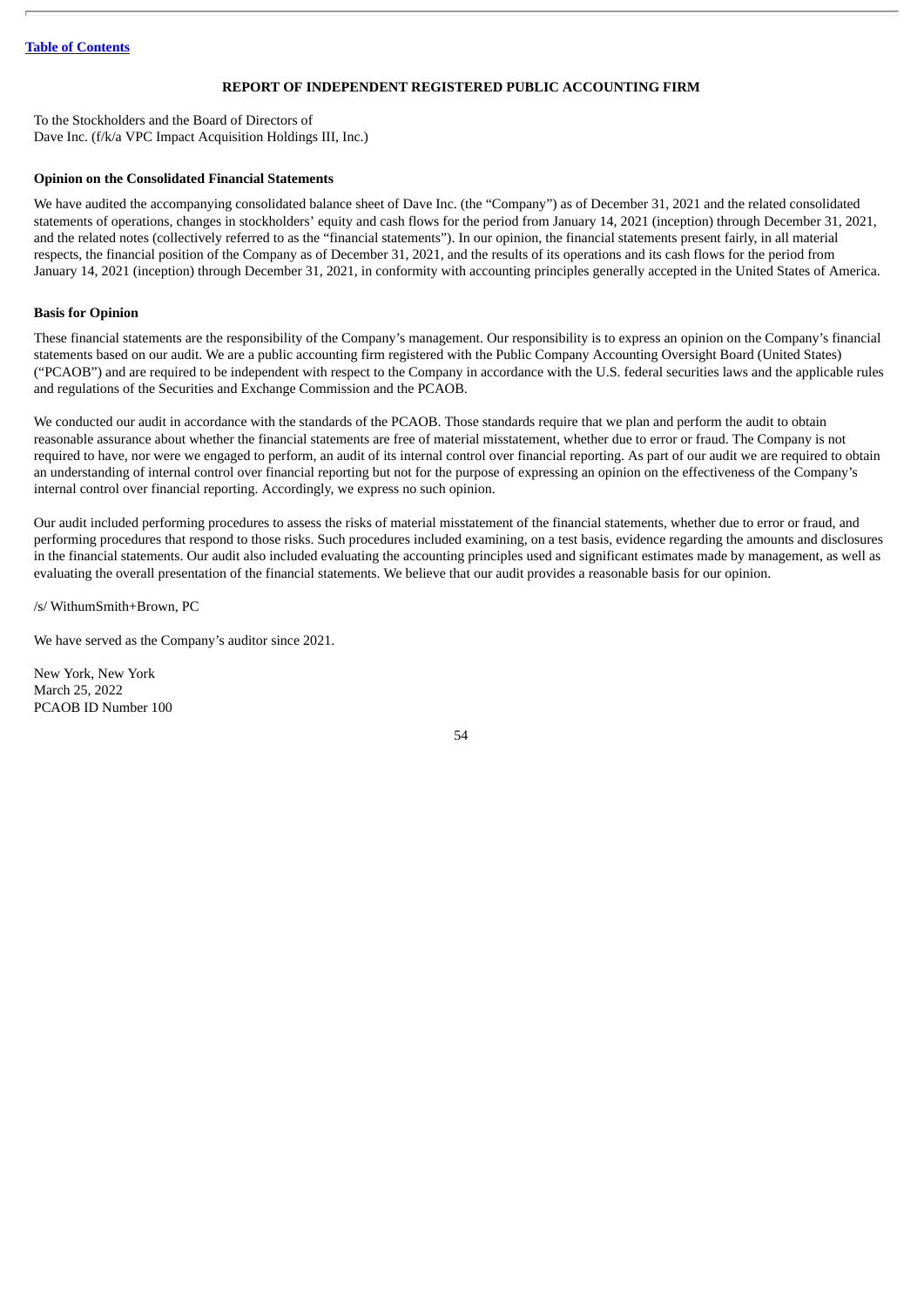## **DAVE INC. (F/K/A VPC IMPACT ACQUISITION HOLDINGS III, INC.) CONSOLIDATED BALANCE SHEET DECEMBER 31, 2021**

<span id="page-56-0"></span>

| <b>ASSETS</b>                                                                                                   |                    |
|-----------------------------------------------------------------------------------------------------------------|--------------------|
| <b>Current Assets</b>                                                                                           |                    |
| Cash                                                                                                            | \$<br>79,785       |
| Prepaid expenses                                                                                                | 749,808            |
| <b>Total Current Assets</b>                                                                                     | 829,593            |
| Cash held in Trust Account                                                                                      | 253,788,923        |
| <b>TOTAL ASSETS</b>                                                                                             | 254,618,516<br>\$  |
| LIABILITIES, CLASS A COMMON STOCK TO POSSIBLE REDEMPTION AND STOCKHOLDERS' DEFICIT                              |                    |
| <b>Current Liabilities</b>                                                                                      |                    |
| Accrued expenses                                                                                                | \$<br>5,035,963    |
| <b>Total Current Liabilities</b>                                                                                | 5,035,963          |
| Warrant liabilities                                                                                             | 16,306,393         |
| Deferred underwriting fee payable                                                                               | 8,881,809          |
| <b>TOTAL LIABILITIES</b>                                                                                        | 30,224,165         |
| <b>Commitments</b>                                                                                              |                    |
| Class A common stock subject to possible redemption 25,376,598 shares at redemption value of \$10.00 per share  | 253,765,980        |
| <b>Stockholders' Deficit</b>                                                                                    |                    |
| Preferred stock, \$0.0001 par value; 1,000,000 shares authorized; none issued and outstanding                   |                    |
| Class A common stock, \$0.0001 par value; 200,000,000 shares authorized; none issued and outstanding            |                    |
| Class B common stock, \$0.0001 par value; 20,000,000 shares authorized; 6,344,150 shares issued and outstanding | 634                |
| <b>Accumulated deficit</b>                                                                                      | (29, 372, 263)     |
| <b>Total Stockholders' Deficit</b>                                                                              | (29, 371, 629)     |
| TOTAL LIABILITIES, CLASS A COMMON STOCK SUBJECT TO POSSIBLE REDEMPTION AND                                      |                    |
| <b>STOCKHOLDERS' DEFICIT</b>                                                                                    | 254,618,516<br>\$. |

*The accompanying notes are an integral part of the consolidated financial statements.*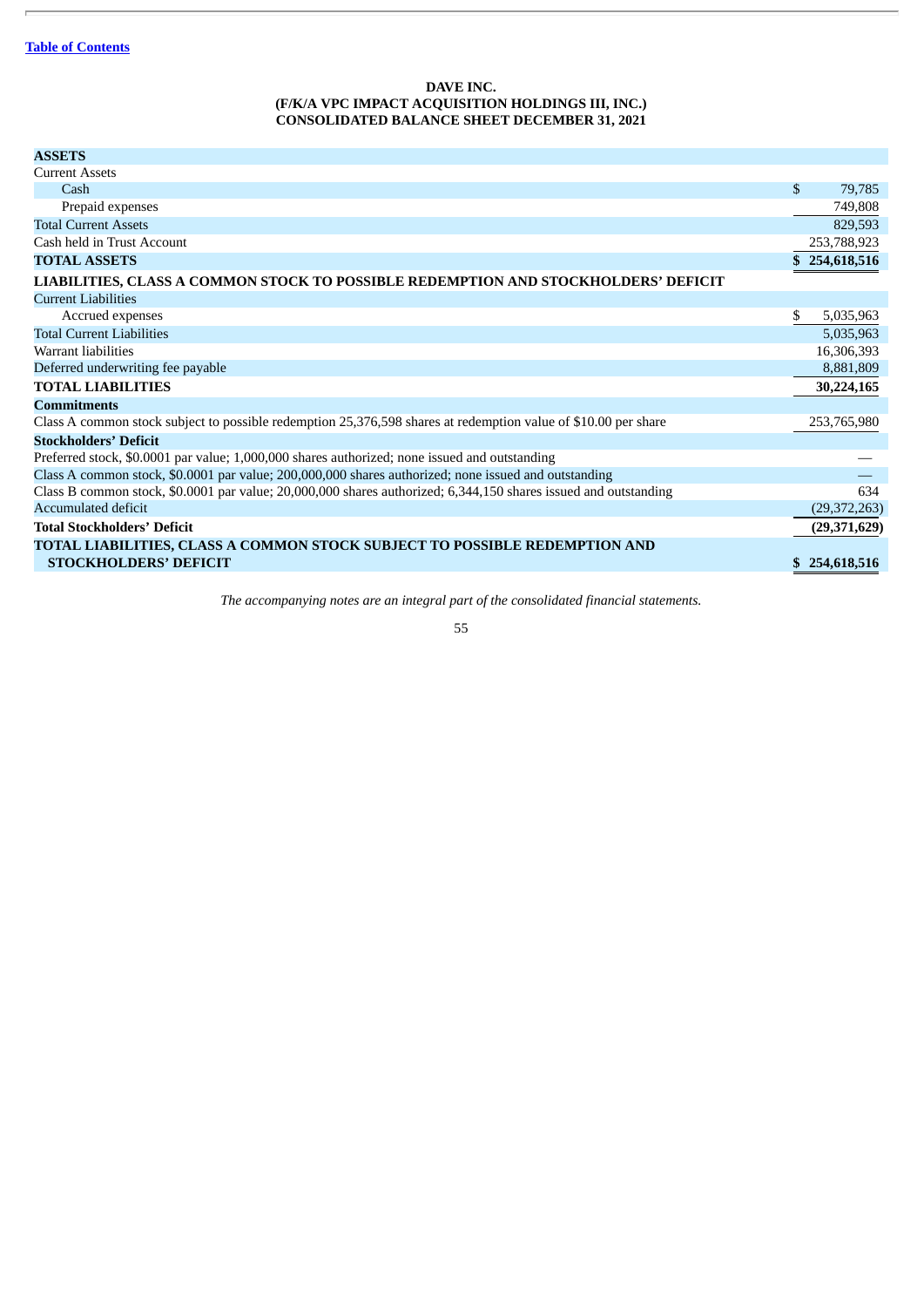# **DAVE INC. (F/K/A VPC IMPACT ACQUISITION HOLDINGS III, INC.) CONSOLIDATED STATEMENT OF OPERATIONS FOR THE PERIOD FROM JANUARY 14, 2021 (INCEPTION) THROUGH DECEMBER 31, 2021**

<span id="page-57-0"></span>

| Formation and operational costs                                                  | 6,376,928<br>\$ |
|----------------------------------------------------------------------------------|-----------------|
| <b>Loss from operations</b>                                                      | (6,376,928)     |
| Other income (expense):                                                          |                 |
| Changes in fair value of warrant liabilities                                     | 3,061,951       |
| Transaction costs allocated to warrant liabilities                               | (600, 571)      |
| Fair value of Private Placement Warrant liability in excess of proceeds received | (1,377,059)     |
| Interest earned on Trust Account                                                 | 22,943          |
| Total other income, net                                                          | 1,107,264       |
| <b>Net loss</b>                                                                  | $$$ (5,269,664) |
| Weighted average shares outstanding of Class A common stock                      | 21,782,802      |
| Basic and diluted net loss per share, Class A common stock                       | (0.19)          |
| Weighted average shares outstanding of Class B common stock (1)                  | 6,244,094       |
| Basic and diluted net loss per share, Class B common stock                       | (0.19)          |

(1) In connection with the underwriters' partial exercise of the over-allotment option and the forfeiture of the remaining overallotment option on March 9, 2021, 124,600 Founder Shares were forfeited and 719,150 Founder Shares are no longer subject to forfeiture resulting in an aggregate of 6,344,150 Founder Shares outstanding at December 31, 2021. These shares were excluded from the calculation of weighted average shares outstanding until they were no longer subject to forfeiture. If forfeited, they have been excluded from the calculation of weighted average shares outstanding.

*The accompanying notes are an integral part of the consolidated financial statements.*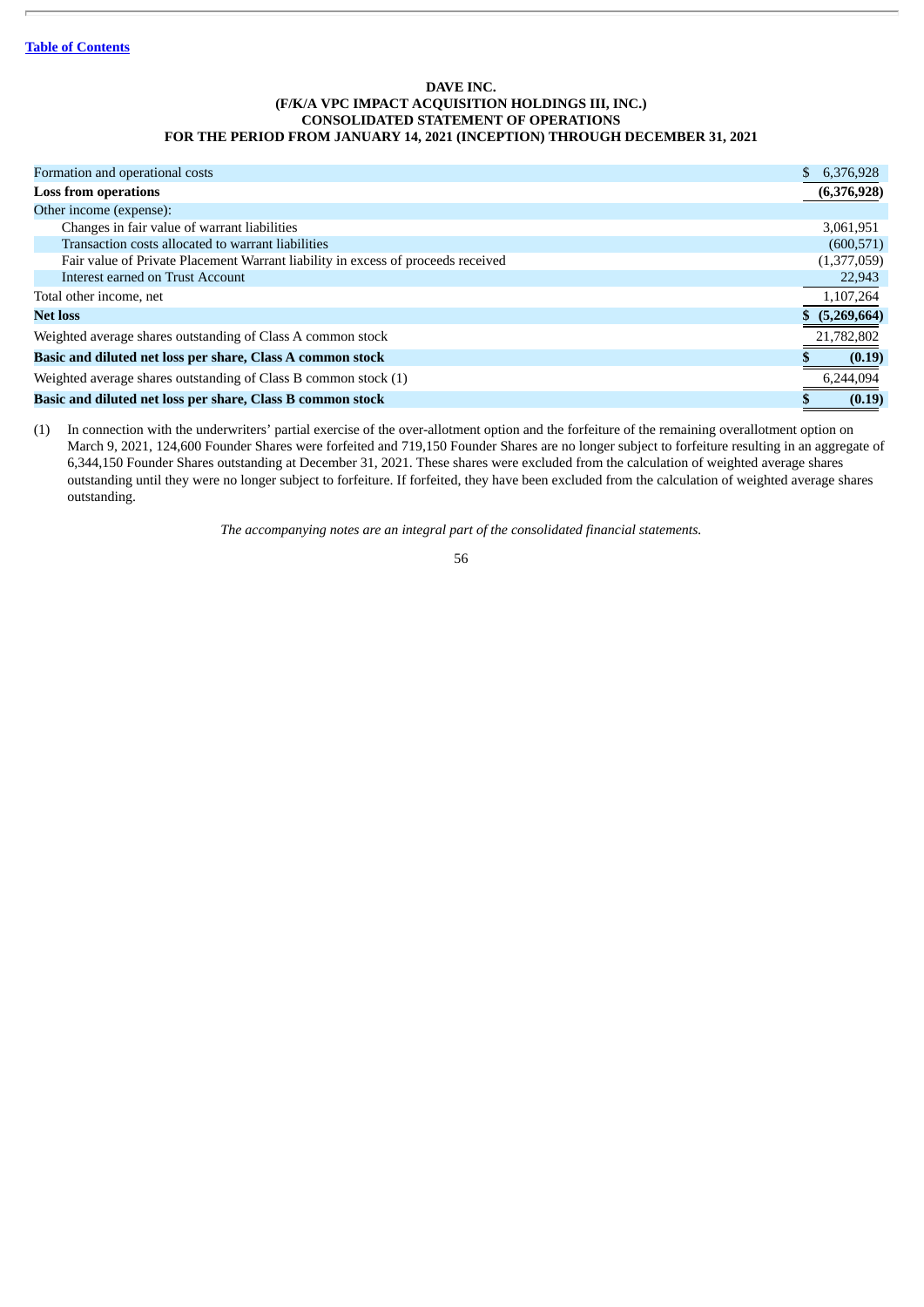# **DAVE INC. (F/K/A VPC IMPACT ACQUISITION HOLDINGS III, INC.) CONSOLIDATED STATEMENT OF CHANGES IN STOCKHOLDERS' DEFICIT**

<span id="page-58-0"></span>

|                                                         | <b>Class B Common</b><br>Stock |        | <b>Additional</b><br>Paid | Accumulated      | Total<br>Stockholder's |
|---------------------------------------------------------|--------------------------------|--------|---------------------------|------------------|------------------------|
|                                                         | Shares                         | Amount | in Capital                | Deficit          | <b>Deficit</b>         |
| Balance – January 14, 2021 (Inception)                  |                                |        |                           |                  |                        |
| Issuance of Class B common stock to Sponsor (1)         | 6.468.750                      | 647    | 24,353                    |                  | 25,000                 |
| Accretion for Class A common stock to redemption amount |                                |        | (24, 366)                 | (24, 102, 599)   | (24, 126, 952)         |
| Forfeiture of Founder Shares                            | (124, 600)                     | (13)   | 13                        |                  |                        |
| Net loss                                                |                                |        |                           | (5,269,664)      | (5,269,664)            |
| Balance – December 31, 2021                             | 6,344,150                      | \$634  |                           | \$(29, 372, 263) | \$(29,371,629)         |

(1) In connection with the underwriters' partial exercise of the over-allotment option and the forfeiture of the remaining overallotment option on March 9, 2021, 124,600 Founder Shares were forfeited and 719,150 Founder Shares are no longer subject to forfeiture resulting in an aggregate of 6,344,150 Founder Shares outstanding at December 31, 2021.

*The accompanying notes are an integral part of the consolidated financial statements.*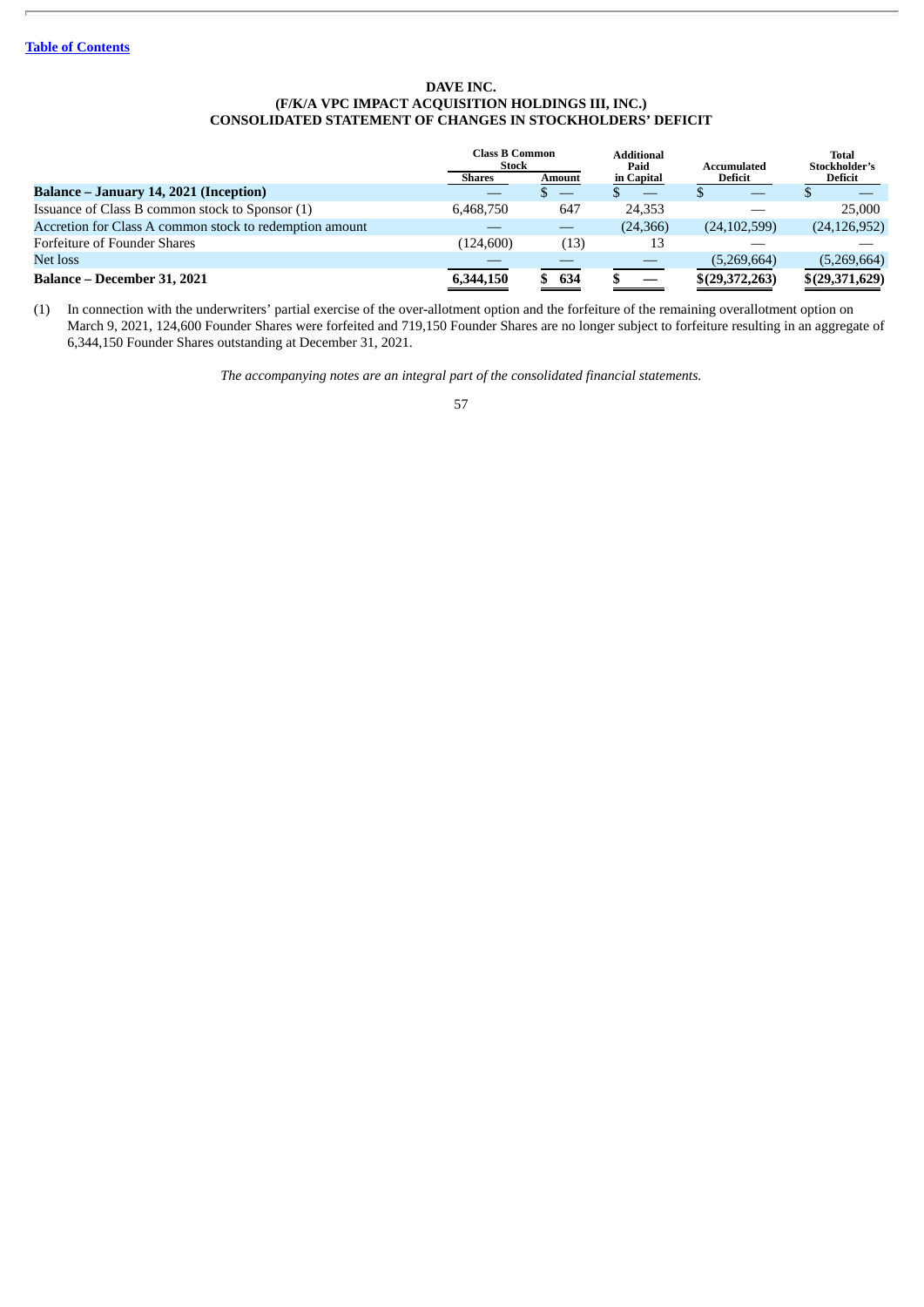# **DAVE INC. (F/K/A VPC IMPACT ACQUISITION HOLDINGS III, INC.) CONSOLIDATED STATEMENT OF CASH FLOWS FOR THE PERIOD FROM JANUARY 14, 2021 (INCEPTION) THROUGH DECEMBER 31, 2021**

<span id="page-59-0"></span>

| <b>Cash Flows from Operating Activities:</b>                                     |                   |
|----------------------------------------------------------------------------------|-------------------|
| Net loss                                                                         | \$<br>(5,269,664) |
| Adjustments to reconcile net loss to net cash used in operating activities:      |                   |
| Interest earned on investments held in Trust Account                             | (22, 943)         |
| Changes in fair value of warrant liabilities                                     | (3,061,951)       |
| Transaction costs allocated to warrant liabilities                               | 600,571           |
| Fair value of Private Placement Warrant liability in excess of proceeds received | 1,377,059         |
| Changes in operating assets and liabilities:                                     |                   |
| Prepaid expenses                                                                 | (749, 808)        |
| Accrued expenses                                                                 | 5,035,963         |
| Net cash used in operating activities                                            | (2,090,773)       |
| <b>Cash Flows from Investing Activities:</b>                                     |                   |
| Investment of cash into Trust Account                                            | (253,765,980)     |
| Net cash used in investing activities                                            | (253,765,980)     |
| <b>Cash Flows from Financing Activities:</b>                                     |                   |
| Proceeds from sale of Units, net of underwriting discounts paid                  | 248,690,660       |
| Proceeds from sale of Private Placements Warrants                                | 7,650,320         |
| Repayment of promissory note-related party                                       | (88, 142)         |
| Payment of offering costs                                                        | (316, 300)        |
| Net cash provided by financing activities                                        | 255,936,538       |
| <b>Net Change in Cash</b>                                                        | 79,785            |
| Cash-Beginning of period                                                         |                   |
| <b>Cash-End of period</b>                                                        | \$<br>79,785      |
| <b>Non-cash Investing and Financing Activities:</b>                              |                   |
| Offering costs paid by Sponsor in exchange for issuance of Founder Shares        | \$<br>25,000      |
| Offering costs paid through promissory note                                      | \$<br>88,142      |
| Deferred underwriting fee payable                                                | \$<br>8,881,809   |
| Forfeiture of Founder Shares                                                     | (13               |
|                                                                                  |                   |

*The accompanying notes are an integral part of the consolidated financial statements.*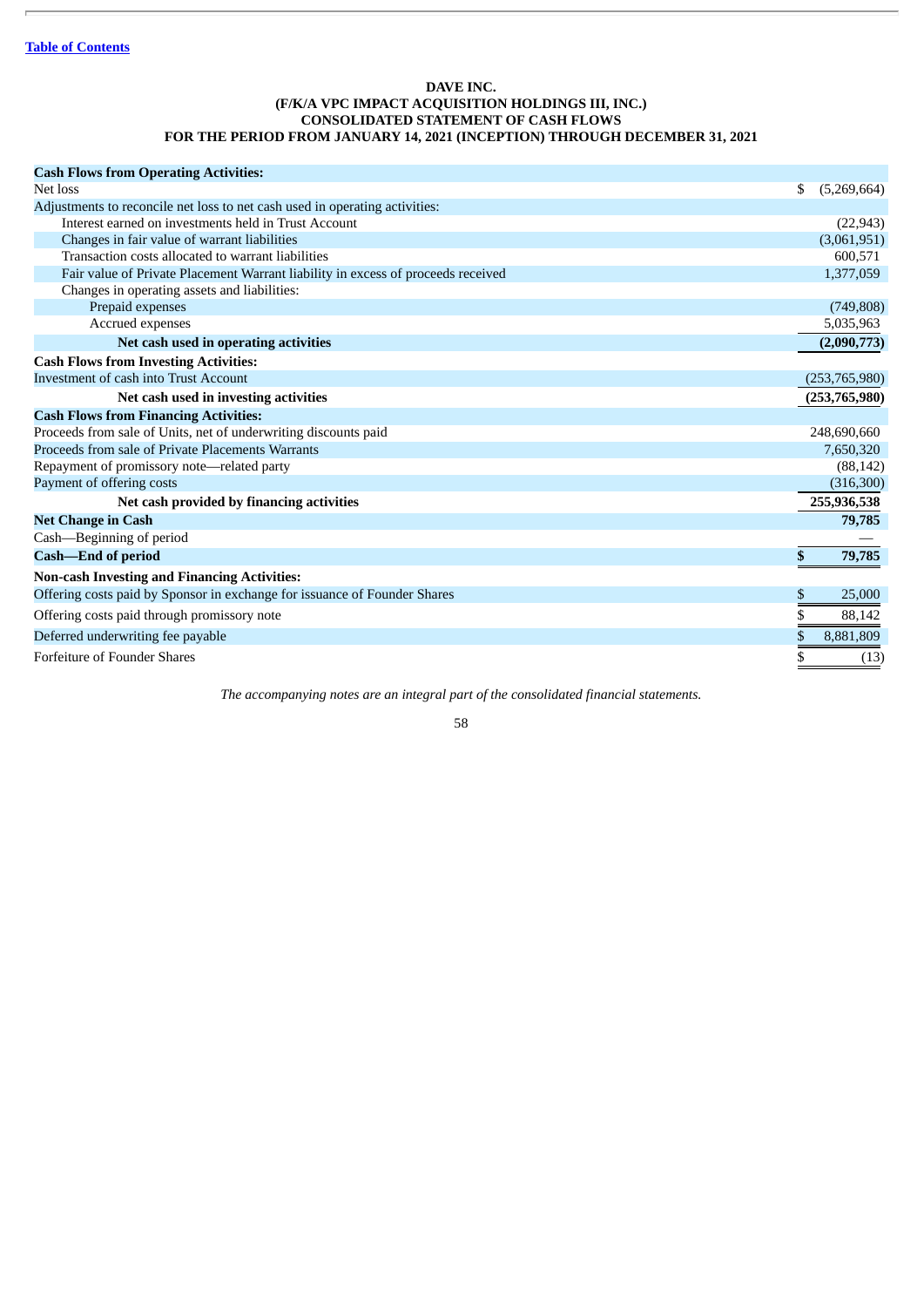# <span id="page-60-0"></span>**NOTE 1. DESCRIPTION OF ORGANIZATION AND BUSINESS OPERATIONS**

VPC Impact Acquisition Holdings III, Inc. (now known as Dave Inc.) (the "Company") was a blank check company incorporated in Delaware on January 14, 2021. The Company was formed for the purpose of effecting a merger, share exchange, asset acquisition, share purchase, reorganization or similar business combination with one or more businesses (the "Business Combination").

The Company is not limited to a particular industry or sector for purposes of consummating a Business Combination. The Company is an early stage and emerging growth company and, as such, the Company is subject to all of the risks associated with early stage and emerging growth companies.

#### *Business Combination*

On January 5, 2022 (the "Closing Date"), the Company consummated the previously announced transaction (pursuant to that certain Agreement and Plan of Merger, dated June 7, 2021 (the "Business Combination Agreement"), by and among Dave Inc. (prior to the Mergers (as defined below), hereinafter referred to as "Legacy Dave"), VPC Impact Acquisition Holdings III, Inc. ("VPCC"), Bear Merger Company I Inc., a Delaware corporation and a direct, wholly owned subsidiary of VPCC ("First Merger Sub"), and Bear Merger Company II LLC, a Delaware limited liability company and a direct, wholly owned subsidiary of VPCC ("Second Merger Sub" and together with the First Merger Sub, the "Merger Subs").

On January 5, 2022, pursuant to the Business Combination Agreement, First Merger Sub merged with and into Legacy Dave (the "First Merger"), with Legacy Dave surviving the First Merger as a wholly owned subsidiary of VPCC (such company, in its capacity as the surviving corporation of the First Merger, the "Surviving Corporation"), immediately followed by the Surviving Corporation merging with and into Second Merger Sub (the "Second Merger," the Second Merger together with the First Merger, the "Mergers" and the Mergers together with the other transactions contemplated by the Business Combination Agreement, the "Business Combination" or the "Transactions"), with Second Merger Sub (such entity, following the Second Merger, the "Surviving Entity") surviving the Second Merger as a wholly owned subsidiary of VPCC (VPCC following such Mergers, hereinafter referred to as the "Company" or "Dave"). Following the Mergers, "VPC Impact Acquisition Holdings III, Inc." was renamed "Dave Inc." and the Surviving Entity was renamed "Dave Operating LLC".

On January 5, 2022, the holders of (a) Legacy Dave Capital Stock and (b) Legacy Dave's options to purchase Legacy Dave Capital Stock pursuant to the Legacy Dave Stock Plan (the "Legacy Dave Options"), received aggregate merger consideration with an implied value of \$3,500,000,000 (the "Equity Value"), consisting of a number of shares of Class A common stock of the Company, par value \$0.0001 per share (the "Class A Common Stock") and shares of Class V common stock of the Company, par value \$0.0001 per share (the "Class V Common Stock", and together with the Class A Common Stock, the "Common Stock"), with each deemed to have a value of \$10.00 per share, equal to the Equity Value divided by \$10.00 (such aggregate merger consideration, the "Aggregate Stock Consideration").

### *PIPE Investment*

Concurrently with the execution of the Business Combination Agreement, the Company entered into subscription agreements (the "Subscription Agreements") with certain investors (the "PIPE Investors") pursuant to which, and on the terms and subject to the conditions of which, the PIPE Investors agreed to purchase an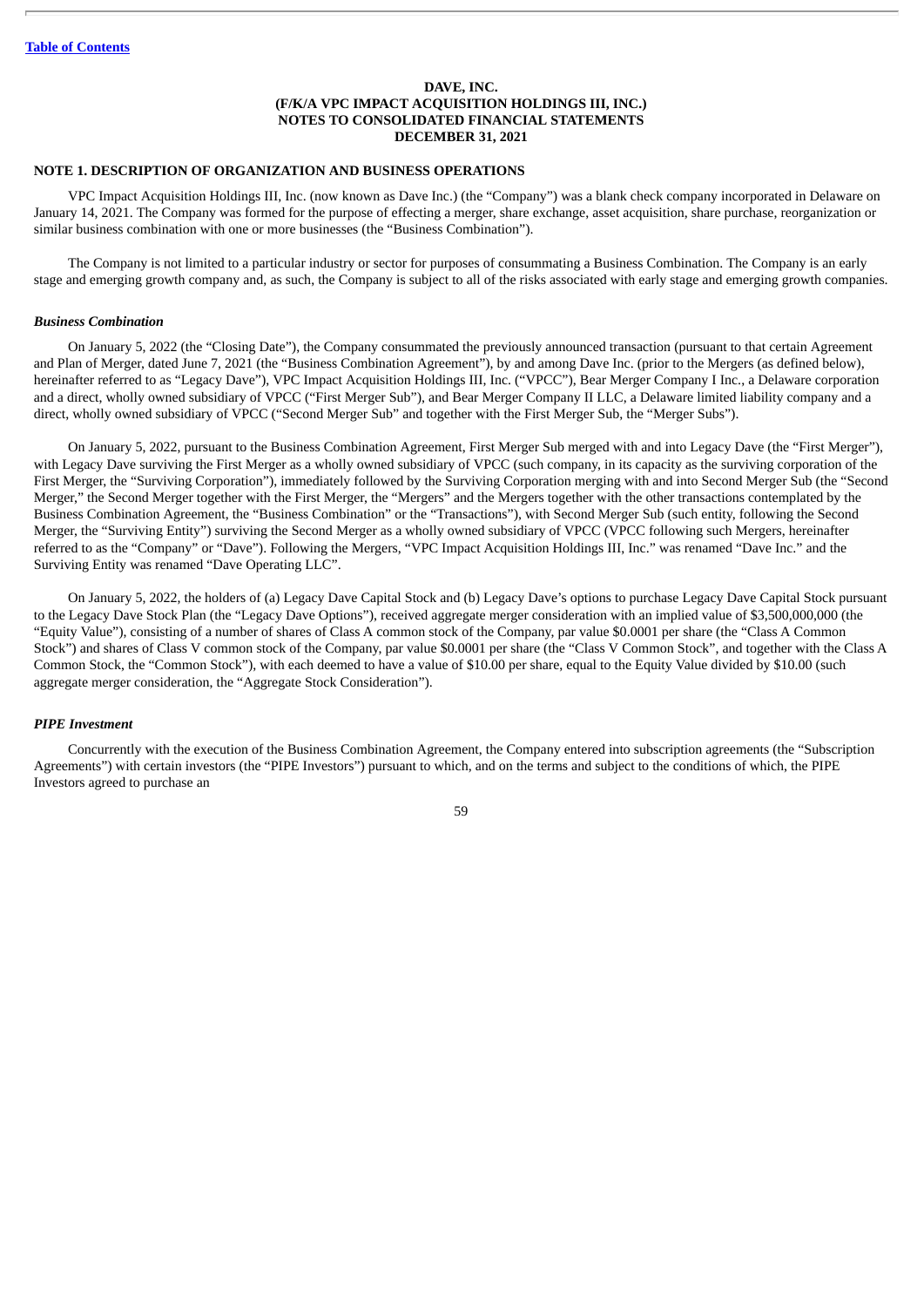aggregate of 21,000,000 shares of Class A Common Stock in a private placement for \$10.00 per share (the "PIPE Investment"). On August 17, 2021, one of the PIPE Investors entered into an amendment to the Subscription Agreement to allow such PIPE Investor to pre-fund its \$15,000,000 obligation under the Subscription Agreement in exchange for a promissory note in the principal amount of \$15,000,000 convertible into 1,500,000 shares of Class A Common Stock at Closing.

The Business Combination Agreement and the Business Combination was approved by the Company's stockholders at a special meeting of the Company's stockholders held on January 4, 2022 (the "Special Meeting"). Prior to the Special Meeting, holders of 22,417,767 shares of the VPCC Class A Common Stock exercised their right to redeem those shares for cash at a price of approximately \$10.00 per share, for an aggregate of approximately \$224,195,436. The per share redemption price of \$10.00 for public stockholders electing redemption was paid out of the Company's Trust Account, which after taking into account the Share Redemption, had a balance immediately prior to the Closing of \$29,590,655.

Immediately after giving effect to the Business Combination (including as a result of the redemptions described above, the conversion of 5,392,528 outstanding Founder Shares into shares of Class A Common Stock on a one-for-one basis and the issuance of an additional 21,000,000 shares of Class A Common Stock in the PIPE Investment as described above), there were 372,000,732 shares of Common Stock, including 323,550,093 shares of Class A Common Stock and 48,450,639 shares of Class V Common Stock, issued and outstanding and warrants to purchase 11,444,364 shares of Class A Common Stock of the Company ("Warrants") issued and outstanding.

### *Business Prior to the Business Combination*

Prior to the Business Combination, the Company had two wholly owned subsidiaries which were formed on May 27, 2021, First Merger Sub and Second Merger Sub.

All activity through December 31, 2021 relates to the Company's formation and its initial public offering ("Initial Public Offering"), which is described below, and subsequent to the Initial Public Offering, identifying a target company for a Business Combination and consummating the acquisition of Dave Inc.

The registration statement for the Company's Initial Public Offering was declared effective on March 4, 2021. On March 9, 2021, the Company consummated the Initial Public Offering of 25,376,598 units (the "Units" and, with respect to the shares of Class A common stock included in the Units sold, the "Public Shares"), which includes the partial exercise by the underwriters of their over-allotment options in the amount of 2,876,598 Units, at \$10.00 per Unit, generating gross proceeds of \$253,765,980, which is described in Note 3.

Simultaneously with the closing of the Initial Public Offering, the Company consummated the sale of 5,100,214 warrants (the "Private Placement Warrants") at a price of \$1.50 per Private Placement Warrant in a private placement to VPC Impact Acquisition Holdings Sponsor III, LLC (the "Sponsor"), generating gross proceeds of \$7,650,321, which is described in Note 4.

Transaction costs amounted to \$14,386,571, consisting of \$5,075,320 of underwriting fees, \$8,881,809 of deferred underwriting fees and \$429,442 of other offering costs.

Following the closing of the Initial Public Offering on March 9, 2021, an amount of \$253,765,980 (\$10.00 per Unit) from the net proceeds of the sale of the Units in the Initial Public Offering and the sale of the Private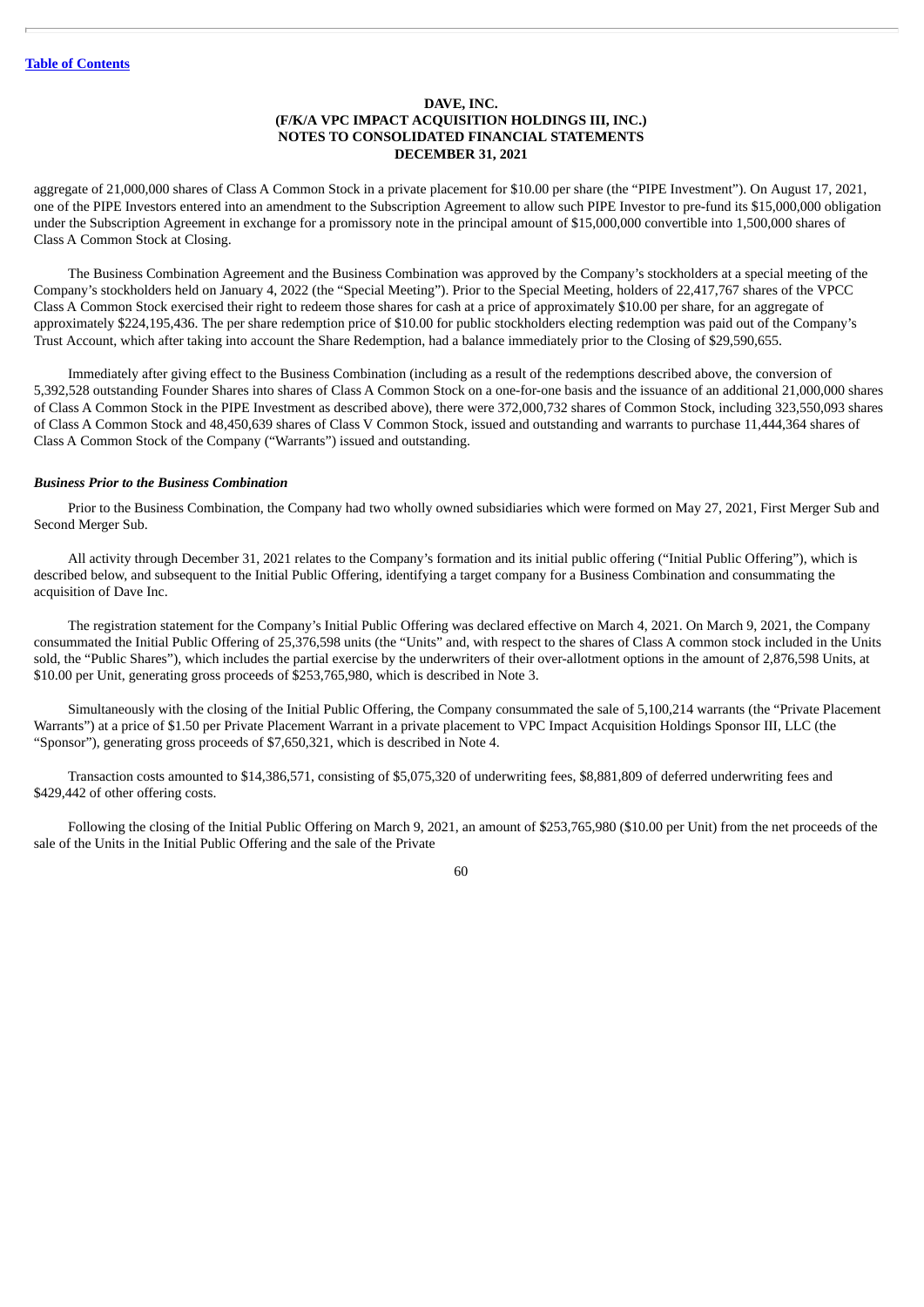Placement Warrants was placed in a trust account (the "Trust Account"), and will be invested only in United States "government securities" within the meaning of Section 2(a)(16) of the Investment Company Act of 1940, as amended (the "Investment Company Act") having a maturity of 185 days or less or in money market funds meeting certain conditions under Rule 2a-7 promulgated under the Investment Company Act which invest only in direct U.S. government treasury obligations, as determined by the Company, until the earlier of: (i) the completion of a Business Combination and (ii) the distribution of the Trust Account.

### *Liquidity and Capital Resources*

As of December 31, 2021, the Company had \$79,785 in its operating bank accounts and a working capital of deficit \$4,206,370.

Prior to the completion of the Initial Public Offering, the Company's liquidity needs had been satisfied through a contribution of \$25,000 from Sponsor to cover for certain formation and offering costs in exchange for the issuance of the Founder Shares and the loan of up to \$300,000 from the Sponsor pursuant to the Promissory Note (see Note 5). The outstanding balance under the Promissory Note of \$88,142 was repaid at the closing of the Initial Public Offering on March 9, 2021. Subsequent to the consummation of the Initial Public Offering, the Company's liquidity has been satisfied through the net proceeds from the consummation of the Initial Public Offering and the private placement held outside of the Trust Account.

Until the consummation of the Business Combination, the Company used the funds not held in the Trust Account for identifying and evaluating target businesses, performing due diligence on prospective target businesses, traveling to and from the offices, plants or similar location of prospective target businesses or their representatives or owners, reviewing corporate documents and material agreements of prospective target businesses and structuring, negotiating and completing a Business Combination, which was the Business Combination with Legacy Dave. The Company completed its Business Combination on January 5, 2022, which was the Business Combination with Legacy Dave, and has raised sufficient capital for its operations.

# **NOTE 2. SUMMARY OF SIGNIFICANT ACCOUNTING POLICIES**

## *Basis of Presentation*

The accompanying consolidated financial statements are presented in U.S. dollars and have been prepared in accordance with accounting principles generally accepted in the United States of America ("U.S. GAAP") and pursuant to the accounting and disclosure rules and regulations of the Securities and Exchange Commission (the "SEC").

### *Principles of Consolidation*

The accompanying consolidated financial statements include the accounts of the Company and its wholly owned subsidiaries. All significant intercompany balances and transactions have been eliminated in consolidation.

### *Emerging Growth Company*

The Company is an "emerging growth company," as defined in Section 2(a) of the Securities Act of 1933, as amended (the "Securities Act"), as modified by the Jumpstart Our Business Startups Act of 2012 (the "JOBS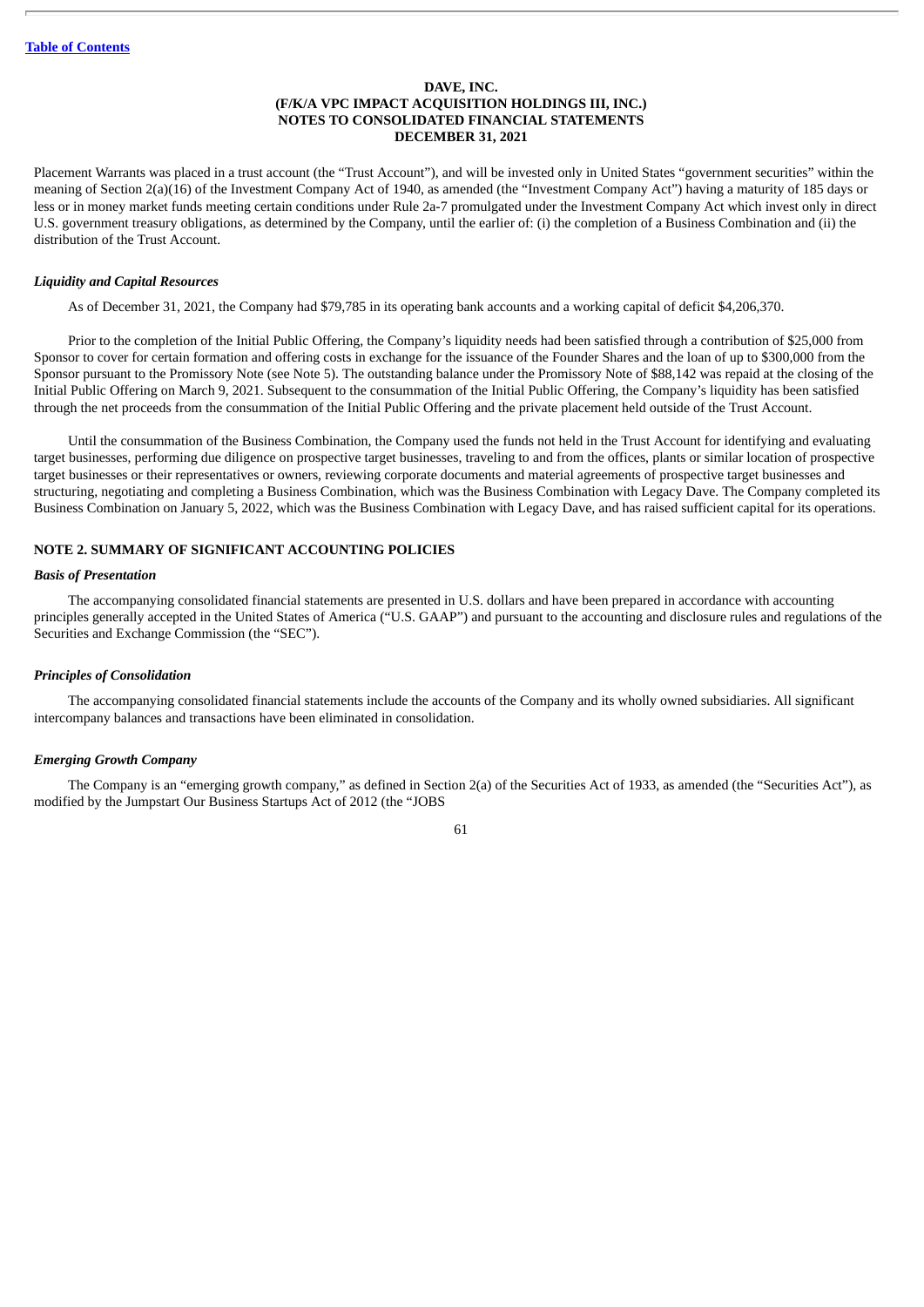Act"), and it may take advantage of certain exemptions from various reporting requirements that are applicable to other public companies that are not emerging growth companies including, but not limited to, not being required to comply with the independent registered public accounting firm attestation requirements of Section 404 of the Sarbanes-Oxley Act of 2002, reduced disclosure obligations regarding executive compensation in its periodic reports and proxy statements, and exemptions from the requirements of holding a nonbinding advisory vote on executive compensation and stockholder approval of any golden parachute payments not previously approved.

Further, Section 102(b)(1) of the JOBS Act exempts emerging growth companies from being required to comply with new or revised financial accounting standards until private companies (that is, those that have not had a Securities Act registration statement declared effective or do not have a class of securities registered under the Exchange Act) are required to comply with the new or revised financial accounting standards. The JOBS Act provides that a company can elect to opt out of the extended transition period and comply with the requirements that apply to non-emerging growth companies but any such election to opt out is irrevocable. The Company has elected not to opt out of such extended transition period which means that when a standard is issued or revised and it has different application dates for public or private companies, the Company, as an emerging growth company, can adopt the new or revised standard at the time private companies adopt the new or revised standard. This may make comparison of the Company's consolidated financial statements with another public company which is neither an emerging growth company nor an emerging growth company which has opted out of using the extended transition period difficult or impossible because of the potential differences in accounting standards used.

### *Use of Estimates*

The preparation of the consolidated financial statements in conformity with GAAP requires the Company's management to make estimates and assumptions that affect the reported amounts of assets and liabilities and disclosure of contingent assets and liabilities at the date of the consolidated financial statements and the reported amounts of revenues and expenses during the reporting period.

Making estimates requires management to exercise significant judgment. It is at least reasonably possible that the estimate of the effect of a condition, situation or set of circumstances that existed at the date of the consolidated financial statements, which management considered in formulating its estimate, could change in the near term due to one or more future confirming events. One of the more significant accounting estimates included in these consolidated financial statements is the determination of the fair value of the warrant liability. Such estimates may be subject to change as more current information becomes available and, accordingly, the actual results could differ significantly from those estimates.

#### *Cash and Cash Equivalents*

The Company considers all short-term investments with an original maturity of three months or less when purchased to be cash equivalents. The Company did not have any cash equivalents as of December 31, 2021.

# *Offering Costs*

Offering costs consisted of legal, accounting, underwriting fees and other costs incurred through the balance sheet date that are directly related to the Initial Public Offering. Offering costs were allocated to the separable financial instruments issued in the Initial Public Offering based on a relative fair value basis, compared to total proceeds received. Offering costs allocated to warrant liabilities were expensed as incurred in the consolidated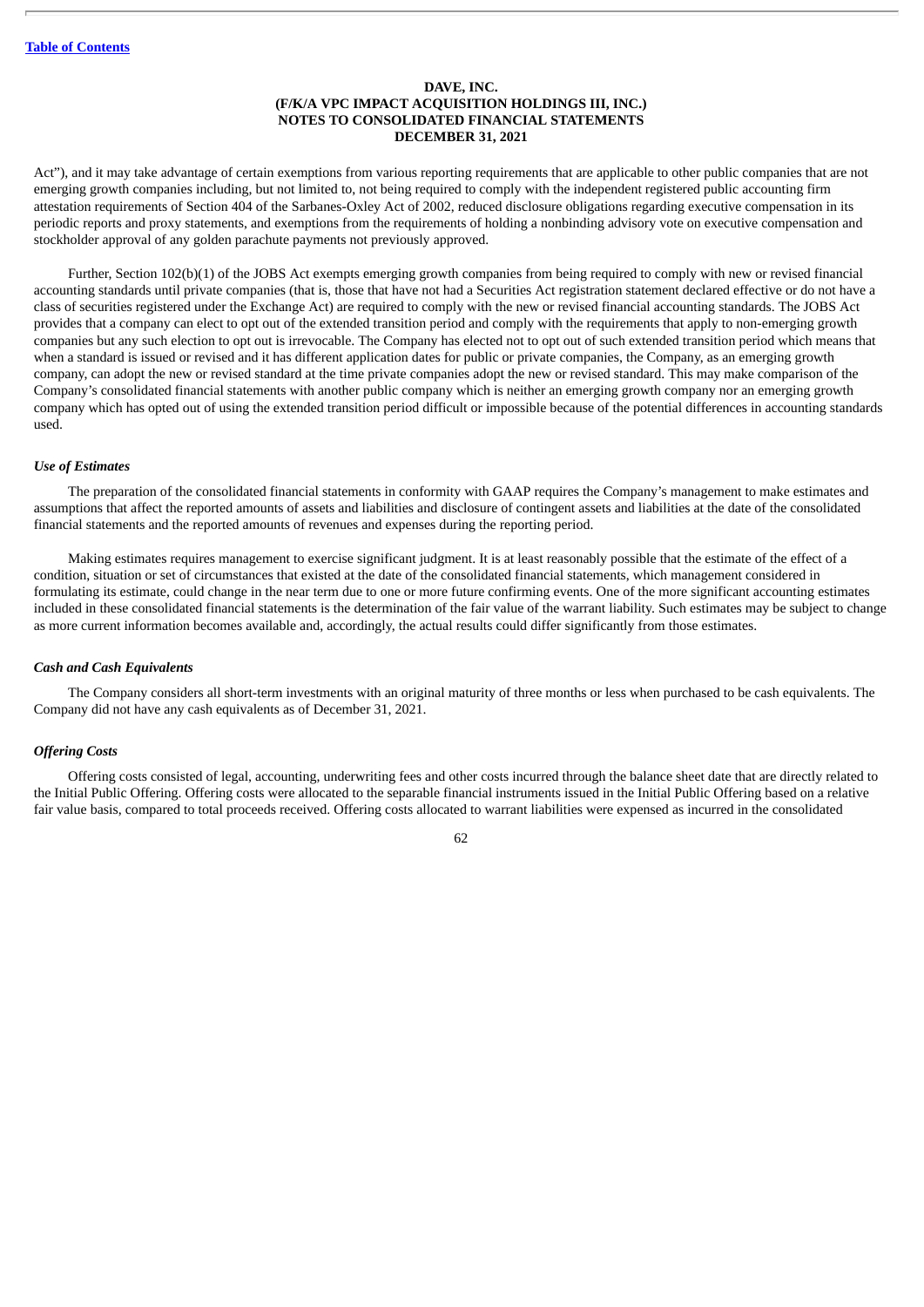statements of operations. Offering costs associated with the Class A common stock issued were charged to temporary equity upon the completion of the Initial Public Offering. Offering costs amounting to \$13,786,001 were charged to temporary equity upon the completion of the Initial Public Offering, and \$600,570 of the offering costs were related to the warrant liabilities and charged to the consolidated statement of operations.

### *Warrant Liabilities*

The Company does not use derivative instruments to hedge exposures to cash flow, market, or foreign currency risks. The Company evaluates all of its financial instruments, including issued stock purchase warrants, to determine if such instruments are derivatives or contain features that qualify as embedded derivatives, pursuant to ASC 480 and ASC 815. The Company accounts for warrants as either equity-classified or liability-classified instruments based on an assessment of the warrant's specific terms and applicable authoritative guidance in Financial Accounting Standards Board ("FASB") Accounting Standards Codification ("ASC") 480, Distinguishing Liabilities from Equity ("ASC 480") and ASC 815, Derivatives and Hedging ("ASC 815"). The assessment considers whether the warrants are freestanding financial instruments pursuant to ASC 480, meet the definition of a liability pursuant to ASC 480, and whether the warrants meet all of the requirements for equity classification under ASC 815, including whether the warrants are indexed to our own common stock, among other conditions for equity classification. This assessment, which requires the use of professional judgment, is conducted at the time of warrant issuance and as of each subsequent quarterly period end date while the warrants are outstanding.

For issued or modified warrants that meet all of the criteria for equity classification, the warrants are required to be recorded as a component of additional paid-in capital at the time of issuance. For issued or modified warrants that do not meet all the criteria for equity classification, the warrants are required to be recorded at their initial fair value on the date of issuance, and each balance sheet date thereafter. Changes in the estimated fair value of the warrants are recognized as a non-cash gain or loss on the statements of operations.

# *Class A Common Stock Subject to Possible Redemption*

The Company accounts for its Class A common stock subject to possible redemption in accordance with the guidance in Accounting Standards Codification ("ASC") Topic 480 "Distinguishing Liabilities from Equity." Shares of Class A common stock subject to mandatory redemption, if any, are classified as a liability instrument and are measured at fair value. Conditionally redeemable Class A common stock (including Class A common stock that features redemption rights that is either within the control of the holder or subject to redemption upon the occurrence of uncertain events not solely within the Company's control) is classified as temporary equity. At all other times, Class A common stock is classified as stockholders' equity. The Company's Class A common stock features certain redemption rights that are considered to be outside of the Company's control and subject to occurrence of uncertain future events. Accordingly, at December 31, 2021, 25,376,598 shares of Class A common stock subject to possible redemption is presented at redemption value as temporary equity, outside of the stockholders' equity section of the Company's consolidated balance sheet.

The Company recognizes changes in redemption value immediately as they occur and adjusts the carrying value of redeemable common stock to equal the redemption value at the end of each reporting period. Immediately upon the closing of the Initial Public Offering, the Company recognized the accretion from initial book value to redemption amount value. The change in the carrying value of redeemable Class A common stock resulted in charges against additional paid-in capital and accumulated deficit.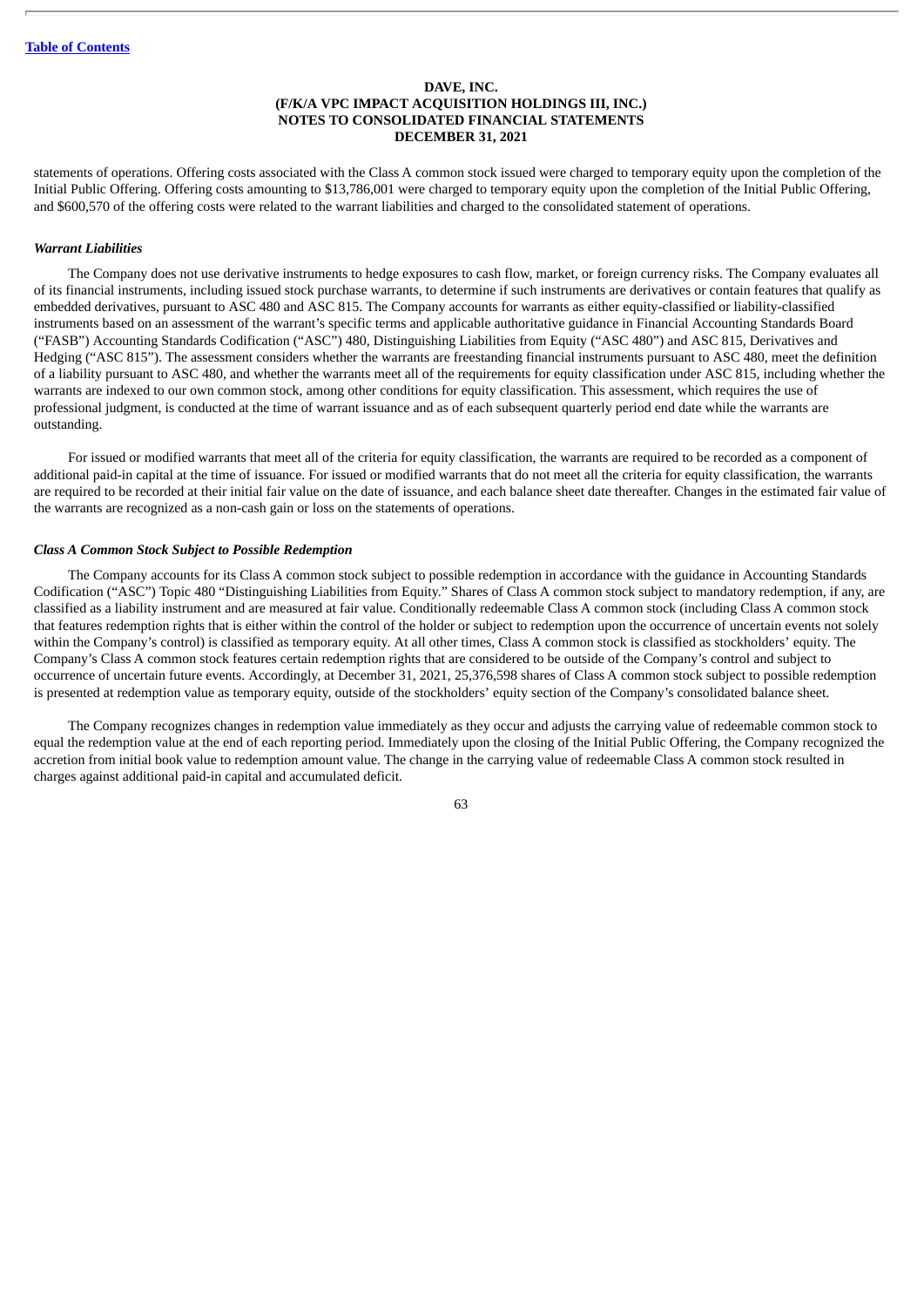At December 31, 2021, the Class A common stock reflected in the consolidated balance sheet are reconciled in the following table:

| Gross proceeds                                      | \$253,765,980 |
|-----------------------------------------------------|---------------|
| Less:                                               |               |
| Proceeds allocated to Public Warrants               | (10,340,965)  |
| Class A common stock issuance costs                 | (13,786,000)  |
| Plus:                                               |               |
| Accretion of carrying value to redemption value     | 24,126,965    |
| Class A common stock subject to possible redemption | \$253,765,980 |
|                                                     |               |

### *Income Taxes*

The Company follows the asset and liability method of accounting for income taxes under ASC 740, "Income Taxes." Deferred tax assets and liabilities are recognized for the estimated future tax consequences attributable to differences between the financial statement's carrying amounts of existing assets and liabilities and their respective tax bases. Deferred tax assets and liabilities are measured using enacted tax rates expected to apply to taxable income in the years in which those temporary differences are expected to be recovered or settled. The effect on deferred tax assets and liabilities of a change in tax rates is recognized in income in the period that included the enactment date. Valuation allowances are established, when necessary, to reduce deferred tax assets to the amount expected to be realized.

ASC 740 prescribes a recognition threshold and a measurement attribute for the financial statement recognition and measurement of tax positions taken or expected to be taken in a tax return. For those benefits to be recognized, a tax position must be more likely than not to be sustained upon examination by taxing authorities The Company recognizes accrued interest and penalties related to unrecognized tax benefits as income tax expense. There were no unrecognized tax benefits and no amounts accrued for the interest and penalties as of December 31, 2021. The Company is currently not aware of any issues under review that could result in significant payments, accruals or material deviation from its position. The Company is subject to income tax examinations by major taxing authorities since inception.

### *Net Loss per Common Share*

The Company complies with accounting and disclosure requirements of FASB ASC Topic 260, "Earnings Per Share". The Company has two classes of common stock, which are referred to as Class A common stock and Class B common stock. Income and losses are shared pro rata between the two classes of common stock. Net loss per share of common stock is computed by dividing net loss by the weighted average number of shares of common stock for the period. Accretion associated with the redeemable shares of Class A common stock is excluded from earnings per share as the redemption value approximates fair value.

The calculation of diluted loss per share does not consider the effect of the warrants issued in connection with the (i) Initial Public Offering, and (ii) the private placement since the exercise of the warrants is contingent upon the occurrence of future events. The warrants are exercisable to purchase 11,444,364 shares of Class A common stock in the aggregate. As of December 31, 2021, the Company did not have any other dilutive securities or other contracts that could, potentially, be exercised or converted into shares of common stock and then share in the earnings of the Company. As a result, diluted net loss per share is the same as basic net loss per share for the period presented.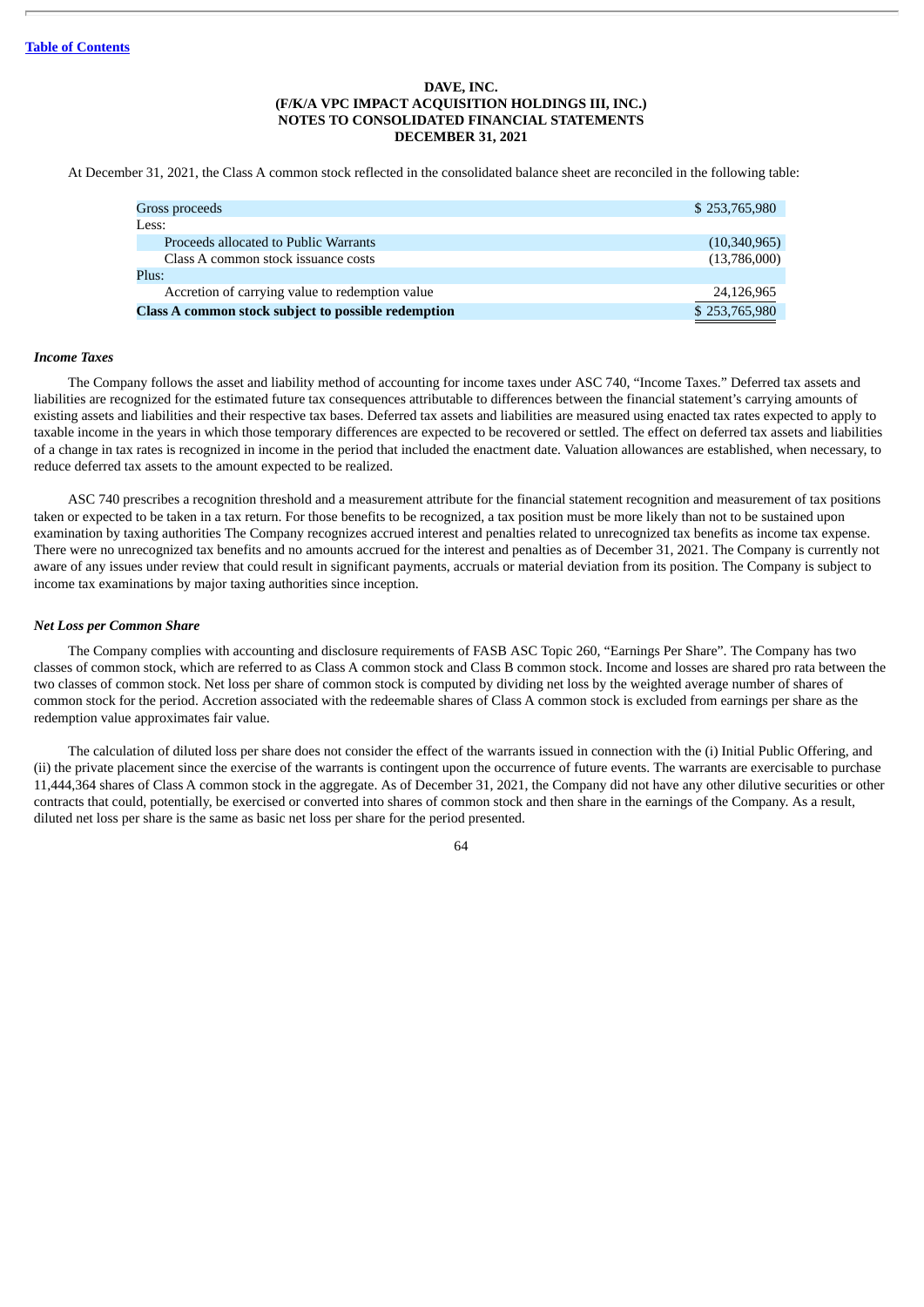The following table reflects the calculation of basic and diluted net loss per share (in dollars, except per share amounts):

|                                                              | For the Period from January 14,<br>2021 (Inception) Through<br><b>December 31, 2021</b> |               |
|--------------------------------------------------------------|-----------------------------------------------------------------------------------------|---------------|
|                                                              | <b>Class A</b>                                                                          | Class B       |
| Basic and diluted net loss per common share                  |                                                                                         |               |
| Numerator:                                                   |                                                                                         |               |
| Allocation of net loss, as adjusted                          | \$(4,095,639)                                                                           | \$(1,174,025) |
| Denominator:                                                 |                                                                                         |               |
| Basic and diluted weighted average common shares outstanding | 21,782,802                                                                              | 6,244,094     |
| Basic and diluted net loss per common share                  | (0.19)                                                                                  | (0.19)        |

## *Concentration of Credit Risk*

Financial instruments that potentially subject the Company to concentrations of credit risk consist of cash accounts in a financial institution, which, at times may exceed the Federal Depository Insurance Corporation coverage limit of \$250,000. The Company has not experienced losses on these accounts and management believes the Company is not exposed to significant risks on such account.

### *Fair Value of Financial Instruments*

The fair value of the Company's assets and liabilities which qualify as financial instruments under ASC Topic 820, "Fair Value Measurement," approximate the carrying amounts represented in the accompanying consolidated balance sheet, primarily due to their short-term nature, except for warrant liabilities (see Note 10).

## *Fair Value Measurements*

Fair value is defined as the price that would be received for sale of an asset or paid for transfer of a liability, in an orderly transaction between market participants at the measurement date. GAAP establishes a three-tier fair value hierarchy, which prioritizes the inputs used in measuring fair value. The hierarchy gives the highest priority to unadjusted quoted prices in active markets for identical assets or liabilities (Level 1 measurements) and the lowest priority to unobservable inputs (Level 3 measurements). These tiers include:

- Level 1, defined as observable inputs such as quoted prices (unadjusted) for identical instruments in active markets;
- Level 2, defined as inputs other than quoted prices in active markets that are either directly or indirectly observable such as quoted prices for similar instruments in active markets or quoted prices for identical or similar instruments in markets that are not active; and
- Level 3, defined as unobservable inputs in which little or no market data exists, therefore requiring an entity to develop its own assumptions, such as valuations derived from valuation techniques in which one or more significant inputs or significant value drivers are unobservable.

In some circumstances, the inputs used to measure fair value might be categorized within different levels of the fair value hierarchy. In those instances, the fair value measurement is categorized in its entirety in the fair value hierarchy based on the lowest level input that is significant to the fair value measurement.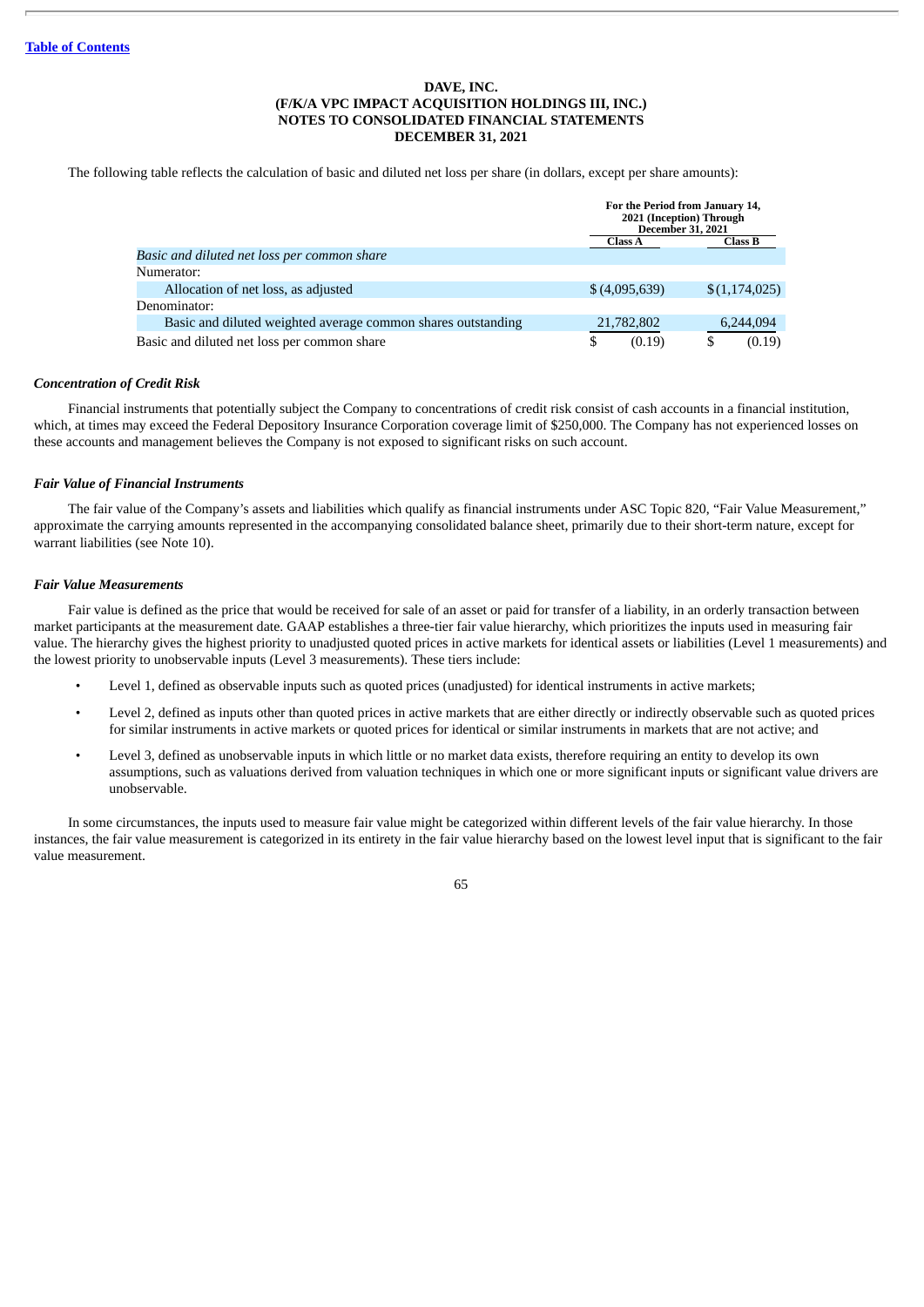### *Derivative Financial Instruments*

The Company evaluates its financial instruments to determine if such instruments are derivatives or contain features that qualify as embedded derivatives in accordance with ASC Topic 815, "Derivatives and Hedging". For derivative financial instruments that are accounted for as liabilities, the derivative instrument is initially recorded at its fair value on the grant date and is then re-valued at each reporting date, with changes in the fair value reported in the consolidated statement of operations. The classification of derivative instruments, including whether such instruments should be recorded as liabilities or as equity, is evaluated at the end of each reporting period. Derivative liabilities are classified in the consolidated balance sheet as current or non-current based on whether or not net-cash settlement or conversion of the instrument could be required within 12 months of the balance sheet date.

## *Recent Accounting Standards*

In August 2020, the Financial Accounting Standards Board ("FASB") issued Accounting Standards Update ("ASU")2020-06, Debt—Debt with Conversion and Other Options (Subtopic 470-20) and Derivatives and Hedging—Contracts in Entity's Own Equity (Subtopic 815-40) ("ASU 2020-06") to simplify accounting for certain financial instruments. ASU 2020-06 eliminates the current models that require separation of beneficial conversion and cash conversion features from convertible instruments and simplifies the derivative scope exception guidance pertaining to equity classification of contracts in an entity's own equity. The new standard also introduces additional disclosures for convertible debt and freestanding instruments that are indexed to and settled in an entity's own equity. ASU 2020-06 amends the diluted earnings per share guidance, including the requirement to use the if-converted method for all convertible instruments. ASU 2020-06 is effective January 1, 2022 and should be applied on a full or modified retrospective basis, with early adoption permitted beginning on January 1, 2021. The Company is currently assessing the impact, if any, that ASU 2020-06 would have on its financial position, results of operations or cash flows.

Management does not believe that any other recently issued, but not yet effective, accounting standards, if currently adopted, would have a material effect on the Company's consolidated financial statements.

## **NOTE 3. INITIAL PUBLIC OFFERING**

Pursuant to the Initial Public Offering, the Company sold 25,376,598 Units, which includes a partial exercise by the underwriters of their overallotment option in the amount of 2,876,598 Units, at a purchase price of \$10.00 per Unit. Each Unit consists of one share of the Company's Class A common stock and one-fourth of one redeemable warrant ("Public Warrant"). Each whole Public Warrant entitles the holder to purchase one share of Class A common stock at an exercise price of \$11.50 per whole share (see Note 7).

### **NOTE 4. PRIVATE PLACEMENT**

Simultaneously with the closing of the Initial Public Offering, the Sponsor purchased an aggregate of 5,100,214 Private Placement Warrants at a price of \$1.50 per Private Placement Warrant, or \$7,650,320 in the aggregate, which includes the partial exercise by the underwriters of their overallotment options in the amount of 2,876,598 Units, at \$10.00 per Unit, generating gross proceeds of \$253,765,980. Each Private Placement Warrant is exercisable to purchase one share of Class A common stock at a price of \$11.50 per share. A portion of the proceeds from the sale of the Private Placement Warrants were added to the net proceeds from the Initial Public Offering held in the Trust Account. If the Company does not complete a Business Combination within the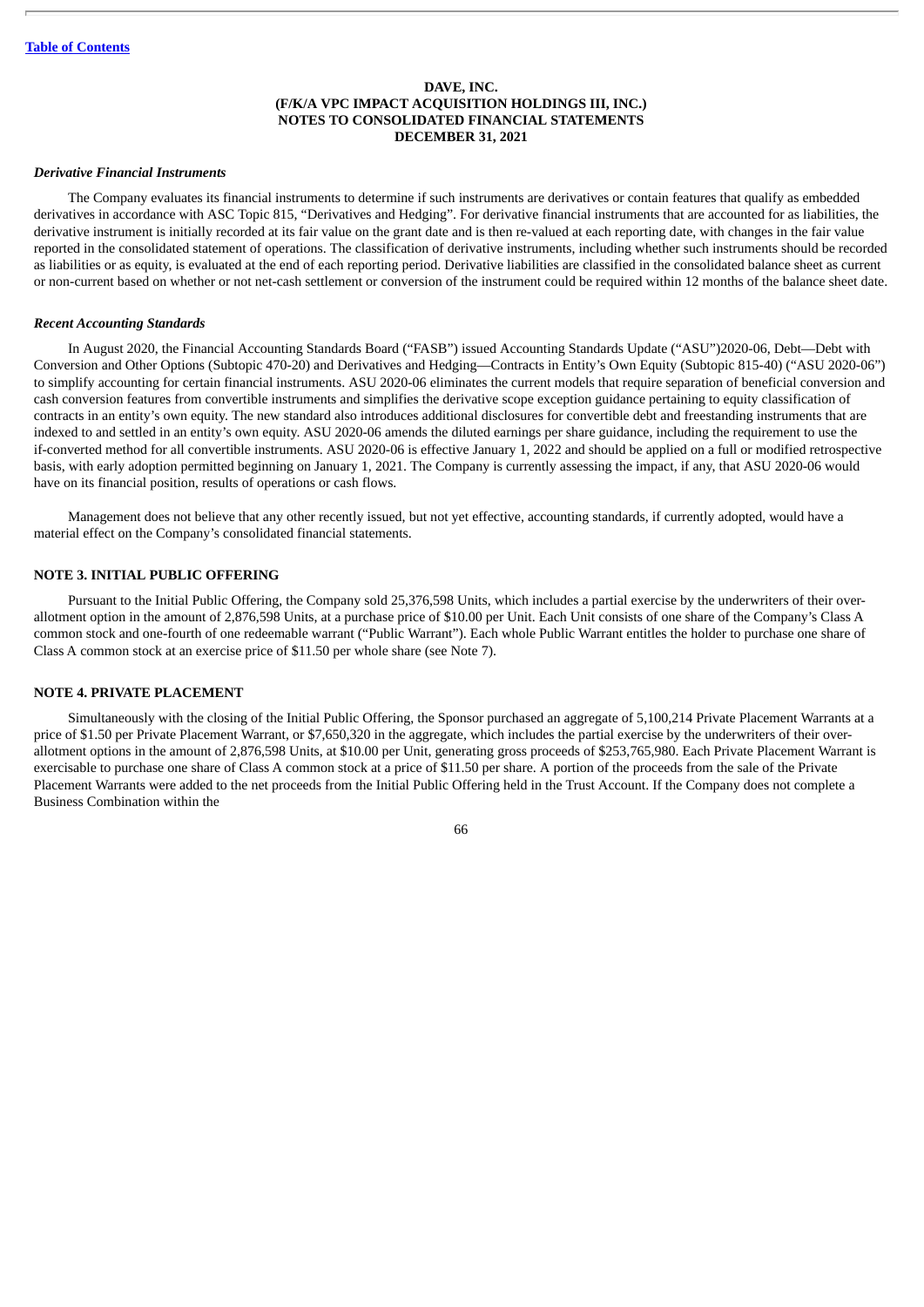Combination Period, the proceeds from the sale of the Private Placement Warrants will be used to fund the redemption of the Public Shares (subject to the requirements of applicable law) and the Private Placement Warrants will expire worthless.

# **NOTE 5. RELATED PARTY TRANSACTIONS**

### *Founder Shares*

On January 19, 2021, the Sponsor paid \$25,000 to cover certain offering and formation costs of the Company in consideration for 6,468,750 shares of Class B common stock (the "Founder Shares"). On January 22, 2021, the Sponsor transferred an aggregate of 60,000 Founder Shares to members of the Company's board of directors, resulting in the Sponsor holding 6,408,750 Founder Shares. The Founder Shares included an aggregate of up to 843,750 shares that are subject to forfeiture depending on the extent to which the underwriters' over-allotment option is exercised, so that the number of Founder Shares will equal, on an as-converted basis, approximately 20% of the Company's issued and outstanding common stock after the Initial Public Offering. In connection with the underwriters' partial exercise of the over-allotment option and the forfeiture of the remaining overallotment option, 124,600 Founder Shares were forfeited and 719,150 Founder Shares are no longer subject to forfeiture resulting in an aggregate of 6,344,150 Founder Shares issued and outstanding.

The initial stockholders will agree, subject to limited exceptions, not to transfer, assign or sell any of the Founder Shares until the earlier to occur of: (A) one year after the completion of the initial Business Combination or earlier if, subsequent to the initial Business Combination, the closing price of the Class A common stock equals or exceeds \$12.00 per share (as adjusted for stock splits, stock capitalizations, reorganizations, recapitalizations and the like) for any 10 trading days within any 30-trading day period commencing at least 150 days after the initial Business Combination and (B) the date following the completion of the initial Business Combination on which the Company completes a liquidation, merger, capital stock exchange or other similar transaction that results in all of the stockholders having the right to exchange their Class A common stock for cash, securities or other property.

### *Promissory Note—Related Party*

On January 14, 2021, the Sponsor issued an unsecured promissory note to the Company (the "Promissory Note"), pursuant to which the Company could borrow up to an aggregate principal amount of \$300,000. The Promissory Note was non-interest bearing and payable on the earlier of December 31, 2021 or the completion of the Initial Public Offering. The outstanding balance under the Promissory Note of \$88,142 was repaid at the closing of the Initial Public Offering on March 9, 2021. Borrowings under the Promissory Note are no longer available.

### *Administrative Services Agreement*

The Company entered into an agreement, commencing on March 4, 2021, to pay the Sponsor up to \$10,000 per month for office space, utilities, secretarial and administrative support services. Upon completion of a Business Combination or its liquidation, the Company will cease paying these monthly fees. For the period from January 14, 2021 (inception) through December 31, 2021, the Company incurred \$100,000 in fees for these services, of which \$90,000 is included in accrued expenses in the accompanying consolidated balance sheet as of December 31, 2021.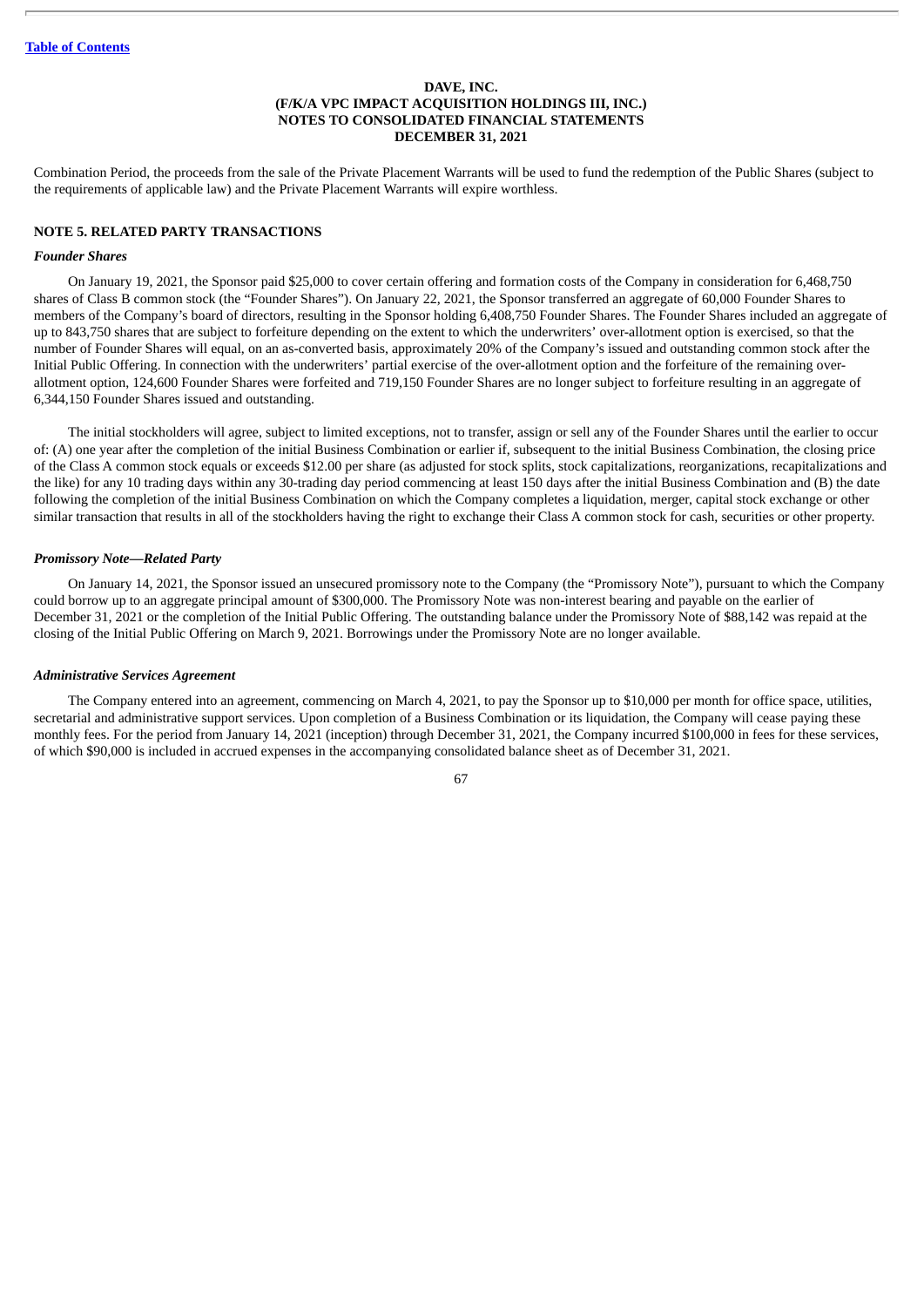### **NOTE 6. COMMITMENTS**

### *Risks and Uncertainties*

Management continues to evaluate the impact of the COVID-19 pandemic and has concluded that while it is reasonably possible that the virus could have a negative effect on the Company's financial position and/or results of its operations, the specific impact is not readily determinable as of the date of these consolidated financial statements. The consolidated financial statements do not include any adjustments that might result from the outcome of this uncertainty.

### *Registration Rights*

Pursuant to a registration rights agreement entered into on March 4, 2021, the holders of Founder Shares, Private Placement Warrants and warrants that may be issued upon conversion of Working Capital Loans, if any, (and any shares of Class A common stock issuable upon the exercise of the Private Placement Warrants and warrants that may be issued upon conversion of Working Capital Loans) will be entitled to registration rights pursuant to a registration rights agreement to be signed prior to the consummation of the Initial Public Offering. These holders will be entitled to certain demand and "piggyback" registration rights. The registration rights agreement does not contain liquidated damages or other cash settlement provisions resulting from delays in registering the Company's securities. The Company will bear the expenses incurred in connection with the filing of any such registration statements.

### *Underwriting Agreement*

The underwriters are entitled to a deferred fee of \$0.35 per Unit, or \$8,881,809 in the aggregate. The deferred fee was paid to the underwriters at the closing of the Business Combination on January 5, 2022.

### **NOTE 7. STOCKHOLDERS' EQUITY**

*Preferred Stock*—The Company is authorized to issue 1,000,000 shares of preferred stock, par value \$0.0001 per share, with such designations, voting and other rights and preferences as may be determined from time to time by the Company's board of directors. At December 31, 2021, there were no shares of preferred stock issued or outstanding.

*Class A Common Stock*—The Company is authorized to issue 200,000,000 shares of Class A common stock with a par value of \$0.0001 per share. At December 31, 2021, there were 25,376,598 Class A common stock issued and outstanding, which are presented as temporary equity.

*Class B Common Stock*—The Company is authorized to issue 20,000,000 shares of Class B common stock with a par value of \$0.0001 per share. At December 31, 2021, there were 6,344,150 shares of Class B common stock issued and outstanding.

Stockholders of record are entitled to one vote for each share held on all matters to be voted on by stockholders. Holders of Class A common stock and holders of Class B common stock will vote together as a single class on all matters submitted to a vote of our stockholders except as required by law.

The Class B common stock will automatically convert into Class A common stock concurrently with or immediately following the consummation of the initial Business Combination on a one-for-one basis, subject to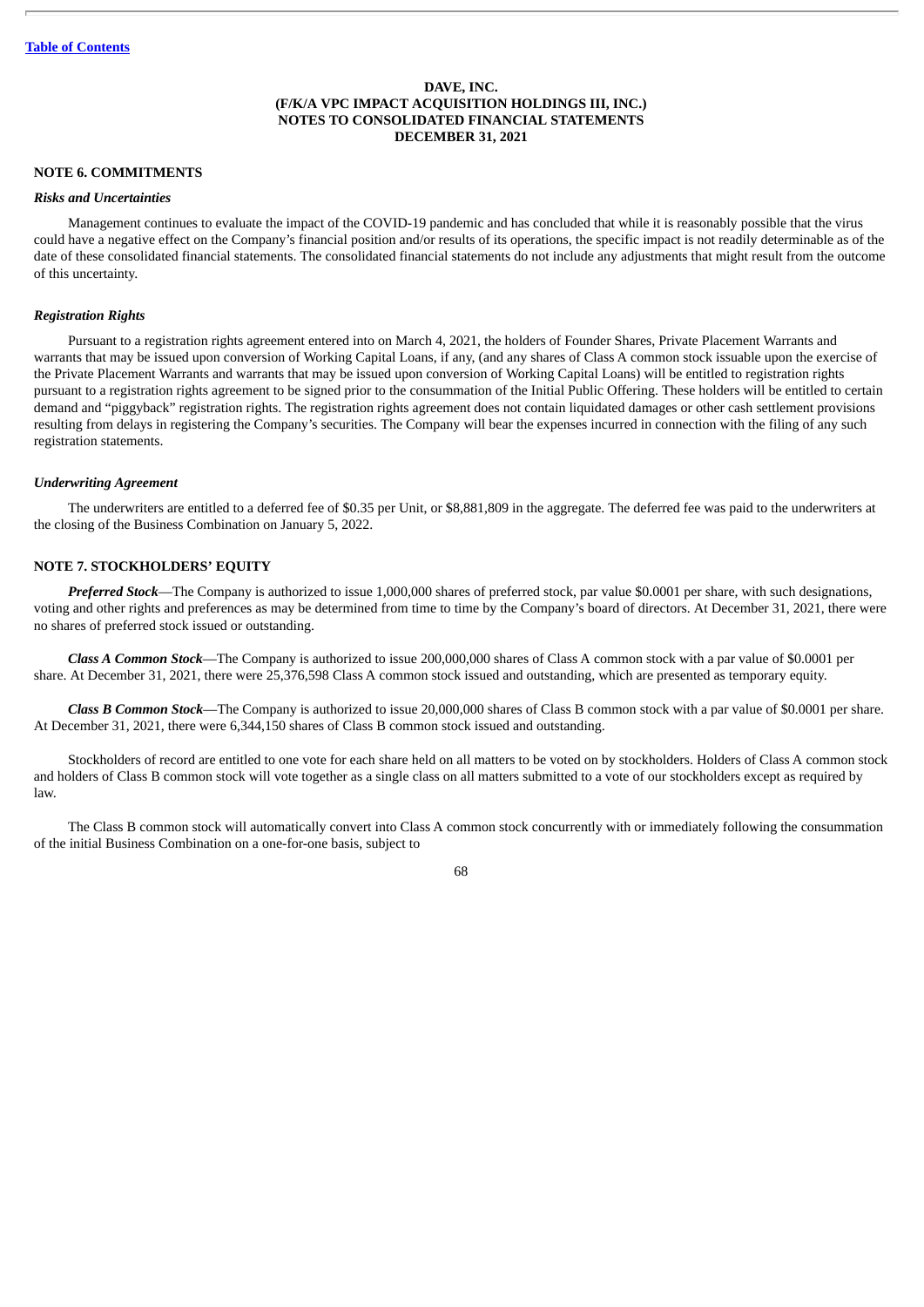adjustment for stock splits, stock dividends, reorganizations, recapitalizations and the like, and subject to further adjustment as provided herein. In the case that additional shares of Class A common stock or equity-linked securities are issued or deemed issued in connection with the initial Business Combination, the number of shares of Class A common stock issuable upon conversion of all Founder Shares will equal, in the aggregate, on an as-converted basis, 20% of the total number of shares of Class A common stock outstanding after such conversion (after giving effect to any redemptions of shares of Class A common stock by Public Stockholders), including the total number of shares of Class A common stock issued, or deemed issued or issuable upon conversion or exercise of any equity-linked securities or rights issued or deemed issued, by the Company in connection with or in relation to the consummation of the initial Business Combination, excluding any shares of Class A common stock or equity-linked securities or rights exercisable for or convertible into shares of Class A common stock issued, or to be issued, to any seller in the initial Business Combination and any Private Placement Warrants issued to the Sponsor, officers or directors upon conversion of Working Capital Loans, provided that such conversion of Founder Shares will never occur on a less than one-for-one basis.

### **NOTE 8. WARRANT LIABILITIES**

As of December 31, 2021, there are 6,344,150 Public Warrants outstanding and 5,100,214 Private Warrants outstanding. Public Warrants may only be exercised for a whole number of shares. No fractional Public Warrants will be issued upon separation of the Units and only whole Public Warrants will trade. The Public Warrants will become exercisable on the later of (a) 30 days after the completion of a Business Combination or (b) 12 months from the closing of the Initial Public Offering; provided in each case that the Company has an effective registration statement under the Securities Act covering the shares of Class A common stock issuable upon exercise of the Public Warrants and a current prospectus relating to them is available (or the Company permits holders to exercise their Public Warrants on a cashless basis and such cashless exercise is exempt from registration under the Securities Act).

The Company has agreed that as soon as practicable, but in no event later than 15 business days after the closing of the initial Business Combination, the Company will use its best efforts to file with the SEC and have an effective registration statement covering the shares of Class A common stock issuable upon exercise of the warrants and to maintain a current prospectus relating to those shares of Class A common stock until the warrants expire or are redeemed. If a registration statement covering the Class A common stock issuable upon exercise of the warrants is not effective by the 60th business day after the closing of the initial Business Combination, warrant holders may, until such time as there is an effective registration statement and during any period when the Company will have failed to maintain an effective registration statement, exercise warrants on a "cashless basis" in accordance with Section 3(a)(9) of the Securities Act or another exemption. Notwithstanding the above, if the Company's shares of Class A common stock are at the time of any exercise of a warrant not listed on a national securities exchange such that they satisfy the definition of a "covered security" under Section 18(b)(1) of the Securities Act, the Company may, at its option, require holders of Public Warrants who exercise their warrants to do so on a "cashless basis" in accordance with Section 3(a)(9) of the Securities Act and, in the event the Company so elects, it will not be required to file or maintain in effect a registration statement, and in the event the Company does not so elect, it will use its best efforts to register or qualify the shares under applicable blue sky laws to the extent an exemption is not available.

The warrants have an exercise price of \$11.50 per share, subject to adjustments and will expire five years after the completion of a Business Combination or earlier upon redemption or liquidation.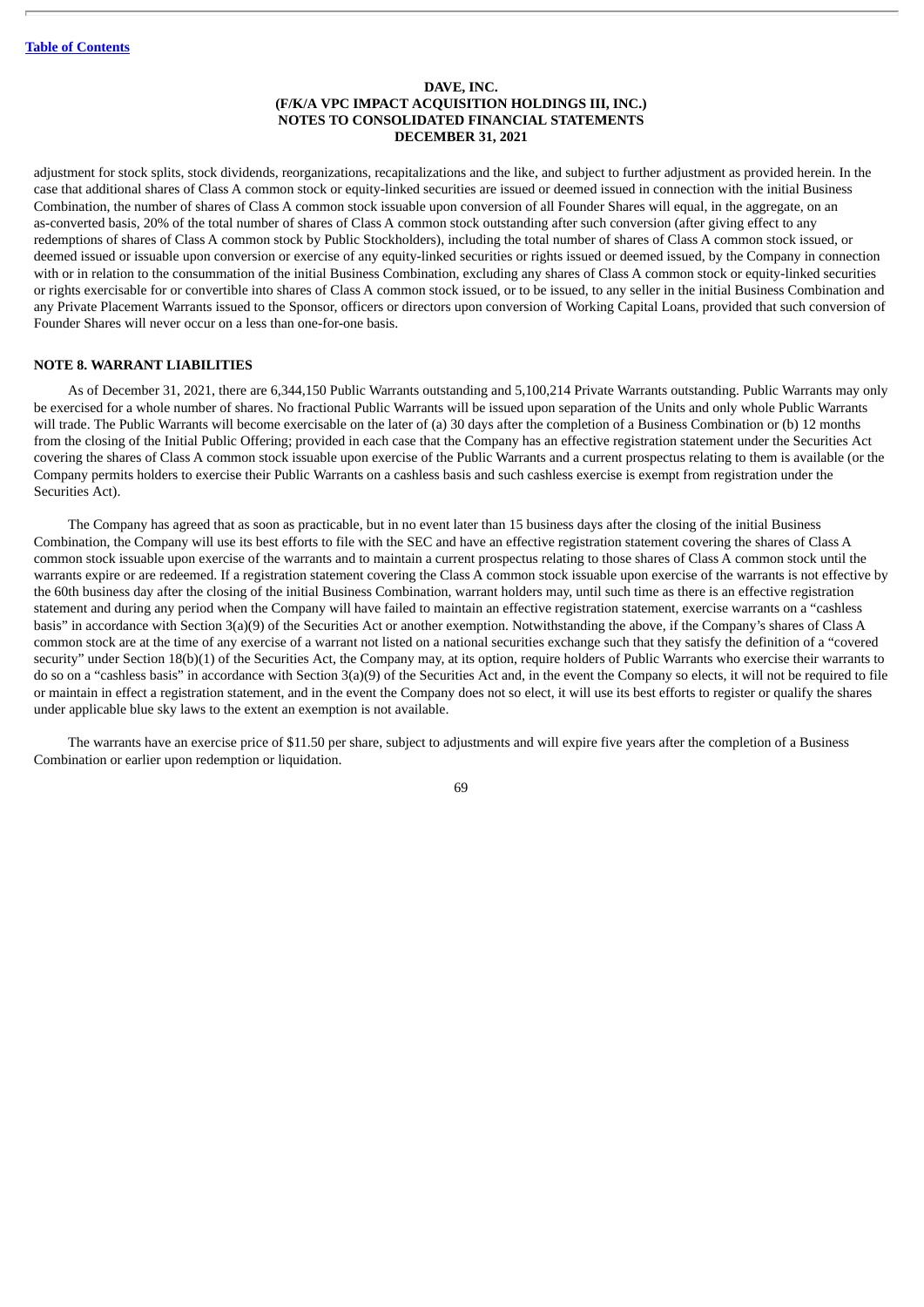Redemption of warrants when the price per share of Class A common stock equals or exceeds \$18.00:—Once the warrants become exercisable, the Company may redeem the outstanding warrants for cash:

- in whole and not in part;
- at a price of \$0.01 per warrant;
- upon a minimum of 30 days' prior written notice of redemption; and
- if, and only if, the closing price of Class A common stock equals or exceeds \$18.00 per share (as adjusted) for any 20 trading days within a 30-trading day period ending on the third trading day prior to the date on which the Company sends the notice of redemption to the warrant holders.

The Company will not redeem the warrants as described above unless an effective registration statement under the Securities Act covering the Class A common stock issuable upon exercise of the warrants is effective and a current prospectus relating to those shares of Class A common stock is available throughout the 30-day redemption period.

Redemption of warrants for when the price per share of Class A common stock equals or exceeds \$10.00: — Once the warrants become exercisable, the Company may redeem the outstanding warrants:

- in whole and not in part;
- at \$0.10 per warrant upon a minimum of 30 days' prior written notice of redemption provided that holders will be able to exercise their warrants on a cashless basis prior to redemption and receive that number of shares determined by reference to an agreed table based on the redemption date and the "fair market value" (as defined below) of the Class A common stock; and
- if, and only if, the closing price of Class A common stock equals or exceeds \$10.00 per Public Share (as adjusted) for any 20 trading days within the 30-trading day period ending three trading days before the Company sends notice of redemption to the warrant holders.

If the Company calls the Public Warrants for redemption, management will have the option to require all holders that wish to exercise the Public Warrants to do so on a "cashless basis," as described in the warrant agreement. The exercise price and number of shares of Class A common stock issuable upon exercise of the warrants may be adjusted in certain circumstances including in the event of a stock dividend, or recapitalization, reorganization, merger or consolidation. However, except as described below, the warrants will not be adjusted for issuance of Class A common stock at a price below its exercise price. Additionally, in no event will the Company be required to net cash settle the warrants. If the Company is unable to complete a Business Combination within the Combination Period and the Company liquidates the funds held in the Trust Account, holders of warrants will not receive any of such funds with respect to their warrants, nor will they receive any distribution from the Company's assets held outside of the Trust Account with the respect to such warrants. Accordingly, the warrants may expire worthless.

In addition, if (x) the Company issues additional shares of Class A common stock or equity-linked securities for capital raising purposes in connection with the closing of the initial Business Combination at an issue price or effective issue price of less than \$9.20 per share of Class A common stock (with such issue price or effective issue price to be determined in good faith by the board of directors and, in the case of any such issuance to the initial stockholders or their affiliates, without taking into account any Founder Shares held by the initial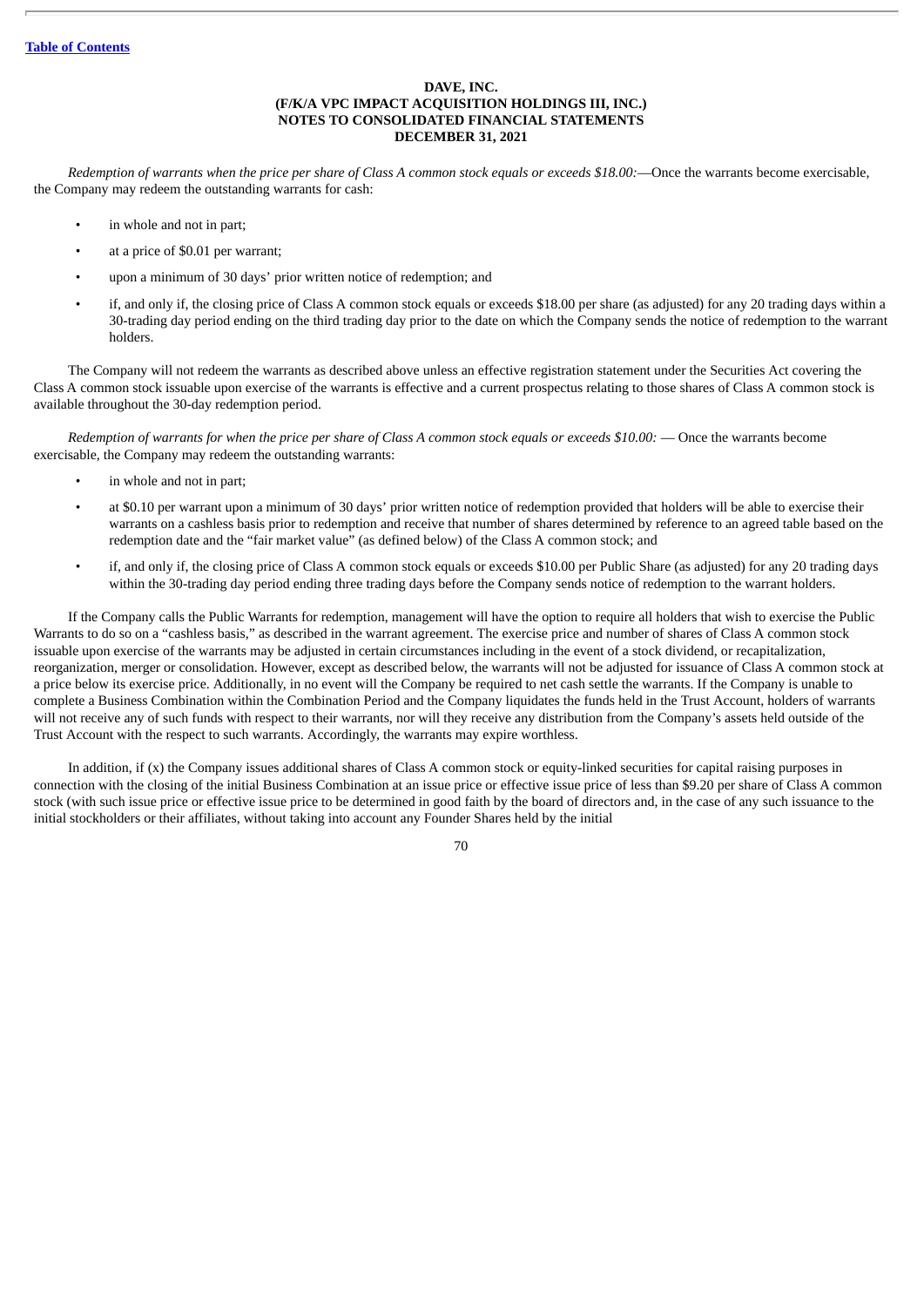stockholders or such affiliates, as applicable, prior to such issuance) (the "Newly Issued Price"), (y) the aggregate gross proceeds from such issuances represent more than 60% of the total equity proceeds, and interest thereon, available for the funding of the initial Business Combination on the date of the consummation of the initial Business Combination (net of redemptions), and (z) the volume weighted average trading price of the Class A common stock during the 20 trading day period starting on the trading day prior to the day on which the Company consummates its initial Business Combination (such price, the "Market Value") is below \$9.20 per share, the exercise price of the warrants will be adjusted (to the nearest cent) to be equal to 115% of the higher of the Market Value and the Newly Issued Price, the \$18.00 per share redemption trigger price will be adjusted (to the nearest cent) to be equal to 180% of the higher of the Market Value and the Newly Issued Price, and the \$10.00 per share redemption trigger price will be adjusted (to the nearest cent) to be equal to the higher of the Market Value and the Newly Issued Price.

As of December 31, 2021, there were 5,100,214 Private Placement Warrants outstanding. The Private Placement Warrants will be identical to the Public Warrants, except that the Private Placement Warrants and the shares of Class A common stock issuable upon exercise of the Private Placement Warrants will not be transferable, assignable or salable until 30 days after the completion of a Business Combination, subject to certain limited exceptions. Additionally, the Private Placement Warrants will be non-redeemable so long as they are held by the Sponsor or its permitted transferees. If the Private Placement Warrants are held by someone other than the Sponsor or its permitted transferees, the Private Placement Warrants will be redeemable by the Company and exercisable by such holders on the same basis as the Public Warrants.

# **NOTE 9. INCOME TAX**

The Company's net deferred tax assets are as follows:

|                                       | December 31,<br>2021 |
|---------------------------------------|----------------------|
| Deferred tax asset                    |                      |
| Net operating loss carryforward       | 30.182<br>S          |
| Startup/Organizational expenses       | 1,304,155            |
| Total deferred tax assets             | 1,334,337            |
| Valuation allowance                   | (1,334,337)          |
| Deferred tax assets, net of allowance |                      |

The income tax provision consists of the following:

|                               | December 31,<br>2021 |             |
|-------------------------------|----------------------|-------------|
| Federal                       |                      |             |
| Current                       | S                    |             |
| Deferred                      |                      | (1,334,337) |
| <b>State</b>                  |                      |             |
| Current                       | S                    |             |
| Deferred                      |                      |             |
| Change in valuation allowance |                      | 1,334,337   |
| Income tax provision          |                      |             |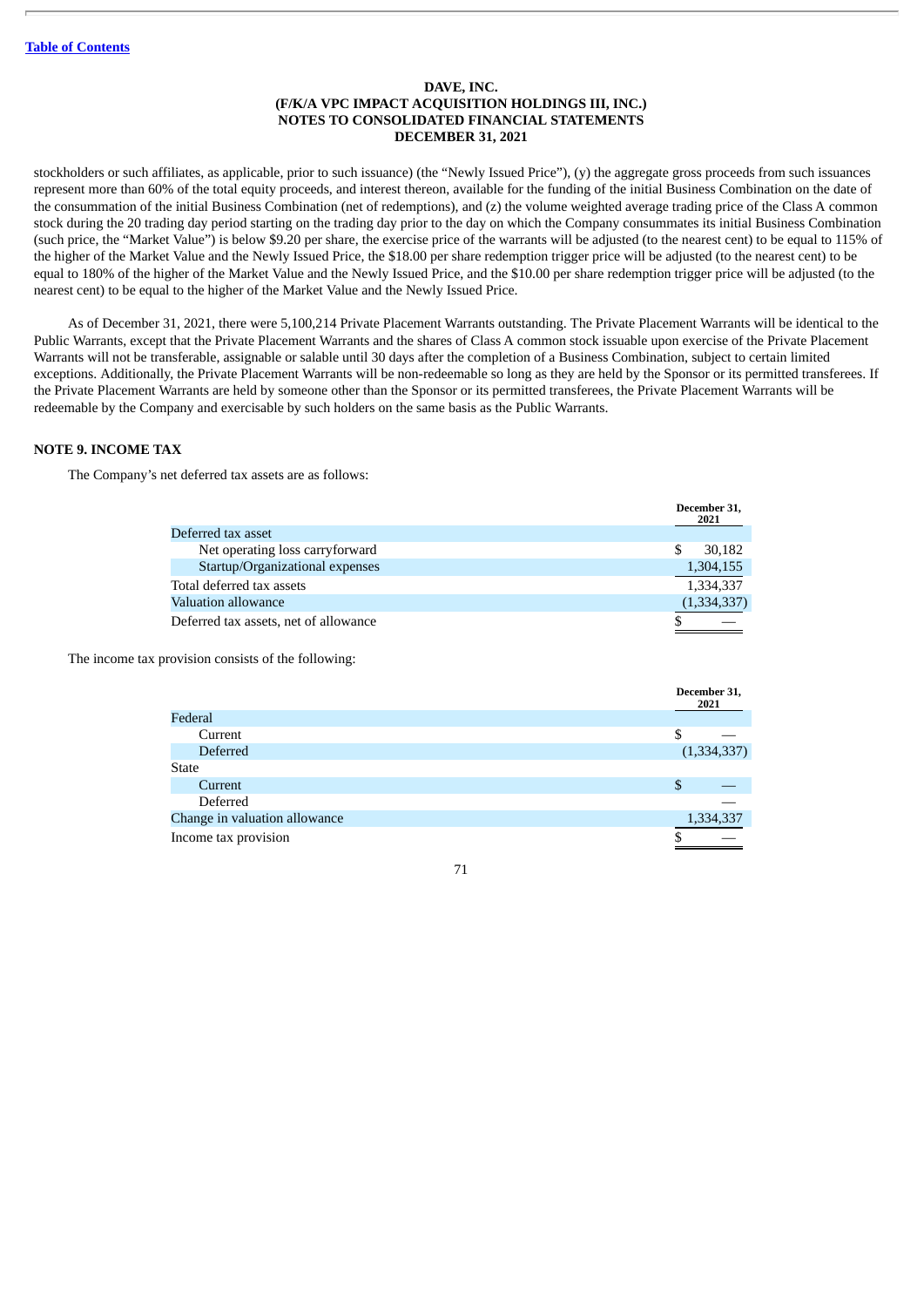As of December 31, 2021, the Company had \$143,723 in U.S. federal and state net operating loss carryovers available to offset future taxable income.

In assessing the realization of the deferred tax assets, management considers whether it is more likely than not that some portion of all of the deferred tax assets will not be realized. The ultimate realization of deferred tax assets is dependent upon the generation of future taxable income during the periods in which temporary differences representing net future deductible amounts become deductible. Management considers the scheduled reversal of deferred tax liabilities, projected future taxable income and tax planning strategies in making this assessment. After consideration of all of the information available, management believes that significant uncertainty exists with respect to future realization of the deferred tax assets and has therefore established a full valuation allowance. For the period from January 14, 2021 (inception) through December 31, 2021, the change in the valuation allowance was \$1,334,337.

A reconciliation of the federal income tax rate to the Company's effective tax rate at December 31, 2021 is as follows:

|                                                    | December 31.<br>2021 |
|----------------------------------------------------|----------------------|
| Statutory federal income tax rate                  | 21.0%                |
| State taxes, net of federal tax benefit            | 0.0                  |
| Chang in fair value of warrant liabilities         | 12.2                 |
| Transaction costs allocated to warrant liabilities | (2.4)                |
| Compensation expense—warrants                      | (5.5)                |
| Change in valuation allowance                      | (25.3)               |
| Income tax provision                               | $0.0\%$              |

The Company files income tax returns in the U.S. federal jurisdiction in various state and local jurisdictions and is subject to examination by the various taxing authorities.

# **NOTE 10. FAIR VALUE MEASUREMENTS**

At December 31, 2021, assets held in the Trust Account were comprised of \$253,788,923 in cash. Through December 31, 2021, the Company withdrew no interest earned on the Trust.

The following table presents information about the Company's liabilities that are measured at fair value on a recurring basis at December 31, 2021 and indicates the fair value hierarchy of the valuation inputs the Company utilized to determine such fair value:

| <b>Description</b>                           | December 31,<br>2021 | <b>Quoted Prices</b><br>in Active<br>Markets<br>(Level 1) | Significant<br>Other<br><b>Observable</b><br>Inputs<br>(Level 2) | <b>Significant</b><br>Other<br>Unobservable<br>Inputs<br>(Level 3) |
|----------------------------------------------|----------------------|-----------------------------------------------------------|------------------------------------------------------------------|--------------------------------------------------------------------|
| Liabilities:                                 |                      |                                                           |                                                                  |                                                                    |
| Warrant Liability—Public Warrants            | \$6,756,519          | \$6,756,519                                               | __                                                               |                                                                    |
| Warrant Liability—Private Placement Warrants | \$9,549,874          |                                                           |                                                                  | \$9,549,874                                                        |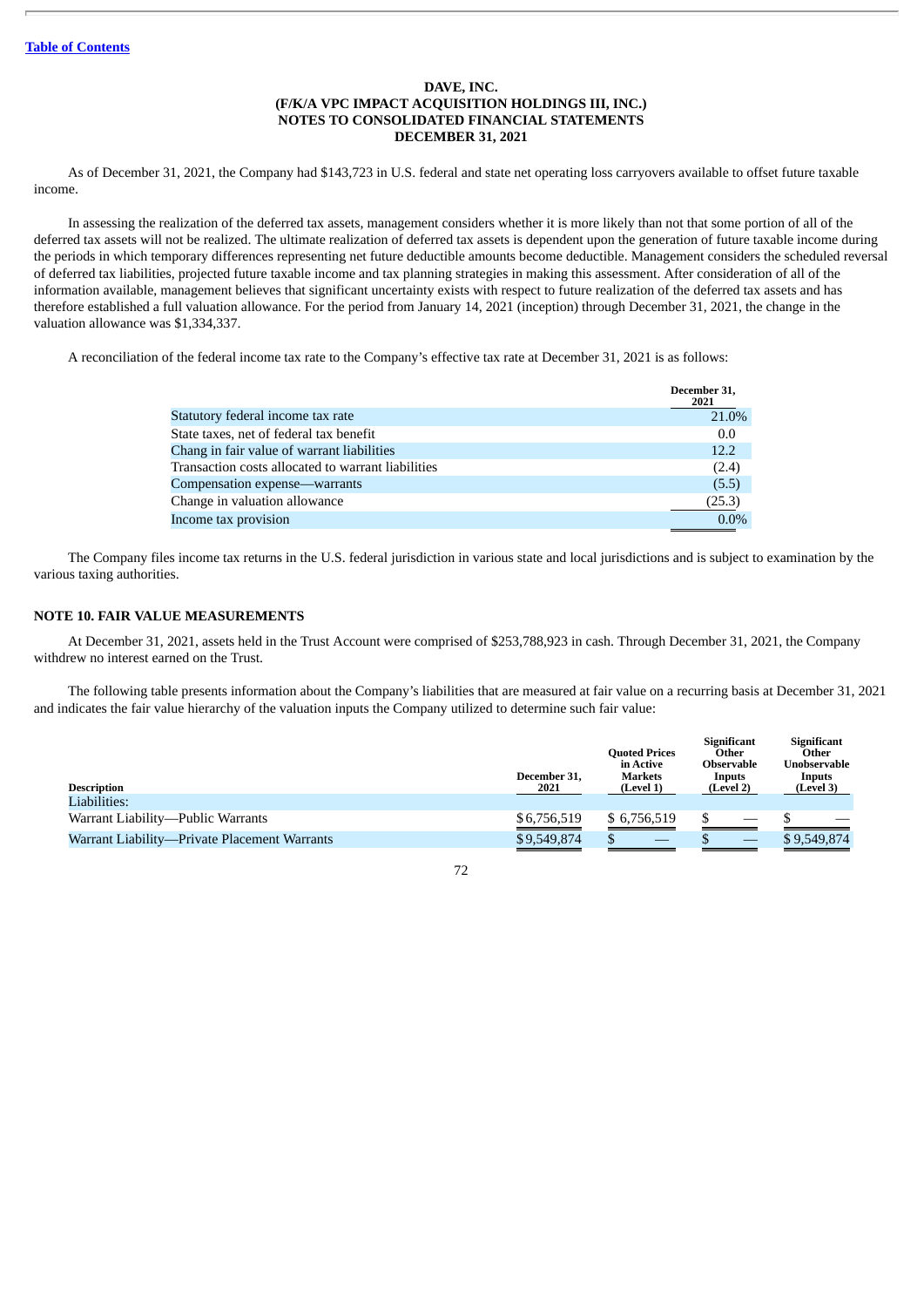The Warrants were accounted for as liabilities in accordance with ASC 815-40 and are presented within warrant liabilities on the consolidated balance sheet. The warrant liabilities are measured at fair value at inception and on a recurring basis, with changes in fair value presented within change in fair value of warrant liabilities in the consolidated statements of operations.

The Private Placement Warrants were initially valued using a Modified Black Scholes Option Pricing Model, which is considered to be a Level 3 fair value measurement. The Modified Black Scholes model's primary unobservable input utilized in determining the fair value of the Private Placement Warrants is the expected volatility of the common stock. The expected volatility as of the Initial Public Offering date was derived from observable public warrant pricing on comparable 'blank-check' companies without an identified target. The expected volatility as of subsequent valuation dates was implied from the Company's own Public Warrant pricing. A Black Scholes Model was used in estimating the fair value of the Public Warrants for periods prior to their detachment and where no observable traded price was available, using the same expected volatility as was used in measuring the fair value of the Private Placement Warrants. For periods subsequent to the detachment of the warrants from the Units, the close price of the Public Warrant price was used as the fair value as of each relevant date. The subsequent measurements of the Public Warrants after the detachment of the Public Warrants from the Units is classified as Level 1 due to the use of an observable market quote in an active market.

The key inputs into the Black Scholes Model for the Public Warrants and the Modified Black Scholes Option Pricing Model for the Private Placement Warrants were as follows:

|                       |                 | <b>January 12, 2021</b> |                            |          |  |  |
|-----------------------|-----------------|-------------------------|----------------------------|----------|--|--|
|                       |                 | (Initial Measurement)   |                            |          |  |  |
|                       | <b>Public</b>   | Private                 | Private<br><b>Warrants</b> |          |  |  |
| <b>Input</b>          | <b>Warrants</b> | <b>Warrants</b>         |                            |          |  |  |
| <b>Stock Price</b>    | \$10.00         | 9.59<br>S.              | Φ                          | 10.25    |  |  |
| <b>Exercise Price</b> | \$11.50         | \$11.50                 | \$                         | 11.50    |  |  |
| Volatility            | 26.9%           | 26.0%                   |                            | 23.0%    |  |  |
| Term (years)          | 5.00            | 5.00                    |                            | 5.00     |  |  |
| Dividend Yield        | $0.00\%$        | $0.00\%$                |                            | $0.00\%$ |  |  |
| <b>Risk Free Rate</b> | 1.21%           | 1.21%                   |                            | 1.26%    |  |  |

The following table presents the changes in the fair value of Level 3 warrant liabilities:

|                                                      | Private     |               | Warrant            |
|------------------------------------------------------|-------------|---------------|--------------------|
|                                                      | Placement   | <b>Public</b> | <b>Liabilities</b> |
| Fair value as of January 14, 2021 (inception)        |             |               |                    |
| Initial measurement on March 9, 2021 (Initial Public |             |               |                    |
| Offering)                                            | 9,027,379   | 10,340,965    | 19,368,344         |
| Change in fair value                                 | 522,495     | (253,766)     | 268,729            |
| Transfer to Level 1                                  |             | (10,087,199)  | (10,087,199)       |
| Fair value as of December 31, 2021                   | \$9,549,874 |               | 9,549,874          |

Transfers to/from Levels 1, 2 and 3 are recognized at the end of the reporting period in which a change in valuation technique or methodology occurs. The estimated fair value of the Public Warrants transferred from a Level 3 measurement to a Level 1 fair value measurement during the period from January 14, 2021 (inception) through December 31, 2021 was \$10,087,199.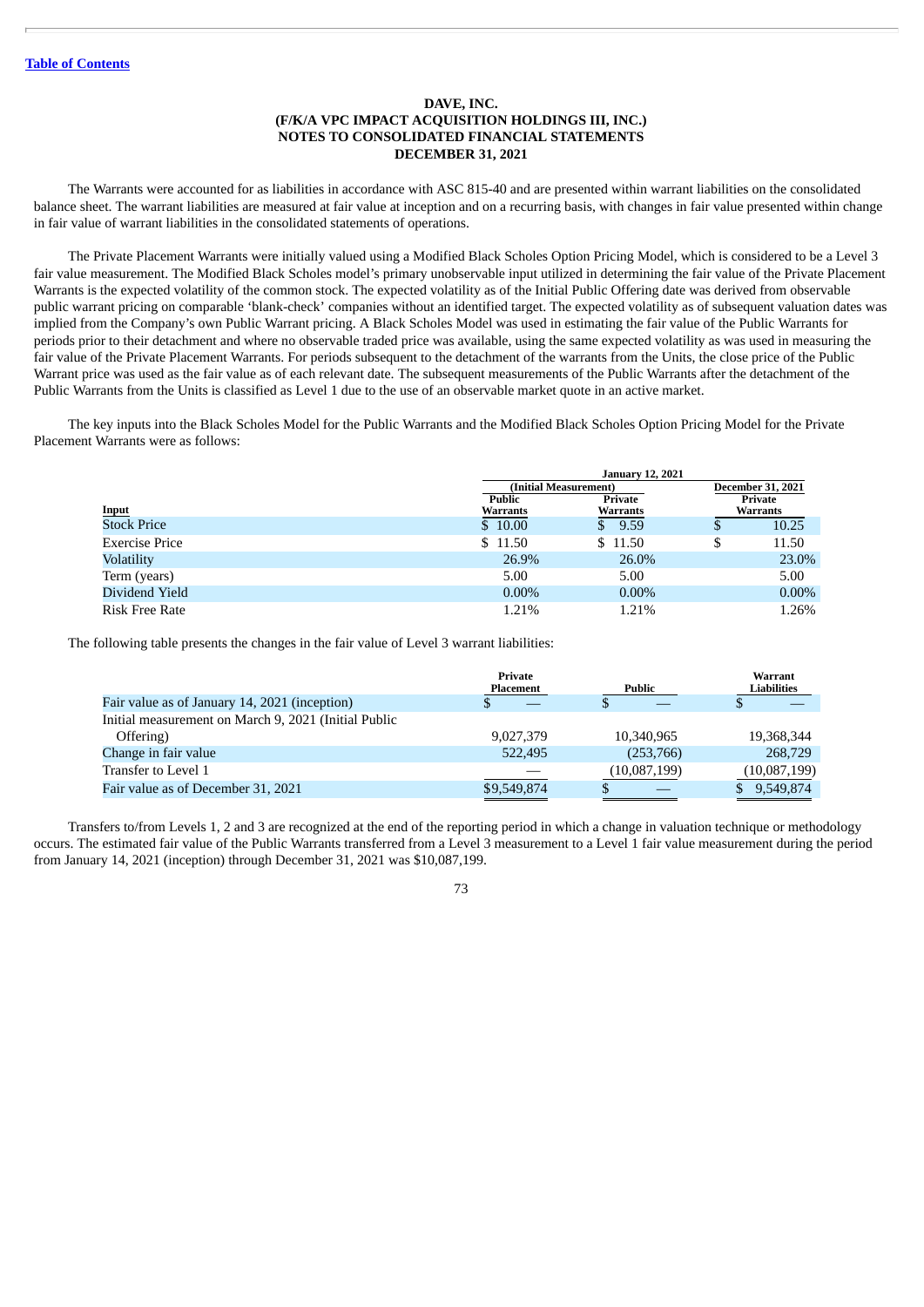# **NOTE 11. SUBSEQUENT EVENTS**

The Company evaluated subsequent events and transactions that occurred after the balance sheet date up to the date that the consolidated financial statements were issued. Based upon this review, other than as described in these financial statements and below, the Company did not identify any subsequent events that would have required adjustment or disclosure in the consolidated financial statements.

On January 5, 2022 the Company completed its Business Combination with Legacy Dave.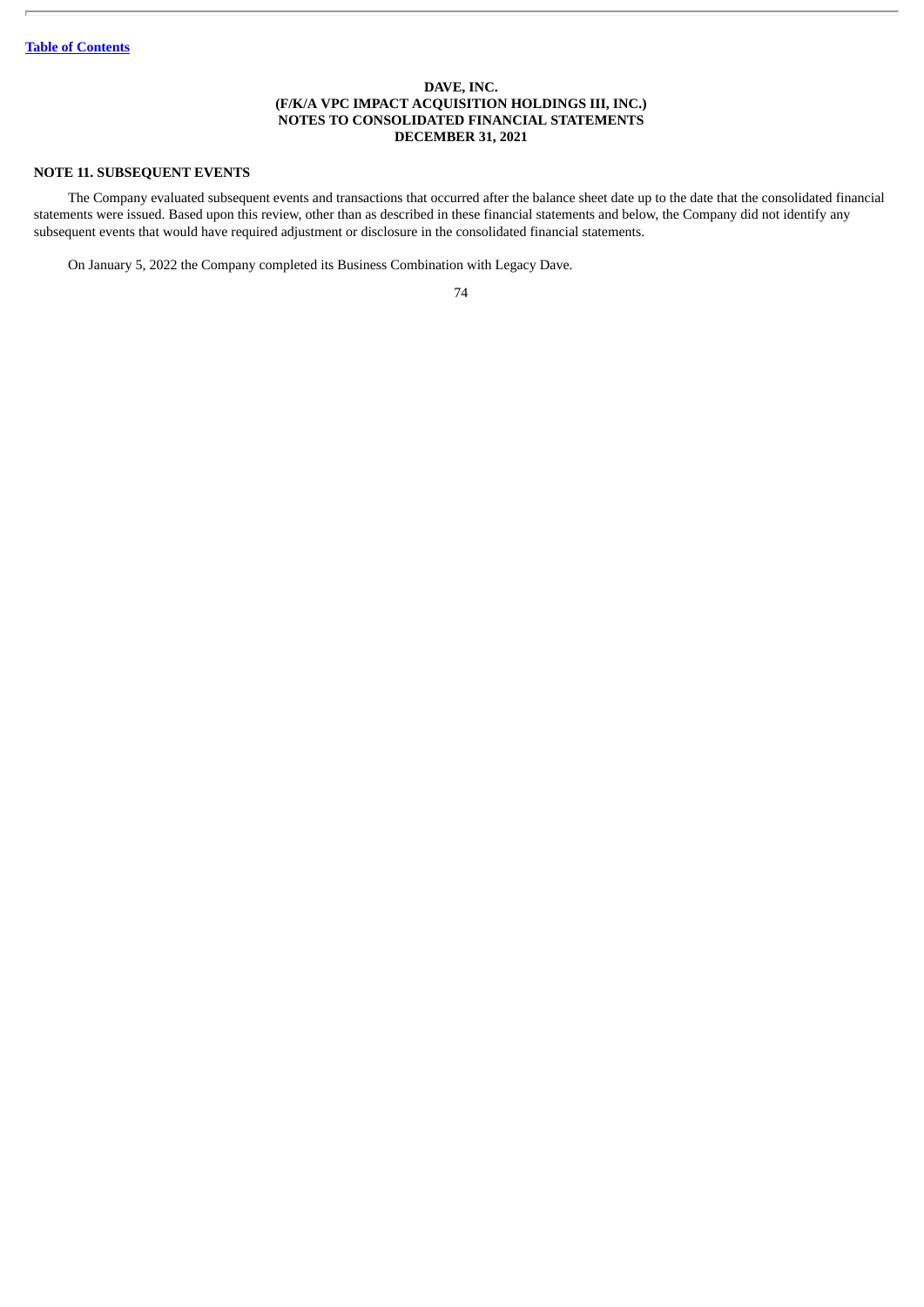# **Item 9. Changes in and Disagreements with Accountants on Accounting and Financial Disclosure.**

None.

## **Item 9A. Controls and Procedures.**

# **Evaluation of Disclosure Controls and Procedures**

Disclosure controls and procedures are designed to ensure that information required to be disclosed by us in our Exchange Act reports is recorded, processed, summarized, and reported within the time periods specified in the SEC's rules and forms, and that such information is accumulated and communicated to our management, including our principal executive officer and principal financial officer or persons performing similar functions, as appropriate to allow timely decisions regarding required disclosure.

As required by Rules 13a-15 and 15d-15 under the Exchange Act, our Chief Executive Officer and Chief Financial Officer carried out an evaluation of the effectiveness of the design and operation of our disclosure controls and procedures as of December 31, 2021. Based on this evaluation, our Chief Executive Officer and Chief Financial Officer have concluded that our disclosure controls and procedures were not effective, due solely to the material weakness in our internal control over financial reporting related to the Company's accounting for complex financial instruments. As a result, we performed additional analysis as deemed necessary to ensure that our financial statements were prepared in accordance with U.S. generally accepted accounting principles. Accordingly, management believes that the financial statements included in this Form 10-K present fairly in all material respects our financial position, results of operations and cash flows for the period presented.

Management intends to implement remediation steps to improve our disclosure controls and procedures and our internal control over financial reporting. Specifically, we intend to expand and improve our review process for complex securities and related accounting standards. We have improved this process by enhancing access to accounting literature, identification of third-party professionals with whom to consult regarding complex accounting applications and consideration of additional staff with the requisite experience and training to supplement existing accounting professionals.

## **Management's Report on Internal Controls Over Financial Reporting**

This Annual Report on Form 10-K does not include a report of management's assessment regarding internal control over financial reporting or an attestation report of our independent registered public accounting firm due to a transition period established by rules of the SEC for newly public companies.

# **Changes in Internal Control over Financial Reporting**

There were no changes in our internal control over financial reporting (as such term is defined in Rules 13a-15(f) and 15d-15(f) of the Exchange Act) during the most recent fiscal quarter that have materially affected, or are reasonably likely to materially affect, our internal control over financial reporting.

## **Item 9B. Other Information.**

None.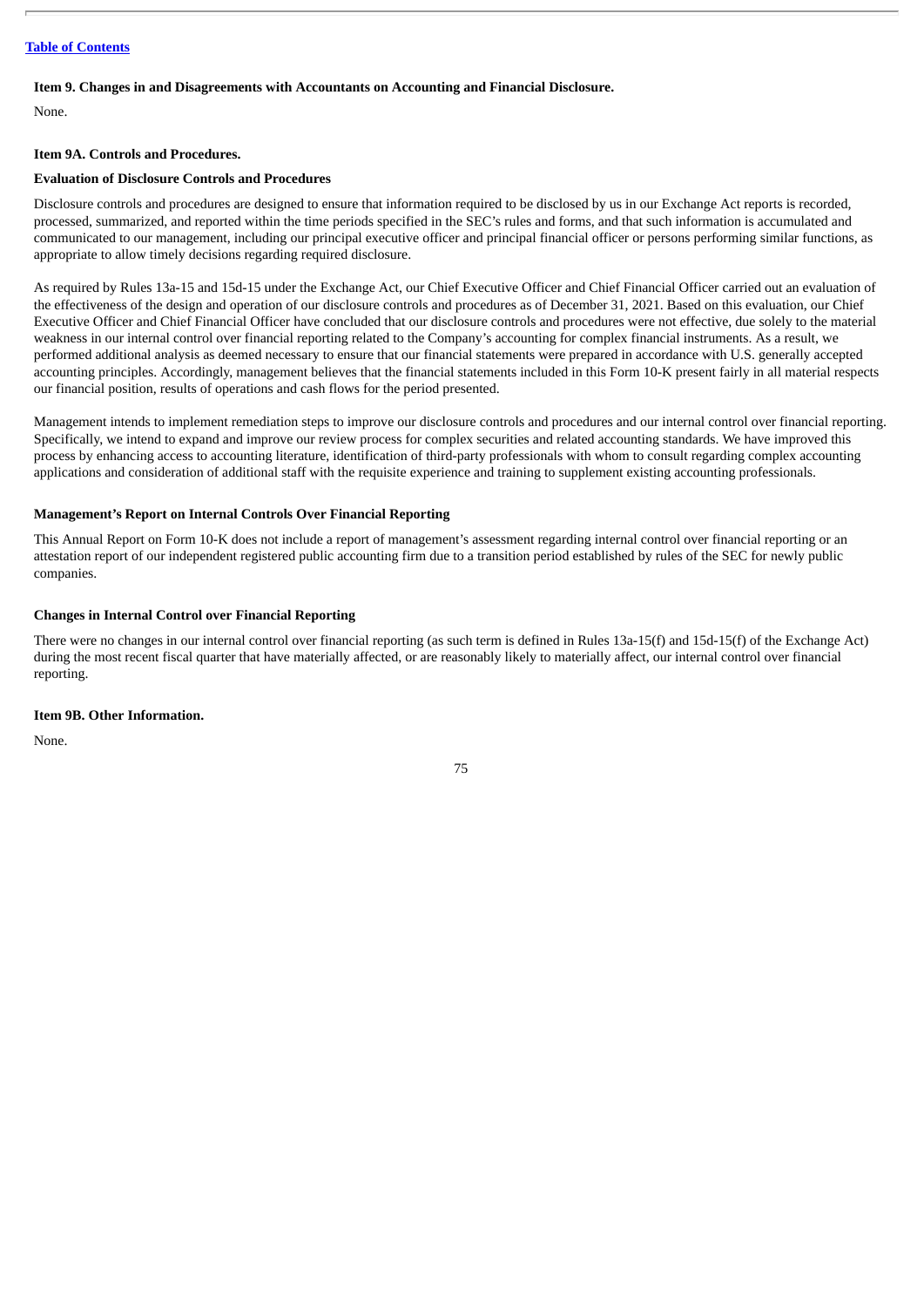## **PART III**

# **Item 10. Directors, Executive Officers and Corporate Governance**

## **Executive Officers and Directors**

The following table provides information regarding our executive officers, key employees and directors as of March 15, 2022:

| Name                          | <u>Age</u> | Position(s)                                     |
|-------------------------------|------------|-------------------------------------------------|
| <b>Executive Officers</b>     |            | Chief Executive Officer, President and Director |
| Jason Wilk                    | 36         |                                                 |
| Kyle Beilman                  | 34         | Chief Financial Officer and Secretary           |
| <b>Non-Employee Directors</b> |            | Director <sup>(1)(3)</sup>                      |
| Brendan Carroll               | 44         |                                                 |
| Andrea Mitchell               | 50         | Director <sup><math>(2)(3)</math></sup>         |
| Michael Pope                  | 55         | Director <sup>(1)</sup>                         |
| Dan Preston                   | 36         | Director $(1)(2)$                               |

(1) Member of the audit committee.

(2) Member of the compensation committee.

(3) Member of the nominating and corporate governance committee.

# *Executive Officers*

Jason Wilk. Mr. Wilk has served as Chief Executive Officer since the Closing. Mr. Wilk is the co-founder and has served as Chief Executive Officer of Dave since May 2016. Mr. Wilk has over 15 years of experience building digital companies. In April 2010, Mr. Wilk founded WriteyBoard, an international whiteboard and furniture solution for startup companies and small businesses, where he still acts as current advisor. Prior to WriteyBoard, from January 2010 to July 2016, Mr. Wilk founded and served as Chief Executive Officer of AllScreen.TV, a technology platform that enabled large media outlets to syndicate their digital content to over 500 publishers. Mr. Wilk began his career as the founder and Chief Executive Officer of 1DaySports.com, which was acquired in 2008. Mr. Wilk holds a B.B.A. from Loyola Marymount University, College of Business Administration where he studied international business and technology.

*Kyle Beilman*. Mr. Beilman has served as Chief Financial Officer since the Closing and prior to this, has served as Dave's Chief Financial Officer since January 2021. Mr. Beilman served as Dave's Chief Operating Officer from October 2019 to January 2021 and Chief Financial Officer from July 2017 to October 2019. Since January 2021, Mr. Beilman has served as Vice President of Dave OD Funding I, LLC, a wholly owned subsidiary of Dave. Prior to Dave, Mr. Beilman worked in corporate strategy at Red Bull from January 2016 to July 2017. Mr. Beilman began his career in investment banking at Centerview Partners from August 2013 to January 2016 and Moelis & Company from May 2012 to August 2013. Mr. Beilman holds a B.S. from the University of Southern California Marshall School of Business.

# *Non-Employee Directors*

*Brendan Carroll.* Mr. Carroll serves as a member of the board of directors of the Company. Mr. Carroll joined Dave as a director upon the Closing. Mr. Carroll is a Senior Partner at Victory Park Capital Advisors, LLC ("Victory Park"), which he co-founded in 2007. He is responsible for strategic initiatives and firm operations in addition to sourcing, evaluating and executing investment opportunities. Mr. Carroll also oversees marketing, fundraising, business development and investor relations for the firm. Mr. Carroll has served as member of the board of directors of Victory Park portfolio company, johnnie-O, since 2015, and has served as a member of the board of directors and as the Co-Chief Executive Officer of each of VPC Impact Acquisition Holdings II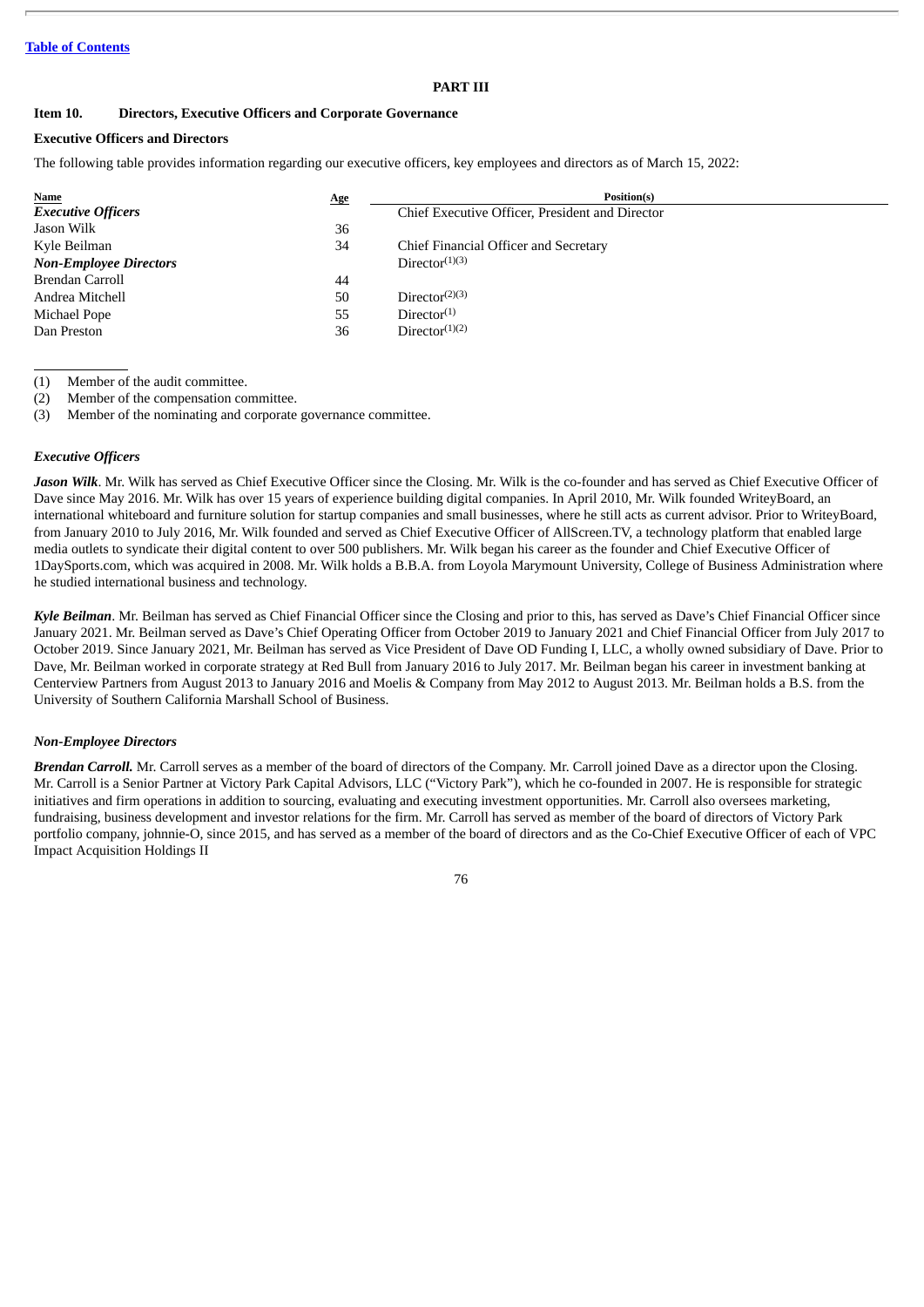(Nasdaq: VPCB), a special purpose acquisition company founded by an affiliate of Victory Park, and VPC Impact Acquisition Holdings III, Inc. (NYSE: VPCB), a special purpose acquisition company founded by an affiliate of Victory Park, since January 2021. From 2005 to 2007, Mr. Carroll was a member of the Solutions Group at Magnetar Capital LLC, where he specialized in direct financings to lower middle market companies. He has held various investment banking positions at William Blair and Robertson Stephens, specializing in corporate finance and mergers and acquisitions. Mr. Carroll received a B.A. in government from Georgetown University and an MBA from Harvard Business School. He speaks frequently on debt and private equity investing issues and has served as a guest lecturer and panelist at the University of Chicago's Booth Global School of Business, Northwestern University's Kellogg School of Management and Harvard Business School. Mr. Carroll is a member of the Finance Council of the Archdiocese of Chicago and Loyola Press and previously served on the Board of Regents at Georgetown University. He is also a director on the board of the Ann & Robert H. Lurie Children's Hospital of Chicago and is also a member of the board's Finance Committee.

*Andrea Mitchell.* Ms. Mitchell serves as a member of the board of directors of the Company. Ms. Mitchell joined Dave as a director upon the Closing. Ms. Mitchell is the Managing Partner and a founding member of Mitchell Sandler LLC, a nationally recognized law firm in banking and finance law, since May 2019. Prior to joining Mitchell Sandler, Ms. Mitchell was a partner at the law firm of BuckleySandler from January 2011 to April 2019, which she joined in April 2009 as an associate. Prior to BuckleySandler, Ms. Mitchell served as Counsel in the Legal Division at the Federal Reserve Board from September 2007 to April 2009, where she worked on numerous consumer regulations, advised supervised entities on queries related to consumer protection statutes, and participated in several interagency task forces. Ms. Mitchell received her J.D. from American University and a bachelor's degree in political science from the University of Wisconsin-Madison.

*Michael Pope.* Mr. Pope serves as a member of the board of directors of the Company. Mr. Pope joined Dave as a director in January 2022. Mr. Pope served as Chief Financial Officer and Senior Vice President at Shutterfly, Inc. from October 2015 until his retirement in November 2019. He has over 25 years of financial experience having served as Chief Financial Officer at numerous technology companies, including Clean Power Finance, Inc., MarketTools Inc., Network General Corporation, DigitalThink, Inc., Arlo Technologies, Inc. and Dionex Corporation. He previously served as a member of the board of directors and audit committee chairman at both Arlo Technologies, Inc. and Dionex Corporation. Mr. Pope holds a B.A. in Quantitative Economics from Stanford University and an M.B.A. from the Haas School of Business at the University of California at Berkeley.

*Dan Preston.* Mr. Preston serves as a member of the board of directors of the Company. Mr. Preston joined Dave as a director upon the Closing. Mr. Preston has served as the Chief Executive Officer and Director of Metromile, an automobile insurance company offering usage-based insurance policies, since 2014, where he previously served as Chief Technology Officer since joining in 2013. Prior to joining Metromile, Mr. Preston was the co-founder and Chief Technology Officer of AisleBuyer, a mobile retail innovator that was acquired by Intuit in April 2012. Mr. Preston received a bachelor's degree in Computer Science from Brandeis University and a master's degree in Computer Science with a specialization in Artificial Intelligence, Machine Learning and Computer Vision from Stanford University.

#### **Family Relationships**

There are no family relationships among any of our directors or executive officers.

#### **Corporate Governance**

#### *Board Composition*

The primary responsibilities of the Board are to provide oversight, strategic guidance, counseling and direction to Dave's management. When considering whether directors and director nominees have the experience, qualifications, attributes and skills, taken as a whole, to enable the Board to satisfy its oversight responsibilities effectively in light of its business and structure, the Board is expected to focus primarily on each person's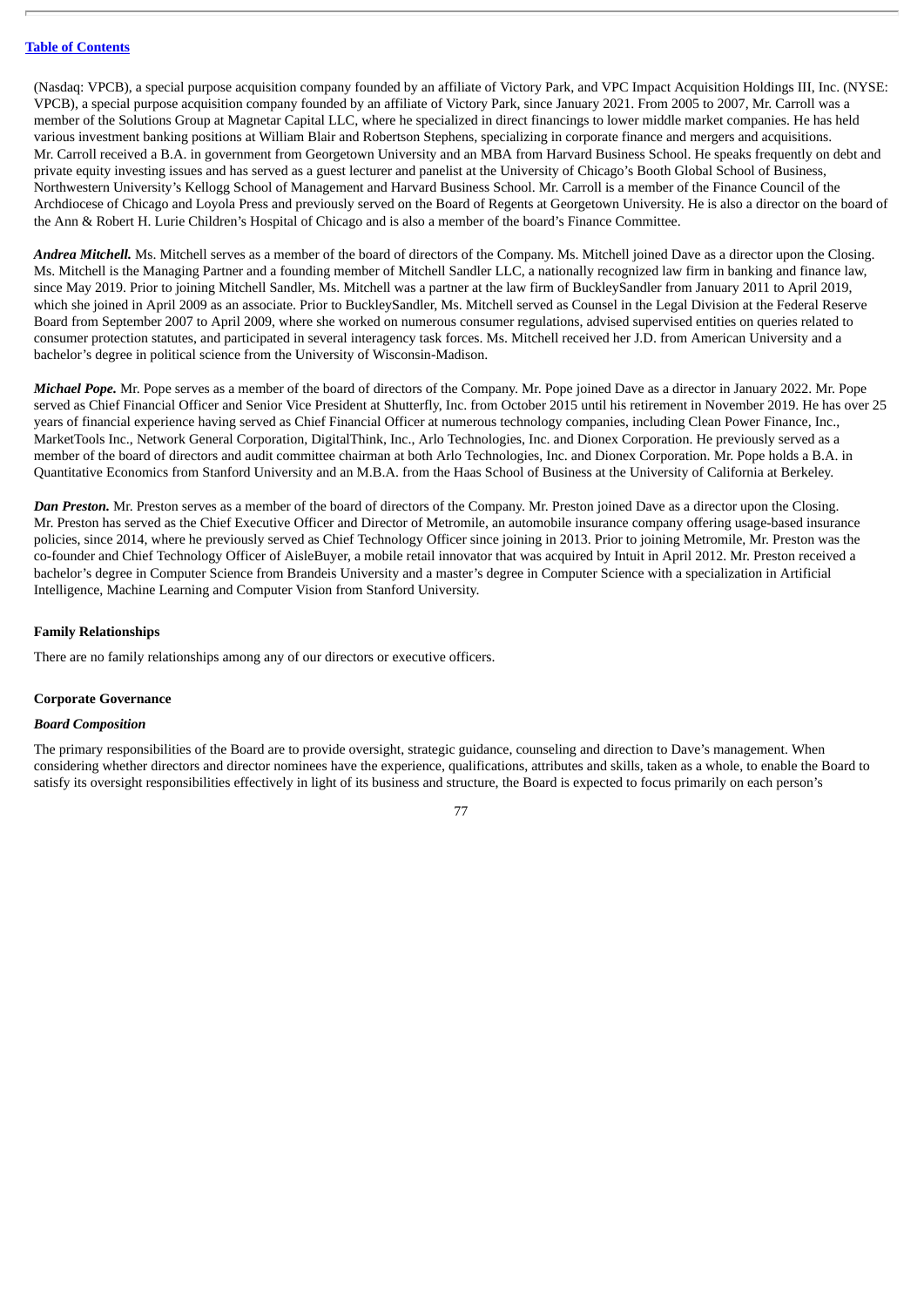background and experience as reflected in the information discussed in each of the directors' individual biographies set forth above in order to provide an appropriate mix of experience and skills relevant to the size and nature of its business. The Board is divided into the following three classes, with members of each class serving staggered three-year terms:

- Class I, which consists of Michael Pope, whose term will expire at Dave's first annual meeting of stockholders to be held in 2022;
- Class II, which consists of Dan Preston and Andrea Mitchell, whose terms will expire at Dave's second annual meeting of stockholders to be held in 2023; and
- Class III, which consists of Jason Wilk and Brendan Carroll, whose terms will expire at Dave's third annual meeting of stockholders to be held in 2024.

At each annual meeting of stockholders to be held after the initial classification, the successors to directors whose terms then expire will be elected to serve from the time of election and qualification until the third annual meeting following their election and until their successors are duly elected and qualified. This classification of the Board may have the effect of delaying or preventing changes in the Dave's control or management. Dave's directors may be removed for cause by the affirmative vote of the holders of at least two-thirds of Dave's voting stock.

# *Director Independence*

The Board has determined that each of the directors on the Board other than Jason Wilk and Andrea Mitchell will qualify as independent directors, as defined under Nasdaq listing rules, and the Board consists of a majority of "independent directors," as defined under the Nasdaq listing rules. In addition, Dave is subject to the rules of the SEC and Nasdaq relating to the membership, qualifications, and operations of the audit committee, as discussed below.

As a "controlled company" within the meaning of the Nasdaq corporate governance standards, however, Dave may elect not to comply with certain Nasdaq corporate governance requirements, including the requirements that a majority of the board of directors consist of independent directors and that the nominating and governance committee and compensation committee be composed entirely of independent directors. These requirements will not apply to the Dave as long as it remains a controlled company. Based on the "controlled company" exemption, the Company's Nominating and Corporate Governance Committee and Compensation Committee will initially be composed of independent and non-independent directors.

# *Board Leadership Structure*

The Board has determined that it should maintain the flexibility to select the Chairman of the board of directors and adjust its board leadership structure based on circumstances existing from time to time and based on criteria that are in Dave's best interests and the best interests of its stockholders, including the composition, skills, diversity and experience of the Board and its members, specific challenges faced by Dave or the industry in which it operates and governance efficiency. Jason Wilk has been elected to serve as chairperson of the Board. The Board has adopted Corporate Governance Guidelines, which provide for the appointment of a lead independent director at any time when the chairperson is not independent. Brendan Carroll serves as the initial lead independent director.

# *Board Role in Risk Oversight*

One of the key functions of the Board is informed oversight of Dave's risk management process. This oversight function is administered directly through the Board as a whole, as well as through various standing committees of the Board that address risks inherent in their respective areas of oversight. In particular, the Board is responsible for monitoring and assessing strategic risk exposure and Dave's audit committee will have the responsibility to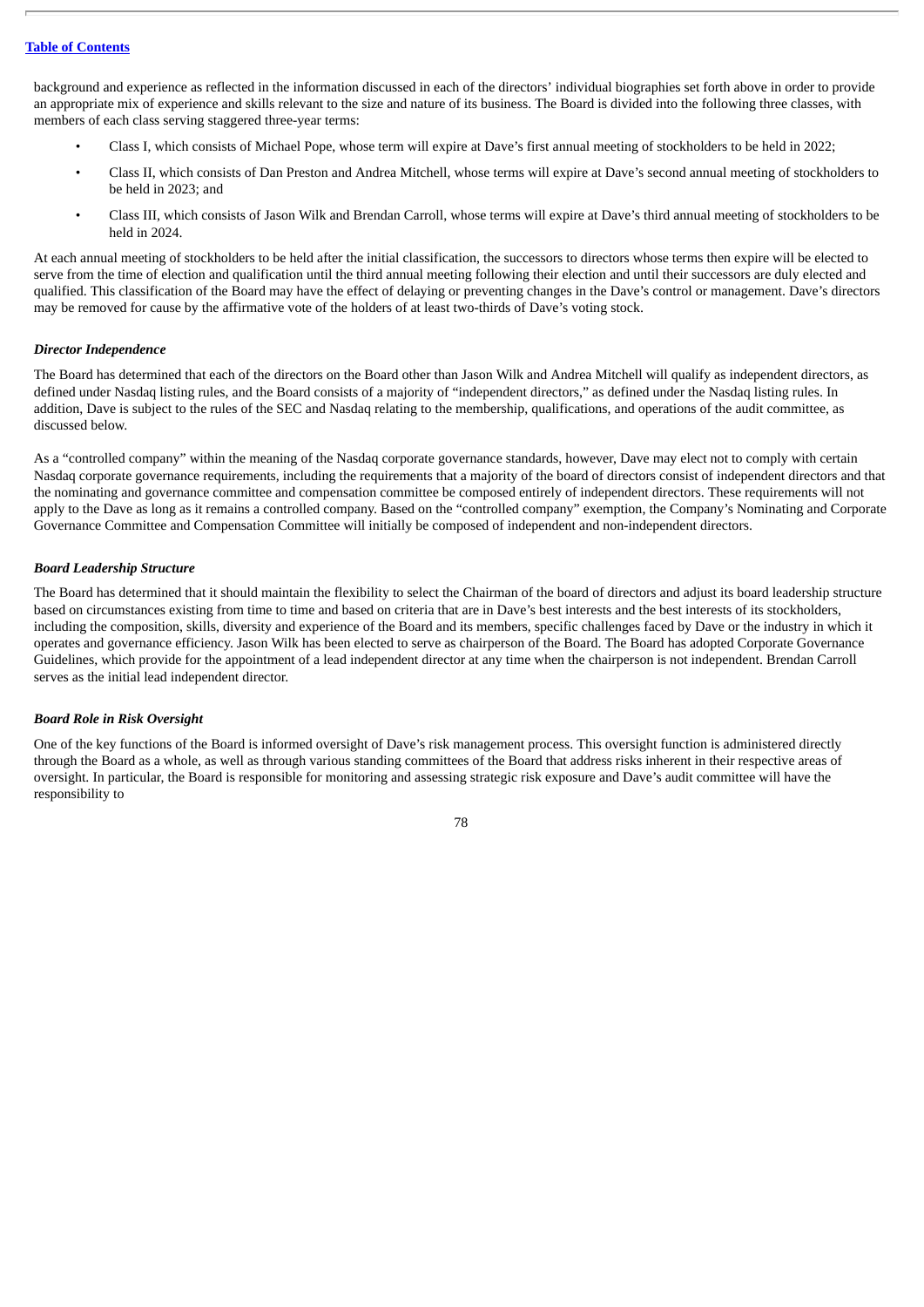consider and discuss the Dave's major financial risk exposures and the steps its management will take to monitor and control such exposures, including guidelines and policies to govern the process by which risk assessment and management is undertaken. The audit committee also monitors compliance with legal and regulatory requirements. The compensation committee also assesses and monitors whether Dave's compensation plans, policies and programs comply with applicable legal and regulatory requirements. The nominating and corporate governance committee will monitor the effectiveness of Dave's governance guidelines.

## *Controlled Company Exemption*

Mr. Wilk owns a majority of the voting power of all outstanding shares of Common Stock. As a result, Dave is a "controlled company" within the meaning of Nasdaq listing rules. Under Nasdaq rules, a company of which more than 50% of the voting power for the election of directors is held by an individual, group or another company is a "controlled company" and may elect not to comply with certain corporate governance standards, including the requirements (1) that a majority of its board of directors consist of independent directors, (2) that its board of directors have a compensation committee that is composed entirely of independent directors with a written charter addressing the committee's purpose and responsibilities and (3) that director nominees must either be selected, or recommended for the board's selection, either by independent directors constituting a majority of the board's independent directors in a vote in which only independent directors participate, or a nominating committee comprised solely of independent directors. For at least some period, Dave will utilize these exemptions, during which time you will not have the same protections afforded to stockholders of companies that are subject to all of these corporate governance requirements. If Dave ceases to be a "controlled company" and its shares continue to be listed on Nasdaq, Dave will be required to comply with these standards and, depending on the board's independence determination with respect to its then-current directors, Dave may be required to add additional directors to its board in order to achieve such compliance within the applicable transition periods.

## *Committees of the Board of Directors*

Dave has an audit committee, a compensation committee and a nominating and corporate governance committee, each of which have the composition and responsibilities described below. Members serve on these committees until their resignation or until otherwise determined by the Board. Rule 10A-3 of the Exchange Act requires that the audit committee of a listed company be comprised solely of independent directors. Each committee operates under a charter approved by Dave. Copies of each charter are posted on the Investor Relations section of Dave's website at www.Dave.com. Dave's website and the information contained on, or that can be accessed through, Dave's website is not deemed to be incorporated by reference in, and is not considered part of, this Annual Report on Form 10-K.

## *Audit Committee*

Dave's Audit Committee is comprised of Brendan Carroll, Dan Preston and Michael Pope, who each meet the requirements for independence and financial literacy under the current Nasdaq listing standards and SEC rules and regulations, including Rule 10A-3. Mr. Carroll serves as chairperson. In addition, Mr. Carroll qualifies as an "audit committee financial expert" as defined in applicable SEC rules. The audit committee's responsibilities include, among other things:

- appointing, compensating, retaining, evaluating, terminating and overseeing Dave's independent registered public accounting firm;
- reviewing the adequacy of Dave's system of internal controls and the disclosure regarding such system of internal controls contained in Dave's periodic filings;
- pre-approving all audit and permitted non-audit services and related engagement fees and terms for services provided by Dave's independent auditors;
- reviewing with Dave's independent auditors their independence from management;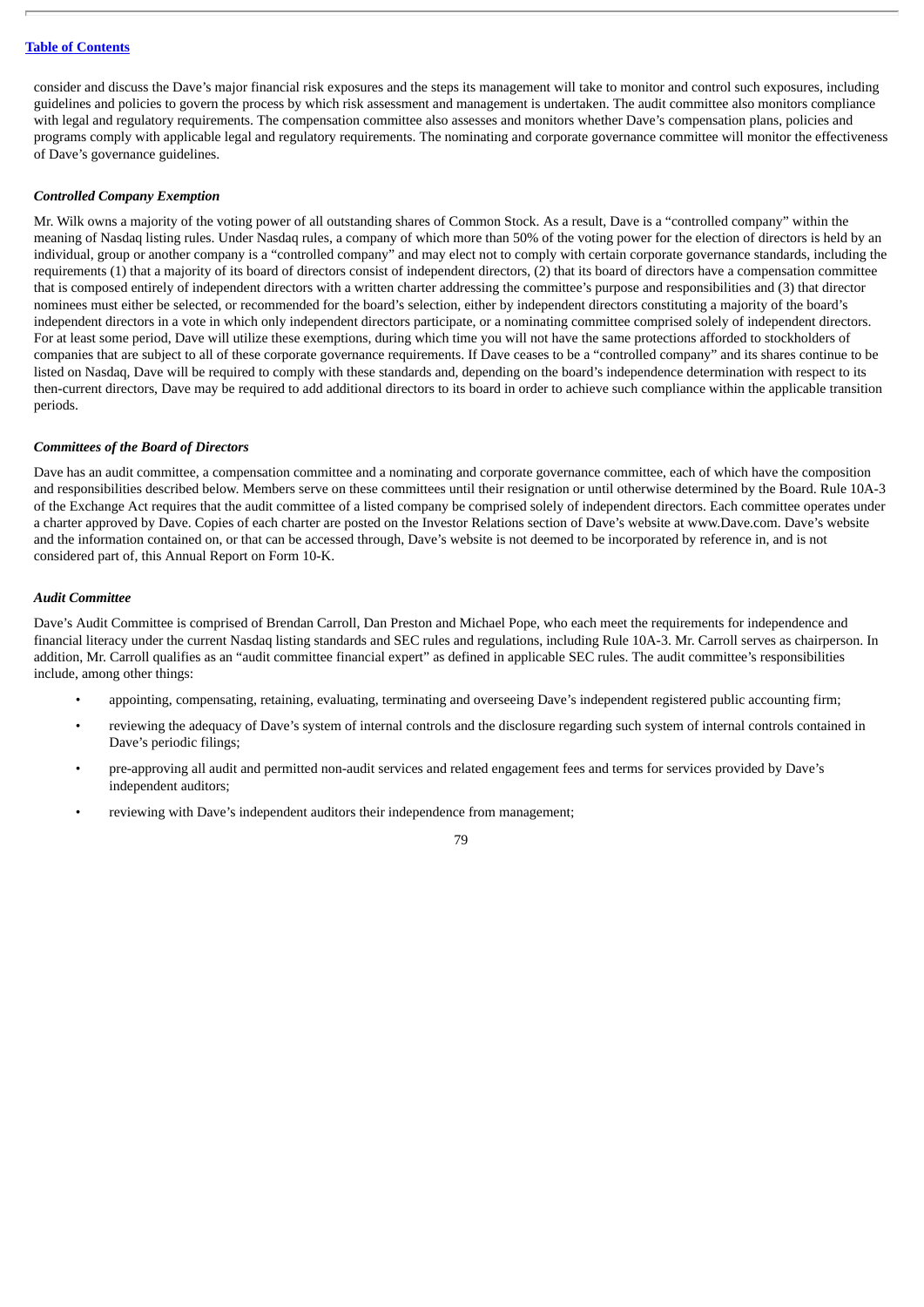- reviewing, recommending and discussing various aspects of the financial statements and reporting of the financial statements with management and Dave's independent auditors; and
- establishing procedures for the confidential anonymous submission of concerns regarding questionable accounting, internal controls or auditing matters.

## *Compensation Committee*

Dave's Compensation Committee is comprised of Dan Preston and Andrea Mitchell. Mr. Preston serves as chairperson. Each member of the committee is a non-employee director, as defined in Rule 16b-3 promulgated under the Exchange Act. The compensation committee is responsible for, among other things:

- setting the compensation of the Chief Executive Officer and, in consultation with the Chief Executive Officer, reviewing and approving the compensation of the other executive officers of Dave;
- reviewing on a periodic basis and making recommendations regarding non-employee director compensation to the Board;
- reviewing on a periodic basis and discussing with the Chief Executive Officer and the Board regarding the development and succession plans for senior management positions;
- administering Dave's cash and equity-based incentive plans that are stockholder-approved and/or where participants include Dave's executive officers and directors; and
- providing oversight of and recommending improvements to Dave's overall compensation and incentive plans and benefit programs.

The charter also provides that the compensation committee may, in its sole discretion, retain or obtain the advice of a compensation consultant, legal counsel or other adviser and will be directly responsible for the appointment, compensation and oversight of the work of any such adviser. However, before engaging or receiving advice from a compensation consultant, external legal counsel or any other adviser, the compensation committee will consider the independence of each such adviser, including the factors required by Nasdaq and the SEC.

## *Nominating and Corporate Governance Committee*

Dave's Nomination and Corporate Governance Committee is comprised of Brendan Carroll and Andrea Mitchell. The nominating and corporate governance committee is responsible for, among other things:

- identifying, evaluating and making recommendations to the Board regarding nominees for election to the board of directors and its committees;
- developing and making recommendations to the Board regarding corporate governance guidelines and matters;
- overseeing the Dave's corporate governance practices;
- reviewing the Dave's code of business conduct and ethics and approve any amendments or waivers on a periodic basis;
- overseeing the evaluation and the performance of the Board and individual directors; and
- contributing to succession planning.

#### *Compensation Committee Interlocks and Insider Participation*

None of the members of the compensation committee is or has been at any time one of Dave's officers or employees. None of Dave's executive officers currently serves, or in the past fiscal year has served, as a member of the board of directors or compensation committee (or other board of directors committee performing equivalent functions or, in the absence of any such committee, the entire board of directors) of any entity that has one or more executive officers serving as a member of Dave's Board or compensation committee.

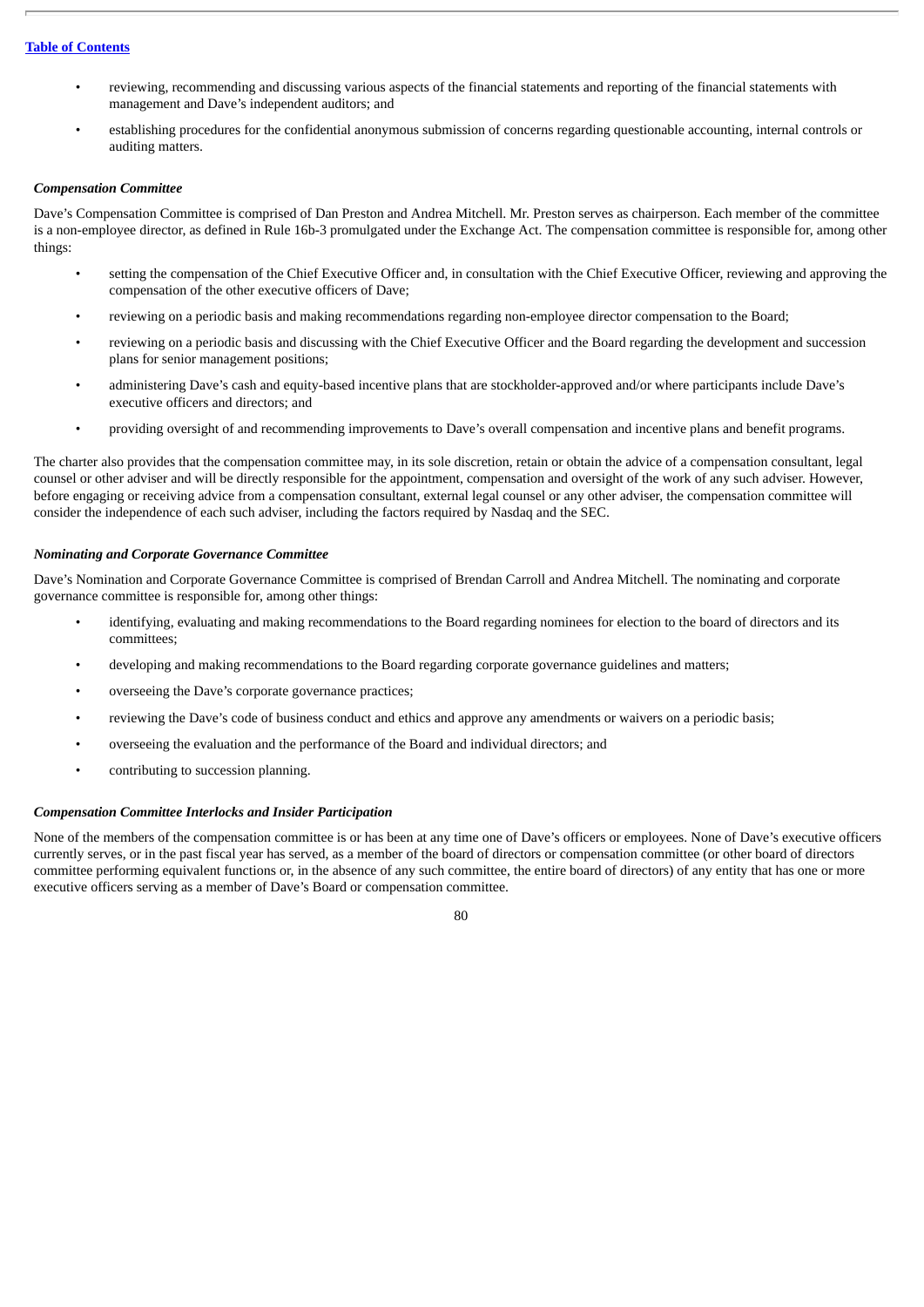### **Code of Ethics**

The board of Dave have adopted a Code of Business Conduct and Ethics that applies to all of its directors, officers and employees, including the principal executive officer, principal financial officer, principal accounting officer or controller, or persons performing similar functions. The Code of Business Conduct and Ethics is available on the Corporate Governance section of Dave's website. In addition, Dave posted on the Corporate Governance section of its website all disclosures that are required by law or Nasdaq listing standards any amendments to, or waivers from, any provision of the Code of Business Conduct and Ethics.

## **Limitation on Liability and Indemnification of Officers and Directors**

Dave's Charter limits Dave's directors' liability to the fullest extent permitted under the DGCL. The DGCL provides that directors of a corporation will not be personally liable for monetary damages for breach of their fiduciary duties as directors, except for liability:

- for any transaction from which the director derives an improper personal benefit:
- for any act or omission not in good faith or that involves intentional misconduct or a knowing violation of law;
- for any unlawful payment of dividends or redemption of shares; or
- for any breach of a director's duty of loyalty to the corporation or its stockholders.

If the DGCL is amended to authorize corporate action further eliminating or limiting the personal liability of directors, then the liability of Dave's directors will be eliminated or limited to the fullest extent permitted by the DGCL, as so amended.

Delaware law and the Dave Bylaws, which became effective upon the consummation of the Business Combination, provide that the Dave will, in certain situations, indemnify Dave's directors and officers and may indemnify other employees and other agents, to the fullest extent permitted by law. Any indemnified person is also entitled, subject to certain limitations, to advancement, direct payment, or reimbursement of reasonable expenses (including attorneys' fees and disbursements) in advance of the final disposition of the proceeding.

In addition, Dave entered into separate indemnification agreements with Dave's directors and officers. These agreements, among other things, require Dave to indemnify its directors and officers for certain expenses, including attorneys' fees, judgments, fines and settlement amounts incurred by a director or officer in any action or proceeding arising out of their services as one of Dave's directors or officers or any other company or enterprise to which the person provides services at Dave's request. Insofar as indemnification for liabilities arising under the Securities Act may be permitted to directors, officers, or control persons, in the opinion of the SEC, such indemnification is against public policy as expressed in the Securities Act and is therefore unenforceable.

These provisions may discourage stockholders from bringing a lawsuit against Dave's directors for breach of their fiduciary duty. These provisions also may have the effect of reducing the likelihood of derivative litigation against officers and directors, even though such an action, if successful, might otherwise benefit Dave and its stockholders. Furthermore, a stockholder's investment may be adversely affected to the extent Dave pays the costs of settlement and damage awards against officers and directors pursuant to these indemnification provisions.

Dave also plans to maintain a directors' and officers' insurance policy pursuant to which Dave's directors and officers are insured against liability for actions taken in their capacities as directors and officers. We believe that the provisions in the Dave Charter, Dave Bylaws, the directors' and officers' liability insurance and the indemnity agreements are necessary to attract and retain talented and experienced officers and directors.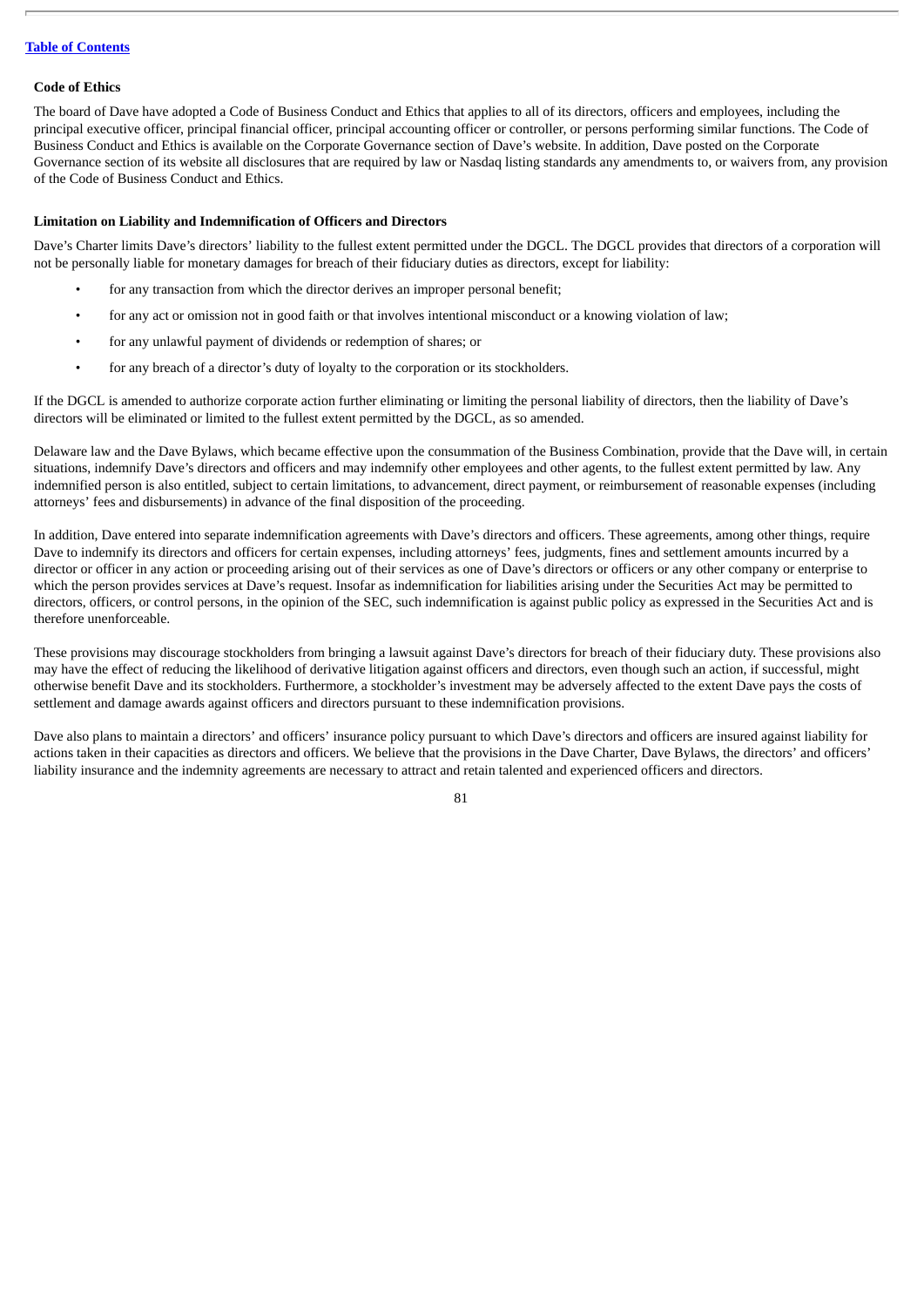## **Delinquent Section 16 Reports**

Section 16(a) of the Exchange Act requires our directors, executive officers and any persons who own more than 10% of our common stock to file initial reports of ownership and reports of changes in ownership with the SEC. Based solely on our review of the copies of such forms filed with the SEC and written representations from the directors and executive officers, we believe that all Section 16(a) filing requirements were timely met in the year ended December 31, 2021.

## **Item 11. Executive Compensation**

This section discusses the material components of the executive compensation program for Dave's named executive officers who appear in the "2021 Summary Compensation Table" below. In 2021, the "named executive officers" and their positions with Dave were as follows:

- Jason Wilk: Chief Executive Officer
- Kyle Beilman: Chief Financial Officer

This discussion may contain forward-looking statements that are based on our current plans, considerations, expectations and determinations regarding future compensation programs. Actual compensation programs that we adopt may differ materially from the currently planned programs summarized in this discussion.

#### *2021 Summary Compensation Table*

The following table sets forth information concerning the compensation of the named executive officers for each of the last two or fewer fiscal years during which such individuals were determined to be named executive officers.

| <b>Name and Principal</b><br>Position | Year | Salary<br>$($ \$) | Bonus<br>(S) | Stock<br>Awards<br>$($ \$ $)(1)$ | <b>Option</b><br>Awards<br>$($ \$ $)(1)$ | <b>Non-Equity</b><br><b>Incentive Plan</b><br>Compensation<br>$($ \$) <sup>(2)</sup> | <b>All Other</b><br>Compensation | Total<br>(\$) |
|---------------------------------------|------|-------------------|--------------|----------------------------------|------------------------------------------|--------------------------------------------------------------------------------------|----------------------------------|---------------|
| Jason Wilk                            | 2021 | \$384,719         | $- (4)$      |                                  | \$10,508,000                             | –                                                                                    | 13,654(5)                        | \$10,906,373  |
| Chief Executive Officer               | 2020 | \$311,538         | \$42,750(3)  |                                  |                                          | 92.250                                                                               |                                  | 446,538       |
| Kyle Beilman                          | 2021 | \$371.154         | $- (4)$      |                                  |                                          |                                                                                      | 14,231(5)                        | 385,385       |
| Chief Financial Officer               | 2020 | \$311,538         | \$21,375(3)  |                                  | 453.154                                  | 46.125                                                                               |                                  | 832.192       |

(1) Stock awards and option awards are reported at aggregate grant date fair value in the year granted, as determined in accordance with the provisions of FASB ASC Topic 718. For the assumptions used in valuing these awards for purposes of computing this expense for 2021 and 2020, please see Note 14 of the Dave financial statements for the nine months ended September 30, 2021 and Note 1 of the Dave financial statements for the year ended December 31, 2020, respectively.

(2) Represents the annual performance cash bonus that, in each case, was earned by the named executive officers for the applicable year of service based on actual performance. Actual performance for the 2020 fiscal year was achieved at 61.5% of target performance. As of the date of this Annual Report on Form 10-K, the Board has not yet determined whether any bonuses will be awarded for the fiscal year ended December 31, 2021.

(3) Actual performance for the 2020 fiscal year was achieved at 61.5% of target performance. In consideration of the challenges posed by COVID-19 during the 2020 fiscal year, the Dave board of directors determined to adjust the annual performance payout for 2020 to 90% achievement of target performance. The amounts in this column represent the difference between the amount each named executive officer earned based on actual performance over the actual annual performance payout for 2020 assuming 90% achievement of target performance.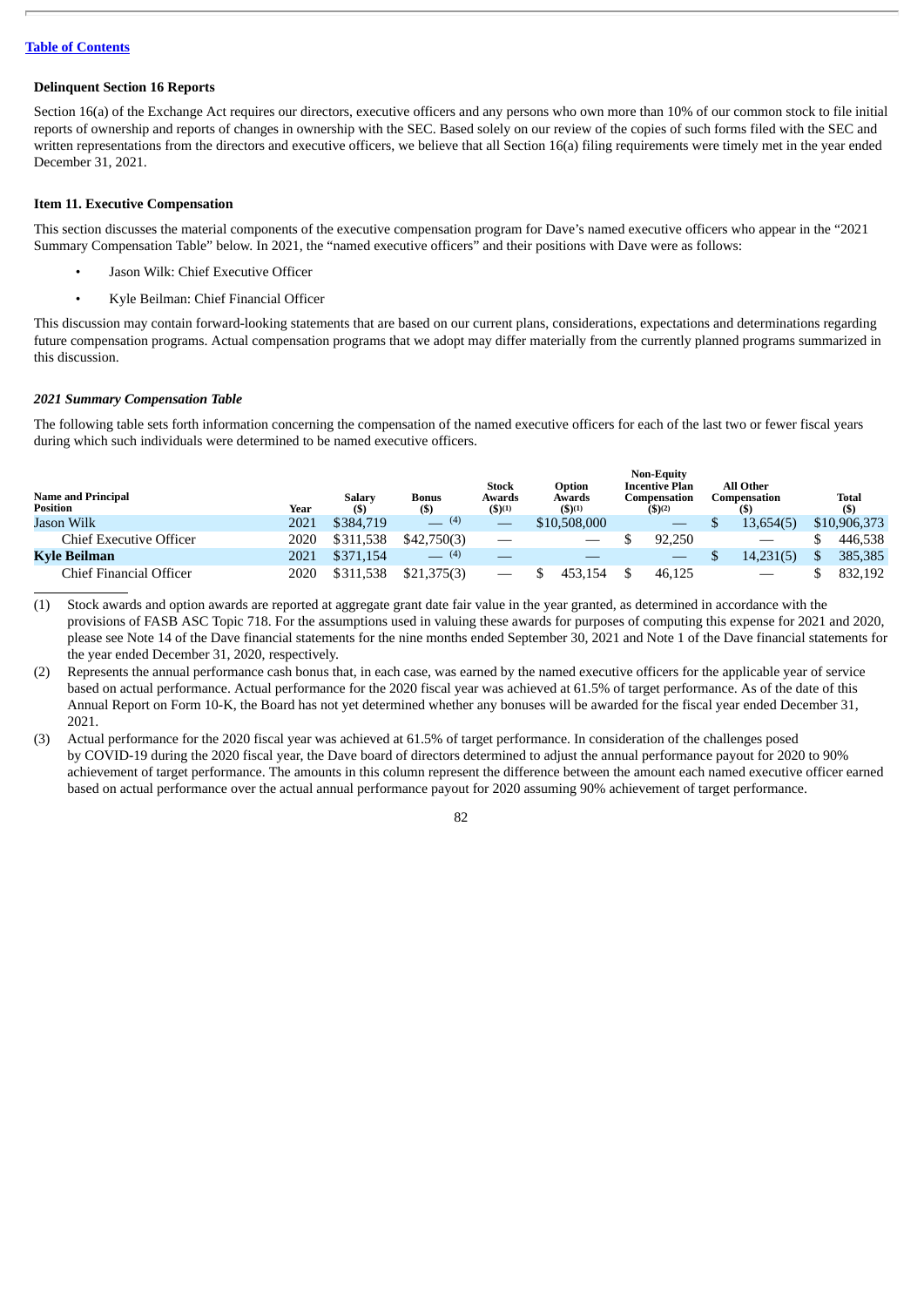- (4) As of the date of this Annual Report on Form 10-K, the Board has not yet determined whether any bonuses will be awarded for the fiscal year ended December 31, 2021.
- (5) Represents Company matching contributions to the named executive officer's contributions to the Company's 401(k) plan.

# *Salaries*

In fiscal year 2021, Mr. Wilk and Mr. Beilman received an annual base salary of \$384,719 and \$371,154, respectively, to compensate them for services rendered to Dave. In fiscal year 2020, each of the named executive officers received an annual base salary of \$311,538 to compensate them for services rendered to Dave. The base salary payable to each of Mr. Wilk and Mr. Beilman was intended to provide a fixed component of compensation reflecting the executive's skill set, experience, role and responsibilities.

## *Bonuses*

As of the date of this Annual Report on Form 10-K, the Board has not yet determined whether any bonuses will be awarded for the fiscal year ended December 31, 2021.

In fiscal year 2020, Mr. Wilk and Mr. Beilman were eligible to earn annual cash bonuses targeted at \$150,000 and \$75,000, respectively, based on Dave's achievement of established performance metrics weighted in accordance with the table below.

| <b>Metrics</b>                       | Target<br>Performance | Weighting | Actual<br>Achievement |
|--------------------------------------|-----------------------|-----------|-----------------------|
| Non-GAAP Revenue $^{(1)}$            | \$170,000,000         | 50%       | 50.5%                 |
| Non-GAAP Gross Margin <sup>(2)</sup> | 52.5%                 | 30%       | 102.8%                |
| <b>Banking TPV</b>                   | 175,000,000           | 20%       | 27.2%                 |

(1) Non-GAAP revenue was calculated using GAAP service based revenue, adjusted for period-end revenue deferrals and processor costs associated with advance disbursements.

(2) Non-GAAP gross margin is non-GAAP gross profit divided by non-GAAP revenues. Non-GAAP gross profit was calculated using non-GAAP revenue, less processor costs associated with the disbursement and collection of advances and the provision for unrecoverable advances, calculated using actual unrecovered amounts for historical periods and assumed default amounts for periods where advance recoveries were still anticipated.

Actual performance for the 2020 fiscal year was achieved at 61.5% of target performance. In consideration of the challenges posed by COVID-19 during the 2020 fiscal year, the Dave board of directors determined to adjust the annual performance cash bonus payout for 2020 to 90% achievement of target performance. The actual annual performance cash bonuses awarded to each named executive officer for 2020 performance are set forth above in the Summary Compensation Table in the column titled "*Non-Equity Incentive Plan Compensation*."

# *Equity Awards*

In fiscal year 2020, Mr. Beilman received a stock option to purchase 1,050,000 shares of Legacy Dave Common Stock, which vested monthly over the 48 month-period following the vesting commencement date, subject to his continued employment through each vesting date. On March 3, 2020, Mr. Beilman exercised his stock option to purchase all 1,050,000 shares pursuant to an early exercise feature. The shares received by Mr. Beilman pursuant to the exercise of the then-unvested portion of his stock option remained subject to the same vesting conditions as applied to the stock option prior to exercise.

For additional information regarding a stock option grant made to Mr. Wilk in fiscal year 2021, please see the section below titled "*Potential Payments Upon Termination or Change in Control — Wilk 2021 Option Grant*" in this Current Report on Form 8-K.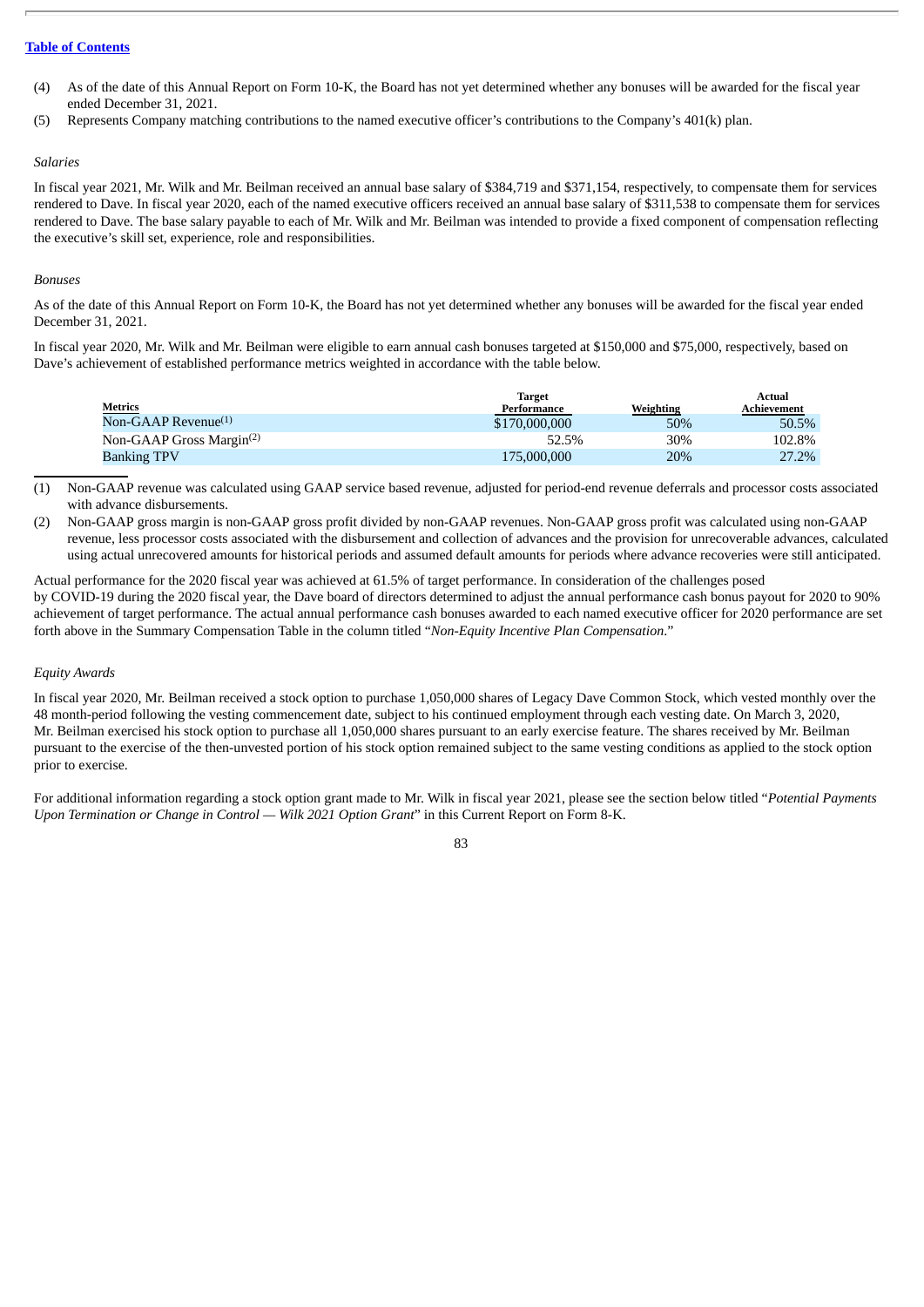## *Legacy Dave 2017 Stock Plan*

*General.* Dave's board of directors originally adopted, and Dave's stockholders approved, the Dave Inc. 2017 Stock Plan (the "Legacy Dave Stock Plan") in 2017. The Legacy Dave Stock Plan provided for the grant of incentive stock options to Dave employees (and employees of any parent or subsidiary of Dave) and for the grant of non-statutory stock options, restricted stock and restricted stock purchase rights to Dave. The Legacy Dave board of directors terminated the Legacy Dave Stock Plan, effective as of and contingent upon the Closing. Following termination of the Legacy Dave Stock Plan, no new awards will be granted under such plan, but previously granted awards will continue to be subject to the terms and conditions of the Legacy Dave Stock Plan and the stock award agreements pursuant to which such awards were granted.

*Plan Administration.* The Legacy Dave board of directors has administered the Legacy Dave Stock Plan.

*Types of Awards.* The Legacy Dave Stock Plan provides for the grant of incentive stock options, non-statutory stock options, restricted stock and restricted stock purchase rights.

*Stock Options.* The Legacy Dave board of directors granted stock options under the Legacy Dave Stock Plan. The exercise price per share applicable to such options was equal to at least the fair market value per share of Legacy Dave Common Stock on the date of grant. The term of options granted under the Legacy Dave Stock Plan did not exceed 10 years; provided, however, that any incentive stock option granted to a participant who owned more than 10% of the total combined voting power of all classes of Dave stock, or of certain of Dave's subsidiary corporations, did not have a term in excess of five years and had an exercise price per share of at least 110% of the fair market value per share of Legacy Dave Common Stock on the grant date. Subject to the provisions of the Legacy Dave Stock Plan, the Legacy Dave board of directors determined the remaining terms of the options (e.g., vesting). After the termination of service of an employee, director or consultant, the participant may exercise his or her option, to the extent vested, for the period of time stated in his or her option agreement. Generally, if termination is due to death or disability, the option will remain exercisable for 12 months. In all other cases except for a termination for cause, the option will generally remain exercisable for 90 days following the termination of service. In the event of a termination for cause, the option will immediately terminate. However, in no event may an option be exercised later than the expiration of its term.

*Non-transferability of Awards.* The Legacy Dave Stock Plan generally did not allow for the transfer of awards or shares acquired pursuant to an award and only the recipient of an option may exercise such an award during his or her lifetime.

*Certain Adjustments.* In the event of certain corporate events or changes in Dave's capitalization, to prevent diminution or enlargement of the benefits or potential benefits available under the Legacy Dave Stock Plan, the Dave compensation committee will make adjustments to the number of shares reserved for issuance under the Legacy Dave Stock Plan, the exercise prices of and number of shares subject to each outstanding stock option and the purchase prices of and number of shares subject to each other outstanding stock award.

*Corporate Transaction.* The Legacy Dave Stock Plan provides that in the event of certain significant corporate transactions, including: (i) a transfer of all or substantially all of Dave's assets, (ii) a merger, consolidation or other capital reorganization or business combination transaction of Dave with or into another corporation, entity or person, or (iii) the consummation of a transaction, or series of related transactions, in which any person becomes the beneficial owner, directly or indirectly, of more than 50% of Dave's then outstanding capital stock, each outstanding award will be treated as the Dave compensation committee determines.

*Amendment or Termination.* Dave's board of directors may amend or terminate the Legacy Dave Stock Plan at any time, provided such action does not impair the rights of any participant without his or her consent. In addition, stockholder approval must be obtained to the extent necessary and desirable to comply with applicable laws. The Legacy Dave board of directors terminated the Legacy Dave Stock Plan, effective as of and contingent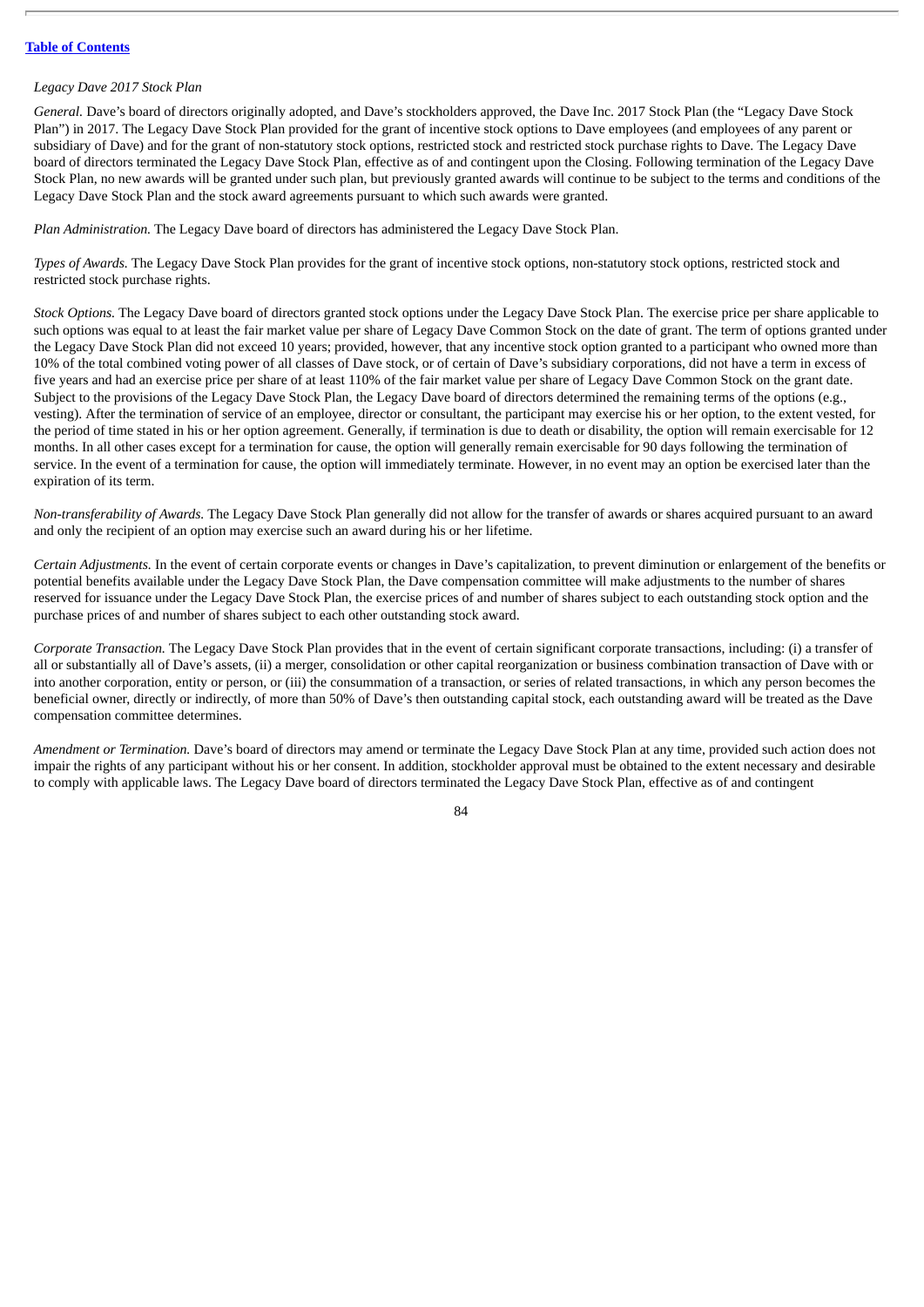upon the Closing. Following termination of the Legacy Dave Stock Plan, no new awards will be granted under such plan, but previously granted awards will continue to be subject to the terms and conditions of the Legacy Dave Stock Plan and the stock award agreements pursuant to which such awards were granted.

# *Benefits*

In 2021, Dave provided benefits to its named executive officers on the same basis as provided to all of its employees, including medical, dental, vision, life and AD&D, and short- and long-term disability insurance, flexible spending accounts, vacation and paid holidays. The named executive officers are also eligible to participate in Dave's 401(k) plan.

## *Outstanding Equity Awards at Fiscal Year-End*

The following table sets forth information regarding each unexercised stock option or unvested stock award held by each named executive officer as of December 31, 2021.

|                   |                   | Option awards <sup>(1)</sup>                                                           |                                                                                              |                                                       |                                     | Stock awards $(2)$                                               |                                                                                   |  |
|-------------------|-------------------|----------------------------------------------------------------------------------------|----------------------------------------------------------------------------------------------|-------------------------------------------------------|-------------------------------------|------------------------------------------------------------------|-----------------------------------------------------------------------------------|--|
| <b>Name</b>       | <b>Grant Date</b> | Number of<br>securities<br>underlying<br>unexercised<br>options<br>exercisable<br>(# ) | Number of<br>securities<br>underlying<br>unexercised<br>options<br>unexercisable<br>$^{(#)}$ | Option<br>exercise<br>price<br>$($ \$) <sup>(3)</sup> | Option<br>expiration<br>date<br>(S) | <b>Number</b><br>of shares<br>that have<br>not<br>vested<br>(# ) | Market<br>value of<br>shares that<br>have not<br>vested<br>$($ \$) <sup>(4)</sup> |  |
| <b>Jason Wilk</b> | 3/3/2021          | $\overline{\phantom{0}}$                                                               | 11,456,061                                                                                   | \$.0.72                                               | 3/2/2031                            |                                                                  |                                                                                   |  |
| Kyle Beilman      | 11/14/2018        | (5)<br>720.813                                                                         | 173.841                                                                                      | .04<br>-S                                             | 11/13/2028                          |                                                                  |                                                                                   |  |
|                   | 3/3/2020          | (6)                                                                                    |                                                                                              |                                                       |                                     | 533,290                                                          | \$4,252,500<br>(7)                                                                |  |

(1) All stock options listed above cover shares of Class A Common Stock following the consummation of the Business Combination and were granted under the Legacy Dave Stock Plan. All stock options listed above are immediately exercisable upon the date of grant pursuant to an early exercise feature.

- (2) All restricted shares listed above cover shares of Class A Common Stock following the Business Combination and were issued pursuant to the early exercise of stock options granted under the Legacy Dave Stock Plan.
- (3) This column represents the fair market value of a share of Legacy Dave Common Stock on the date of grant, as determined by the Dave board of directors.
- (4) This column represents the number of unvested restricted shares outstanding as of December 31, 2021, multiplied by \$10.80, which is the per share value of Legacy Dave Common Stock as of December 31, 2021, divided by the exchange ratio of 1.354387513.
- (5) The option grant is subject to a 4-year vesting schedule, with 25% of the shares vesting on July 15, 2019 and 1/48<sup>th</sup> of the shares vesting monthly thereafter, subject to the option holder's continuous service through each vesting date.
- (6) Represents the date the restricted stock was issued pursuant to early exercise of stock options.
- (7) The restricted stock is subject to a 4-year vesting schedule, with  $1/48<sup>th</sup>$  of the shares vesting on July 27, 2019 and monthly thereafter, subject to the option holder's continuous service through each vesting date. The restricted stock was issued upon early exercise of a stock option granted on February 4, 2020. The restricted stock is also subject to acceleration in the event of a qualifying termination in connection with a change in control (as described below).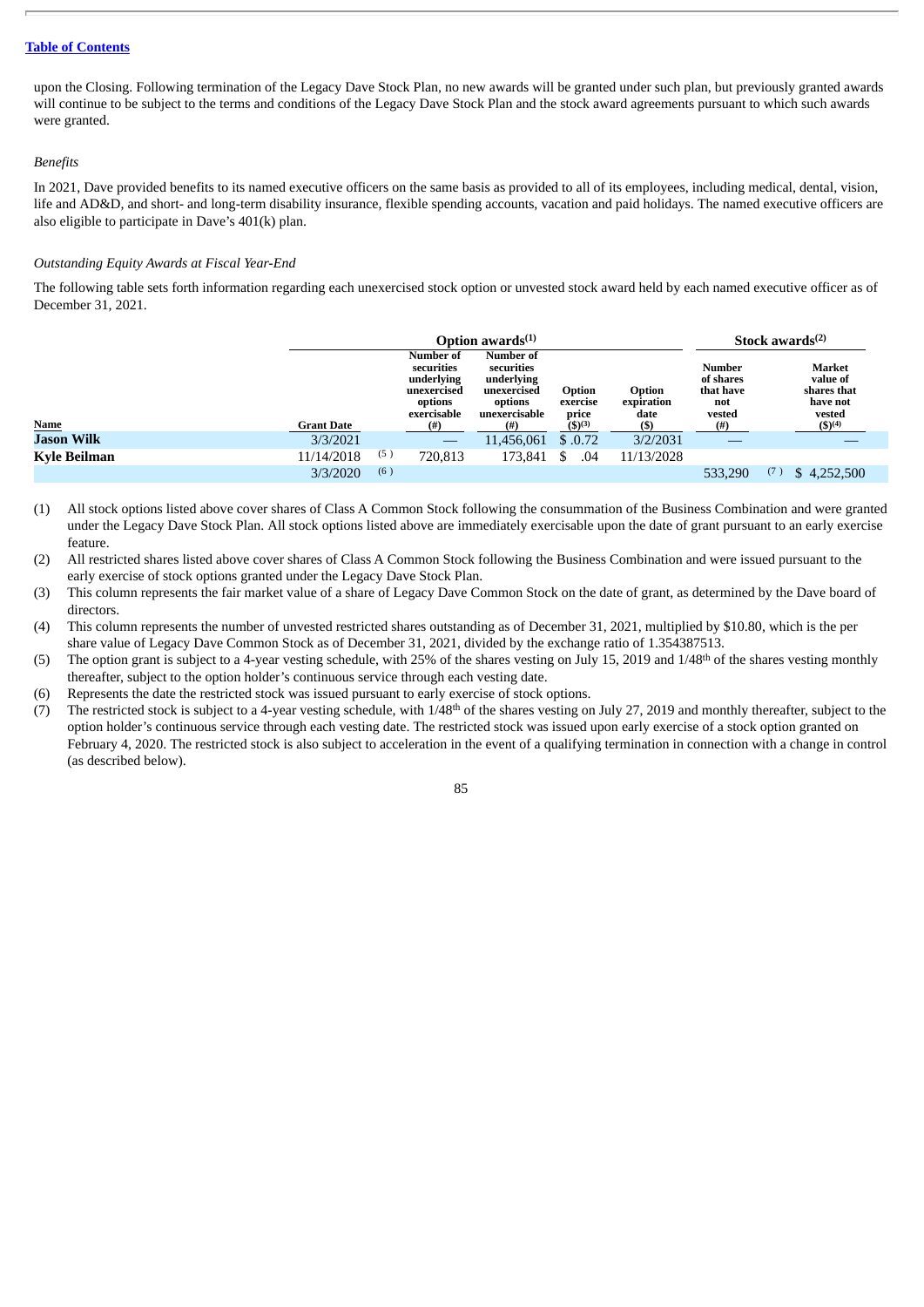#### **Executive Compensation Arrangements**

#### *Jason Wilk Employment Agreement*

On January 3, 2022, Dave entered into an employment agreement with Dave's Chief Executive Officer, Jason Wilk, effective January 3, 2022, pursuant to which Mr. Wilk is entitled to an annual base salary of \$425,000 per year and an annual target cash incentive bonus, which shall be equal to 100% of base salary, based upon the achievement of certain objective or subjective criteria determined by the Board, the Dave compensation committee, or a delegate thereof.

Mr. Wilk is eligible to participate in Dave's employee benefits plans maintained by Dave and generally made available to similarly situated employees. Mr. Wilk's employment is "at-will" and may be terminated by either party at any time.

Under Mr. Wilk's employment agreement, if Mr. Wilk's employment is terminated by Dave without "cause" (as such term is defined in his employment agreement) and Mr. Wilk executes a release of claims, Mr. Wilk will be entitled to (i) semi-monthly continuing payments of severance pay at a rate equal to his base salary, payable over a 12 month period from the date of his termination and (ii) reimbursements equal to the portion of the monthly health premiums paid by Dave on his behalf and that of his eligible dependents immediately preceding the date that his employment terminates until the earlier of (a) 12 months following the date of termination and (b) the date that Mr. Wilk and his eligible dependents become ineligible for COBRA coverage.

In addition, Mr. Wilk's employment agreement provides that if his employment is terminated by Dave without "cause" or by Mr. Wilk for "good reason" (as such terms are defined in his employment agreement) in the period beginning three months prior to and ending 12 months following a "change in control" (as defined in his employment agreement) and Mr. Wilk executes a release of claims, he will be entitled to receive (i) a lump sum payment in the aggregate amount of 18 months of his base salary plus one and one-half times his target annual bonus, (ii) reimbursements equal to the portion of the monthly health premiums paid by Dave on his and his eligible dependents' behalf immediately preceding the date that his employment terminates until the earlier of (a) 18 months following the date of termination and (b) the date that Mr. Wilk and his eligible dependents become ineligible for COBRA coverage, and (iii) except with respect to the 8,458,481 stock options granted to Mr. Wilk on March 3, 2021 (which will be governed by the terms of the applicable award agreement), his outstanding unvested equity awards will vest in full.

Mr. Wilk will continue to be employed by Dave under the terms of his employment agreement with Dave.

#### *Potential Payments Upon Termination or Change in Control*

#### *Wilk 2021 Option Grant*

On March 3, 2021, Jason Wilk received a stock option grant to purchase 8,458,481 shares of Legacy Dave Class A Common Stock. Subject to the occurrence of a "public listing" or "corporation transaction" (as defined in the Legacy Dave Stock Plan) (the "liquidity requirement"), the option will vest and become exercisable as to a particular tranche of shares set forth in the table below (i) upon the achievement of the corresponding stock price milestone as to such tranche of shares (the "milestone requirement") and (ii) subject to his continuous employment by Dave or its successor as its Chief Executive Officer, Executive Chair or another C-suite position as an officer of Dave reporting to the board or the then-chief executive officer through the date such stock price milestone is achieved (the "service requirement"). Notwithstanding the foregoing, following a public listing of Legacy Dave Common Stock, no portion of the option may be exercised (even if vested) unless and until the date that the existing stockholders of Dave as of the date of grant are not subject to any lock up restrictions imposed in connection with such public listing and their shares are freely tradable under a registration statement, Rule 144 (without regard to volume limitations) or other exemption from registration.

A milestone requirement will only be deemed satisfied if the Dave board of directors or its delegate certifies that the stock price milestone has been achieved as of a particular date (which certification will be done within 30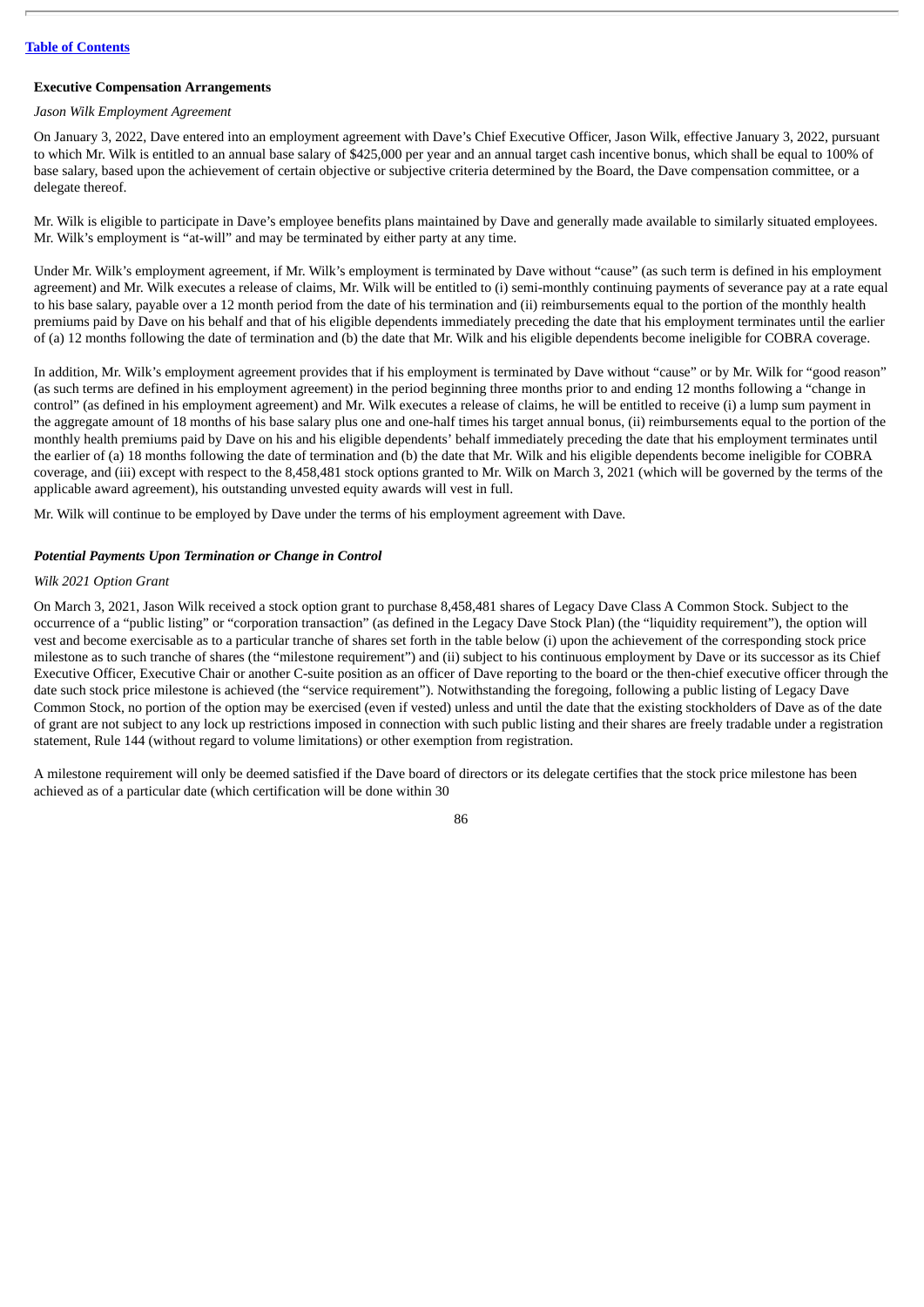days after any stock price milestone has been achieved). The achievement of a stock price milestone will also satisfy the achievement of any unachieved stock price milestone for a lower-numbered tranche. Once a stock price milestone has been achieved, it is forever deemed achieved and it cannot be achieved again.

| <b>Milestone Table</b> |                                |                                                                      |  |  |  |
|------------------------|--------------------------------|----------------------------------------------------------------------|--|--|--|
| Tranche                | <b>Stock Price Milestone</b>   | <b>Fraction of</b><br><b>Total Shares</b><br><b>Eligible to Vest</b> |  |  |  |
|                        | Stock Price of \$7.26 or more  | 1/3 <sup>rd</sup>                                                    |  |  |  |
| 2                      | Stock Price of \$10.89 or more | $1/12^{th}$                                                          |  |  |  |
| 3                      | Stock Price of \$14.52 or more | $1/12$ <sup>th</sup>                                                 |  |  |  |
| 4                      | Stock Price of \$18.15 or more | $1/12$ <sup>th</sup>                                                 |  |  |  |
| 5.                     | Stock Price of \$21.78 or more | $1/12^{th}$                                                          |  |  |  |
| 6                      | Stock Price of \$25.41 or more | $1/12^{th}$                                                          |  |  |  |
|                        | Stock Price of \$29.04 or more | $1/12^{th}$                                                          |  |  |  |
| 8                      | Stock Price of \$32.67 or more | $1/12^{th}$                                                          |  |  |  |
| 9                      | Stock Price of \$36.30 or more | $1/12$ <sup>th</sup>                                                 |  |  |  |

Mr. Wilk's stock option provides that if Mr. Wilk's employment is terminated without cause or Mr. Wilk resigns for "good reason," the stock option will remain outstanding and exercisable in accordance with its terms until the earlier of (i) the 4-year anniversary of the termination date, (ii) March 2, 2031 or (iii) such earlier date as provided or permitted under the Legacy Dave Stock Plan. Upon a termination of employment for any other reason (other than for cause), the stock option will terminate with respect to unvested shares subject to the stock option 90 days following the termination date (or March 2, 2031 if earlier).

Notwithstanding the foregoing, if Mr. Wilk's employment as the Chief Executive Officer, Executive Chair or another C-suite position as an officer of Dave reporting to the Dave board of directors or the then-chief executive officer of Dave (or any successor) is terminated without cause or Mr. Wilk resigns for "good reason," the service requirement will be deemed satisfied and the stock option (to the extent it is then outstanding and unexercised) will remain outstanding and will vest when and if the liquidity and milestone requirements are met until the earlier to occur of (i) the date that is 2 years following Mr. Wilk's termination date or (ii) the stock option's earlier termination. If requested by Dave, Mr. Wilk will execute a general release of claims in connection with Mr. Wilk's termination.

"Good reason" generally includes the occurrence of the following without Mr. Wilk's consent: (a) a decrease of more than 20% in Mr. Wilk's total annual cash compensation (excluding any equity-related or long-term incentive compensation opportunity) other than a reduction applied equally to all executives or (b) a requirement that Mr. Wilk hold a position other than Chief Executive Officer, Executive Chair or another C-suite position as an officer reporting to the Dave board of directors or the then-chief executive officer of Dave.

For purposes of Mr. Wilk's stock option, a "public listing" occurs when (i) Dave shares (or shares of any successor or parent company thereof) becomes publicly traded on an internationally-recognized stock exchange or (ii) a transfer or conversion of shares is made pursuant to a statutory merger or statutory consolidation of Dave with or into another corporation and the common stock of the surviving corporation or any direct or indirect parent corporation thereof is registered under the Exchange Act or is otherwise publicly traded on an internationally-recognized stock exchange (as determined by the Dave board of directors). The Transactions will constitute a "public listing" and a "corporate transaction" for purposes of Mr. Wilk's stock option.

For purposes of Mr. Wilk's stock option, "stock price" means as of a specified date: (a) in the event of a corporate transaction, the per share consideration payable to holders of Legacy Dave Common Stock in connection with such corporate transaction based on the gross proceeds payable in such corporation transaction (as may be readjusted to reflect any additional gross proceeds distributed after the consummation of the corporate transaction); or (b) after a public listing, the per share value of Dave's outstanding shares based on the mean of the closing prices of the shares for the 30 consecutive trading days immediately preceding such date of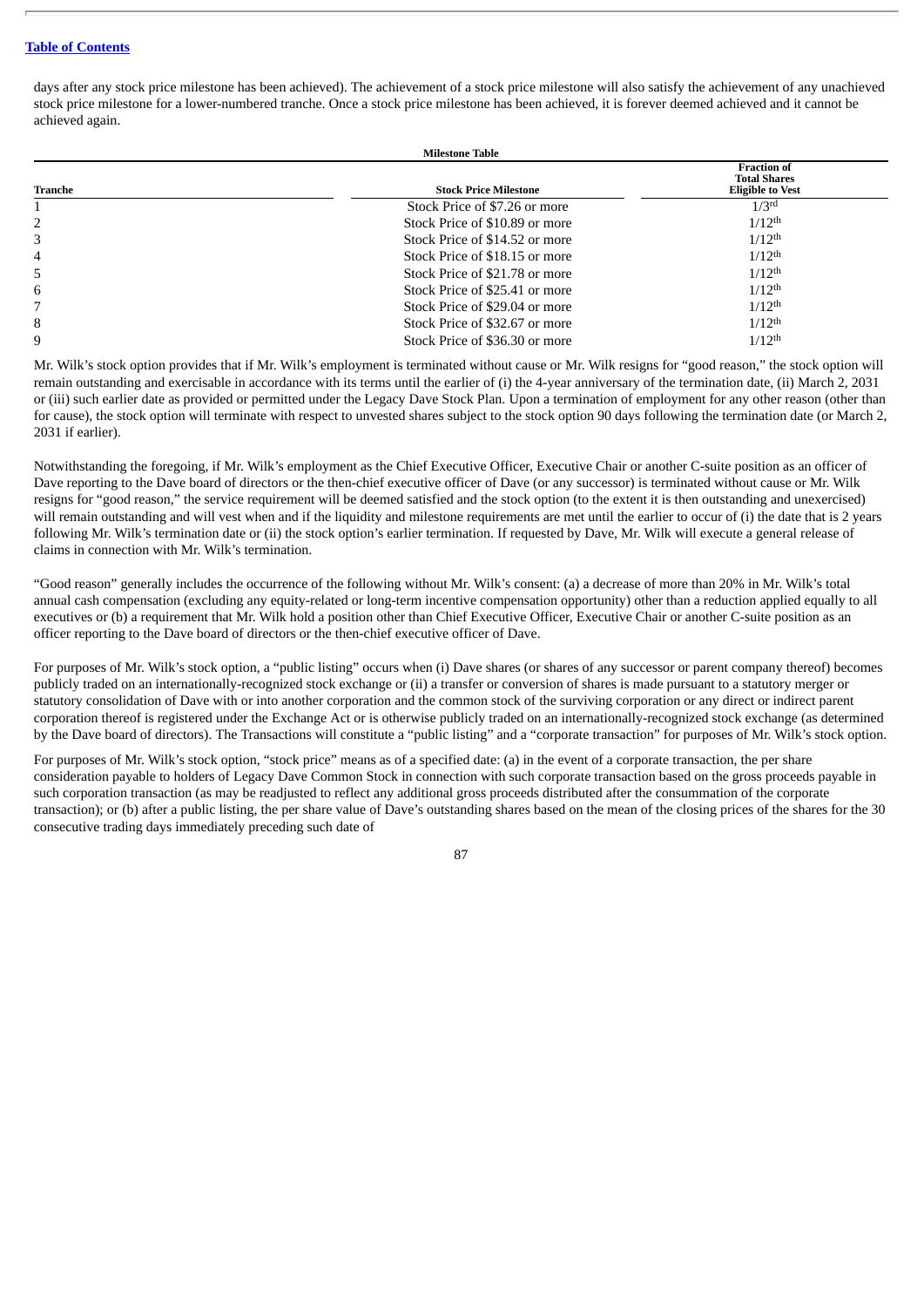determination, commencing as of the trading day that is 29 trading days prior to the six month anniversary of the public listing.

## *Beilman Option Grants and Early Exercises*

On November 14, 2018, Mr. Beilman received a stock option grant to purchase 880,140 shares of Legacy Dave Common Stock. The stock option vested on July 15, 2019 and 1/48<sup>th</sup> monthly thereafter, subject to Mr. Beilman's continuous service through each vesting date. Mr. Beilman's stock option provides that if Mr. Beilman's continuous service terminates, the vested portion of Mr. Beilman's option will remain exercisable until the earliest to occur of (i) 90 days following the termination date (10 days if the termination is for cause or 12 months if the termination is due to death or disability) or (ii) November 13, 2028.

On February 4, 2020, Mr. Beilman received a stock option grant to purchase 1,050,000 shares of Legacy Dave Common Stock. The stock option vested 1/48<sup>th</sup> on July 27, 2019 and monthly thereafter, subject to Mr. Beilman's continuous service through each vesting date. If Mr. Beilman's employment is terminated without cause within 120 days of a change of control, then 50% of the then unvested shares subject to the stock option will immediately vest as of the date of such termination. On March 3, 2020, Mr. Beilman exercised the stock option pursuant to an early exercise feature. To the extent the stock option was unvested at the time of exercise, shares of Legacy Dave Common Stock issued to Mr. Beilman upon such exercise remain subject to the same vesting conditions as applied to the unvested portion of the stock option prior to the exercise.

# Item 12. Security Ownership of Certain Beneficial Owners and Management and Related Stockholder Matters Equity Compensation Plan **Information**

As of December 31, 2021, we had no compensation plans under which equity securities were authorized for issuance. In connection with the Mergers, our stockholders approved the Dave Inc. 2021 Equity Incentive Plan and 2021 Employee Stock Purchase Plan.

## **Security Ownership of Certain Beneficial Owners and Management**

The following table sets forth information known to the Company regarding the beneficial ownership of the Company's common stock as of March 15, 2022, by:

- each person who is known by the Company to be the beneficial owner of more than five percent (5%) of the outstanding shares of any class of the Company's common stock;
- each named executive officer of the Company;
- all executive officers and directors of the Company as a group.

Beneficial ownership is determined according to the rules of the SEC, which generally provide that a person has beneficial ownership of a security if he, she or it possesses sole or shared voting or investment power over that security, including options and warrants that are currently exercisable or exercisable within 60 days.

The beneficial ownership of the Common Stock is based on 372,000,500 shares of Common Stock outstanding as of the March 15, 2022, comprised of 323,549,861 shares of Dave Class A Common Stock and 48,450,639 shares of Dave Class V Common Stock outstanding as of January 5, 2022. Shares of Common Stock that may be acquired by an individual or group within 60 days of the Closing Date pursuant to the exercise of options or warrants that are currently exercisable or exercisable within 60 days of the Closing Date are deemed to be outstanding for the purpose of computing the percentage ownership of such individual or group but are not deemed to be outstanding for the purpose of computing the percentage ownership of any other person shown in the table.

Unless otherwise indicated, we believe that all persons named in the table below have sole voting and investment power with respect to all shares of voting common stock beneficially owned by them.

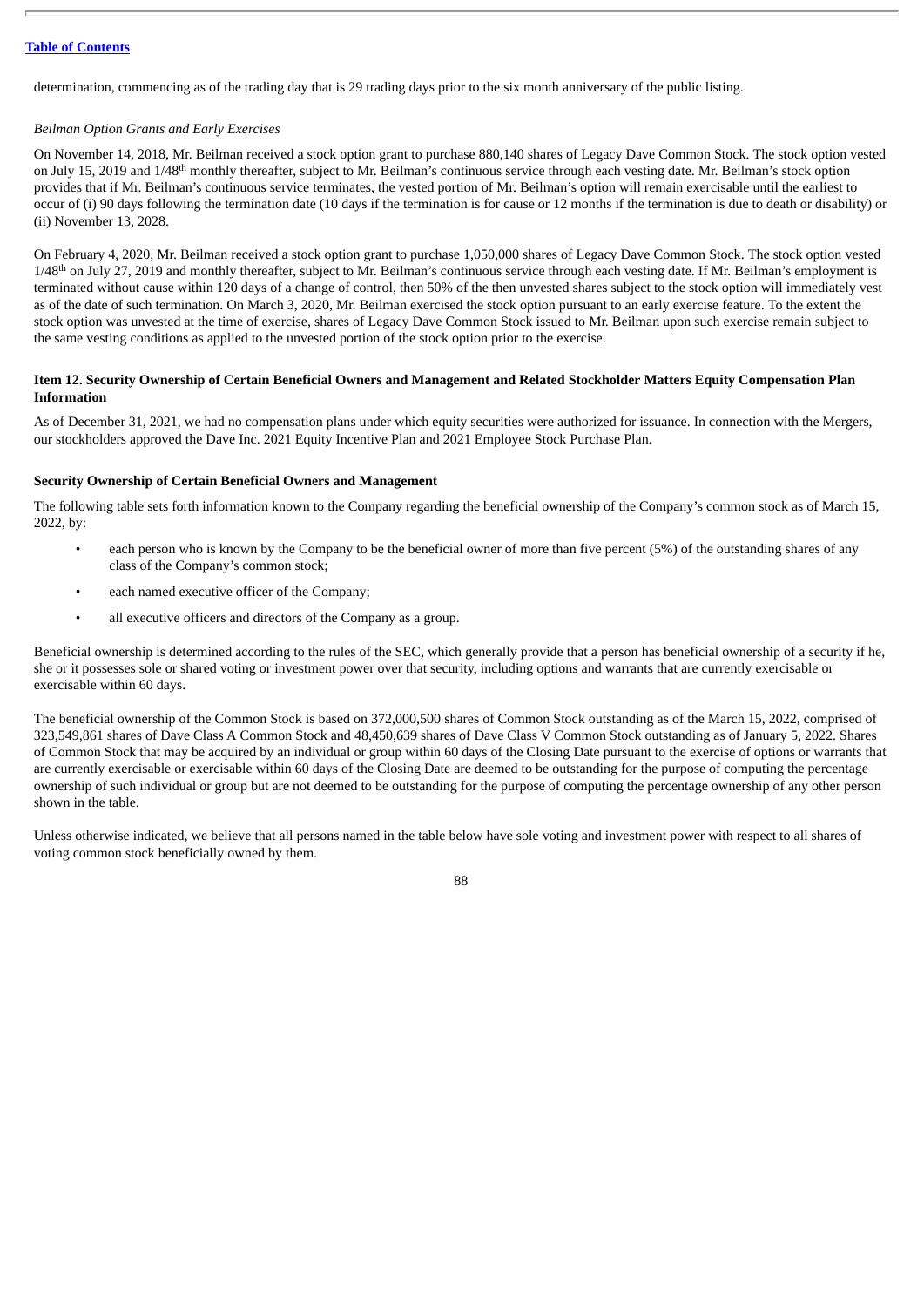Unless otherwise indicated, the address for each Dave stockholder listed is: 750 N. San Vicente Blvd. 900W, West Hollywood, CA 90069.

| <b>Name and Address of Beneficial Owners</b>                                                       | <b>Number of</b><br>shares of<br><b>Class A</b><br>Common<br>Stock | $\%$   | Number of<br>shares of<br><b>Class V</b><br>Common<br>Stock | $\%$ | % of Total<br>Voting<br>Power |
|----------------------------------------------------------------------------------------------------|--------------------------------------------------------------------|--------|-------------------------------------------------------------|------|-------------------------------|
| <b>Five Percent Holders</b>                                                                        |                                                                    |        |                                                             |      |                               |
| Norwest Venture Partners XIV, LP <sup>(1)</sup>                                                    | 18,645,614                                                         | 5.8%   |                                                             |      | 2.3%                          |
| Paras Chitrakar                                                                                    | 31,802,210                                                         | 9.8%   |                                                             |      | $3.9\%$                       |
| Section 32 Fund 1, LP $(2)$                                                                        | 98,114,926                                                         | 30.3%  |                                                             |      | 12.1%                         |
| <b>Current Directors and Named Executive Officers</b>                                              |                                                                    |        |                                                             |      |                               |
| Jason Wilk                                                                                         |                                                                    |        | 48,450,639                                                  | 100% | 60.0%                         |
| Kyle Beilman (3)                                                                                   | 3,310,130                                                          | 1.0%   |                                                             |      | ∗                             |
| <b>Brendan Carroll</b>                                                                             |                                                                    |        |                                                             |      |                               |
| Andrea Mitchell                                                                                    |                                                                    |        |                                                             |      |                               |
| Michael Pope                                                                                       |                                                                    |        |                                                             |      |                               |
| Dan Preston $(4)$                                                                                  | 772,000                                                            | $\ast$ |                                                             |      | $\ast$                        |
| All executive officers and directors of the Combined Company as a group (6<br><i>individuals</i> ) | 4,082,130                                                          | 1.3%   | 48,450,639                                                  | 100% | 60.1%                         |

Less than one percent.

- (1) The general partner of Norwest Venture Partners XIV, L.P. is Genesis VC Partners XIV, LLC. The managing member of Genesis VC Partners XIV, LLC is NVP Associates, LLC. Promod Haque, Jeffrey Crowe and Jon Kossow are co-chief executive officers of NVP Associates, LLC. Each of these individuals has shared voting and investment power over the shares held by Norwest Venture Partners XIV, L.P. The address of Norwest Venture Partners XI, L.P. is 525 University Avenue, Suite 800, Palo Alto, CA 94301-1922.
- (2) The general partner of Section 32 Fund 1, LP is Section 32 GP 1, LLC. The general partner of Section 32 Fund 1, LP, may be deemed to have voting and dispositive power over the shares held by Section 32 Fund 1, LP. Investment decisions with respect to the shares held by Section 32 Fund 1, LP are made by the managing member of Section 32 GP 1, LLC, William J. Maris, and, therefore, Mr. Maris may be deemed to be the beneficial ownership of all shares held by Section 32 Fund 1, LP. The address for all entities and individuals affiliated with Section 32 Fund 1, LP is 171 Main St. #671, Los Altos, CA 94022.
- (3) Consists of (a) 2,489,980 shares of Class A Common Stock and (b) 820,150 shares of Class A Common Stock issuable upon exercise of options within 60 days of the Closing Date.
- (4) Consists of 772,000 shares of Class A Common Stock issuable upon exercise of options within 60 days of the Closing Date.

## **Item 13. Certain Relationships, Related Transactions and Director Independence**

Other than compensation and indemnification arrangements for our directors and executive officers, which are described elsewhere in this prospectus, the following is a description of each transaction since January 1, 2018 and each currently proposed transaction in which:

- we, VPCC or Legacy Dave have been or are to be a participant;
- the amounts involved exceeded or exceeds \$120,000; and
- any of our directors, executive officers or holders of more than 5% of our outstanding capital stock, or any immediate family member of, or person sharing the household with, any of these individuals or entities, had or will have a direct or indirect material interest.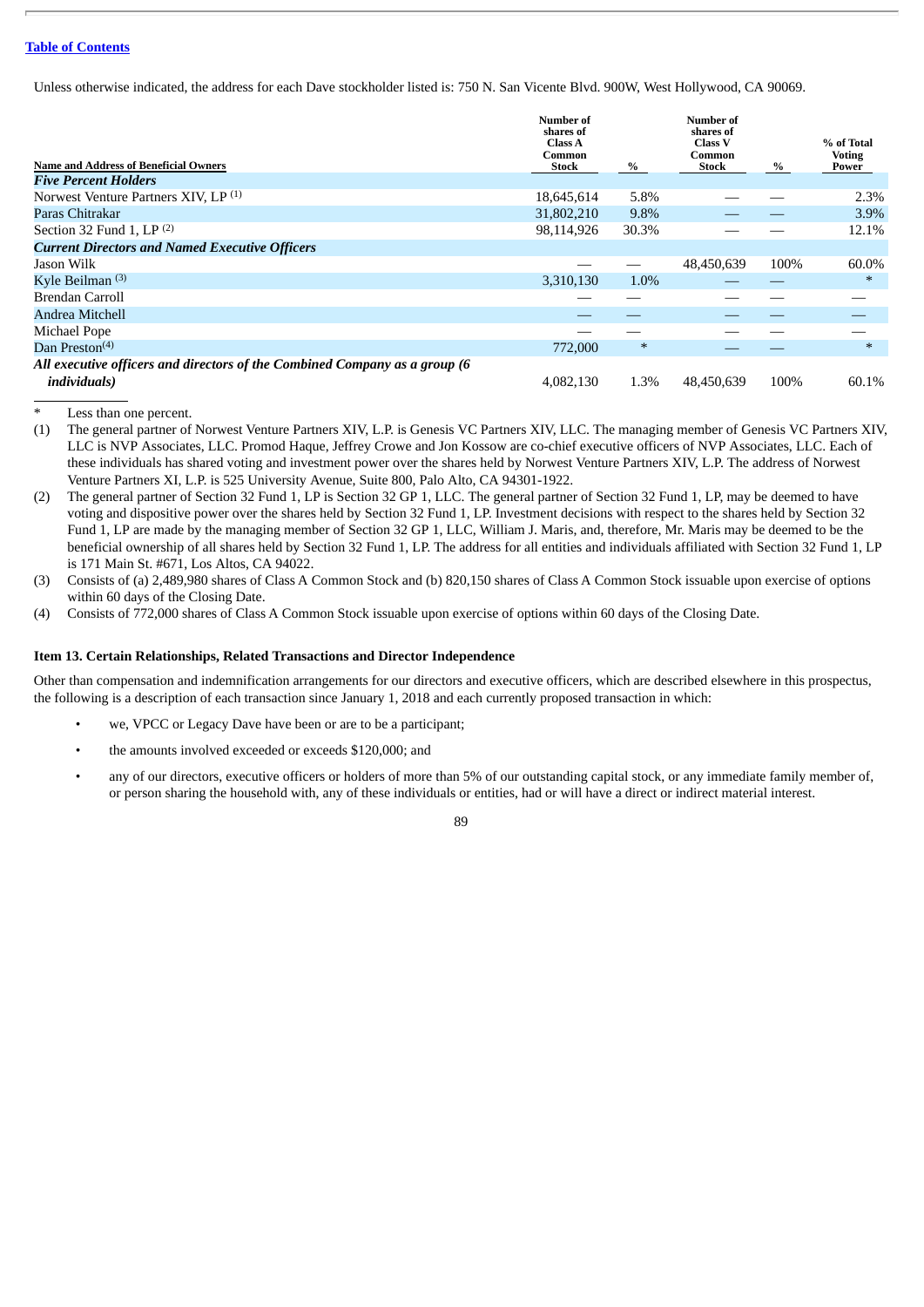#### **Repurchase Agreement**

Concurrently with the execution of the Merger Agreement, VPCC, Legacy Dave, Mr. Wilk and Kyle Beilman, the Chief Financial Officer of Legacy Dave ("Mr. Beilman" and together with Mr. Wilk, the "Selling Holders"), entered into the Repurchase Agreement, pursuant to which, among other things, VPCC agreed to repurchase a certain number of shares of Common Stock from the Selling Holders (including shares of Class V Common Stock issued to Mr. Wilk in connection with the Transactions), at a purchase price of \$10.00 per share, on the business day immediately following the effective time of the Second Merger (the "Repurchase"). The Repurchase was contingent on the amount of cash held in the Company's Trust Account following (i) the election of eligible holders of shares of VPCC Class A Common Stock to redeem all or a portion of those shares held by such holder at a per-share price, equal to the aggregate amount on deposit in the Trust Account as of two business days prior to Closing divided by the number of outstanding shares of VPCC Class A Common Stock (the "Share Redemption"), plus (ii) the amount of funds available outside of the Trust Account at the Closing, plus (iii) the proceeds of the PIPE Investment being in excess of \$300 million (the "Available Cash"). Because the Available Cash was less than \$300 million, the Repurchase did not occur. Mr. Wilk is one of the Company's current directors and is the Chief Executive Officer, and Kyle Beilman is the Chief Financial Officer and Secretary of the Company.

## **Stockholder Support Agreement**

The Written Consent Parties and certain transferees entered into Support Agreements with VPCC pursuant to which, among other things, each Written Consent Party agreed to (i) vote their Legacy Dave equity interests in favor of the Transactions, including by agreeing to execute a written consent constituting the Requisite Legacy Dave Stockholder Approval within two business days of the registration statement on Form S-4 becoming effective, and (ii) not transfer their Legacy Dave equity interests prior to the Closing. The Support Agreements were terminated as of the Effective Time of the Business Combination pursuant to the terms thereof.

#### **Investor Rights Agreement and Lock-Up Arrangements**

In connection with the Closing, the Company, VPC Impact Acquisition Holdings Sponsor III, LLC (the "Sponsor"), Janet Kloppenburg, Peter Offenhauser and Kurt Summers (collectively, the "Prior Independent Directors", and together with the Sponsor, the "Founder Holders"), and certain holders of Legacy Dave Capital Stock, in each case who received Common Stock pursuant to the Merger Agreement, entered into an investor rights agreement (the "Investor Rights Agreement") in respect of the shares of Common Stock held by the Founder Holders and such Legacy Dave Stockholders following the Closing. Pursuant to the Investor Rights Agreement, among other things, such holders and their permitted transferees are entitled to certain customary registration rights, including, among other things, demand, shelf and piggy-back rights, subject to cut-back provisions. Pursuant to the Investor Rights Agreement, the Founder Holders and such Legacy Dave Stockholders agree that they will not sell, transfer, pledge or otherwise dispose of shares of Dave Class A Common Stock, shares of Dave Class V Common Stock or other securities exercisable therefor (as applicable), other than in connection with certain permitted transfers specified in the Investor Rights Agreement, for (i) in respect of the Legacy Dave Stockholders, six months following the Closing (the "Dave Stockholders Lock-Up") or (ii) in respect of the Founder Holders, the earlier of (x) 12 months following the Closing, (y) the date, which is on or after the 150-day anniversary of the Closing Date on which the Dave Class A Common Stock achieves a trading price of at least \$12.00 (as such trading price may be adjusted for any dividend, subdivision, stock split or similar event, and as determined by reference to the volume-weighted average price achieved for at least 20 trading days within any 30 consecutive trading days) for any 30-trading day period commencing on or after the 150-day anniversary of the Closing, and (z) the date on which the Company completes a liquidation, merger, capital stock exchange, reorganization or other similar transaction resulting in all of the stockholders of the Company having the right to exchange their shares of Common Stock for cash, securities or other property.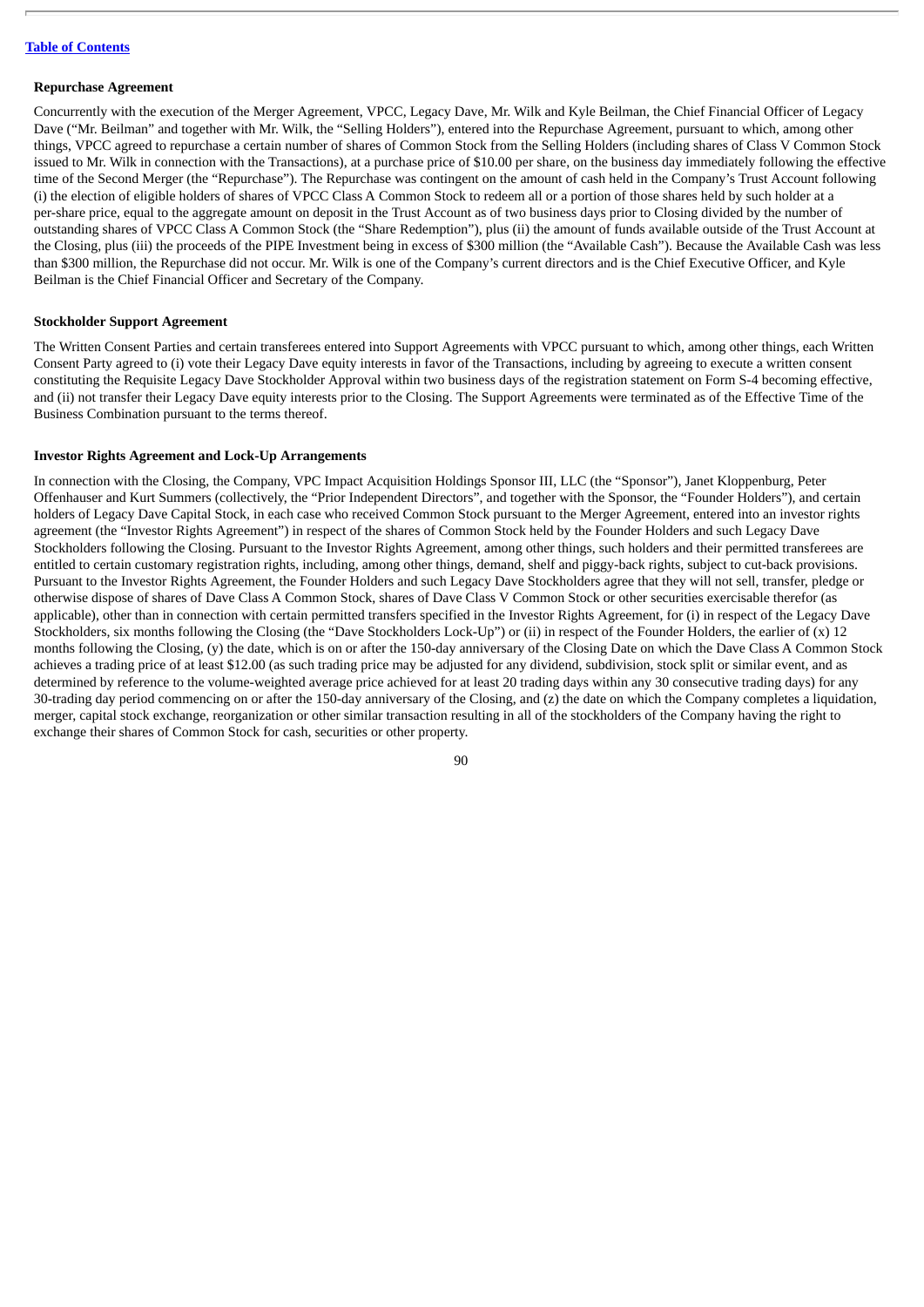## **Pre-Business Combination Related Party Transactions of VPCC**

### *Financing Agreement*

In January 2021, Dave OD, a wholly owned subsidiary of Dave, entered into the Existing Financing Agreement with Victory Park Management, LLC, an affiliate of VPCC, which provides Dave OD with a \$100 million senior secured loan facility. Borrowings under the facility bear interest at 6.95% plus a base rate defined as the greater of three-month LIBOR (as of the last business day of each calendar month) and 2.55%. The facility, which contains multiple tranches, allows Dave OD to draw on the facility based upon eligible receivables outstanding and qualified cash. Warrants were also issued by Dave OD in connection with the facility. In November 2021, Dave OD entered into an amendment of the Existing Financing Agreement which added a \$20 million credit line which has an interest rate of 8.95% annually, plus a base rate defined as the greater of three-month LIBOR (as of the last business day of each calendar month) and 2.55%. As of December 31, 2021, \$35.0 million of term loans under the facility were outstanding and \$20.0 million had been drawn on the credit line.

## *Founder Shares*

On January 19, 2021, the Sponsor paid \$25,000 to cover certain offering and formation costs of Dave in consideration for 6,468,750 Founder Shares. On January 22, 2021, the Sponsor transferred an aggregate of 60,000 Founder Shares to members of VPCC's board of directors, resulting in the Sponsor holding 6,408,750 Founder Shares. In connection with the underwriters' partial exercise of the over-allotment option and the forfeiture of the remaining over-allotment option, 124,600 Founder Shares were forfeited and 719,150 Founder Shares are no longer subject to forfeiture resulting in an aggregate of 6,344,150 Founder Shares issued and outstanding prior to the Closing. The Founder Shares were identical to the shares of VPCC Class A Common Stock included in the Units sold in the Initial Public Offering except that the Founder Shares are shares of VPCC Class B Common Stock which automatically converted into shares of VPCC Class A Common Stock at the time of the Business Combination and are subject to certain transfer restrictions, as described in more detail below.

The initial stockholders have agreed, subject to limited exceptions, not to transfer, assign or sell any of their Founder Shares until the earlier to occur of: (A) one year after the completion of the initial Business Combination or earlier if, subsequent to the Business Combination, the closing price of the Dave Class A Common Stock equals or exceeds \$12.00 per share (as adjusted for stock splits, stock capitalizations, reorganizations, recapitalizations and the like) for any 10 trading days within any 30-trading day period commencing at least 150 days after the Business Combination and (B) the date following the completion of the Business Combination on which Dave completes a liquidation, merger, capital stock exchange or other similar transaction that results in all of the stockholders having the right to exchange their Dave Class A Common Stock for cash, securities or other property.

## *Private Warrants*

Simultaneously with the closing of the Initial Public Offering, the Sponsor purchased from VPCC an aggregate of 5,100,214 Private Warrants at a price of \$1.50 per Private Warrant, or \$7,650,320 in the aggregate. Each Private Warrant is exercisable to purchase one share of Dave Class A Common Stock at a price of \$11.50 per share. A portion of the proceeds from the sale of the Private Warrants was added to the proceeds from the Initial Public Offering held in the Trust Account. The Private Warrants are non-redeemable for cash and exercisable on a cashless basis.

These Private Warrants are not exercisable until 30 days after the closing of the Business Combination.

# *Related Party Notes*

On January 14, 2021, the Sponsor issued an unsecured promissory note to VPCC (the "Promissory Note"), pursuant to which VPCC could borrow up to an aggregate principal amount of \$300,000. The Promissory Note was non-interest bearing and payable on the earlier of December 31, 2021 or the completion of the Initial Public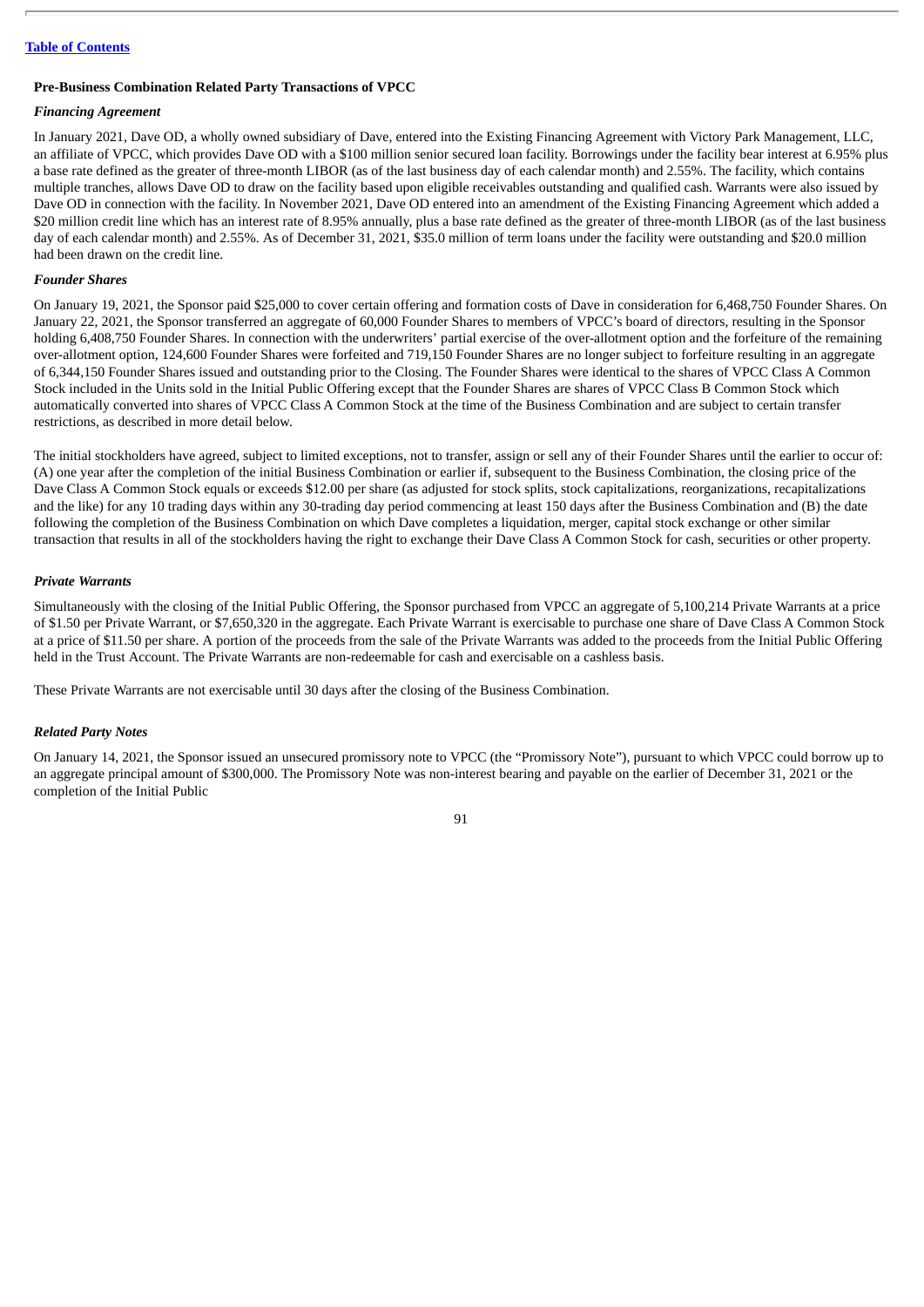Offering. The outstanding balance under the Promissory Note of \$88,142 was repaid at the closing of the Initial Public Offering on March 9, 2021. Borrowings under the Promissory Note are no longer available.

## *Administrative Services Agreement*

VPCC entered into an agreement, commencing on March 4, 2021, to pay the Sponsor up to \$10,000 per month for office space, utilities, secretarial and administrative support services. Upon completion of a Business Combination, the Company ceased paying these monthly fees. For the period from January 14, 2021 (inception) through December 31, 2021, the Company incurred \$100,000 in fees for these services, respectively, of which \$90,000 is included in accrued expenses in the accompanying balance sheet as of December 31, 2021. The agreement terminated upon the consummation of the Business Combination.

## **Pre-Business Combination Related Party Transactions of Legacy Dave**

### *Promissory Notes and Loan, Pledge and Option Agreements*

In connection with early exercises of two option grants, Kyle Beilman, Dave's Chief Financial Officer and Secretary, executed two promissory notes for the exercise price in January 2018 and March 2020 in the principal amounts of \$34,325 and \$981,750, respectively. The notes bore interest at 2.0% and 1.53% and were to mature on March 12, 2023 and March 3, 2025 (or earlier upon certain specified events), respectively, and were secured by a pledge of certain shares held by Mr. Beilman.

In August 2019, Legacy Dave entered into loan, pledge, and option agreements with Jason Wilk, its Chief Executive Officer and Director, and Mr. Beilman in connection with loans by Legacy Dave to Mr. Wilk and Mr. Beilman related to the early exercise of stock options. Legacy Dave received Non-Recourse Promissory Notes in exchange for these loans and an option which allows Legacy Dave to acquire shares held by these stockholders. The notes were collateralized by a pledge of certain shares held by Mr. Wilk and Mr. Beilman. The entire unpaid principal balance of these loans, together with all accrued but unpaid interest, was due and payable upon the earlier of (i) August 12, 2026; (ii) a liquidity event; or (iii) upon the exercise of the call option by Legacy Dave. These loans carried a stated interest rate of 1.87%, which was compounded annually. The outstanding balance of the loans, inclusive of interest, was approximately \$9.9 million, \$9.6 million and \$9.4 million as of December 31, 2021, December 31, 2020 and December 31, 2019, respectively.

On January 2, 2022, Legacy Dave exercised its option to repurchase the shares with respect to Mr. Wilk. On January 3, 2022, Legacy Dave exercised its option to repurchase the shares with respect to Mr. Beilman, and each such promissory note was cancelled in consideration for the Repurchase, and the pledged shares were released*.*

## *Lease Agreements*

In December 2018, Legacy Dave and PCJW Properties LLC ("PCJW Properties") entered into a sublease agreement (the "PCJW Sublease"), and in January 2019, Legacy Dave and PCJW Properties entered into a net lease (the "Net Lease"), in each case for commercial office space in Los Angeles, California. Jason Wilk, a Director and Chief Executive Officer of Dave, is a partner at PCJW Properties. Monthly rent under the PCJW Sublease is approximately \$5,000, subject to an annual escalation of 4%. The monthly rent under the Net Lease is approximately \$19,000, subject to an annual escalation of 5%. During the years ended December 31, 2021, 2020, and 2019, Legacy Dave paid approximately \$320,000, \$240,000 and \$305,000, respectively, under these lease agreements. The Company assumed Legacy Dave's obligations under the Net Lease and PCJW Sublease.

# *Right of First Refusal Agreement*

In August 2019, Legacy Dave entered into a right of first refusal and co-sale agreement (the "ROFR and Co-Sale Agreement") with certain Legacy Dave Stockholders including Jason Wilk. Pursuant to the ROFR and Co-Sale Agreement, certain parties thereto have agreed to grant Legacy Dave a right of first refusal on certain transfers of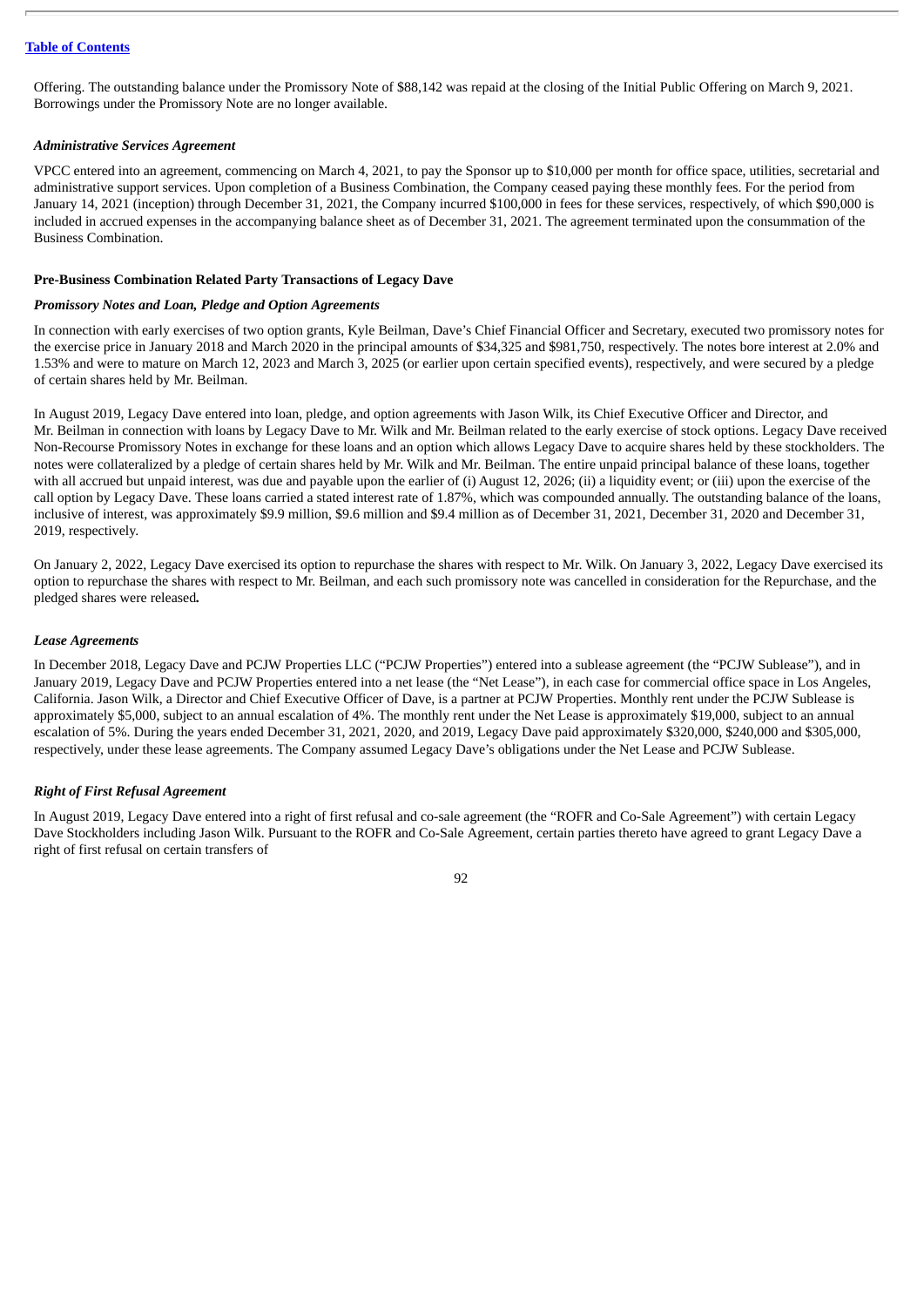Legacy Dave's equity securities, with other investors party thereto entitled to a secondary right of first refusal and a right of co-sale on transfers by other applicable holders, subject to certain exceptions, each in accordance with the terms thereof. The ROFR and Co-Sale Agreement were terminated in connection with the Closing of the Business Combination.

## *Voting Agreement*

Legacy Dave is a party to the Founder Holder Agreement, dated as of June 3, 2021, pursuant to which certain Legacy Dave Stockholders, including entities affiliated with Victory Park Management, LLC, which is affiliated with Brendan Carroll, who will serve as a director of the Combined Company, have agreed to vote their shares of Legacy Dave Capital Stock on certain matters, including with respect to the election of directors. This agreement was terminated as of the Effective Time of the Business Combination pursuant to the terms thereof.

## *Legal Services*

The law firm of Mitchell Sandler LLC, of which director nominee Andrea Mitchell is a partner, has provided legal services to Dave for which the firm received payments which exceeded 5% of the firm's revenues in the past three fiscal years. As a consequence, Ms. Mitchell is not an independent director of Dave following the consummation of the Business Combination.

#### **Indemnification Agreements**

The Dave Charter contains provisions limiting the liability of directors, and the Dave Bylaws provide that Dave will indemnify each of its directors to the fullest extent permitted under Delaware law. Our charter documents also provide the Board with discretion to indemnify officers and employees when determined appropriate by the Board.

Dave has entered into indemnification agreements with each of its directors and executive officers. The indemnification agreements provide that Dave will indemnify each of its directors and executive officers against any and all expenses incurred by such director or executive officer because of his or her status as one of Dave's directors or executive officers, to the fullest extent permitted by Delaware law and our certificate of incorporation and bylaws. In addition, the indemnification agreements provide that, to the fullest extent permitted by Delaware law, Dave will advance all expenses incurred by its directors and executive officers in connection with a legal proceeding involving his or her status as a director or executive officer. For more information regarding these indemnification agreements, see the section entitled "*Limitation on Liability and Indemnification of Officers and Directors*" in Item 12 of this Annual Report on Form 10-K.

## **Related Party Transactions Policy**

Dave has adopted a new written related party transaction policy. The policy provides that officers, directors, holders of more than 5% of any class of Dave's voting securities, and any member of the immediate family of and any entity affiliated with any of the foregoing persons, will not be permitted to enter into a related-party transaction with Dave without the prior consent of the audit committee, or other independent members of the Board in the event it is inappropriate for the audit committee to review such transaction due to a conflict of interest. Any request for Dave to enter into a transaction with an executive officer, director, principal stockholder or any of their immediate family members or affiliates, in which the amount involved exceeds \$120,000, must first be presented to the audit committee for review, consideration and approval. In approving or rejecting the proposed transactions, the audit committee will take into account all of the relevant facts and circumstances available.

#### **Item 14. Principal Accountant Fees and Services**

The firm of WithumSmith+Brown, PC, or Withum, acts as our independent registered public accounting firm. The following is a summary of fees paid to Withum for services rendered.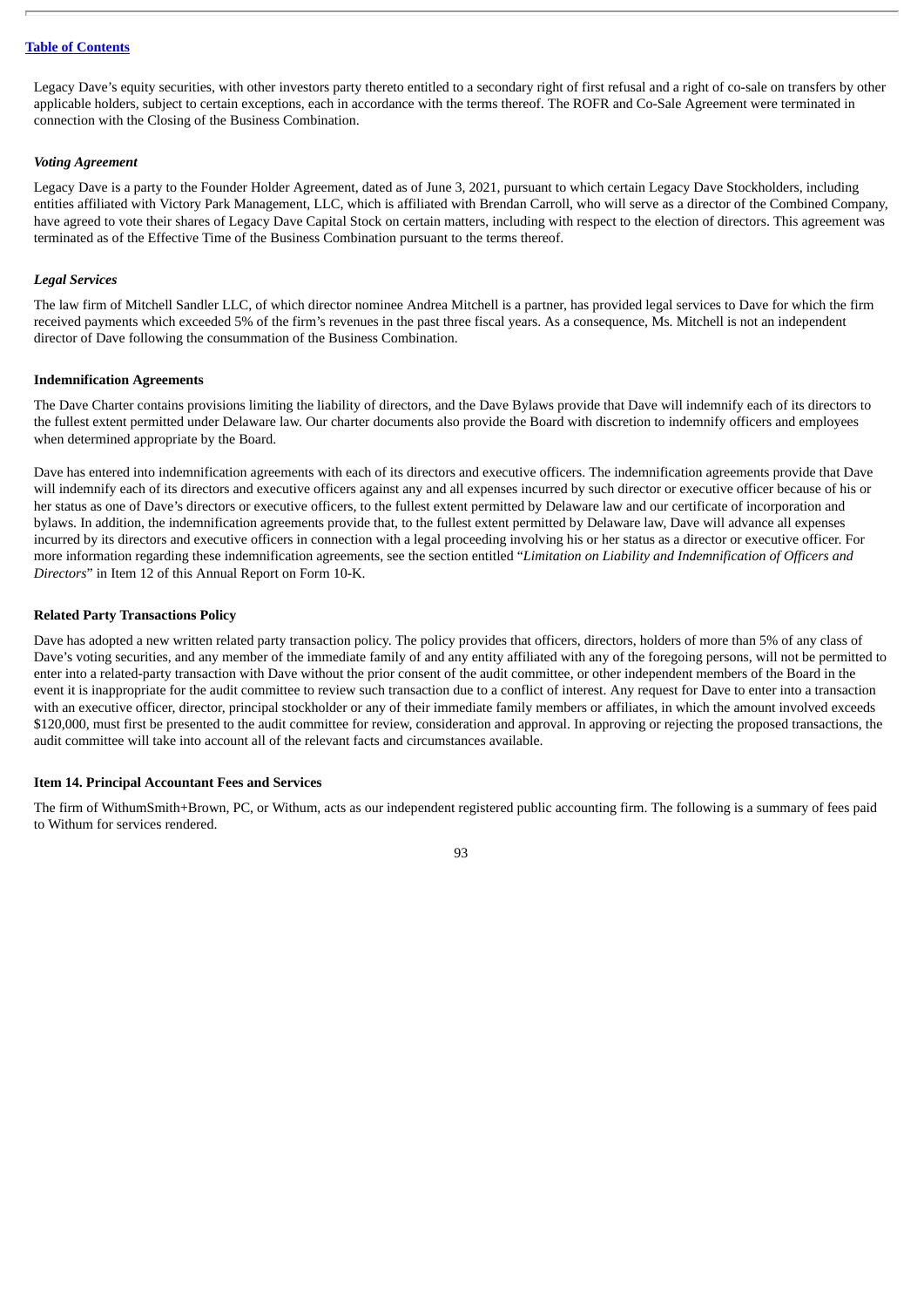Audit Fees. For the period from January 14, 2021 (inception) through December 31, 2021, fees for our independent registered public accounting firm were approximately \$ 186,558 for the services Withum performed in connection with our Initial Public Offering and the audit of our December 31, 2021 financial statements included in this Annual Report on Form 10-K.

Audit-Related Fees. For the period from January 14, 2021 (inception) through December 31, 2021, our independent registered public accounting firm did not render assurance and related services related to the performance of the audit or review of financial statements.

Tax Fees. For the period from January 14, 2021 (inception) through December 31, 2021, our independent registered public accounting firm did not render services to us for tax compliance, tax advice and tax planning.

All Other Fees. For the period from January 14, 2021 (inception) through December 31, 2021, there were no fees billed for products and services provided by our independent registered public accounting firm other than those set forth above.

## Policy on Audit Committee Pre-Approval of Audit and Permissible Non-Audit Services of Independent Registered Public Accounting Firm

Our audit committee's policy is to pre-approve all audit and permissible non-audit services provided by our independent registered public accounting firm, the scope of services provided by our independent registered public accounting firm and the fees for the services to be performed. These services may include audit services, audit-related services, tax services and other services. Pre-approval is detailed as to the particular service or category of services and is generally subject to a specific budget. Our independent registered public accounting firm and management are required to periodically report to the audit committee regarding the extent of services provided by our independent registered public accounting firm in accordance with this pre-approval, and the fees for the services performed to date.

Prior to the Business Combination, our audit committee was formed upon the consummation of our Initial Public Offering. As a result, the audit committee prior to the Business Combination did not pre-approve all of the foregoing services, although any services rendered prior to the formation of the pre-Business Combination audit committee were approved by our board of directors. Since the formation of the pre-Business Combination audit committee, and on a going-forward basis, the pre-Business Combination audit committee pre-approved all auditing services and permitted non-audit services to be performed for us by our auditors, including the fees and terms thereof (subject to the de minimis exceptions for non-audit services described in the Exchange Act which are approved by the audit committee prior to the completion of the audit).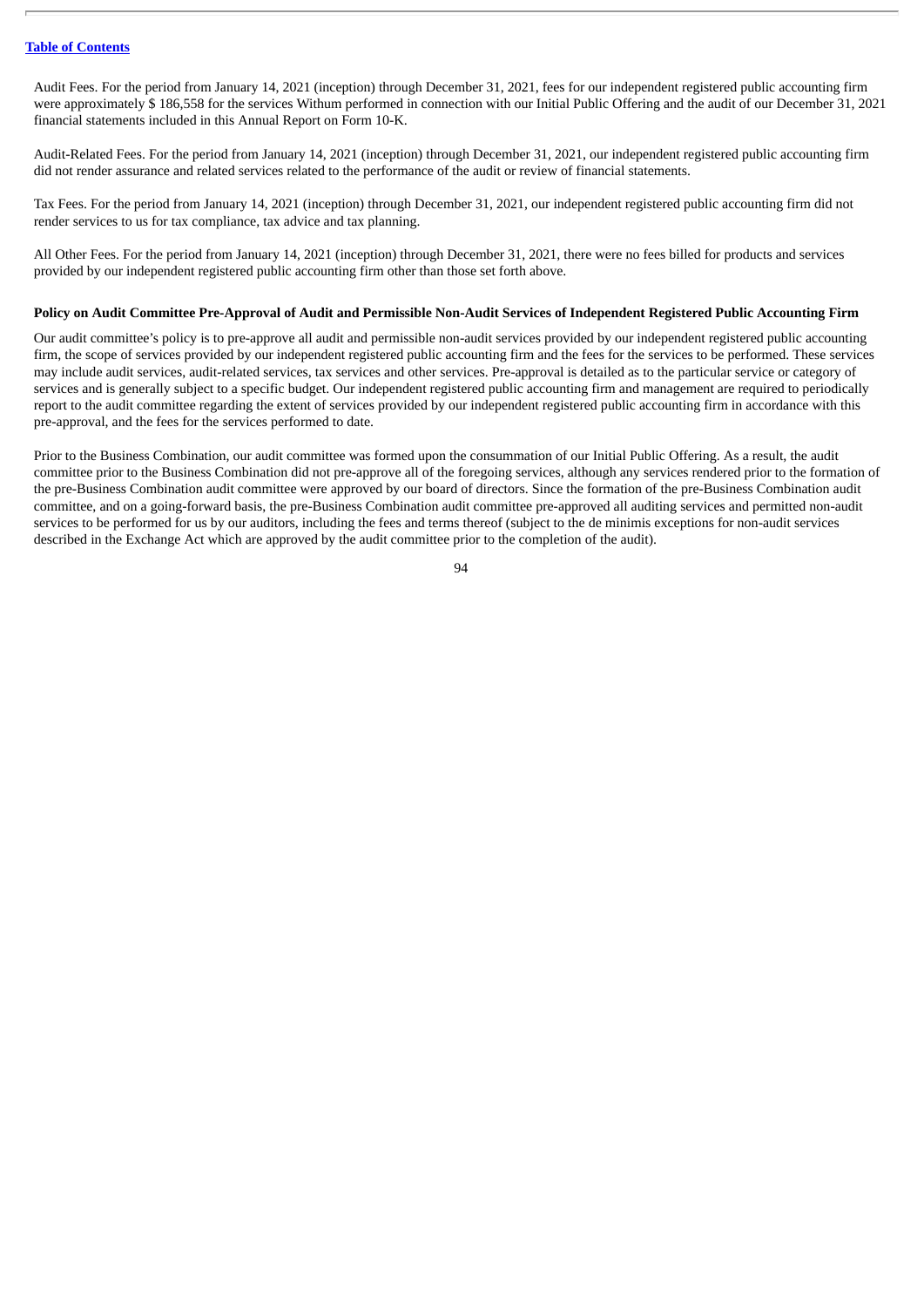# **PART IV**

# **Item 15. Exhibits and Financial Statement Schedules.**

The following documents are filed as part of this report:

- (1) *Financial Statements*. The financial statements listed in the Index to Financial Statements under Part II, Item 8 of this report.
- (2) *Financial Statement Schedules*. None.
- (3) *Exhibits*. The following exhibits are filed, furnished or incorporated by reference as part of this report.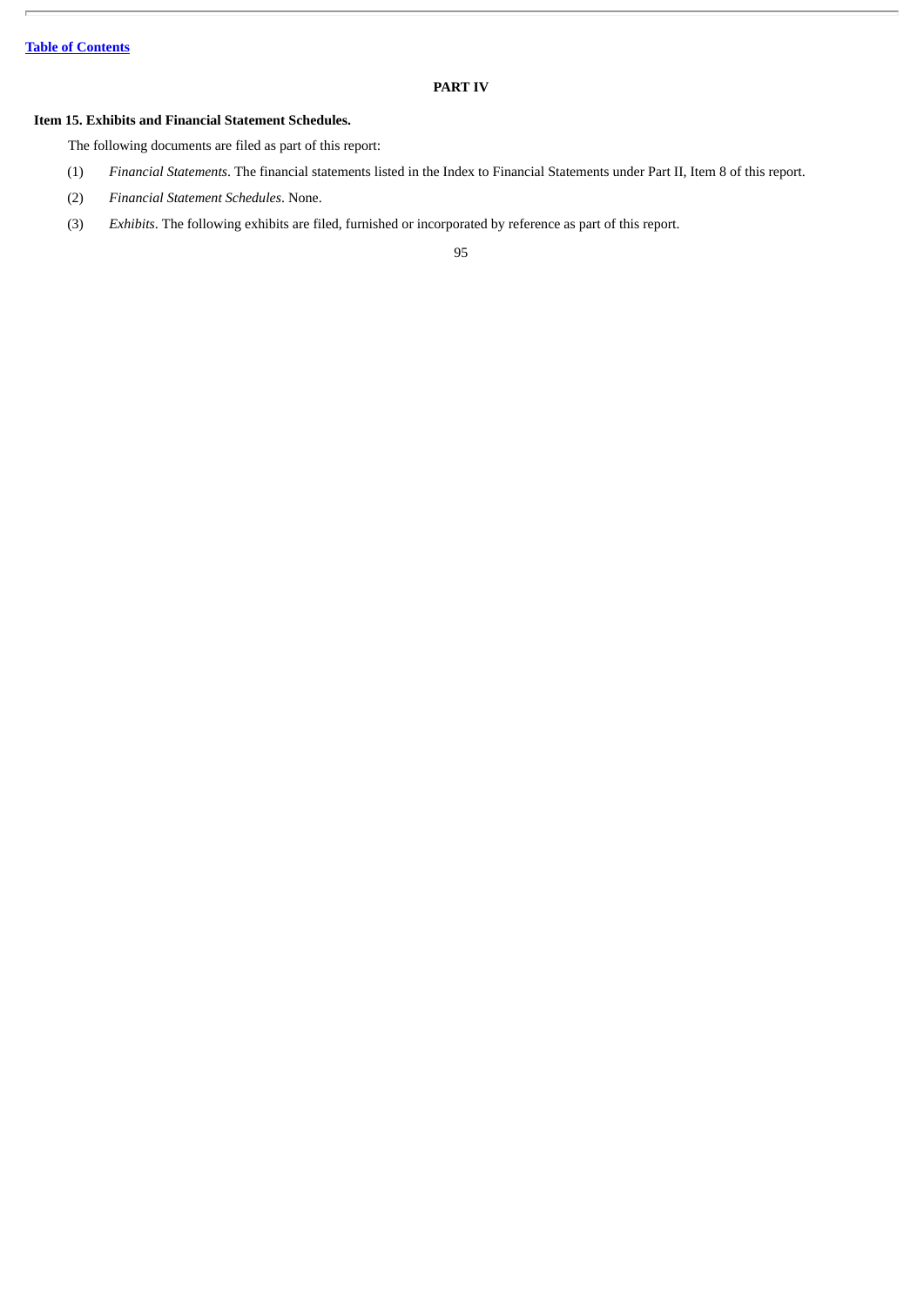F.

# **Item 16. Exhibits and Financial Statement Schedules.**

| <b>Exhibit</b><br>No.<br>$2.1*$ | <b>Description</b><br>Agreement and Plan of Merger, dated as of June 7, 2021, by and among VPC Impact Acquisition Holdings III, Inc., Bear Merger<br>Company I Inc., Bear Merger Company II LLC, and Dave Inc. (incorporated by reference to Exhibit 2.1 to the Company's Current Report<br>on Form 8-K filed with the Commission on June 10, 2021.) |  |  |
|---------------------------------|------------------------------------------------------------------------------------------------------------------------------------------------------------------------------------------------------------------------------------------------------------------------------------------------------------------------------------------------------|--|--|
| 3.1                             | Second Amended and Restated Certificate of Incorporation of Dave Inc. (incorporated by reference to Exhibit 3.1 to the Company's<br>Current Report on Form 8-K filed with the Commission on January 11, 2022.)                                                                                                                                       |  |  |
| 3.2                             | Amended and Restated Bylaws of Dave Inc. (incorporated by reference to Exhibit 3.2 to the Company's Current Report on Form 8-K filed<br>with the Commission on January 11, 2022.)                                                                                                                                                                    |  |  |
| 4.1                             | Specimen Warrant Certificate of the Dave Inc. (incorporated by reference to Exhibit B to Exhibit 4.1 to the Company's Current Report on<br>Form 8-K, filed with the Commission on March 9, 2021.)                                                                                                                                                    |  |  |
| 4.2                             | Warrant Agreement, dated March 4, 2021, between Continental Stock Transfer & Trust Company and VPCC (incorporated by reference to<br>Exhibit 4.1 to the Company's Current Report on Form 8-K, filed with the Commission on March 9, 2021).                                                                                                           |  |  |
| 4.3                             | <b>Description of Securities</b>                                                                                                                                                                                                                                                                                                                     |  |  |
| 10.1                            | Form of Indemnification Agreement (incorporated by reference to Exhibit 10.1 to the Company's Current Report on Form 8-K filed with<br>the Commission on January 11, 2022).                                                                                                                                                                          |  |  |
| 10.2                            | Investor Rights Agreement, dated as of January 5, 2022, by and among the Company, the Sponsor, Janet Kloppenburg, Peter Offenhauser<br>and Kurt Summers, and certain holders of Legacy Dave Capital Stock (incorporated by reference to Exhibit 10.2 to the Company's Current<br>Report on Form 8-K filed with the Commission on January 11, 2022).  |  |  |
| 10.3                            | Lease by and between PCJW Properties LLC and Legacy Dave (incorporated by reference to Exhibit 10.3 to the Company's Current<br>Report on Form 8-K filed with the Commission on January 11, 2022).                                                                                                                                                   |  |  |
| 10.4                            | Sublease by and between PCJW Properties LLC and Legacy Dave (incorporated by reference to Exhibit 10.4 to the Company's Current<br>Report on Form 8-K filed with the Commission on January 11, 2022).                                                                                                                                                |  |  |
| 10.5†                           | 2021 Equity Incentive Plan and related forms of award agreements (incorporated by reference to Exhibit 10.5 to the Company's Current<br>Report on Form 8-K filed with the Commission on January 11, 2022).                                                                                                                                           |  |  |
| 10.6†                           | 2021 Employee Stock Purchase Plan (incorporated by reference to Exhibit 10.6 to the Company's Current Report on Form 8-K filed with<br>the Commission on January 11, 2022).                                                                                                                                                                          |  |  |
| 10.7†                           | Employment Agreement, dated January 3, 2022, by and between Jason Wilk and Dave (incorporated by reference to Exhibit 10.7 to the<br>Company's Current Report on Form 8-K filed with the Commission on January 11, 2022).                                                                                                                            |  |  |
| 10.8+                           | Employment Agreement, dated January 31, 2022, by and between Kyle Beilman and Dave (incorporated by reference to Exhibit 10.2 to<br>the Company's Current Report on Form 8-K filed with the Commission on February 1, 2022).                                                                                                                         |  |  |
| 16.1                            | Letter to the Securities and Exchange Commission from WithumSmith+Brown, PC, dated January 11, 2022 (incorporated by reference to<br>Exhibit 16.1 to the Company's Current Report on Form 8-K filed with the Commission on January 11, 2022).                                                                                                        |  |  |

21.1 List of Subsidiaries [\(incorporated](http://www.sec.gov/Archives/edgar/data/1841408/000119312522006854/d253532dex211.htm) by reference to Exhibit 21.1 to the Company's Current Report on Form 8-K filed with the Commission on January 11, 2022).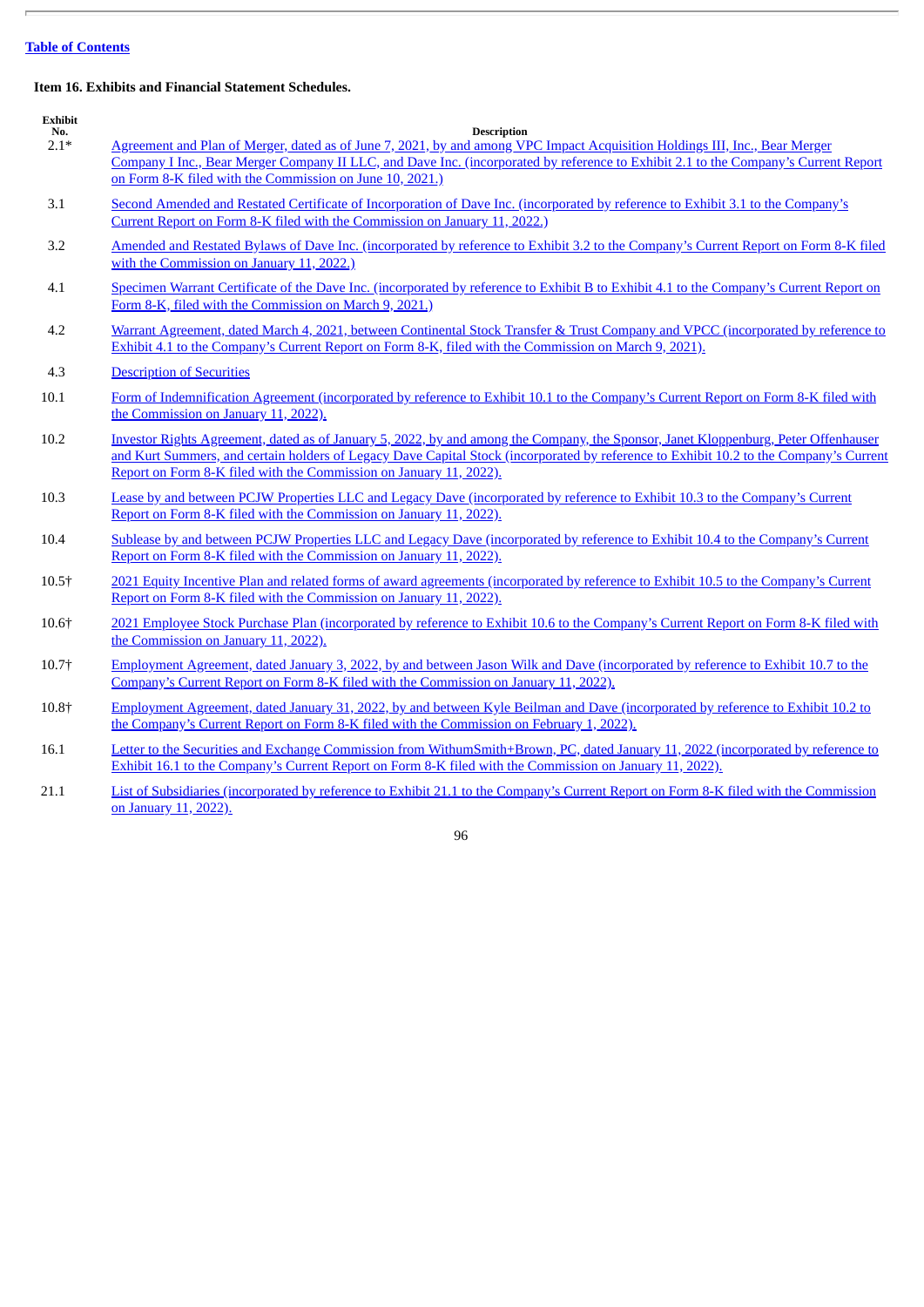| <b>Exhibit</b><br>No. | Description <sup>6</sup>                                                                                                                                                            |
|-----------------------|-------------------------------------------------------------------------------------------------------------------------------------------------------------------------------------|
| 24.1                  | Power of attorney (included on the signature page hereof).                                                                                                                          |
| 31.1                  | Certification of the Chief Executive Officer pursuant to Rule 13a-14(a) under the Securities Exchange Act of 1934, as adopted<br>pursuant to §302 of the Sarbanes-Oxley Act of 2002 |
| 31.2                  | Certification of the Chief Financial Officer pursuant to Rule 13a-14(a) under the Securities Exchange Act of 1934, as adopted<br>pursuant to §302 of the Sarbanes-Oxley Act of 2002 |
| 32                    | <u>Certification of the Chief Executive Officer and Chief Financial Officer pursuant to 18 U.S.C. §1350, as adopted pursuant to §906 of</u><br>the Sarbanes-Oxley Act of 2002       |
| 101.INS               | Inline XBRL Instance Document - the instance document does not appear in the Interactive Data File because its XBRL tags are<br>embedded within the inline XBRL document.           |
| 101.SCH               | Inline XBRL Taxonomy Extension Schema Document.                                                                                                                                     |
| 101.CAL               | Inline XBRL Taxonomy Extension Calculation Linkbase Document.                                                                                                                       |
| 101.DEF               | Inline XBRL Taxonomy Extension Definition Linkbase Document.                                                                                                                        |
| 101.LAB               | Inline XBRL Taxonomy Extension Label Linkbase Document.                                                                                                                             |
| 101.PRE               | Inline XBRL Taxonomy Extension Presentation Linkbase Document.                                                                                                                      |
| 104                   | Cover Page Interactive Data File (formatted as Inline XBRL and contained in Exhibit 101).                                                                                           |

\* The schedules to this Exhibit have been omitted in accordance with Regulation S-K Item 601(b)(2). The Company agrees to furnish supplementally a copy of any omitted schedule to the Securities and Exchange Commission upon its request.

† Indicates a management contract or compensatory plan, contract or arrangement.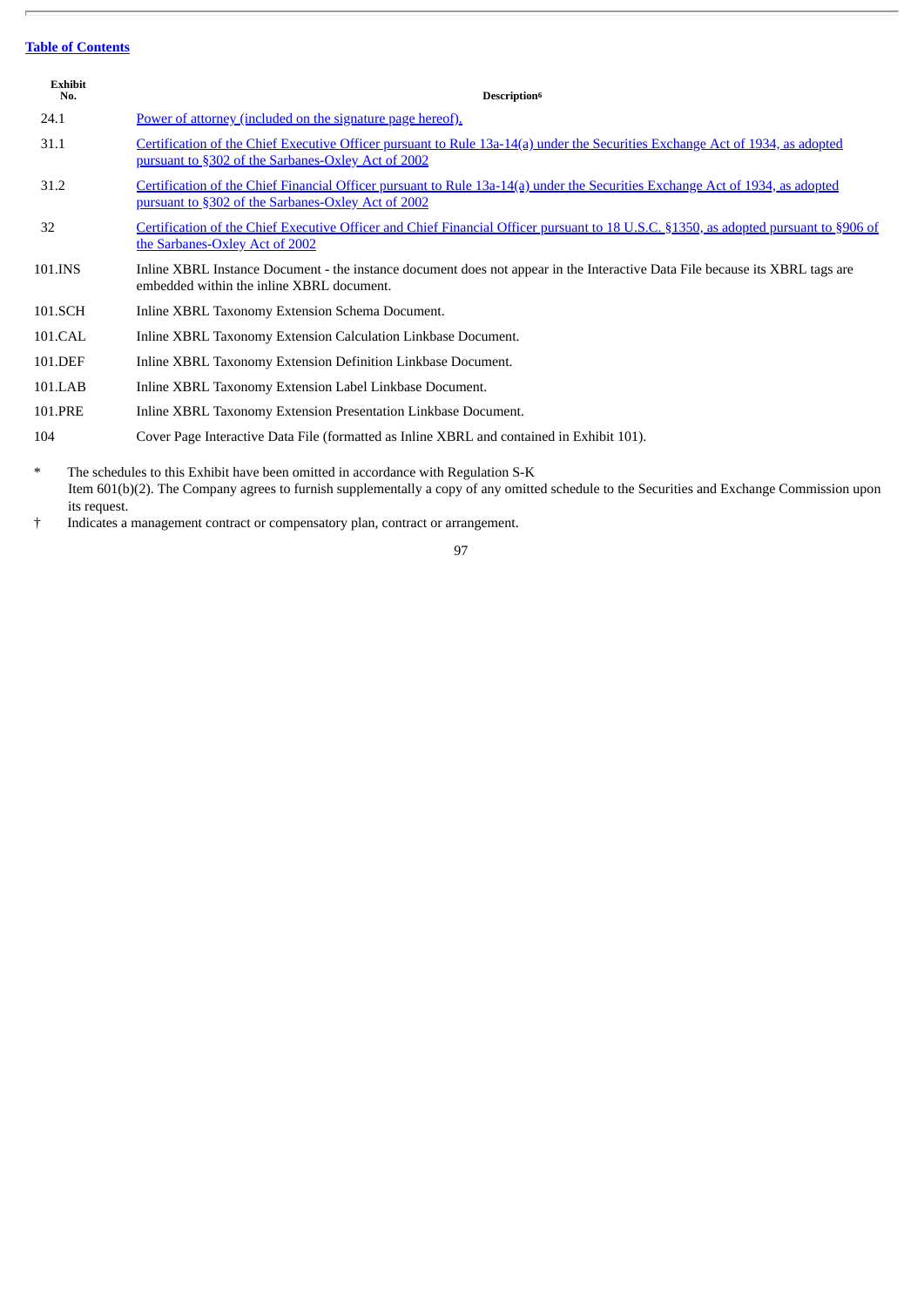### **SIGNATURES**

<span id="page-99-0"></span>Pursuant to the requirements of Section 13 or 15(d) of the Securities Exchange Act of 1934, the Registrant has duly caused this report to be signed on its behalf by the undersigned, thereunto duly authorized.

March 25, 2022 **DAVE INC.**

By: /s/ Jason Wilk

Jason Wilk Title: Chief Executive Officer

**POWER OF ATTORNEY**

KNOW ALL PERSONS BY THESE PRESENTS, that each person whose signature appears below constitutes and appoints John Ricci as his or her attorney-in-fact, with the power of substitution, for him or her in any and all capacities, to sign any amendments to this Annual Report on Form 10-K, and to file the same, with exhibits thereto and other documents in connection therewith with the Securities and Exchange Commission, hereby ratifying and confirming all that said attorney-in-fact, or his substitute, may do or cause to be done by virtue hereof.

Pursuant to the requirements of the Securities Exchange Act of 1934, this report has been signed below by the following persons on behalf of the registrant and in the capacities and on the dates indicated.

| Signature                              | <b>Title</b>                                                            | <b>Date</b>    |
|----------------------------------------|-------------------------------------------------------------------------|----------------|
| /s/ Jason Wilk<br>Jason Wilk           | Chief Executive Officer and Director<br>(Principal Executive Officer)   | March 25, 2022 |
| /s/ Kyle Beilman<br>Kyle Beilman       | Chief Financial Officer<br>(Principal Financial and Accounting Officer) | March 25, 2022 |
| /s/ Brendan Carroll<br>Brendan Carroll | Director                                                                | March 25, 2022 |
| /s/ Andrea Mitchell<br>Andrea Mitchell | Director                                                                | March 25, 2022 |
| /s/ Michael Pope<br>Michael Pope       | Director                                                                | March 25, 2022 |
| /s/ Dan Preston<br>Dan Preston         | Director                                                                | March 25, 2022 |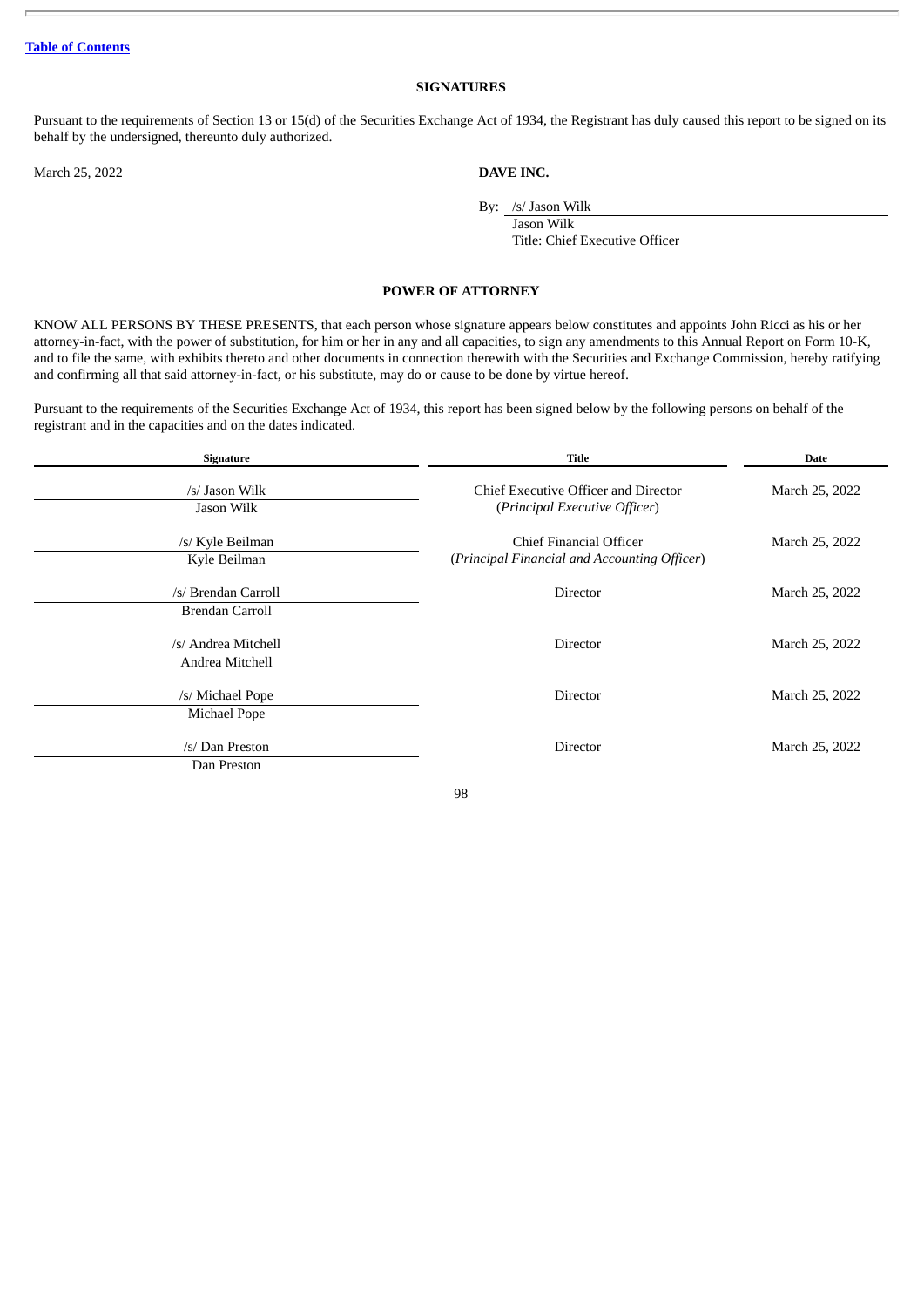# **DESCRIPTION OF SECURITIES REGISTERED PURSUANT TO SECTION 12 OF THE SECURITIES EXCHANGE ACT OF 1934**

<span id="page-100-0"></span>The following description summarizes the most important terms of the capital stock of Dave Inc. (the "Company," "we," "us," and "our") and certain provisions of our certificate of incorporation (the "Dave Charter"), bylaws (the "Dave Bylaws"), and Warrant Agreement, dated as of March 4, 2021, between Continental Stock Transfer & Trust Company and VPC Impact Acquisition Holdings III, Inc., a Delaware corporation (the "Warrant Agreement"), are summaries and are qualified in their entirety by reference to the full text of the charter, bylaws, and Warrant Agreement, copies of which have been filed with the Securities and Exchange Commission, and applicable provisions of the General Corporation Law of the State of *Delaware (the "DGCL").*

As of December 31, 2021, we had two classes of securities registered under Section 12 of the Securities Exchange Act of 1934, as amended (the "Exchange Act"): Class A common stock, \$0.0001 par value per share ("Dave Class A Common Stock") and warrants to purchase shares of Dave Class A Common Stock. All shares of our Dave Class A Common Stock outstanding are fully paid and non-assessable.

## **Authorized Capitalization**

## *General*

The total amount of authorized capital stock of Dave Inc. consists of 500,000,000 shares of our Dave Class A Common Stock, par value \$0.0001 per share; 100,000,000 shares of our Dave Class V Common Stock, par value \$0.0001 per share; and 10,000,000 shares of our preferred stock, par value \$0.0001 per share.

## *Dave Class A Common Stock and Class V Common Stock*

We have two classes of authorized common stock, Dave Class A Common Stock and Dave Class V Common Stock. Unless our board of directors determines otherwise, all of our capital stock will be issued in uncertificated form.

#### *Voting Power*

Except as otherwise required by law or as otherwise provided in any certificate of designation for any series of preferred stock, under the Dave Charter, the holders of Common Stock possess or will possess, as applicable, all voting power for the election of directors and all other matters requiring stockholder action and are entitled or will be entitled, as applicable, to one vote per share on matters to be voted on by stockholders. Each holder of Dave Class V Common Stock has the right to ten votes per share of Dave Class V Common Stock held of record by such holder on all matters submitted to a vote of the stockholders. The holders of shares of Dave Class A Common Stock and Dave Class V Common Stock shall at all times vote together as a single class on all matters (including the election of directors) submitted to a vote of our stockholders; provided, however, that, except as otherwise required by law, holders of shares of Dave Class A Common Stock and Dave Class V Common Stock shall not be entitled to vote on any amendment to the Dave Charter (including any certificate of designation relating to any series of preferred stock) that relates solely to the terms of one or more outstanding series of preferred stock if the holders of such affected series are entitled, either separately or together as a class with the holders of one or more other such series, to vote thereon pursuant to the Dave Charter (including any certificate of designation relating to any series of preferred stock).

#### *Dividends*

Subject to the rights, if any, of the holders of any outstanding shares of preferred stock, under both the Dave Charter and under the DGCL, holders of Common Stock will be entitled to receive such dividends and other distributions, if any, as may be declared from time to time by the Board in its discretion out of funds legally available therefor and shall share equally on a per share basis in such dividends and distributions.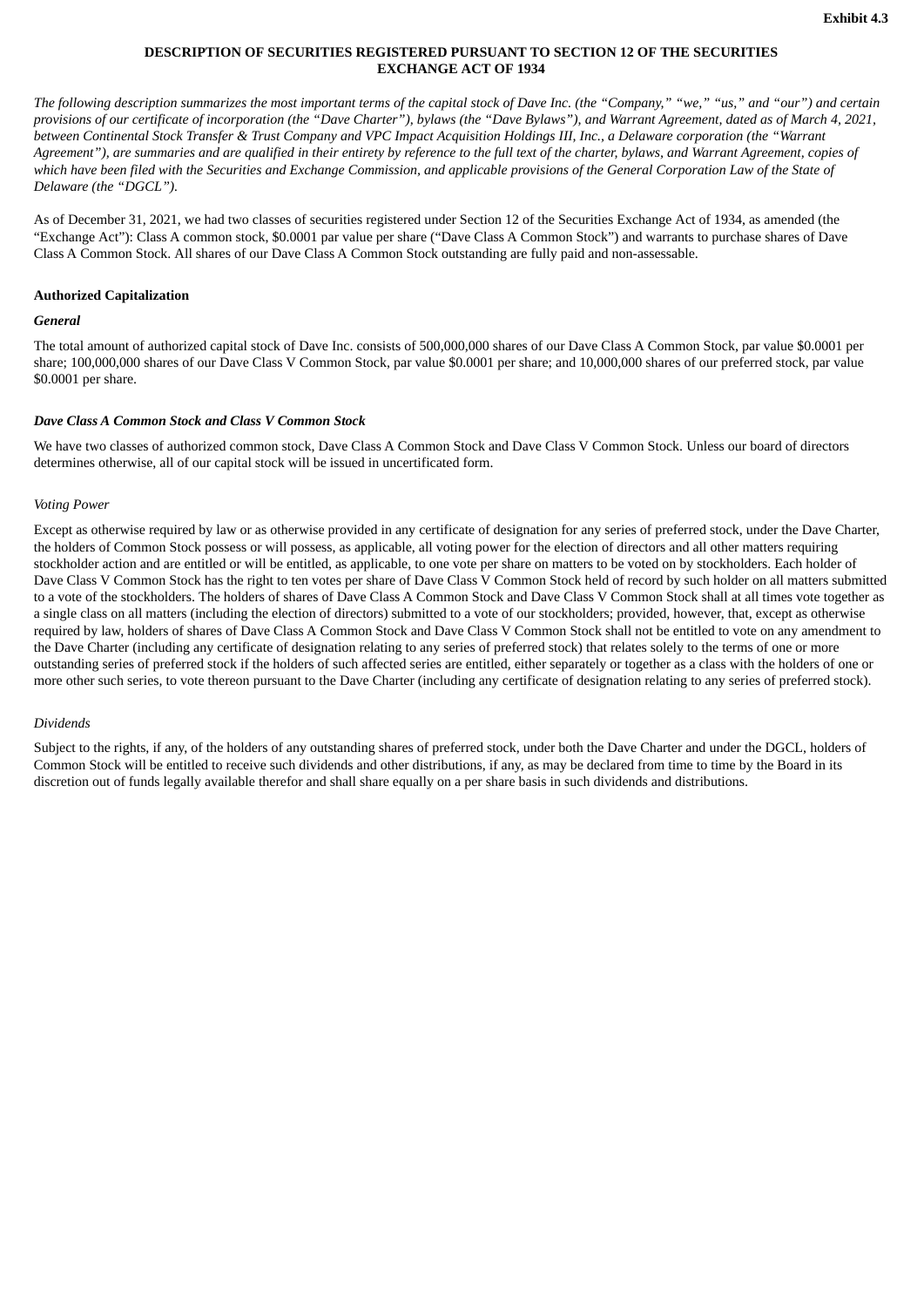# *Liquidation, Dissolution and Winding Up*

In the event of the voluntary or involuntary liquidation, dissolution, or winding-up of Dave, the holders of Common Stock will be entitled to receive all the remaining assets of Dave available for distribution to stockholders, ratably in proportion to the number of shares of Common Stock held by them, after the rights of creditors of Dave and the holders of the preferred stock, if any, have been satisfied.

# *Preemptive or Other Rights*

The holders of Common Stock will not have preemptive or other subscription rights and there will be no sinking fund or redemption provisions applicable to Common Stock.

# *Conversion*

The Dave Class V Common Stock will be convertible into shares of Dave Class A Common Stock on a one-to-one basis at the option of the holders of the Dave Class V Common Stock at any time upon written notice to Dave. In addition, the Dave Class V Common Stock will automatically convert into shares of Dave Class A Common Stock immediately prior to the close of business on the earliest to occur of certain events specified in the Dave Charter.

# *Exclusive Forum*

To the fullest extent permitted by law, unless Dave otherwise consents in writing, the Court of Chancery of the State of Delaware (or, in the event that the Court of Chancery does not have jurisdiction, the federal district for the District of Delaware or other state courts of the State of Delaware) shall, to the fullest extent permitted by law, be the sole and exclusive forum for any action brought (1) any derivative action or proceeding brought on behalf of Dave, (2) any action asserting a claim of breach of a fiduciary duty owed by, or any other wrongdoing by, any current or former director, officer, other employee or stockholder of the Company, (3) any action asserting a claim against Dave arising pursuant to any provision of the DGCL, the Dave Charter or Dave Bylaws, or as to which the DGCL confers jurisdiction on the Court of Chancery, (4) any action to interpret, apply, enforce or determine the validity of any provisions of the Dave Charter or Dave Bylaws, or (5) any other action asserting a claim governed by the internal affairs doctrine.

This provision would not apply to suits brought to enforce a duty or liability created by the Securities Act or the Exchange Act or any claim for which the U.S. federal courts have exclusive jurisdiction. The Dave Charter will further provide that, unless Dave consents in writing to the selection of an alternative forum, to the fullest extent permitted by law, the federal district courts of the United States of America will be the exclusive forum for resolving any complaint asserting a cause of action arising under the Securities Act or the rules and regulations promulgated thereunder.

The Dave Charter provides that a state or federal court located within the state of Delaware will be the exclusive forum for substantially all disputes between us and our stockholders, which could limit our stockholders' ability to obtain a chosen judicial forum for disputes with Dave or its directors, officers, employees, or stockholders. If any other court of competent jurisdiction were to find either exclusive-forum provision in the Dave Charter to be inapplicable or unenforceable, we may incur additional costs associated with resolving the dispute in other jurisdictions, which could adversely affect our business, financial condition and results of operations. In addition, although the Delaware Supreme Court ruled in March 2020 that federal forum selection provisions purporting to require claims under the Securities Act be brought in federal court were "facially valid" under Delaware law, there is uncertainty as to whether other courts will enforce our federal forum selection clause.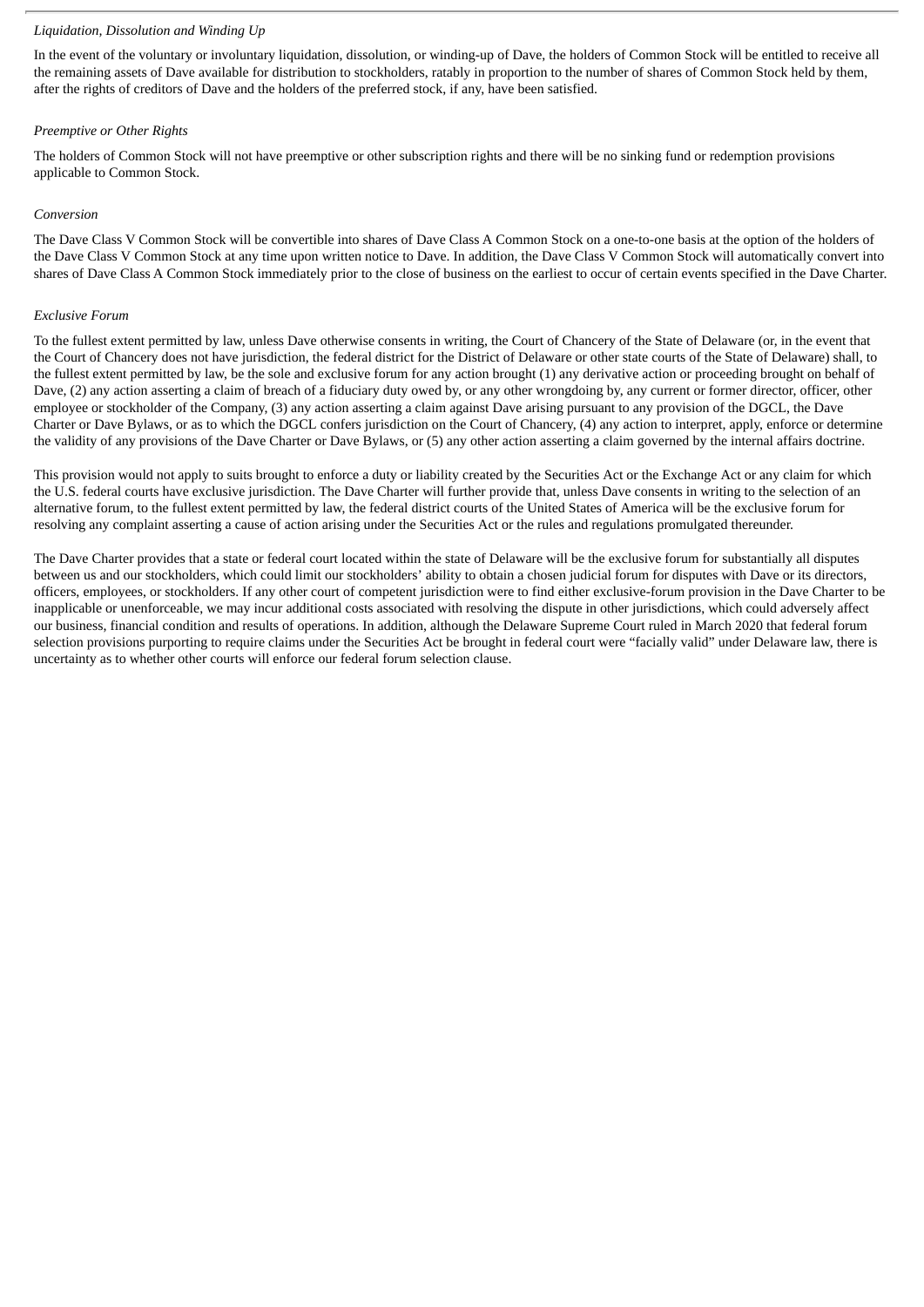# *Election of Directors*

The Board is currently divided into three classes, Class I, Class II and Class III, with only one class of directors being elected in each year and each class (except for those directors appointed prior to Dave's first annual meeting of stockholders) serving a three-year term. Under the Dave Charter, the term of office of the Class I director will expire at the first annual meeting of stockholders. The term of office of the Class II directors will expire at the second annual meeting of stockholders. The term of office of the Class III directors will expire at the third annual meeting of stockholders.

Under the Dave Charter, there is no cumulative voting with respect to the election of directors, with the result that directors will be elected by a plurality of the votes cast at a meeting of stockholders by holders of Common Stock.

## *Dave Preferred Stock*

The Dave Charter provides that shares of Preferred Stock may be issued from time to time in one or more series. The Board is authorized to fix the designation, vesting, powers (including voting powers), preferences and relative, participating, optional or other rights (and the qualifications, limitations or restrictions thereof) of the shares of each such series and to increase (but not above the total number of authorized shares of the class) or decrease (but not below the number of shares of such series then outstanding) the number of shares of any such series.

The number of authorized shares of Preferred Stock may also be increased or decreased (but not below the number of shares thereof then outstanding) by the affirmative vote of the holders of a majority of the voting power of all the then-outstanding shares of capital stock of Dave entitled to vote thereon, without a separate vote of the holders of the Preferred Stock or any series thereof, unless a vote of any such holders is required pursuant to the terms of any certificate of designation designating a series of Preferred Stock.

The Board is able to, subject to limitations prescribed by Delaware law, without stockholder approval, issue Preferred Stock with voting and other rights that could adversely affect the voting power and other rights of the holders of the Dave Class A Common Stock and Dave Class B Common Stock and could have anti-takeover effects. The ability of the Board to issue Preferred Stock without stockholder approval, while providing flexibility in connection with possible acquisitions and other corporate purposes, could, among other things, have the effect of delaying, deferring or preventing a change of control of Dave or the removal of Dave's management and may adversely affect the market price of Dave Class A Common Stock and the voting and other rights of the holders of Dave. Dave had no Preferred Stock outstanding at the date the Dave Charter became effective. Although our Board does not currently intend to issue any shares of Preferred Stock, we cannot assure you that our Board will not do so in the future.

# **Warrants**

## *Public Warrants*

Upon the Closing, the Units separated into Dave Class A Common Stock and Public Warrants. No fractional Public Warrants were issued upon separation of the Units, and only whole Public Warrants trade. The Warrants may only be exercised for a whole number of shares which became exercisable on March 4, 2022, provided that we maintain an effective registration statement under the Securities Act covering the Dave Class A Common Stock issuable upon exercise of the Public Warrants and a current prospectus relating to them is available and such shares are registered, qualified or exempt from registration under the securities, or blue sky, laws of the state of residence of the holder (or we permit holders to exercise their warrants on a cashless basis under certain circumstances). We agreed to maintain the effectiveness of a registration statement for the registration, under the Securities Act, of the shares of Dave Class A Common Stock issuable upon exercise of the public warrants and a current prospectus relating thereto, until the expiration of the public warrants in accordance with the provisions of the warrant agreement. Notwithstanding the above, if our Dave Class A Common Stock is, at the time of any exercise of a public warrant, not listed on a national securities exchange such that it satisfies the definition of a "covered security" under Section 18(b)(1) of the Securities Act, we may, at our option, require holders of public warrants who exercise their warrants to do so on a "cashless basis" in accordance with Section 3(a)(9) of the Securities Act and, in the event we so elect, we will not be required to file or maintain in effect a registration statement, but we will use our commercially reasonable efforts to qualify the shares under applicable blue sky laws to the extent an exemption is not available.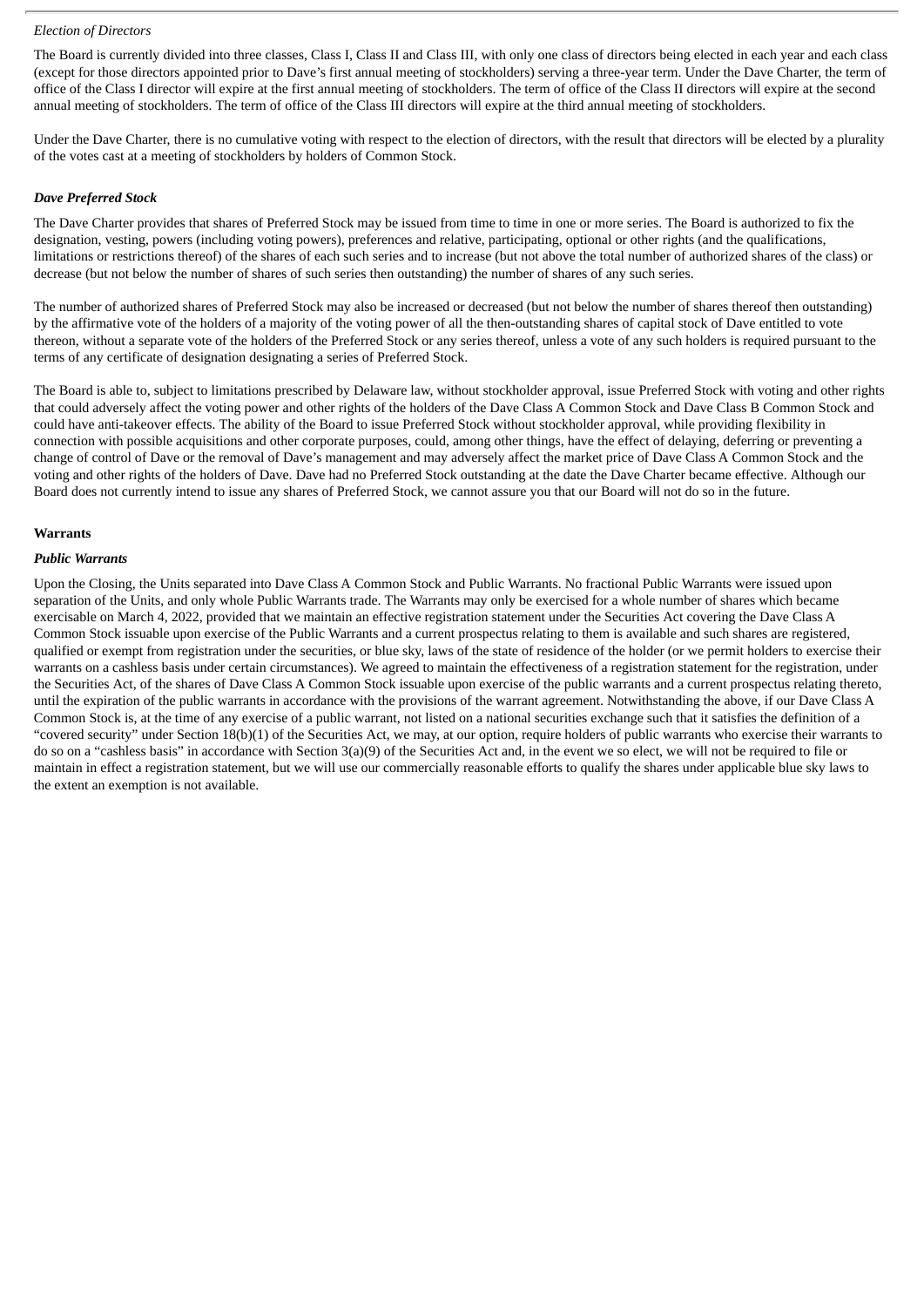The warrants have an exercise price of \$11.50 per share, subject to adjustments, and will expire five years after the Closing or earlier upon redemption or liquidation. In addition, if we had issued additional Dave Class A Common Stock or equity-linked securities for capital raising purposes in connection with the closing of the Business Combination at an issue price or effective issue price of less than \$9.20 per share of Dave Class A Common Stock (with such issue price or effective issue price to be determined in good faith by the Board and, in the case of any such issuance to the Sponsor or its affiliates, without taking into account any Founder Shares held by the Sponsor or such affiliates, as applicable, prior to such issuance) (the "Newly Issued Price"), the exercise price of the warrants would have adjusted (to the nearest cent) to be equal to 115% of the Newly Issued Price.

Once the warrants become exercisable, we may redeem the outstanding warrants for cash (except as described herein with respect to the Private Warrants):

- in whole and not in part;
- at a price of \$0.01 per warrant;
- upon a minimum of 30 days' prior written notice of redemption; and
- if, and only if, the last sale price of the Dave Class A Common Stock equals or exceeds \$18.00 per share (as adjusted for share sub-divisions, share dividends, reorganizations, recapitalizations and the like) for any 20 trading days within a 30-trading day period ending on the third trading day prior to the date on which we send the notice of redemption to the warrant holders.

We will not redeem the warrants for cash unless a registration statement under the Securities Act covering the Dave Class A Common Stock issuable upon exercise of the warrants is effective and a current prospectus relating to the Dave Class A Common Stock is available throughout the 30-day redemption period, except if the warrants may be exercised on a cashless basis and such cashless exercise is exempt from registration under the Securities Act.

Once the warrants become exercisable, we may redeem the outstanding warrants for Dave Class A Common Stock:

- in whole and not in part;
- at a price of \$0.10 per warrant upon a minimum of 30 days' prior written notice of redemption provided that holders will be able to exercise their warrants on a cashless basis prior to redemption and receive that number of shares determined by reference to the table below, based on the redemption date and the "fair market value" (as defined below) of Dave Class A Common Stock except as otherwise described below;
- if, and only if, the closing price of Dave Class A Common Stock equals or exceeds \$10.00 per public share (as adjusted for adjustments to the number of shares issuable upon exercise or the exercise price of a warrant) for any 20 trading days within the 30-trading day period ending three trading days before we send the notice of redemption to the warrant holders; and
- if the closing price of Dave Class A Common Stock for any 20 trading days within a 30-trading day period ending on the third trading day prior to the date on which we send the notice of redemption to the warrant holders is less than \$18.00 per share (as adjusted for adjustments to the number of shares issuable upon exercise or the exercise price of a warrant), the Private Warrants must also be concurrently called for redemption on the same terms as the outstanding Public Warrants, as described above.

The "fair market value" of the Dave Class A Common Stock means the average reported last sale price of the Class A common stock for the 10 trading days ending on the third trading day prior to the date on which the notice of warrant exercise is sent to the warrant agent. In no event will we be required to net cash settle any warrant. In no event will we be required to net cash settle any warrant.

# *Private Warrants*

The Private Warrants are identical to the Public Warrants underlying the Units sold in the IPO, except that the Private Warrants and the Dave Class A Common Stock issuable upon exercise of the Private Warrants will not be transferrable, assignable or saleable until March 4, 2022, subject to certain limited exceptions. Additionally, the Private Warrants will be non-redeemable so long as they are held by the initial purchasers or their permitted transferees. If the Private Warrants are held by someone other than the initial purchasers or their permitted transferees, the Private Warrants will be redeemable by the Company and exercisable by such holders on the same basis as the Public Warrants.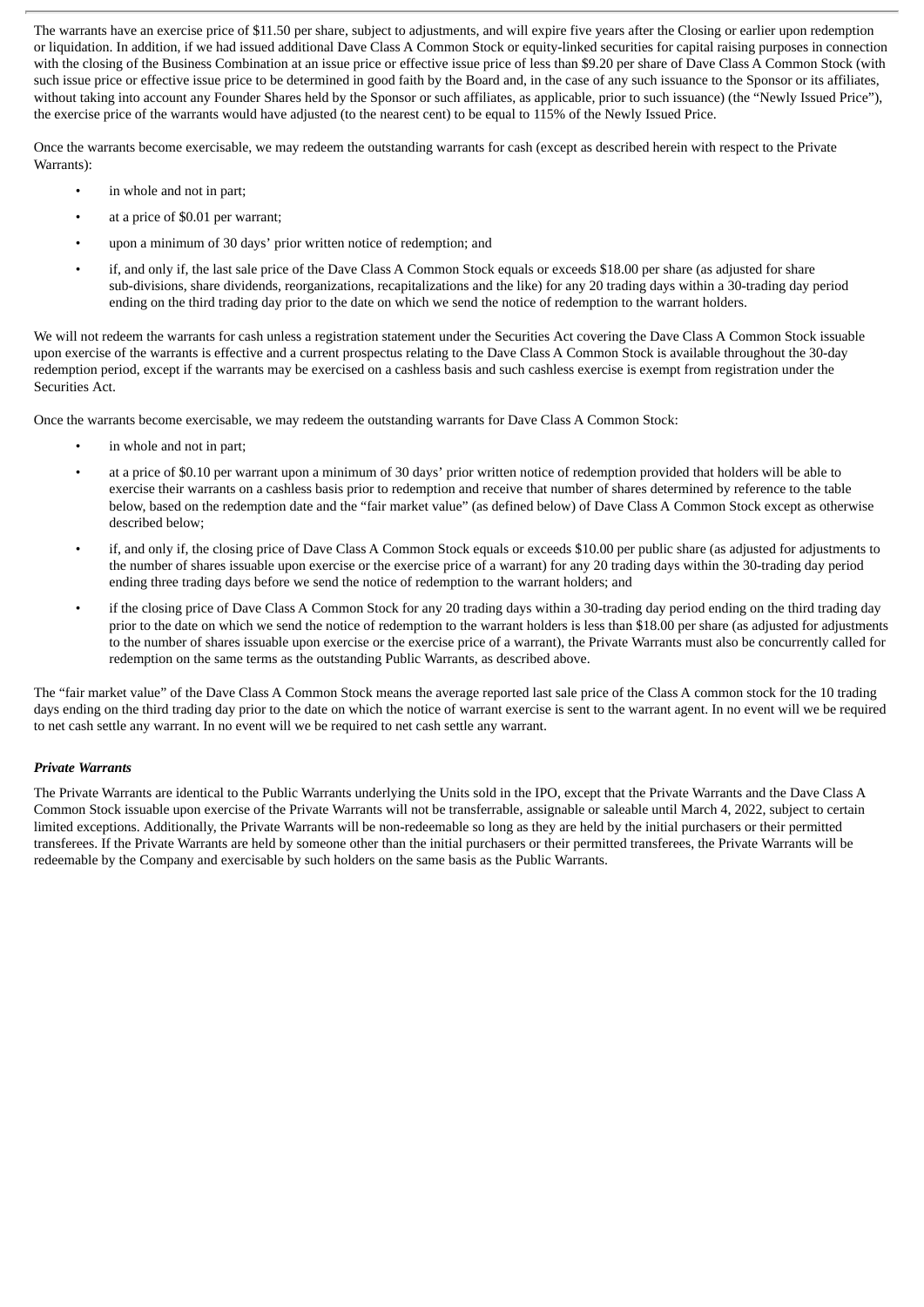# *Exercise of Warrants*

A holder of Public Warrants or Private Warrants may exercise its Public Warrants or Private Warrants in accordance with the Warrant Agreement on or before the expiration date set forth therein by surrendering, at the office of the Warrant Agent, Continental Stock Transfer & Trust Company, the certificate evidencing such Public Warrants or Private Warrants, with the form of election to purchase set forth thereon, properly completed and duly executed, accompanied by full payment of the exercise price and any and all applicable taxes due in connection with the exercise of such Public Warrants or Private Warrants, subject to any applicable provisions relating to cashless exercises in accordance with the Warrant Agreement.

## **Our Transfer Agent and Warrant Agent**

The transfer agent for our Common Stock and the warrant agent for our Dave Warrants is Continental Stock Transfer & Trust Company. We have agreed to indemnify Continental Stock Transfer & Trust Company in its roles as transfer agent and warrant agent, its agents and each of its stockholders, directors, officers and employees against all claims and losses that may arise out of acts performed or omitted for its activities in that capacity, except for any liability due to any gross negligence, willful misconduct or bad faith of the indemnified person or entity.

## **Certain Anti-Takeover Provisions of Delaware Law and our Organizational Documents**

We will not opt out of Section 203 of the DGCL under our Organizational Documents. Under Section 203 of the DGCL, Dave will be prohibited from engaging in any business combination with any stockholder for a period of three years following the time that such stockholder (the "interested stockholder") came to own at least 15% of the outstanding voting stock of Dave (the "acquisition"), except if:

- the Board approved the acquisition prior to its consummation;
- the interested stockholder owned at least 85% of the outstanding voting stock upon consummation of the acquisition; or
- the business combination is approved by the Board, and by a 2/3 majority vote of the other stockholders in a meeting.

Generally, a "business combination" includes any merger, consolidation, asset or stock sale or certain other transactions resulting in a financial benefit to the interested stockholder. Subject to certain exceptions, an "interested stockholder" is a person who, together with that person's affiliates and associates, owns, or within the previous three years owned, 15% or more of our voting stock.

Under certain circumstances, declining to opt out of Section 203 of the DGCL will make it more difficult for a person who would be an "interested stockholder" to effect various business combinations with Dave for a three-year period. This may encourage companies interested in acquiring Dave to negotiate in advance with the Board because the stockholder approval requirement would be avoided if the Board approves the acquisition which results in the stockholder becoming an interested stockholder.

This may also have the effect of preventing changes in the Board and may make it more difficult to accomplish transactions which stockholders may otherwise deem to be in their best interests.

# *Written Consent by Stockholders*

Under our Organizational Documents, subject to the rights of any series of Preferred Stock then outstanding, any action required or permitted to be taken by the stockholders of Dave must be effected at a duly called annual or special meeting of stockholders of Dave and may not be effected by any consent in writing by such stockholders.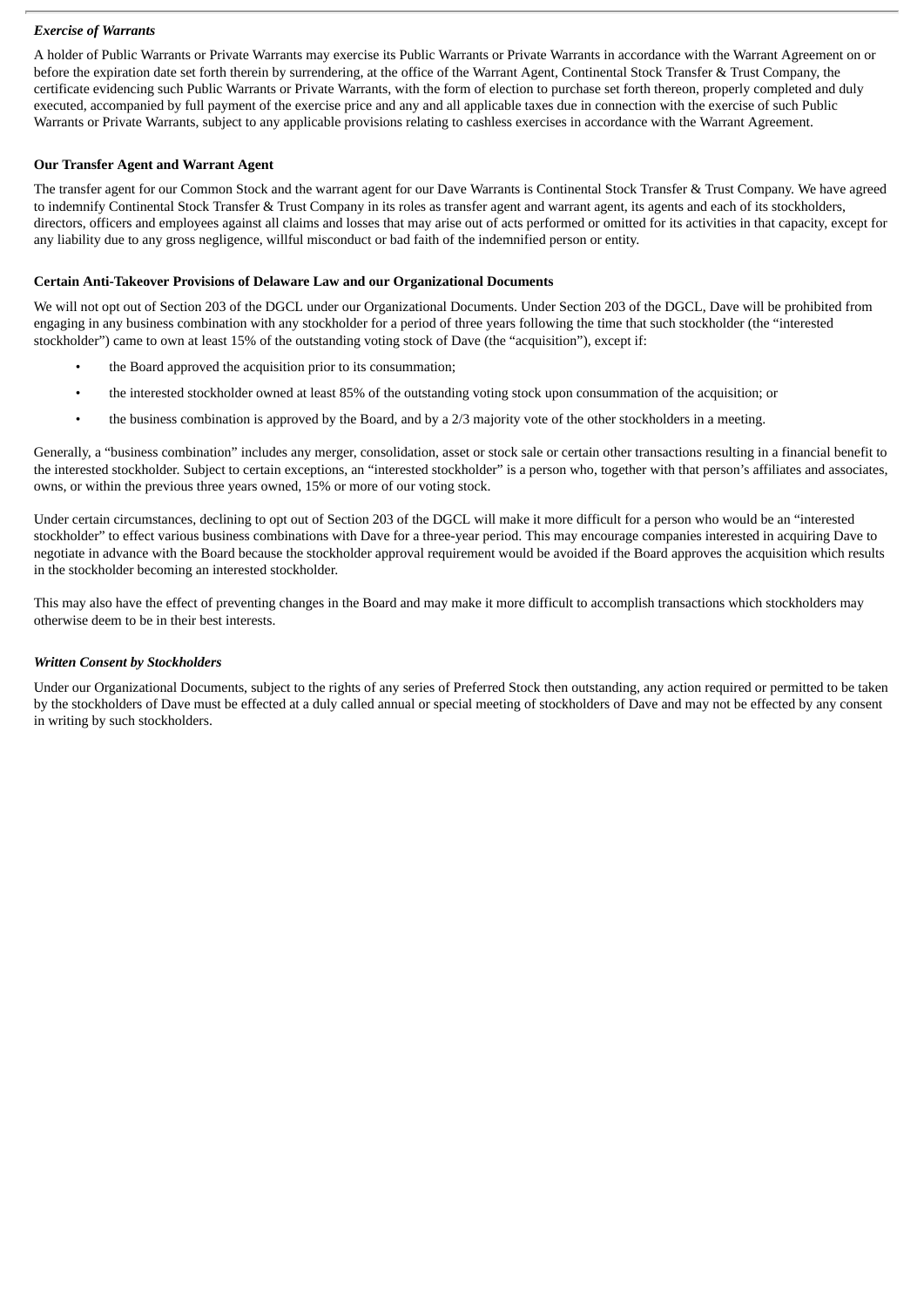# *Special Meeting of Stockholders*

Under our Organizational Documents, special meetings of stockholders of Dave may be called only by the chairperson of the Board, the chief executive officer or president of Dave or the Board acting pursuant to a resolution adopted by a majority of the total number of authorized directors whether or not there exist any vacancies in previously authorized directorships, and may not be called by any other person or persons. Only such business shall be considered at a special meeting of stockholders as shall have been stated in the notice for such meeting.

## *Advance Notice Requirements for Stockholder Proposals and Director Nominations*

Under the Dave Bylaws, advance notice of stockholder nominations for the election of directors and of business to be brought by stockholders before any meeting of the stockholders of Dave shall be given in the manner and to the extent provided the Dave Bylaws.

# **Investor Rights**

Pursuant to the Investor Rights Agreement, we have filed a resale registration statement with the SEC, and we will use our commercially reasonable best efforts to maintain the effectiveness of a registration statement for the registration, under the Securities Act, of the shares of Dave Class A Common Stock in accordance with the Investor Rights Agreement. In certain circumstances, certain of the holders of registration rights can demand up to three underwritten offerings, and all of the holders of registration rights will be entitled to customary piggyback registration rights. The Investor Rights Agreement does not provide for the payment of any cash penalties by Dave if it fails to satisfy any of its obligations under the Investor Rights Agreement. For more information about the Investor Rights Agreement and Subscription Agreements, see the subsections entitled "*Certain Relationships and Related Transactions — Investor Rights Agreement*."

## **Listing of Securities**

The Dave Class A Common Stock and Dave Warrants are listed on Nasdaq under the symbols "DAVE" and "DAVEW," respectively.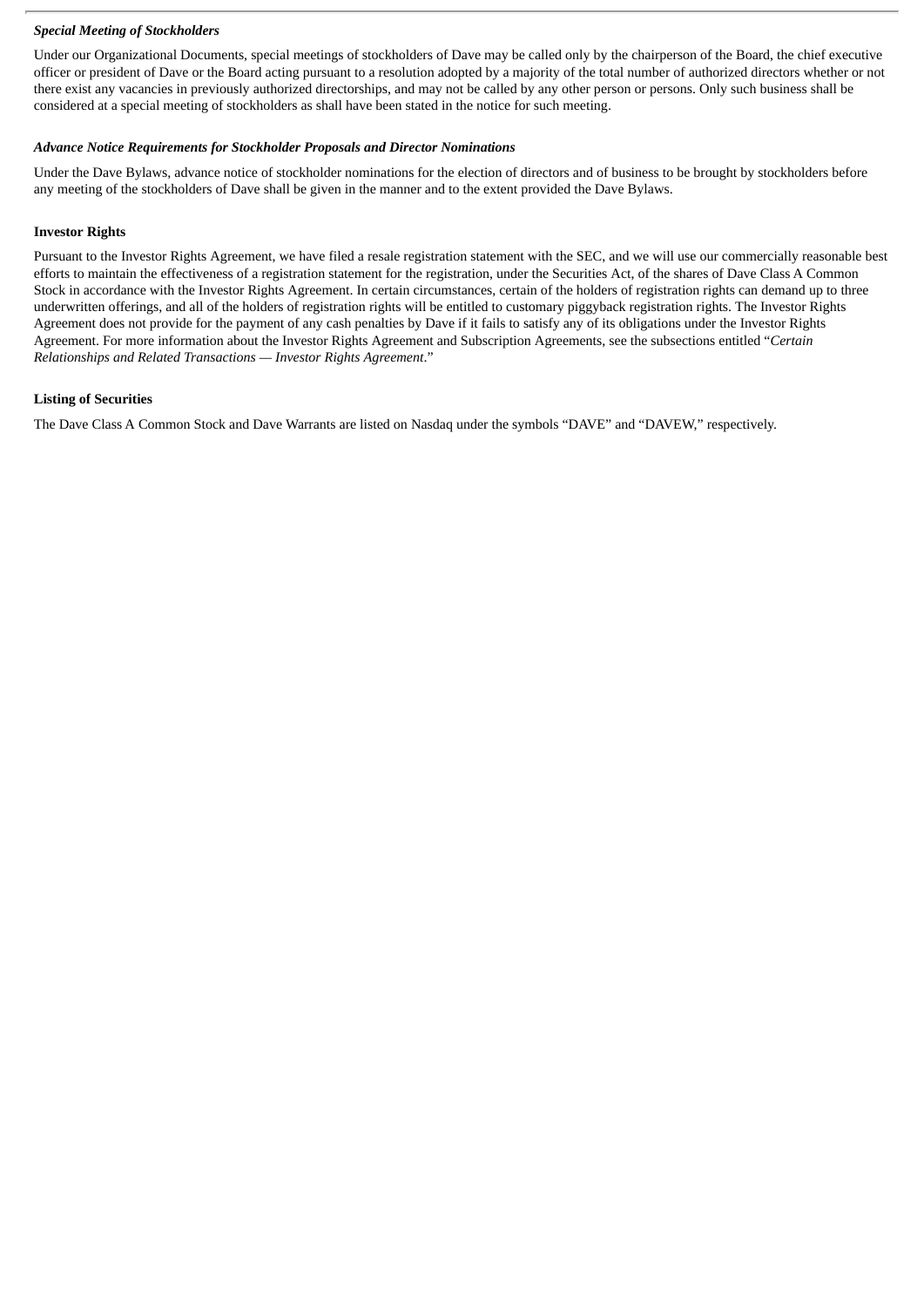# **CERTIFICATION PURSUANT TO RULES 13a-14(a) AND 15d-14(a) UNDER THE SECURITIES EXCHANGE ACT OF 1934, AS ADOPTED PURSUANT TO SECTION 302 OF THE SARBANES-OXLEY ACT OF 2002**

<span id="page-106-0"></span>I, Jason Wilk, certify that:

- 1) I have reviewed this Annual Report on Form 10-K of Dave Inc.;
- 2) Based on my knowledge, this report does not contain any untrue statement of a material fact or omit to state a material fact necessary to make the statements made, in light of the circumstances under which such statements were made, not misleading with respect to the period covered by this report;
- 3) Based on my knowledge, the financial statements, and other financial information included in this report, fairly present in all material respects the financial condition, results of operations and cash flows of the registrant as of, and for, the periods presented in this report;
- 4) The registrant's other certifying officer and I are responsible for establishing and maintaining disclosure controls and procedures (as defined in Exchange Act Rules 13a-15(e) and 15d-15(e)) and internal control over financial reporting (as defined in Exchange Act Rules 13a-15(f) and 15d-15 $(f)$ ) for the registrant and have:
	- (a) Designed such disclosure controls and procedures, or caused such disclosure controls and procedures to be designed under our supervision, to ensure that material information relating to the registrant, including its consolidated subsidiaries, is made known to us by others within those entities, particularly during the period in which this report is being prepared;
	- (b) Designed such internal control over financial reporting, or caused such internal control over financial reporting to be designed under our supervision, to provide reasonable assurance regarding the reliability of financial reporting and the preparation of financial statements for external purposes in accordance with generally accepted accounting principles;
	- (c) Evaluated the effectiveness of the registrant's disclosure controls and procedures and presented in this report our conclusions about the effectiveness of the disclosure controls and procedures, as of the end of the period covered by this report based on such evaluation; and
	- (d) Disclosed in this report any change in the registrant's internal control over financial reporting that occurred during the registrant's most recent fiscal quarter (the registrant's fourth fiscal quarter in the case of an annual report) that has materially affected, or is reasonably likely to materially affect, the registrant's internal control over financial reporting; and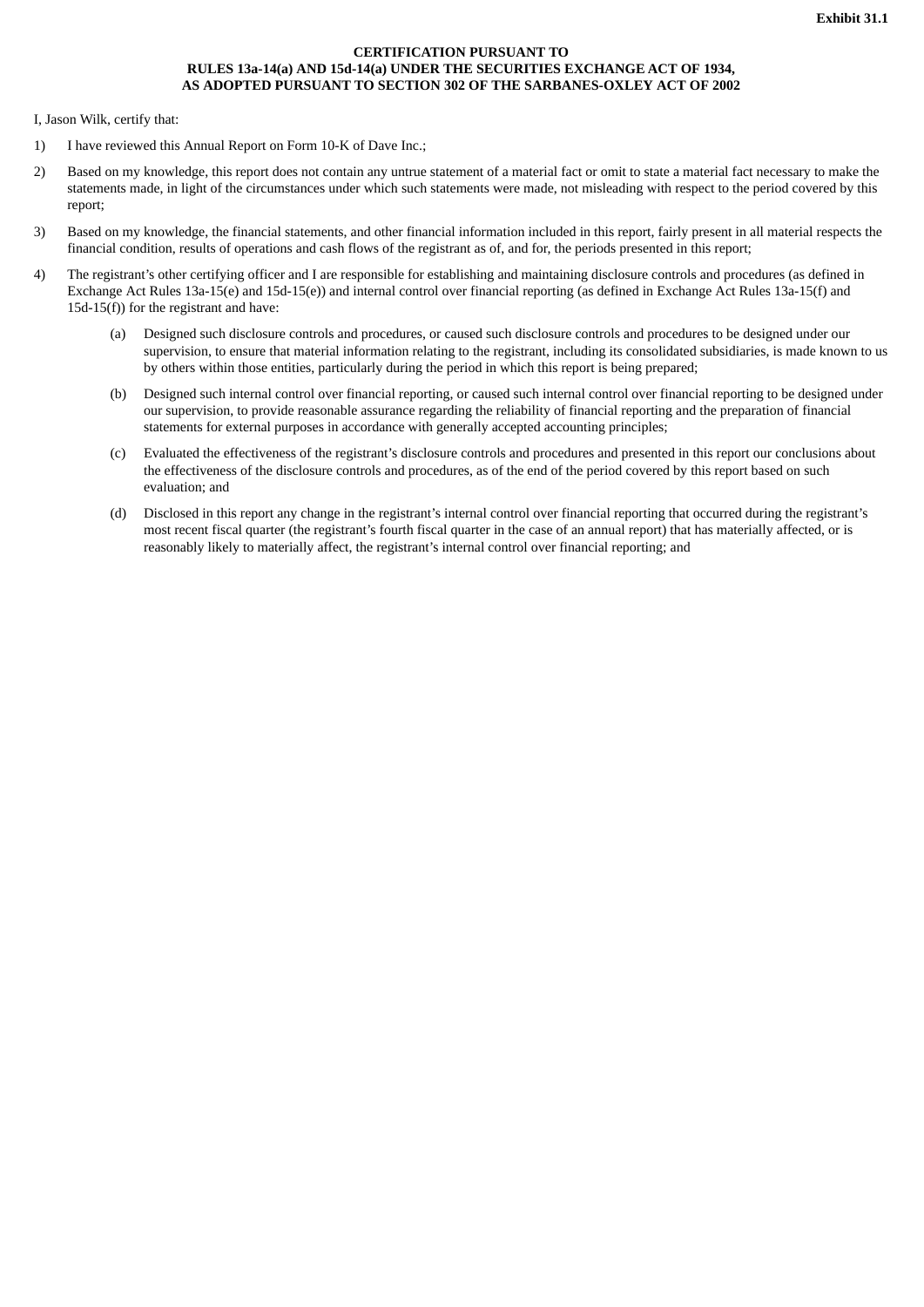- 5) The registrant's other certifying officer and I have disclosed, based on our most recent evaluation of internal control over financial reporting, to the registrant's auditors and the audit committee of the registrant's board of directors (or persons performing the equivalent functions):
	- (a) All significant deficiencies and material weaknesses in the design or operation of internal control over financial reporting which are reasonably likely to adversely affect the registrant's ability to record, process, summarize and report financial information; and
	- (b) Any fraud, whether or not material, that involves management or other employees who have a significant role in the registrant's internal control over financial reporting.

Date: March 25, 2022

/s/ Jason Wilk Chief Executive Officer and Director (principal executive officer)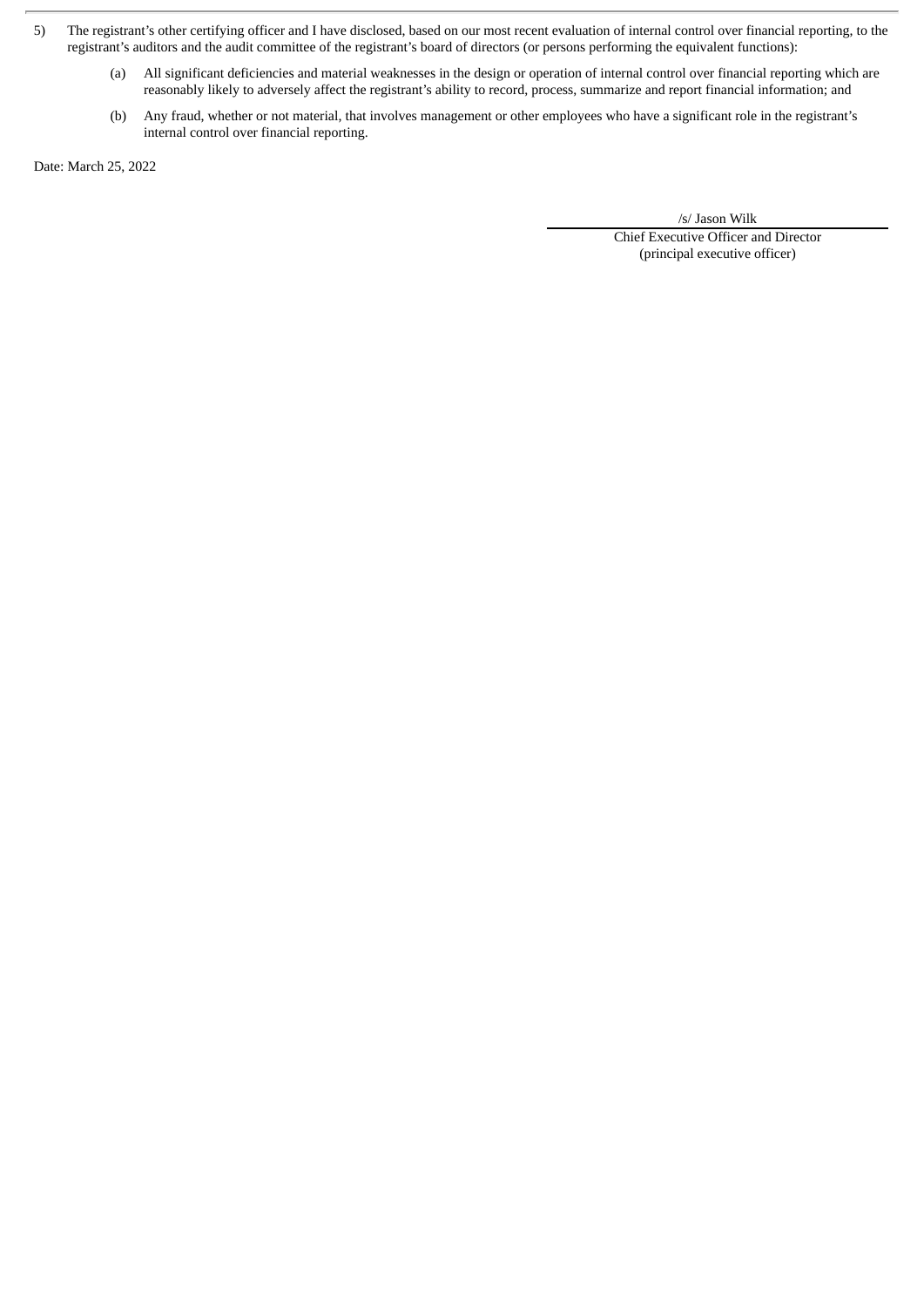## **CERTIFICATION PURSUANT TO RULES 13a-14(a) AND 15d-14(a) UNDER THE SECURITIES EXCHANGE ACT OF 1934, AS ADOPTED PURSUANT TO SECTION 302 OF THE SARBANES-OXLEY ACT OF 2002**

I, Kyle Beilman, certify that:

- 1) I have reviewed this Annual Report on Form 10-K of Dave Inc.;
- 2) Based on my knowledge, this report does not contain any untrue statement of a material fact or omit to state a material fact necessary to make the statements made, in light of the circumstances under which such statements were made, not misleading with respect to the period covered by this report;
- 3) Based on my knowledge, the financial statements, and other financial information included in this report, fairly present in all material respects the financial condition, results of operations and cash flows of the registrant as of, and for, the periods presented in this report;
- 4) The registrant's other certifying officer and I are responsible for establishing and maintaining disclosure controls and procedures (as defined in Exchange Act Rules 13a-15(e) and 15d-15(e)) and internal control over financial reporting (as defined in Exchange Act Rules 13a-15(f) and 15d-15 $(f)$ ) for the registrant and have:
	- (a) Designed such disclosure controls and procedures, or caused such disclosure controls and procedures to be designed under our supervision, to ensure that material information relating to the registrant, including its consolidated subsidiaries, is made known to us by others within those entities, particularly during the period in which this report is being prepared;
	- (b) Designed such internal control over financial reporting, or caused such internal control over financial reporting to be designed under our supervision, to provide reasonable assurance regarding the reliability of financial reporting and the preparation of financial statements for external purposes in accordance with generally accepted accounting principles;
	- (c) Evaluated the effectiveness of the registrant's disclosure controls and procedures and presented in this report our conclusions about the effectiveness of the disclosure controls and procedures, as of the end of the period covered by this report based on such evaluation; and
	- (d) Disclosed in this report any change in the registrant's internal control over financial reporting that occurred during the registrant's most recent fiscal quarter (the registrant's fourth fiscal quarter in the case of an annual report) that has materially affected, or is reasonably likely to materially affect, the registrant's internal control over financial reporting; and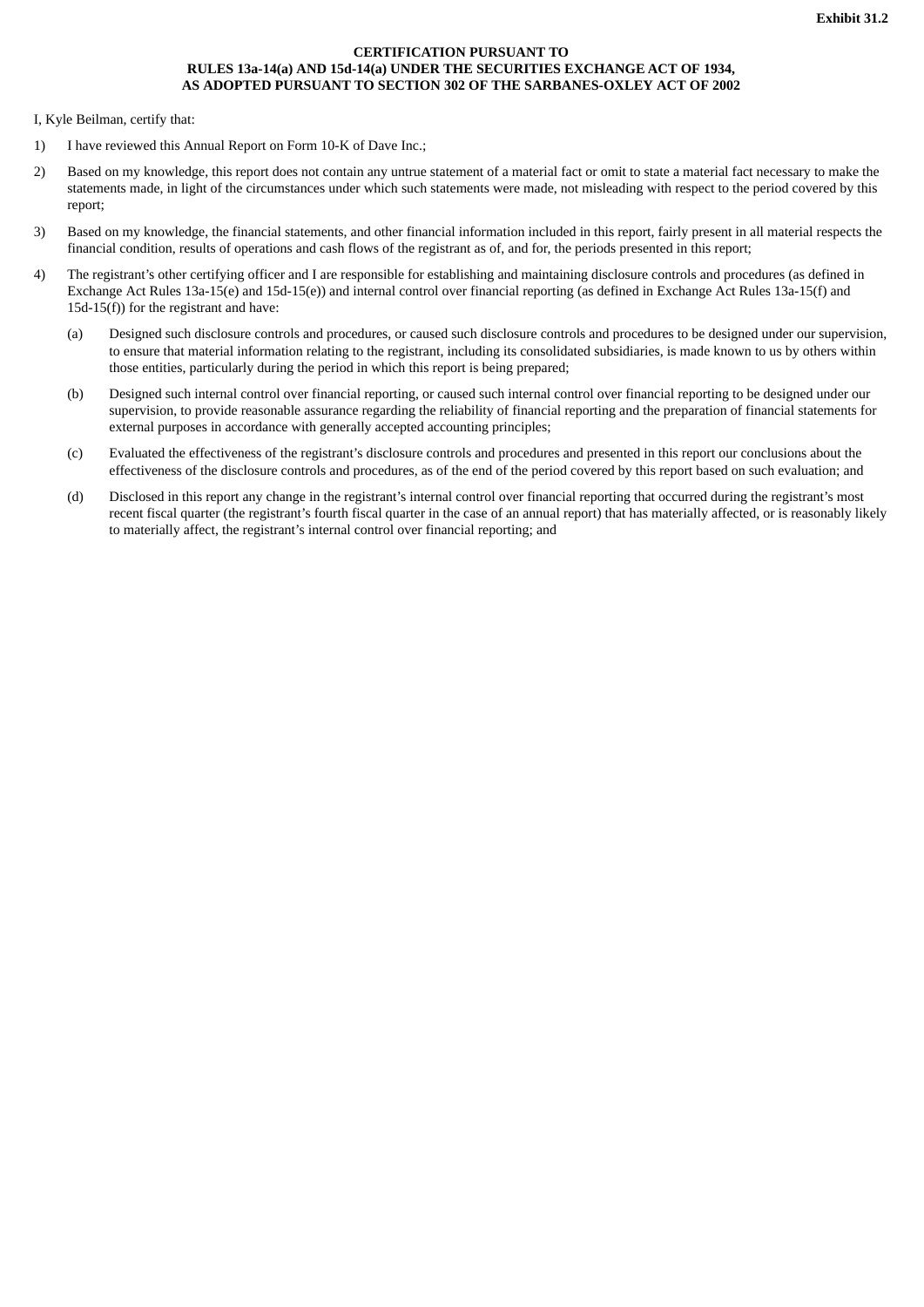- 5) The registrant's other certifying officer and I have disclosed, based on our most recent evaluation of internal control over financial reporting, to the registrant's auditors and the audit committee of the registrant's board of directors (or persons performing the equivalent functions):
	- (a) All significant deficiencies and material weaknesses in the design or operation of internal control over financial reporting which are reasonably likely to adversely affect the registrant's ability to record, process, summarize and report financial information; and
	- (b) Any fraud, whether or not material, that involves management or other employees who have a significant role in the registrant's internal control over financial reporting.

Date: March 25, 2022

/s/ Kyle Beilman

Chief Financial Officer (principal financial officer)